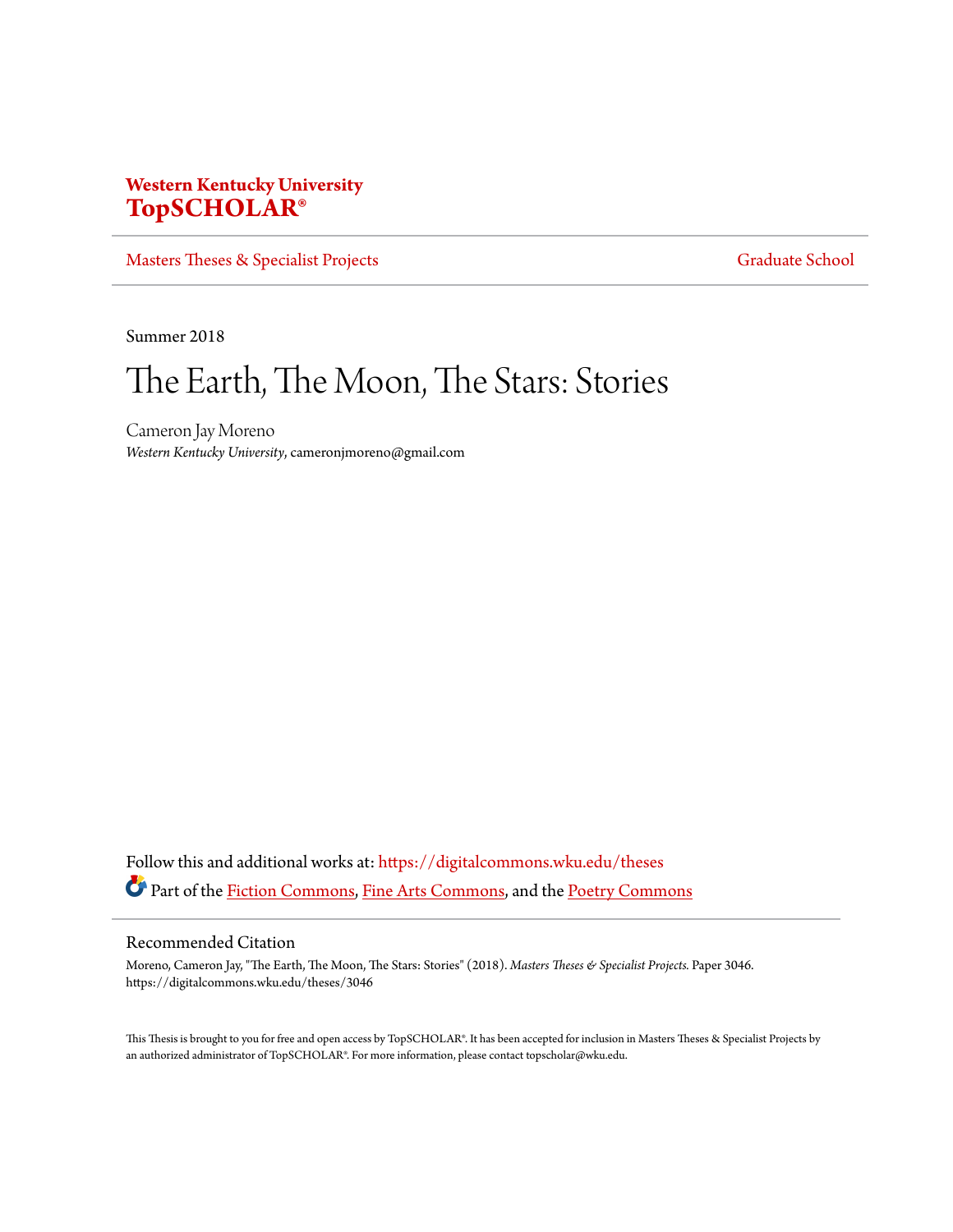## THE EARTH, THE MOON, THE STARS: STORIES

A Thesis Presented to The Faculty of the Department of English Western Kentucky University Bowling Green, Kentucky

In Partial Fulfillment Of the Requirements for the Degree Master of Fine Arts

> By Cameron Moreno

> > August 2018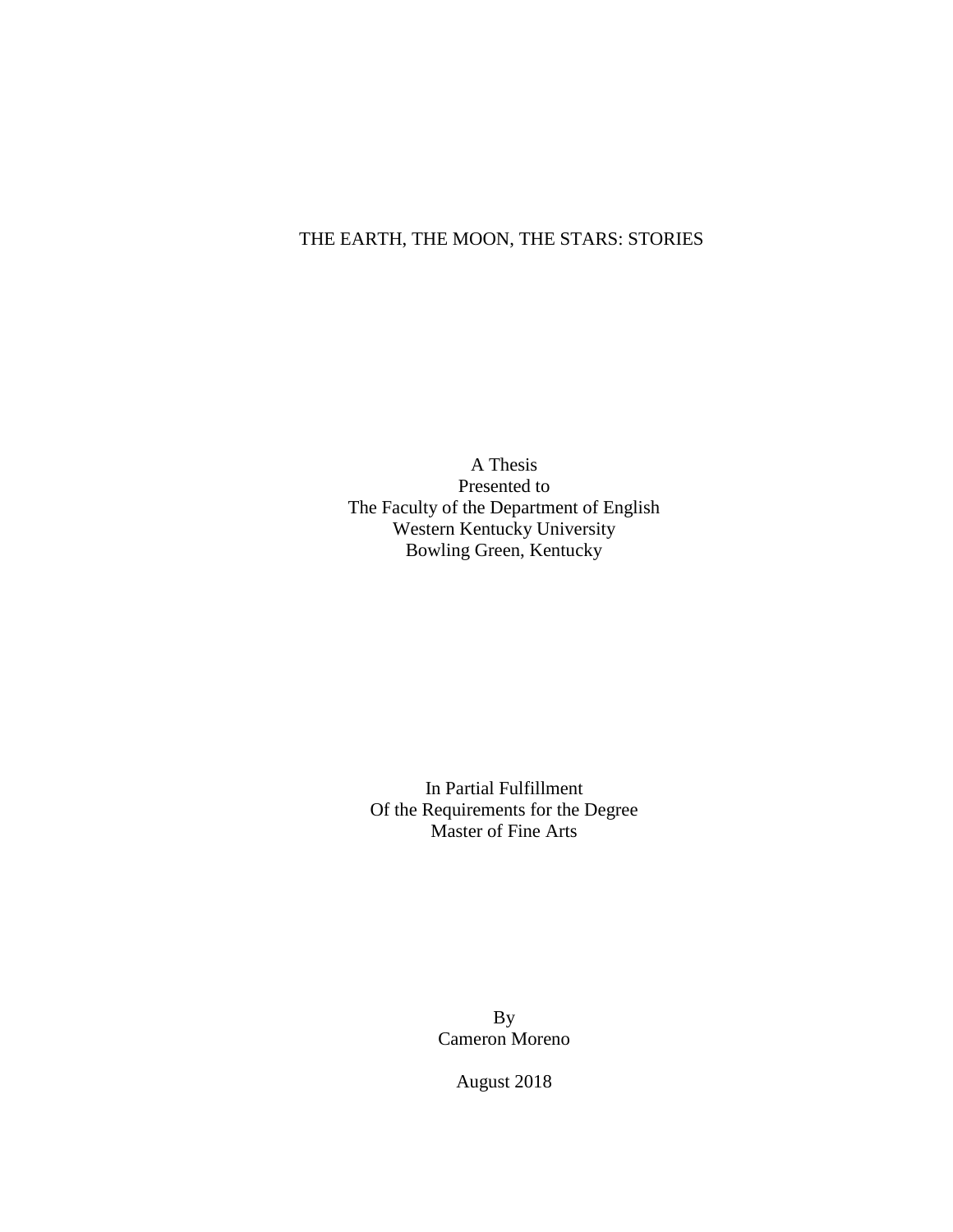$6/22/18$ Date Recommended Sroms ł. Tra Rebbedca Brown, Director of Thesis David Bell Sonia Lenk

Cheryl D. David 7/1  $\mathscr{E}$ 

Date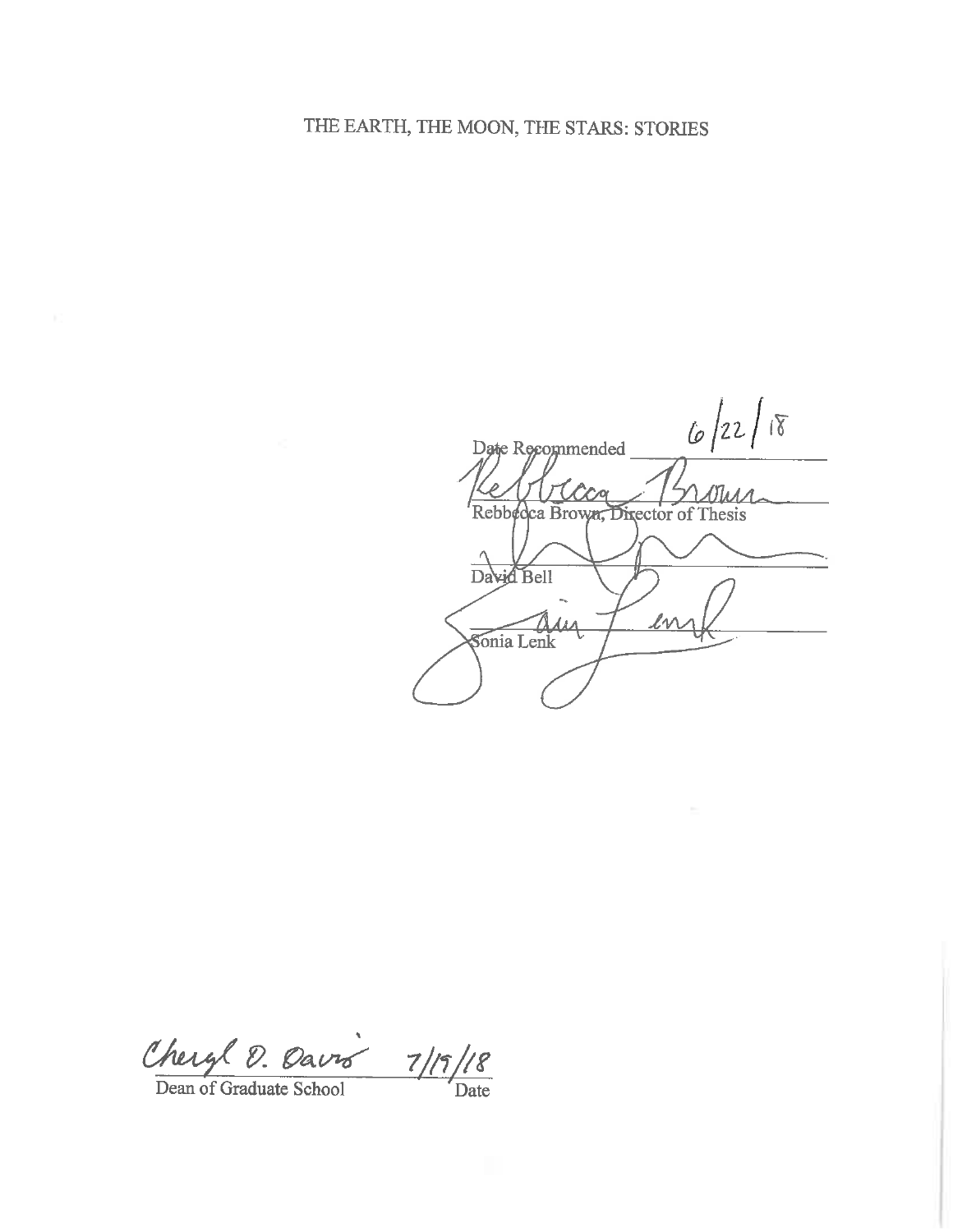#### ACKNOWLEDGEMENTS

Simply put: this book would be nothing without the support of a few people. I would like to thank the following:

Rebbecca Brown for her dedicated and unwavering support during the creation of this book. She serves as both a mentor and encourager of breaking the rules in the hopes of making something beautiful. Without her, I would not have continued writing fiction, discovered hybridity, nor would I have re-discovered poetry and fallen in love with language all over again. For all of this, I am forever grateful.

David Bell for the opportunity to grow as a writer in the multiple workshops I had him in. He has seen these stories at their worst, and his unlimited kindness and encouragement to keep writing has helped me to improve my skills as a story teller. Thank you for everything you have done for me.

Sonia Lenk for her help in my time of need. Though our time together has been limited, you have shown me support and given me hope that I can be a voice for my community. Thank you.

I would also like to thank the following for their support in my creative endeavors:

My mother and father: Camilo and Nora Moreno. Thank you for never telling me to take my head out of the clouds. Without you, I would cease to exist. Te amo con todo mi corazón.

My siblings: Valerie and Jon, Lou, and Crysta. You have shown me that love knows no distance. Thank you.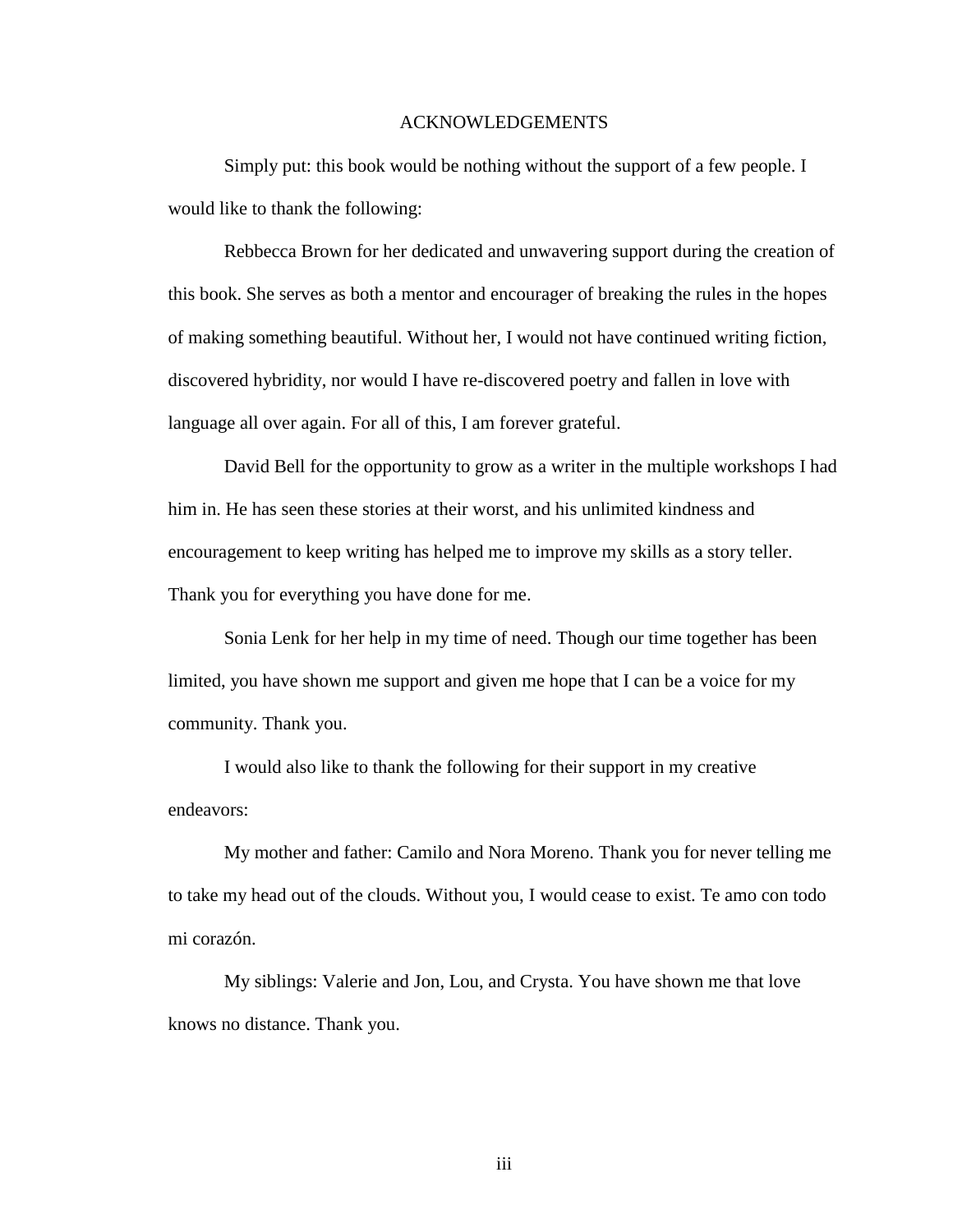Karina Castro, my twin-flame. Thank you for the talks and for being the voice of reason all the way in Texas. I love you.

ABTAC-P gaming crew for supporting my creative spirit while also encouraging me to not forget that I am human.

Leslie Fox, like a sister away from home, you challenged me and helped me see that my writing is beautiful. Thank you.

My fellow MFA peers, to the cohort before and after, the entire MFA faculty, the Western Kentucky University English Department, and to anyone who helped make my coming here a possibility: thank you for seeing something in me, even when I didn't see something in myself.

I would like to thank the following journals where works from this book have been awarded and (or will be) published:

"The People of Fruit" was a Finalist, and subsequent Honorable Mention, for the 2018 Waasnode Short Fiction Prize at *Passages North* (forthcoming)

"Why I Never Look at Planes Flying Overhead" was a Finalist for *SLAB Literary Magazine*'s Elizabeth R. Curry Poetry Contest

This collection is about reaching a point of discomfort and choosing to reside there. It is about being unafraid to push the boundaries of the status quo. It is about learning to love one's self at any distance – from the Earth, to the Moon, to the stars, and beyond.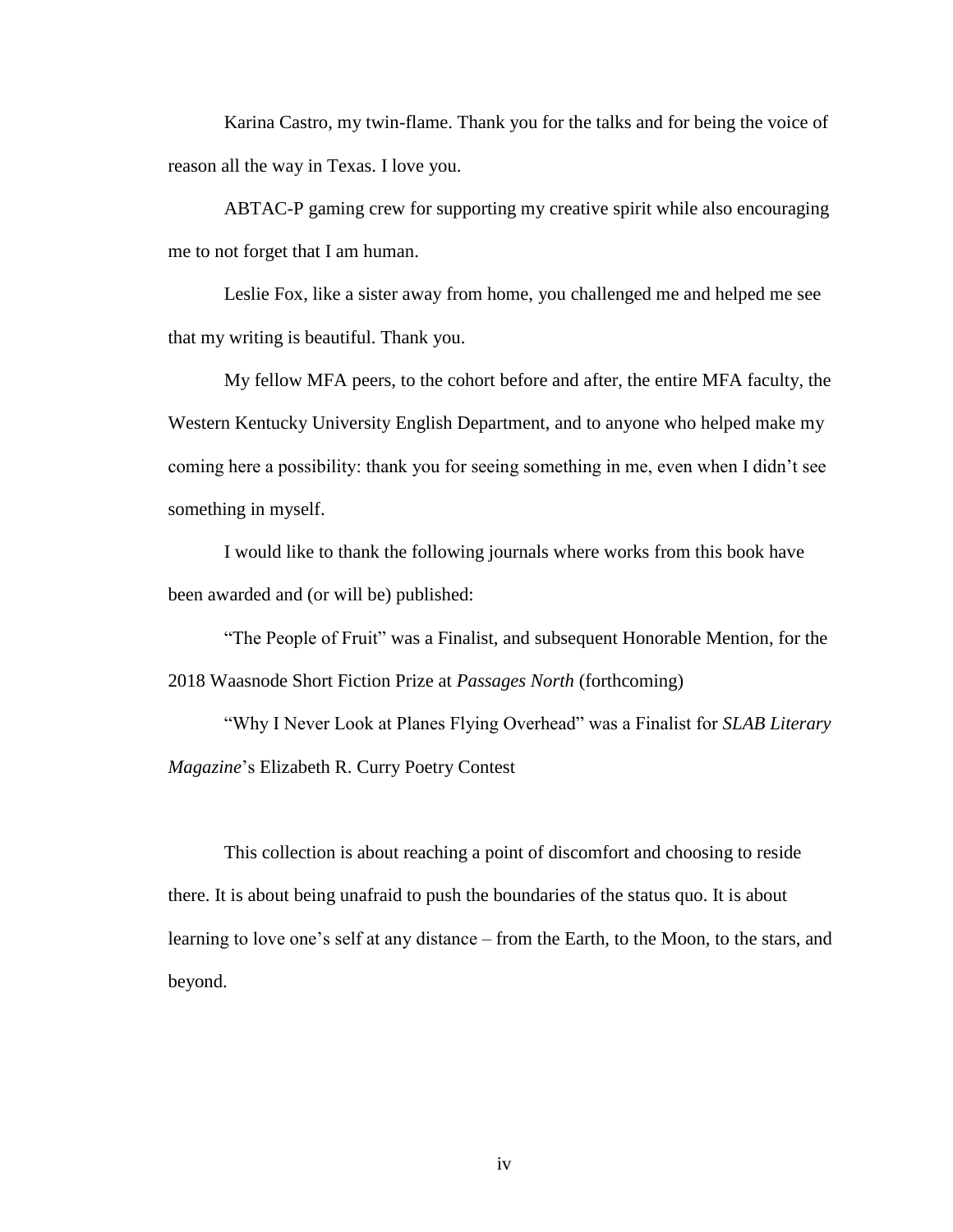## **CONTENTS**

| Emeralds                       | 11                                  |    |    |  |
|--------------------------------|-------------------------------------|----|----|--|
| When the Waves Come            |                                     | 26 |    |  |
| Waterworld 43                  |                                     |    |    |  |
|                                | How to Know if Xavi Muñoz Loves You |    | 65 |  |
| The Origin of Olivia Waters 69 |                                     |    |    |  |
| The People of Fruit            | 80                                  |    |    |  |
| Cayotes                        | 96                                  |    |    |  |
|                                |                                     |    |    |  |

Dino & Eden 118

The Earth, The Moon, The Stars 130

Works Cited 144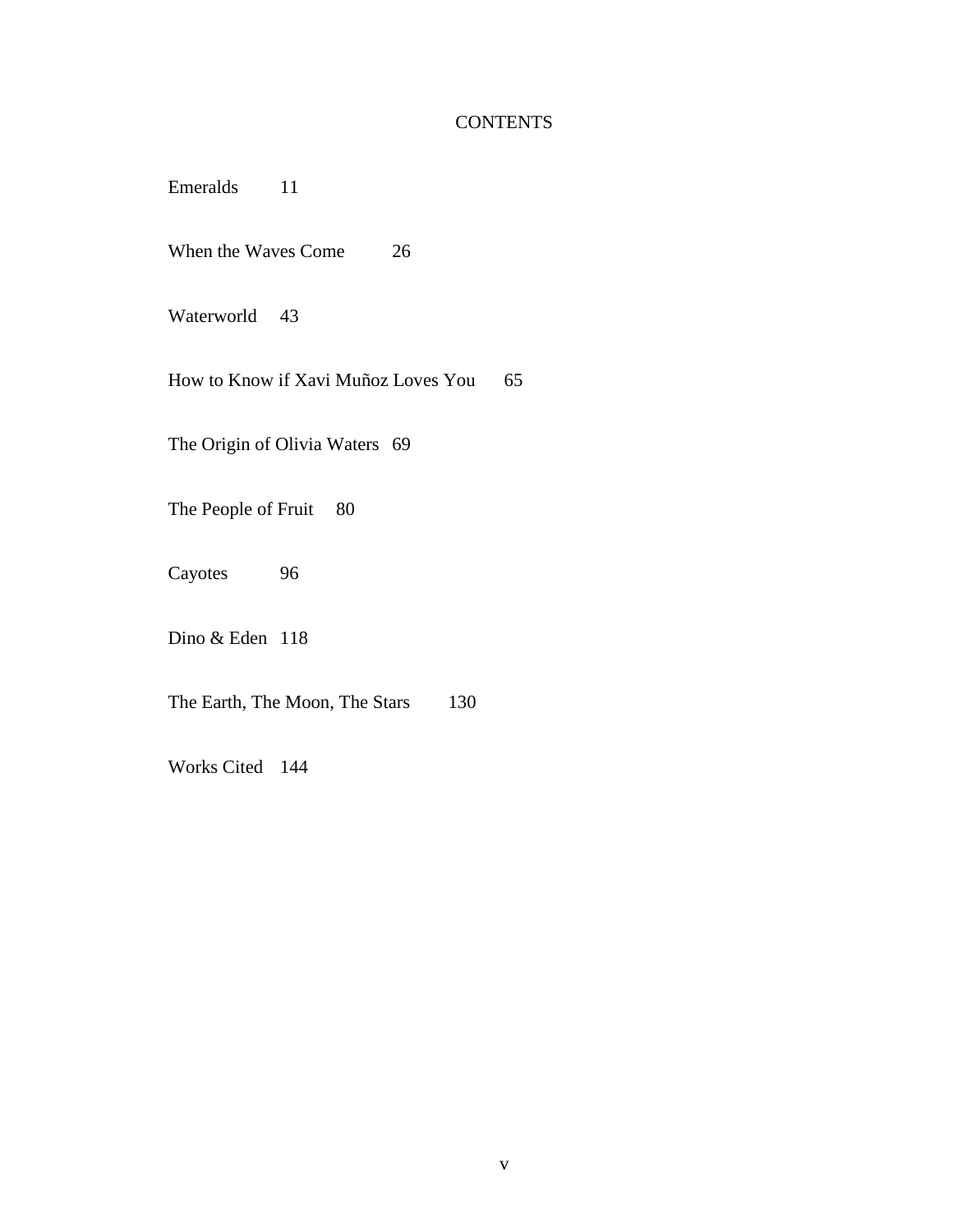### THE EARTH, THE MOON, THE STARS: STORIES

| <b>Cameron Moreno</b>                               | August 2018 | 144 pages                   |
|-----------------------------------------------------|-------------|-----------------------------|
| Directed by: Rebbecca Brown, David Bell, Sonia Lenk |             |                             |
| Department of English                               |             | Western Kentucky University |

This is a book-length, hybrid collection of short stories and poetry with a critical introduction. The narrative of these stories and poems are told through the perspective of Xavi Muñoz and various characters related to him. In theme, this collection explores machismo and Xavi's attempt at overcoming it by discovering the intersectionality between masculinity, sexuality, gender, and gender roles. In addition, the introduction theorizes about masculinity by relating it to water.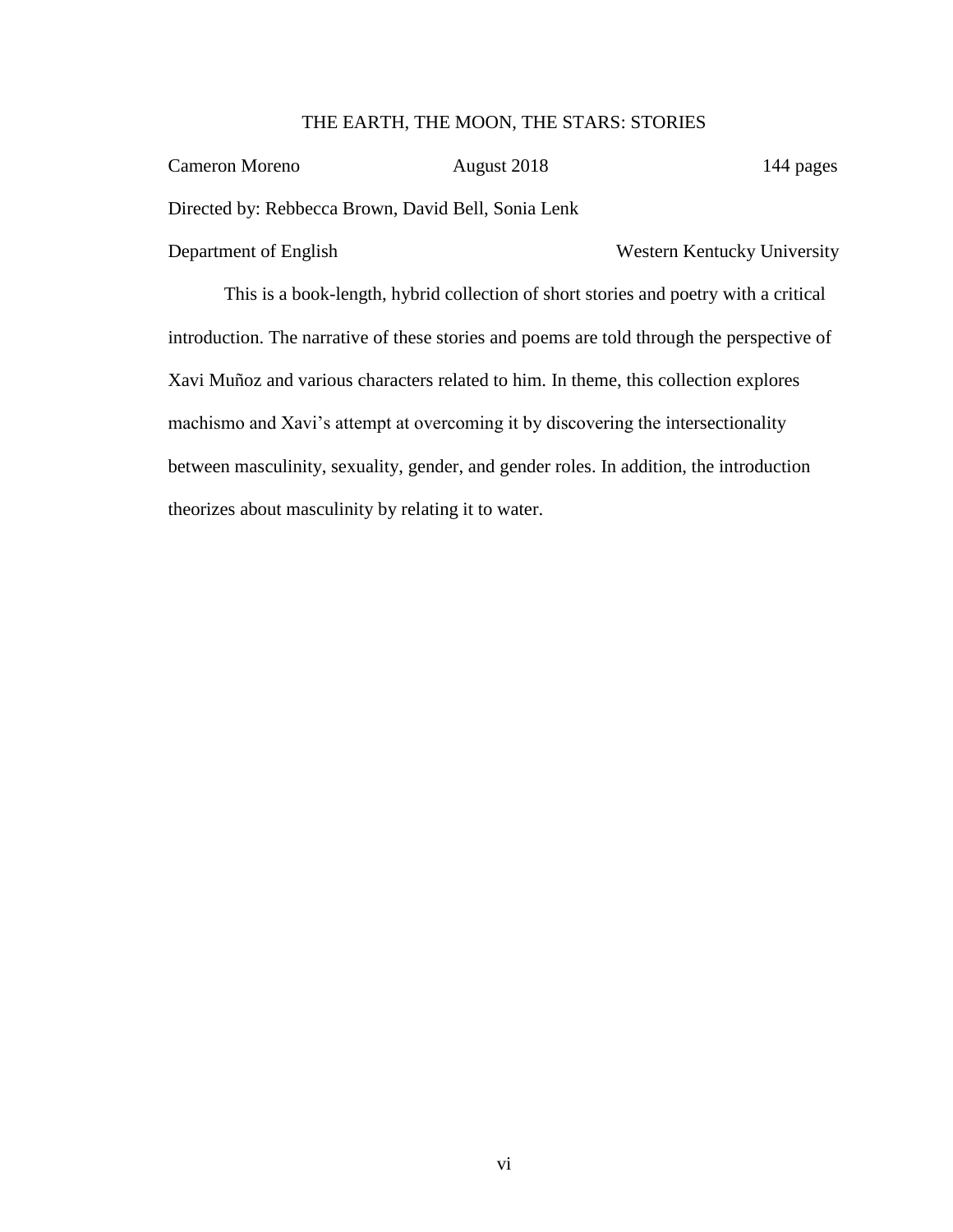#### CRITICAL INTRODUCTION

I was told everyone has a purpose for living. There was – and for the sake of candor, still is  $-$  a part of me that wonders what purpose *I* am to serve. A part of me believes that it lies in the world of story-telling as it has been a part of my life for as long as I can remember. My father would tell me stories, myths from our culture, and I would be in awe of the way I could lose myself in the fantasy worlds he conjured simply with his words.

Though I was no stranger to stories, I discovered there was a career field focused entirely on the art of creative telling – whether that be fiction, fact, or something in between. I gravitated toward fiction because I believed it was an escape from a reality I did not want to face. But was that really the case? A few years after beginning my creative writing journey, I came across a quote from Flannery O'Connor: "I'm always highly irritated by people who imply that writing fiction is an escape from reality. It is a plunge into reality and very shocking to the system" (78). This quote forced me to investigate my own writing – the stories and poems that ultimately created this collection. And the investigation helped me realize something: this book is not my attempt at avoiding the reality I grew up in, it is me trying to face it.

#### **The Author**

I was born and raised in the city of Corpus Christi, Texas. It is home to (roughly) 350,000 people and sits on the edge of the Gulf of Mexico (which is where it gets its name: "The Sparkling City by the Bay.") As a child, my parents would take my siblings and I walking along the shore of J.P. Luby Surf Park, a section of the Gulf of Mexico a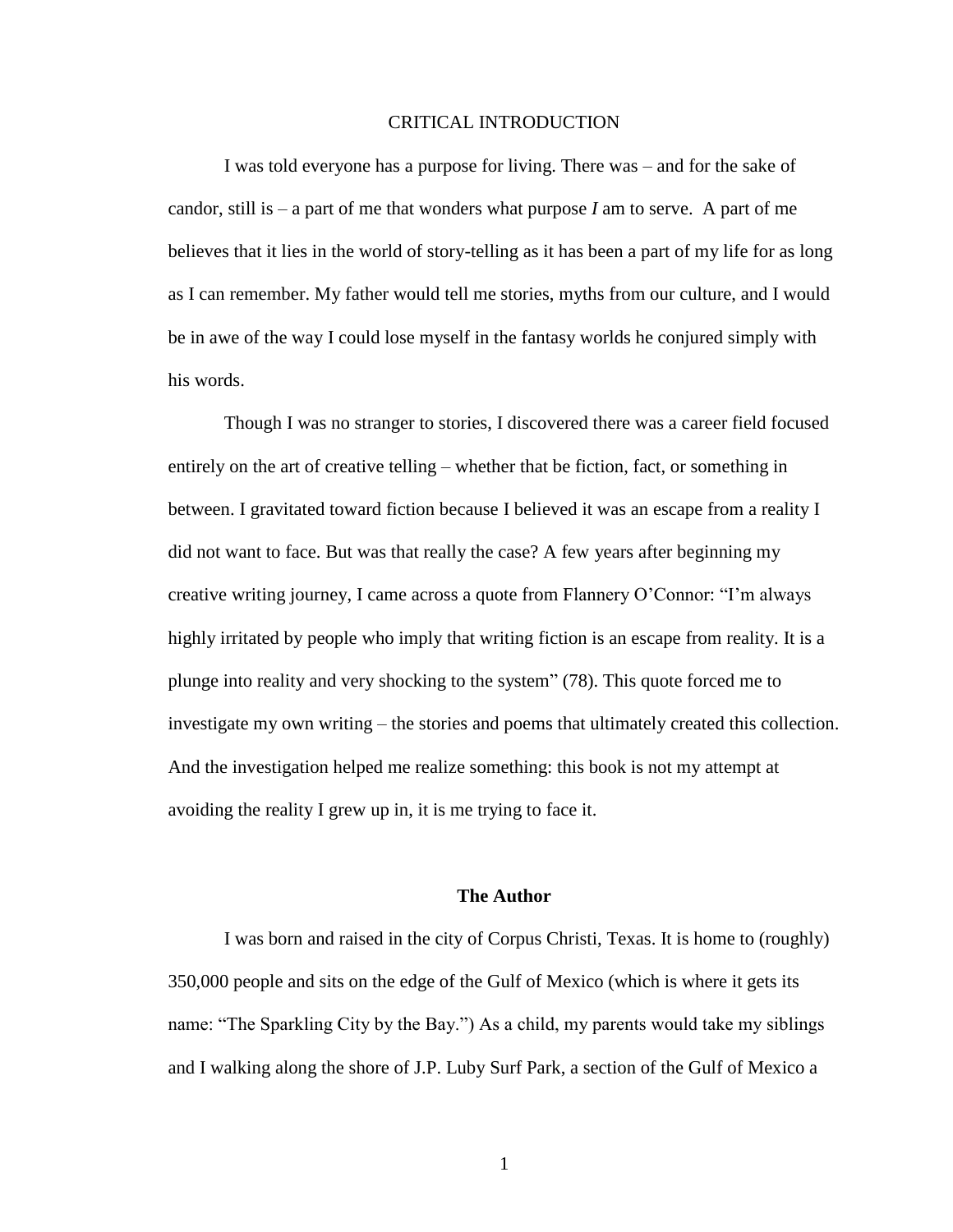mere 20 minutes away from downtown Corpus Christi. I grew to love this beach, so much so, this became the place I would come with friends as I grew up (much like Xavi does in "Emeralds".) However, somewhere between the drinking and the smoking and doing young, dumb things, I made an assumption: most people who are born in Corpus Christi tend to live and die here.

I asked myself why this was, even looking at those around me for the answers. Members of my own family, both distant and close relatives, had no plans of ever leaving the city. They experienced heart break. They experienced death. They experienced loss of home and jobs, and yet, they had no desire to retreat somewhere else. I thought I had experienced those same things, and therefore, Corpus Christi became a place I grew to resent.

That was when I was eighteen years old.

Since then, I have traveled to different cities and states, ending up in Bowling Green, Kentucky. For the last two years, I have lived in a world almost entirely different from where I grew up. This distance allowed me the opportunity to step away from what was familiar to me and explore what it was about Corpus Christi that was so unappealing to me. Now at twenty-four, I can see that it wasn't a person nor was it anything specific and exclusive to Corpus Christi that helped to breed my disdain. It was the idea of masculinity.

#### **Machismo**

Many people have told me that I am masculine-presenting, even assuming I am a cis-heterosexual male – I have a beard, I wear manly clothing, I have a deep(ish) voice.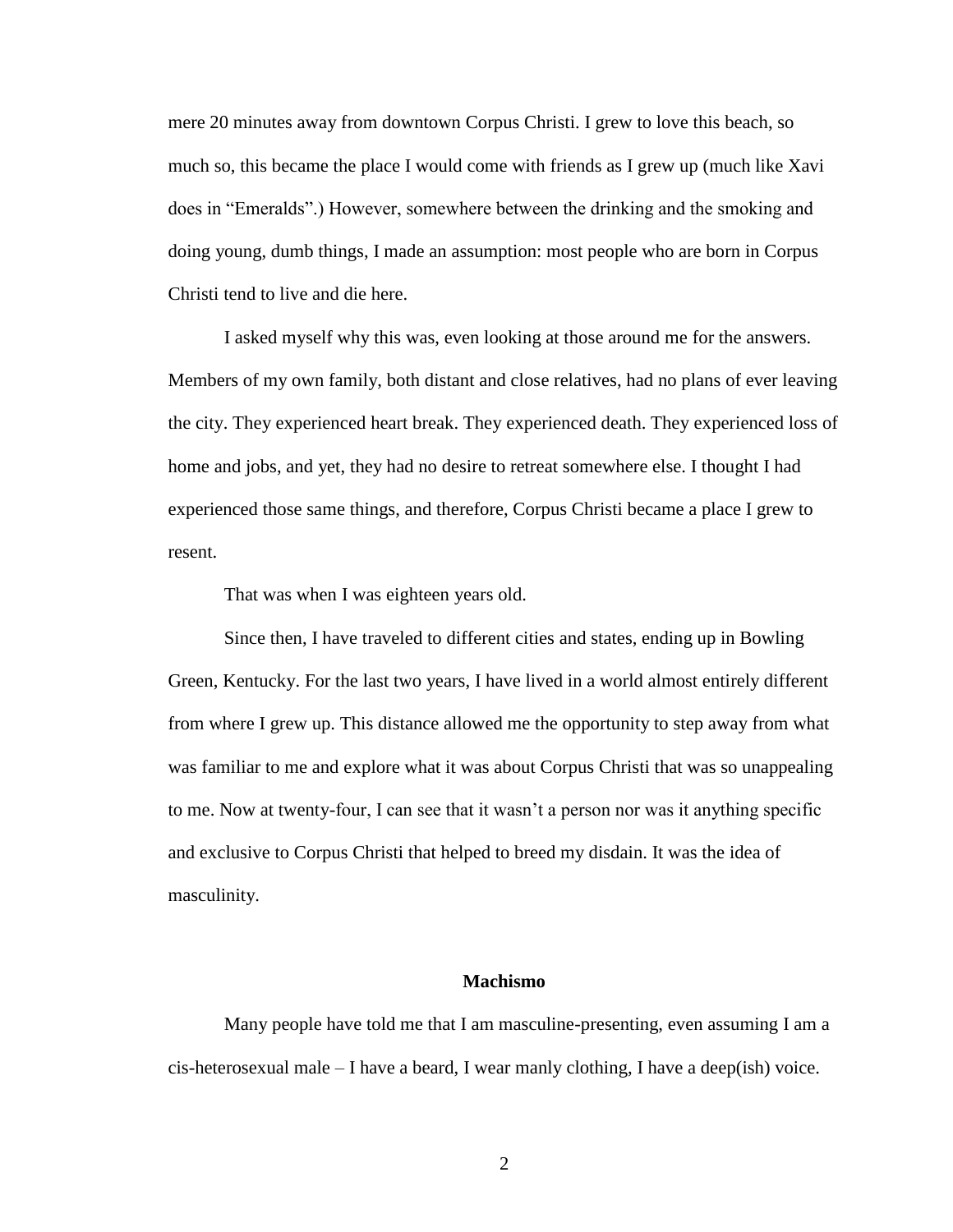However, I, as well as the few people who have come to know me on a very personal level, know this is not the truth. Not entirely. And because of this, I called to question if my "manliness" was an act, which, ultimately, led to my questioning of if I could still be considered a man.

I was taught that masculinity is like money: you want more than the person standing next to you. I'm not sure where this idea started nor if its inception can be pinpointed to a single moment in time. But I do know that masculinity goes by another name: machismo. Defined by Victor De La Cancela, machismo is the "socially constructed, learned, and reinforced set of behaviors comprising the content of male gender roles in Latino society" (291). Essentially, it is the way men in Latino communities are "supposed" act and what they are "supposed" to say that defines them.

It wasn't until recently did I realize this fixed perspective of what made a man in the eyes of Latinos (more specifically Mexican-Americans) was toxic. Especially for me. At least, I didn't know the words to call it such a thing.

Since I can remember, every movement I made, every word I let out of my mouth, was under constant evaluation. Was I manly enough? Did what I say make people assume I was overly feminine? Was I overly feminine and hiding it? This constant self-evaluation wasn't limited to what I did physically; it bled into my career choice. At an early age, I told myself I was *going to be* a doctor. This predetermined path forced me to pursue everything science and math-related I could attach myself to. I felt that if I could focus on these things, I wouldn't be worried about upholding a masculine performance, especially because saving lives was considered a manly thing to do.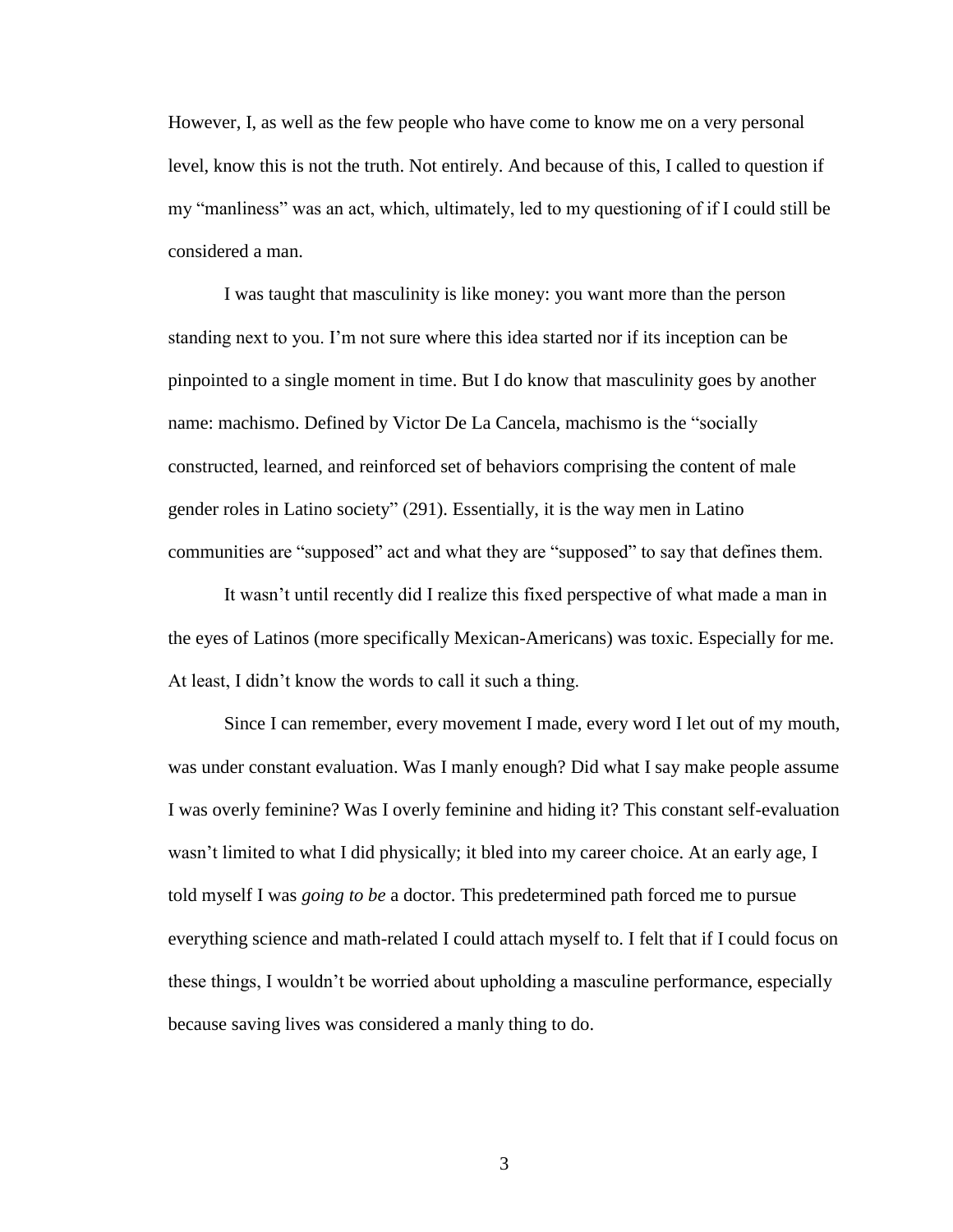In his article "The New Psychology of Men," Ronald Levant states: "the pressures on men to behave in ways that conflict with various aspects of traditional masculinity ideology have never been greater. These new pressures—pressures to commit to relationships, to communicate one's innermost feelings, to nurture children, to share in housework, to integrate sexuality with love, and to curb aggression and violence—have shaken traditional masculinity ideology to such an extent…" Society is progressing past older constructs, gender and gender roles being some of them. This has caused men to cling to machismo in such a way, it takes on their identity.

I didn't want machismo to define me. And this retrospective study of my own life not only allowed me to see what machismo truly was, it helped me to see that maybe I wasn't the only person struggling with keeping up a certain "level" of manliness.

#### **The Inspiration**

I have never been good at writing about myself. I have never felt my life held enough merit to write about and hope people would care about what I had to say. That is part of the reason why I like fiction: it talks about issues without placing yourself at the center. That's what I believed.

This book began with a friend of mine challenging me to write a story about myself, most specifically, a time where my empathy (her words, not mine) shines through. She said that was the most beautiful part of me, something that was unique, and she wanted to read a story about such a person. This is how "When the Waves Come" was born. This was how Xavi was born.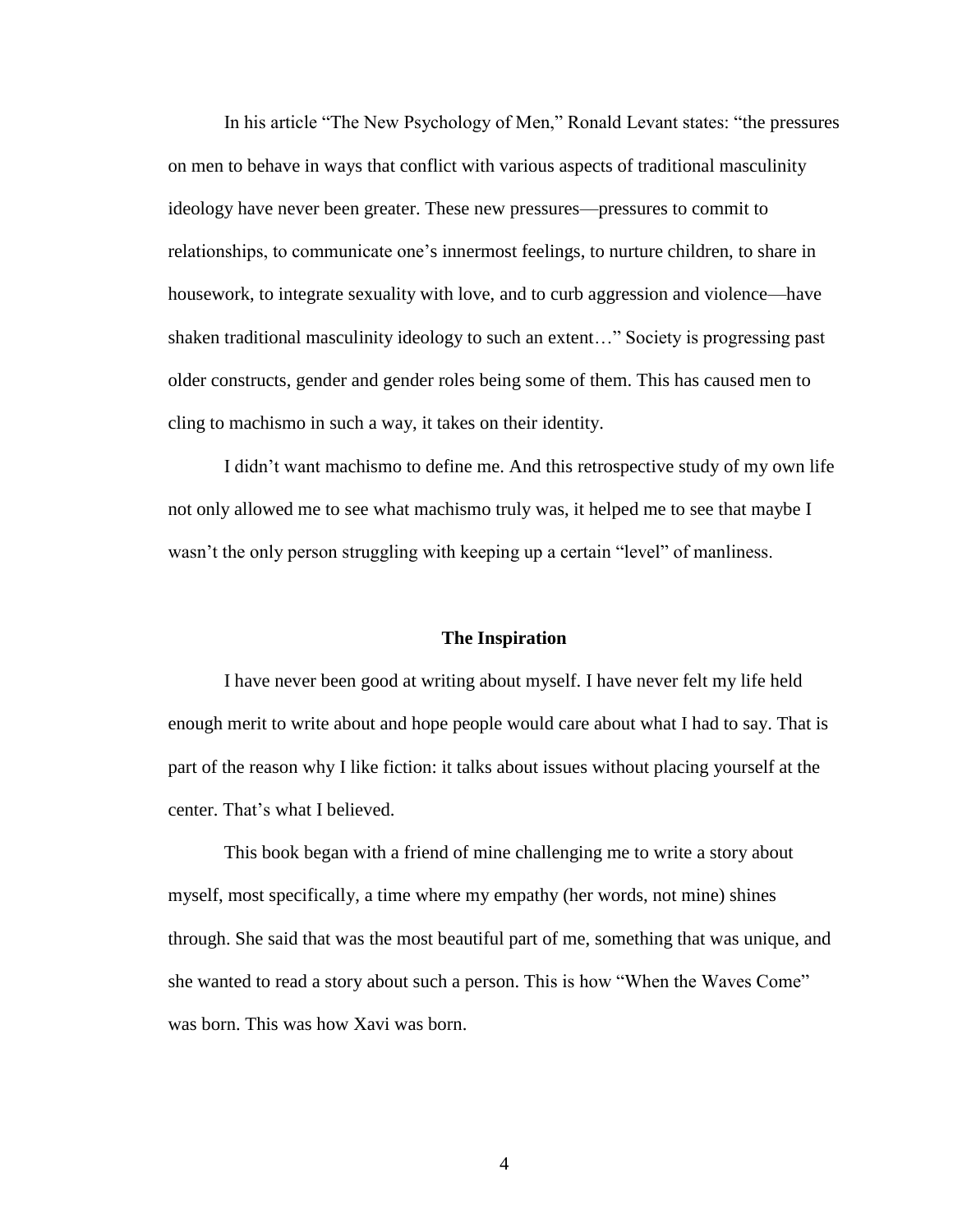"When the Waves Come" is taken from a personal experience of mine. During my time training as an EMT, a patient, much like Jesenia (an ex-drug addict who was attempting a better life) slipped and fell during work. And much like her character, she too had no one in her life. What happens after this moment in "When the Waves Come" – Xavi coming to Jesenia's side and learning about what it is emotions are – are events I *wish* had happened. I figured no one would want to read a story about what actually happens – a story about a boy who cries at night thinking about a patient because he was sad for her.

I received encouraging feedback about Xavi, the story, the themes. I was told to keep writing about this: write until I get to the "me" of the story. But this put me in a difficult situation: it sounded like a novel, and I was fond of short stories. I was writing about something I wasn't sure could be talked about. That was until I met (not physically) Junot Diaz.

In early 2017, I was introduced to Diaz's writing, most specifically his first collection of short stories, *Drown*. In the book, his main protagonist, Yunior, navigates the reader through parts of his (and Diaz's, as the book is semibiographical) life as he and his family move from the Dominican Republic to America. The story, although is heavily centered around the themes of what the American Dream is and immigration, taps at the glass tank of masculinity and its involvement in the Latin-American community.

I could relate to his writing on some level. But I felt an even greater distance between myself and Yunior. Maybe it was the location (him from New Jersey, me from Texas.) Maybe it was our differing cultural backgrounds. Maybe it was because I could not relate to the struggles that come with immigrating and, therefore, was forced out of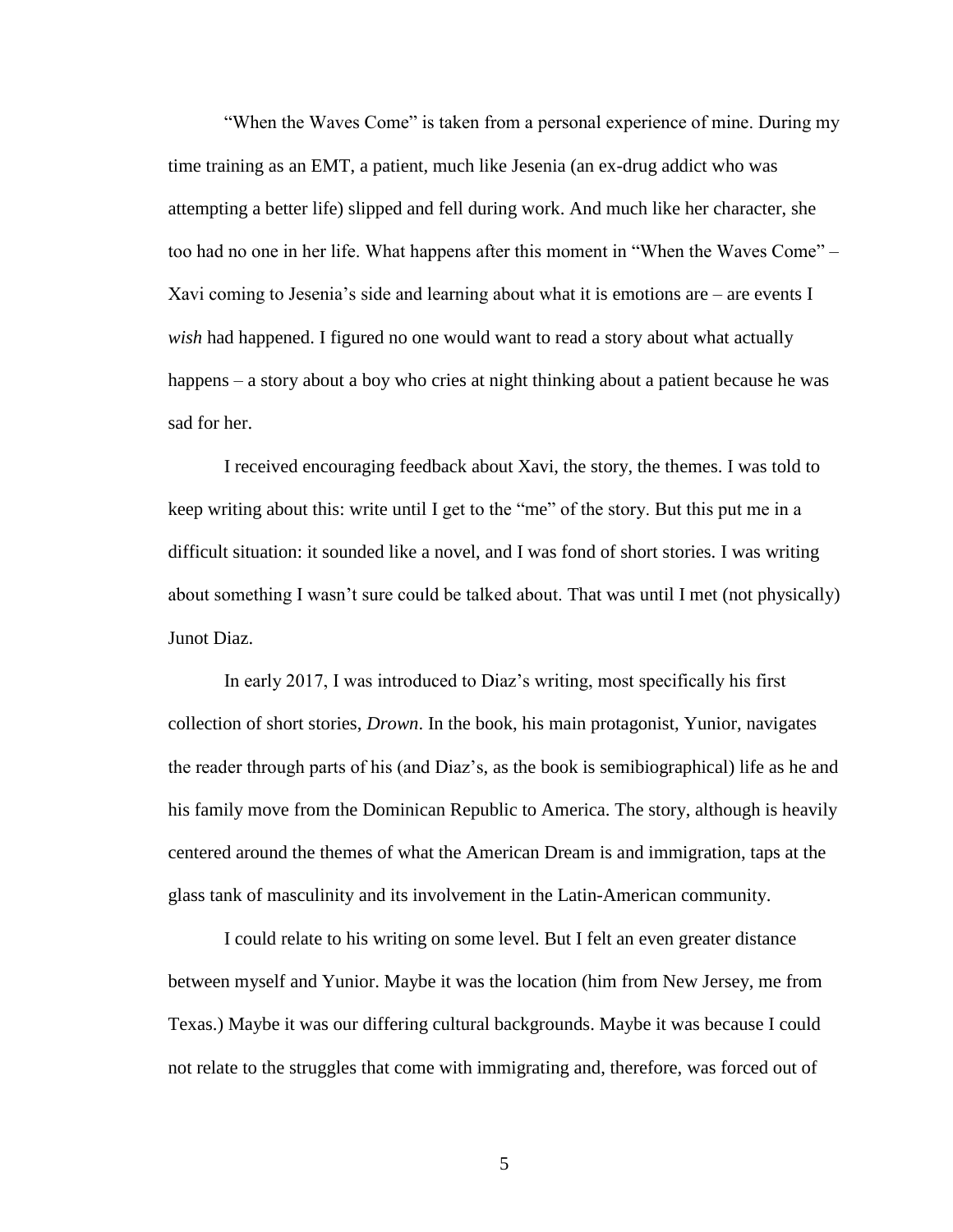that space. Whatever *it* was, it wasn't the first time I had felt such a strong connection to a book while also feeling like the possibilities weren't tangible. But this was the first time I felt inspired to write about me.

In an interview, Diaz once said: "The formula for being a man is so impossible, it's like trying to get yourself into a suit that no human being can possibly wear." He was correct: manliness was a formula. It was also unsolvable. There was no perfect version of a man, only what we believed to be "manly." The idea of people attempting to fit themselves into a certain set of boundaries was idiotic. I admired Diaz's format, using Yunior in multiple stories – it was something I wanted to mimic. But I was going to write about something that mattered to me.

#### **The Argument**

Where I'm from, water is in abundance. It was a luxury I soon began to miss while living in Kentucky. I felt a sense of comfort and belonging around it. And because I knew what it was that felt so suffocating about Corpus Christi, I wanted to go back and be able to subvert, as best I could, the idea of toxic and hegemonic masculinity. But more than that, I wanted my writing to speak to people from there who knew how I felt. While writing this book, I wanted to relate it to something familiar to a Corpus Christi resident while also relatable to someone not from there as masculinity is not limited to within the Corpus Christi city limits.

Nina Munteanu, author of *Water Is…*, began the chapter "Water is Life" with an epigraph, a quote from Theodore Schwenk: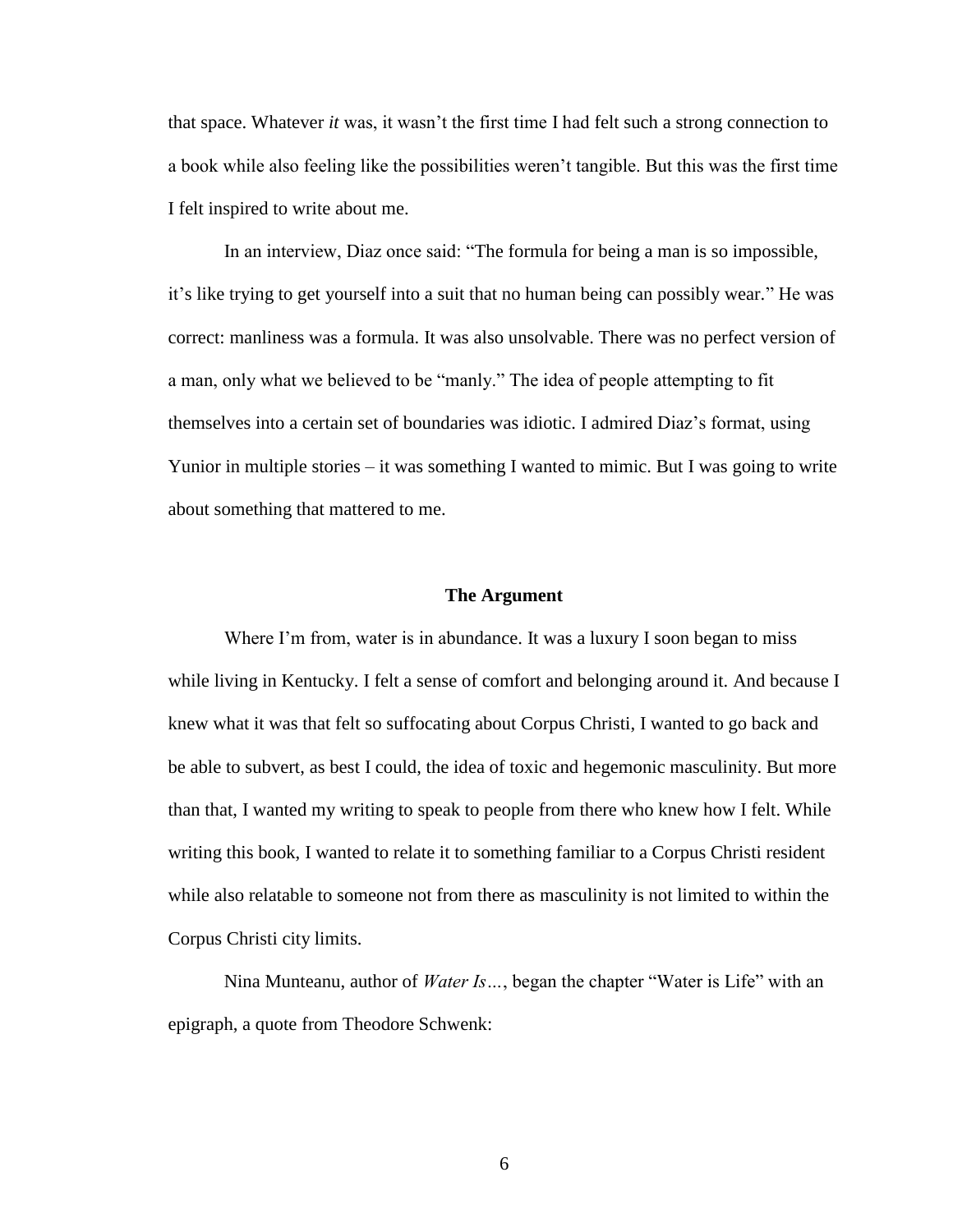Why, then, does water-form the very basis of life in all life's various manifestations? Because water embraces everything is in and all through everything; because it rises above the distinctions between plants and animals and human beings; because it is a universal element shared by all; itself undetermined, yet determining; because, like the primal mother it is, it supplies the stuff of life to everything living.

Much like Schwenk, I believe water is the most important element there is. I am fascinated with the idea that water is in every living creature. And it is my belief that, like water, masculinity is in everyone too. In this book, water is a constant motif, revealing itself subtly in stories to argue something: machismo is the abundance of masculinity. Although the two terms go hand-in-hand, I believe that machismo is the overuse of masculinity, to the point it is suffocating to not only the person exhibiting masculine characteristics, but to the people around them.

For example, in "Waterworld," the reader is taken on a journey with the narrator, Ria, through her relationship with Carlos. Though this is a modular story, it is clear to see which vignette marks the beginning and which is the end. In every section, the volume of water present grows – from the water of an ice cube, to the rains of a hurricane. In addition to the name being a nod to the Kevin Costner film (which is mentioned in the story) it is a metaphor for Carlos' machismo. It is abundant and controlling, so much so, it almost kills the two of them.

In addition to this, I also argue that because masculinity, much like water, is flexible and "embraces everything," I use water as a metaphor to show masculinity's fluidity, basically arguing that masculinity is relative. In "The Origin of Olivia Waters,"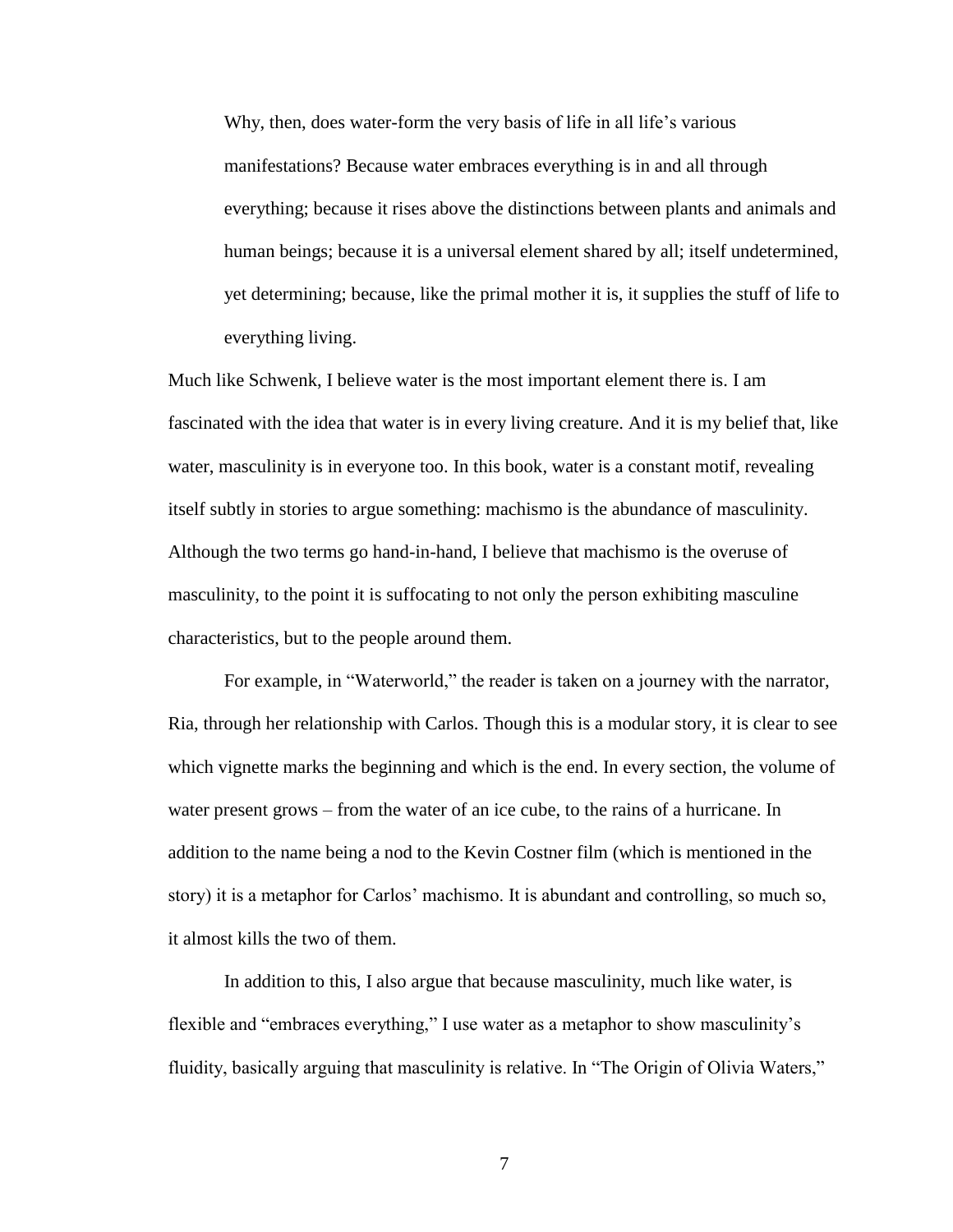Olivia is a drag queen coming out to his father. Olivia identifies as a man, but dresses in feminine attire. When he finally does come out to his father, Stavio, Stavio begins questioning everything about Olivia – his identity as a man, if he is homosexual. At the end of the story, we see Olivia's first performance. He claims he looks like his mother but feels as his father does ("tired, hungry, and fulfilled.") I wrote this story to show that if masculinity is feeling as a man does, then Olivia is still a man even though he doesn't work in the refinery as his father does, or as an EMT like Xavi. Some stories, like "Waterworld" and "The Origin of Olivia Waters," is told from people connected to Xavi because I wanted him to learn from others. No man is perfect, knowing all of life's lessons at birth, so why should Xavi be?

#### **The Poetry**

In "Emeralds," we are introduced to Xavi's love of poetry. He states that it is something frowned upon for a man to participate in, which is a lesson I came to understand at a young age. I was taught poetry is feminine, often belittling it to romanticized stereotypes with its only purpose being to pour one's heart out to another person in written form. This isn't true. In my eyes, poetry is powerful because it is a dose of reality – quick, short, and to the point.

At the end of every story, there is a poem that corresponds with it. These poems, written from Xavi's point of view, serve as an echo for the theme of the story it follows. I feel that it is necessary to show the world the internal thoughts of Xavi in both the prose form and the poetic form. The reason I write poetry is to allow myself a bit more exposure than fiction would allow. I test my ability to play with language while also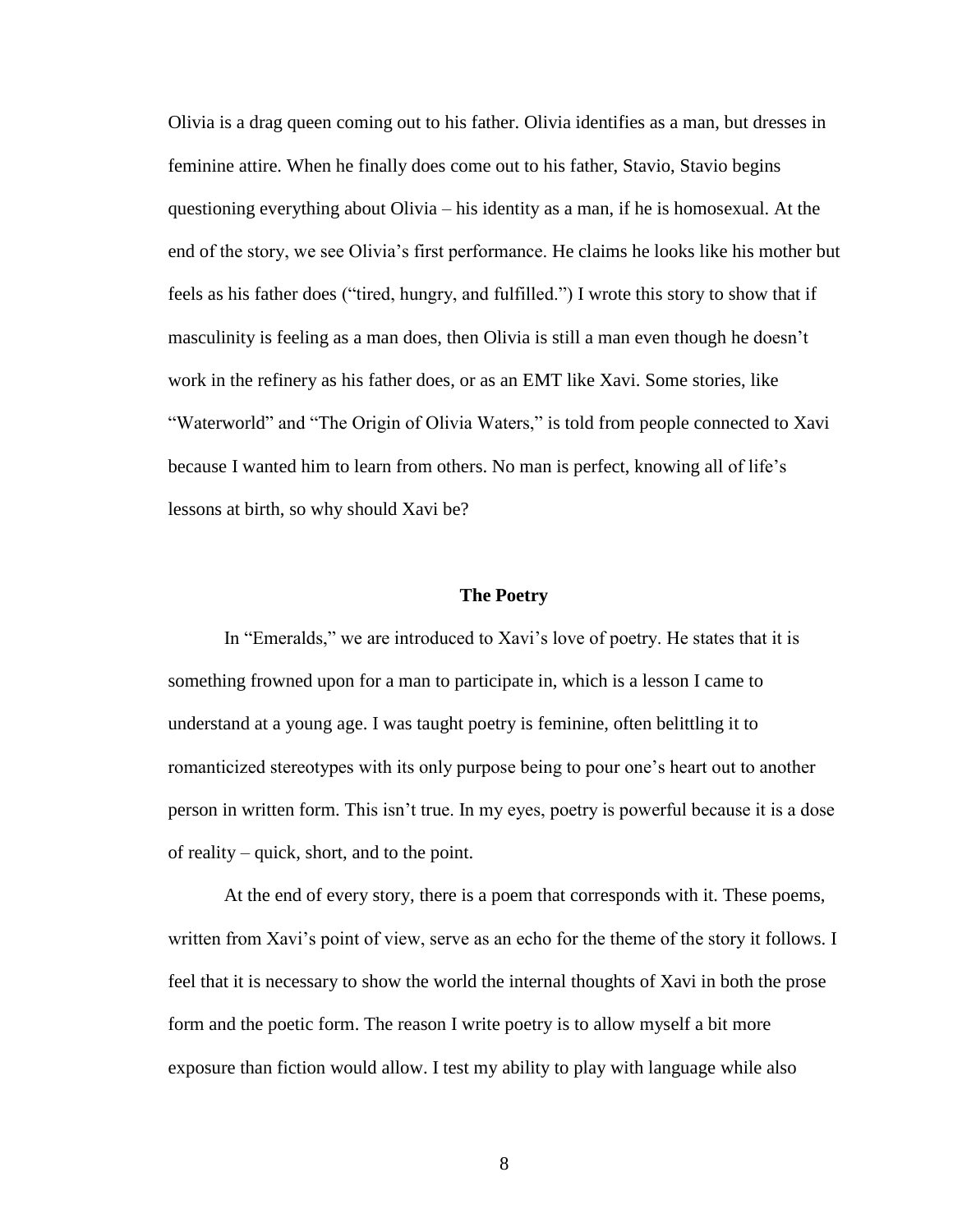opening myself up – raw and real – for others to read. Because this book is (very loosely) semibiographical, I felt it was best to give this trait to Xavi. He too uses poetry as a place to bring his thoughts together.

#### **The Conclusion**

There are many words I can put here to sum up what this book means to me. It is an amalgam of questions and answers that were born from the many moments of doubt in my life. But the main purpose of this book is this: it is a challenge in written form. I am challenging the idea of machismo, the invisible beast that haunts men of all cultures and generations. I am challenging the idea that men are meant to act a certain way because there is a supposed boundary that if crossed cannot be uncrossed. I am challenging masculinity in this book because I have crossed that boundary before, playing jump rope with it almost daily, and I want other men to not be afraid to cross it too.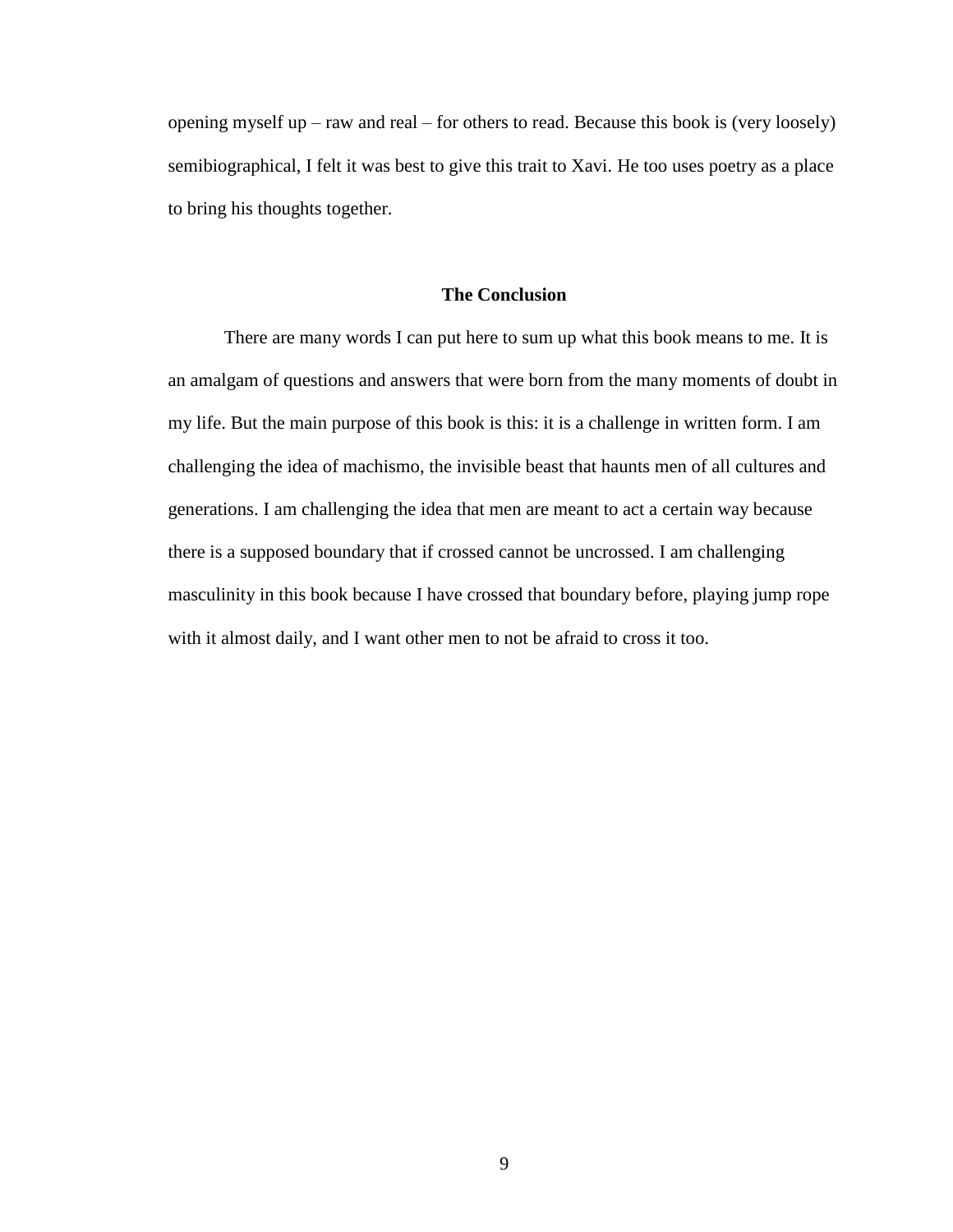The Earth, The Moon, The Stars: Stories

Cameron Moreno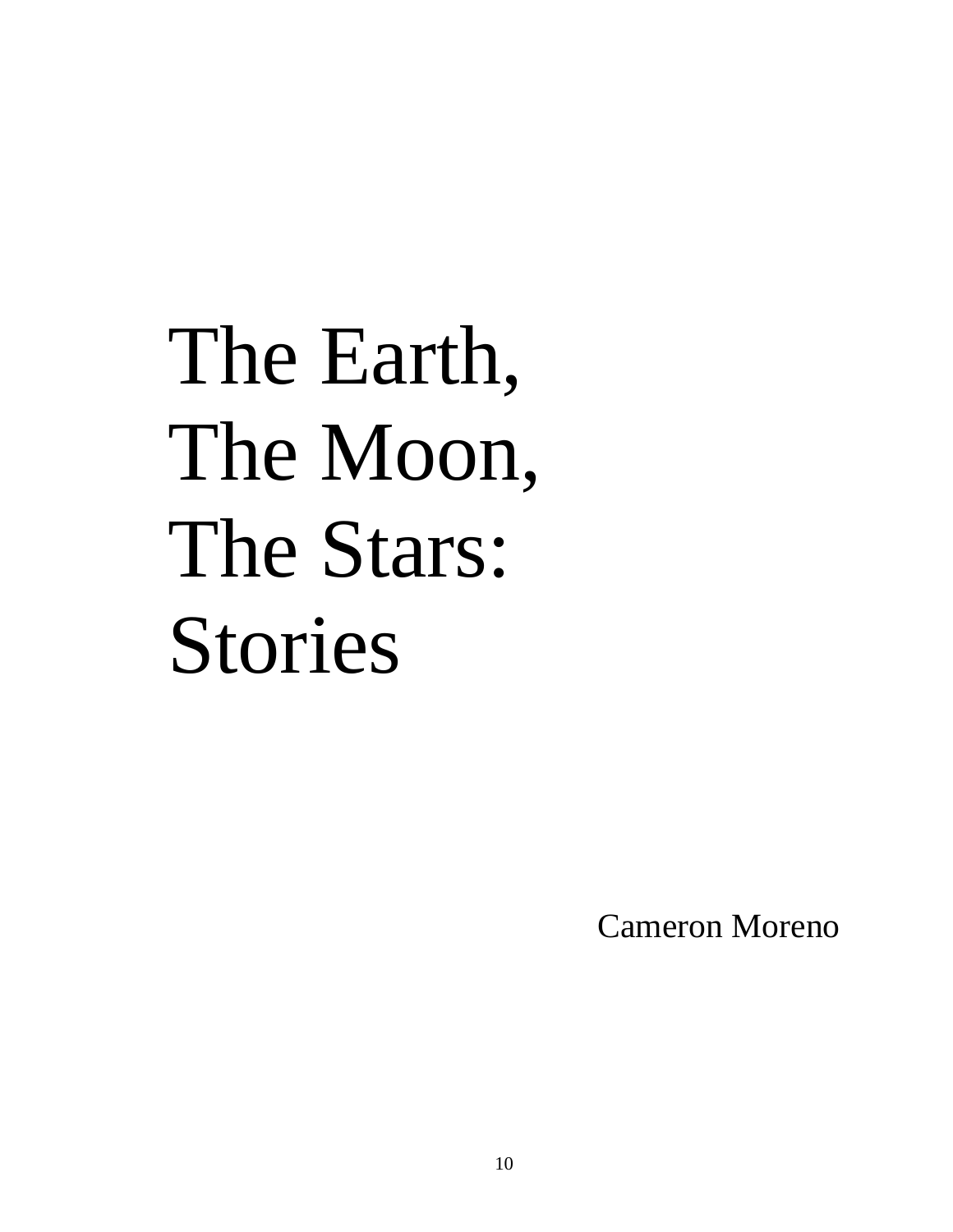#### Emeralds

Xavi liked this spot. Mile Marker 39 at JP Luby Surf Park. Since he could remember, once-a-month visits were tradition. This far from the entrance to the beach, he could lose himself in the dunes of sand behind him – stranded on his own made-up island. He would use sticks and palm branches as the tinder for imaginary fires while the broken shells – tied together with frayed strings found in the sand – were the ends of makeshift spears. But if he ever fell too deep into this world, enough to scare himself by the thought of loneliness, he could look to his right, squint his eyes, and see a pier escaping out of the line of condominiums and hotels.

But today wasn't an island day. His young, chubby fingers scribbled unorganized lines in the sand. He didn't think about where they were leading; all he wanted was to feel the warmth of the shore at the tip of his finger. Under the partial shade of a palm tree, his mother sat next to him wearing a red and white polka dotted bathing suit with a widebrimmed straw hat – the red bow tied around the crown of it matching her outfit. From his peripheral, he noticed her shifting her gaze from the sea to the sky, letting the rays of sun bathe her copper skin.

Xavi's father stood in the water before them, planted directly in the middle of his line of sight. In the distance, Ignacio's body was stiff and alone as a buoy. With his hands on his hips – the ocean calm around him – it appeared to Xavi that he was staring directly at the sun, silent. For years, he wondered what his father thought about while he was all alone. But any time Xavi would speak to him, hoping to share something other than the air in the cabin of their family car, Ignacio would entertain Xavi's imagination by asking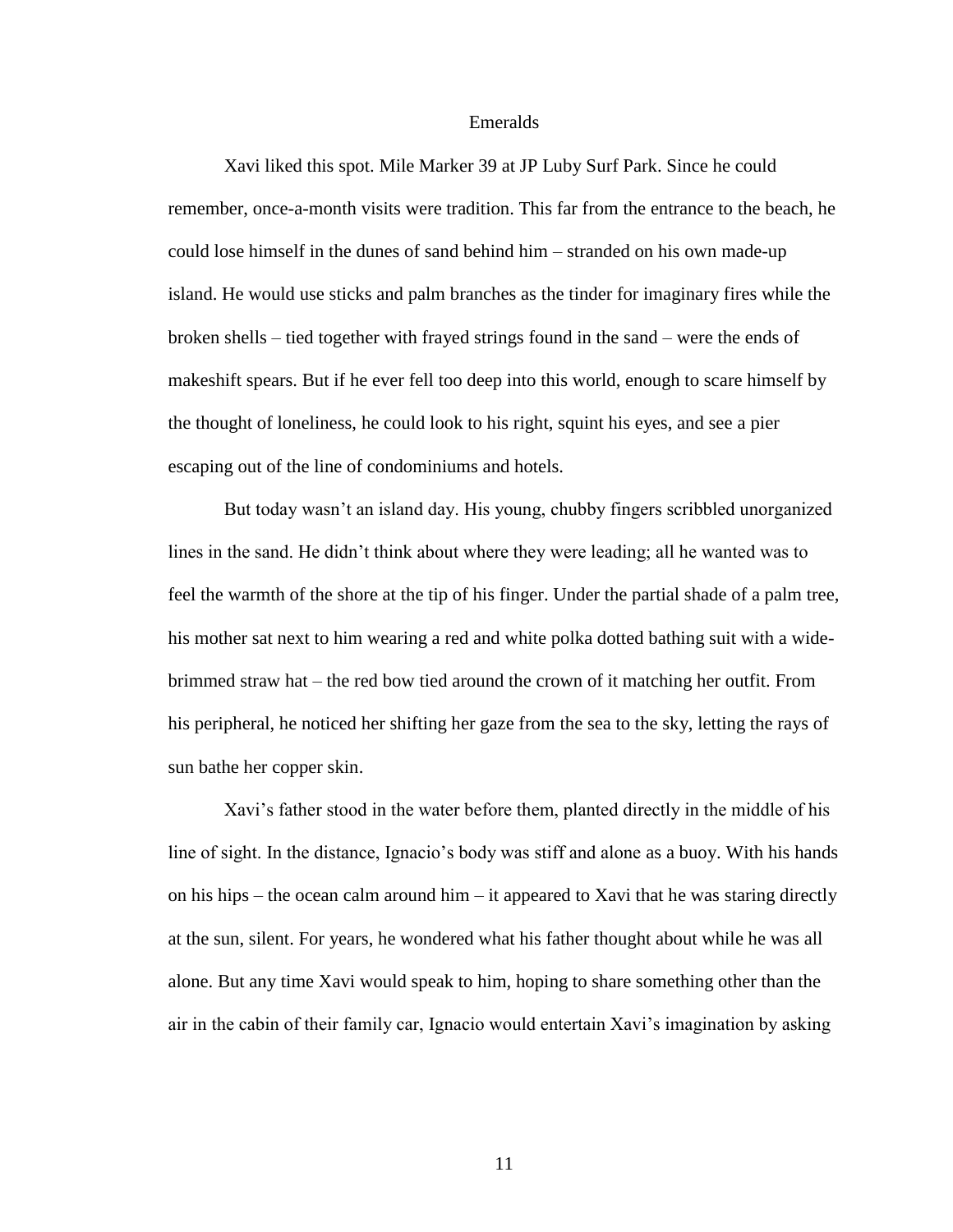questions and suggesting things to pretend the next time they came. Not once did Ignacio tell Xavi about what he imagined, what the Sun brought him that day.

"It's nice today," said his mother, Griselda, with her eyes still closed. The way she was positioned, her arms held her upright, making sure her chest felt the sun while her legs were crossed on top of the towel. Her torso was exposed enough that Xavi could see a scar a few inches below her belly button – a smile folded into her stomach. He could recall seeing it only briefly, exposed to him in department store dressing rooms. But this was the first time he could remember seeing it at the beach, outside florescent lighting. Then again, he had been too busy pretending to battle for survival to notice.

"¿Ques esto?" Xavi asked, pointing at it.

"That's where both of my babies came from."

His eyes widened. "I have a brother?"

"Sister," she corrected him.

"Where is she?" He looked around thinking this was the day she would surprise him. Maybe she was in the sand, in a treasure box, and that was why they came to this spot so often. The excitement from something he never knew he wanted heated his skin.

"Just because she's not here doesn't mean she's not my baby."

Xavi examined his mother's scar with intent. He used the cut he earned from running in the ditch behind his house as a reference. When he ran his fingers along his ankle, he couldn't feel the difference between the wound and the skin around as it was fading and barely visible now. But his mother's scar seemed deeper. She covered her stomach with her dress before Xavi had a chance to feel the gradient change of her skin.

"Did she die?"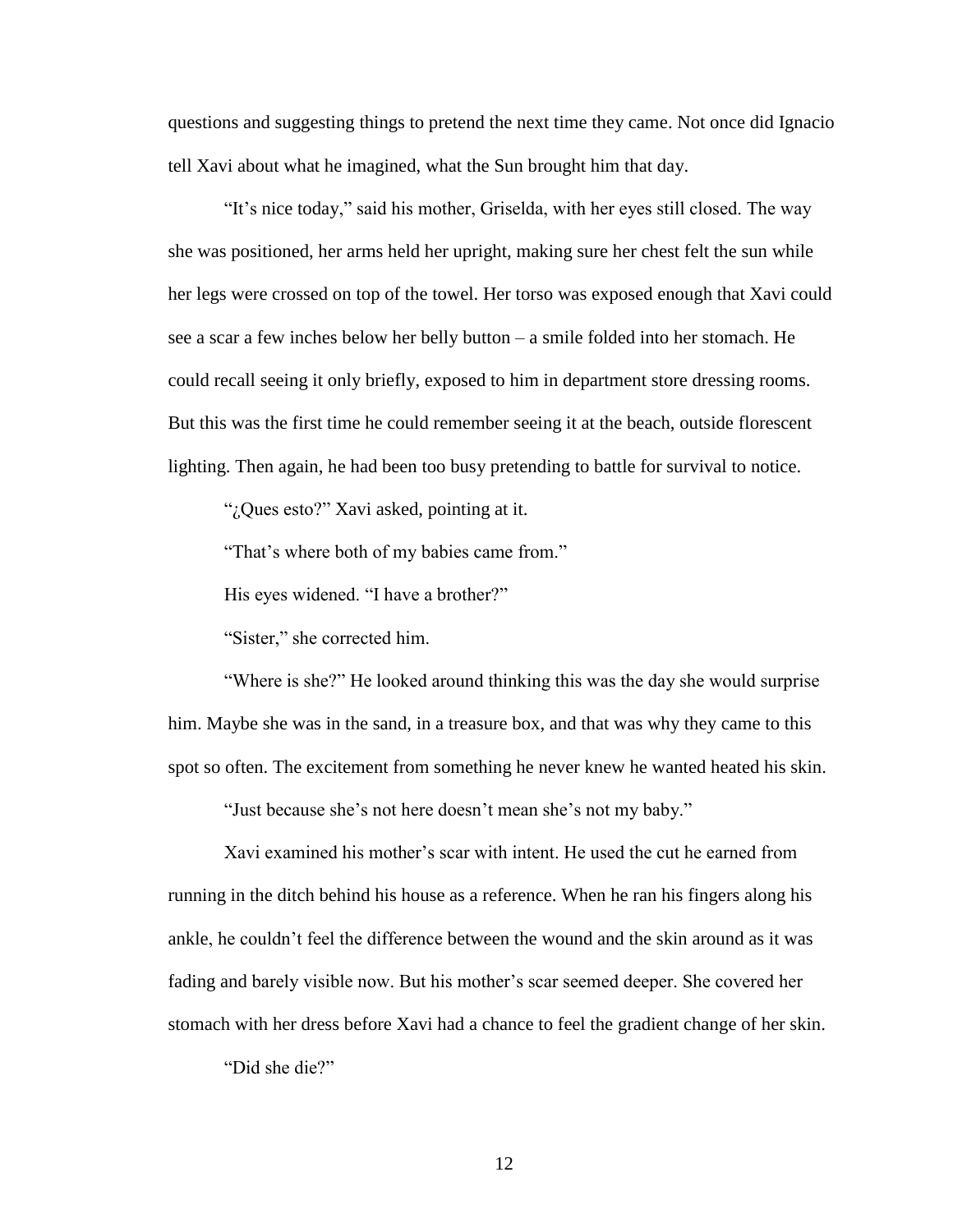Without looking at him, she replied with a faint "yes."

"Is she buried with Momo and Popo?" Xavi recently learned the term 'buried,' what it meant instead of the simple idea that his great grandparents were large patches of grass he and his parents visited every so often, and how everyone was headed there one day.

"No, Xavier. She's here."

His mother pushed herself up and rubbed her hands together. Xavi could hear the grains of sand leave her fingers returning to the bed of shore. Wiping her knees clean, she motioned for Xavi to sit on her lap. She put her chin on his shoulder and spoke into his ear. To him, her words were smooth and coated with love, the way he imagined silk would sound.

"You might be too young to understand this," she began, "pero creo que es hora de que lo sepas."

As the seagulls sounded above them – hovering over the shore in their own circled formation – Xavi's mother whispered that his sister was cremated, her ashes spread into the ocean at this very spot. He imagined his parents sprinkling her remains the same way Momo would feed her chickens: a swift flick of the wrist and a curtain following behind. She reminded him that because one couldn't see something or feel a heart beating or share warmth with it didn't mean they couldn't love it.

"That's why we come here." She finished her elegy with a kiss on his cheek.

"Why don't I remember it?"

"You were too young, mijo," she replied. "Just a year old."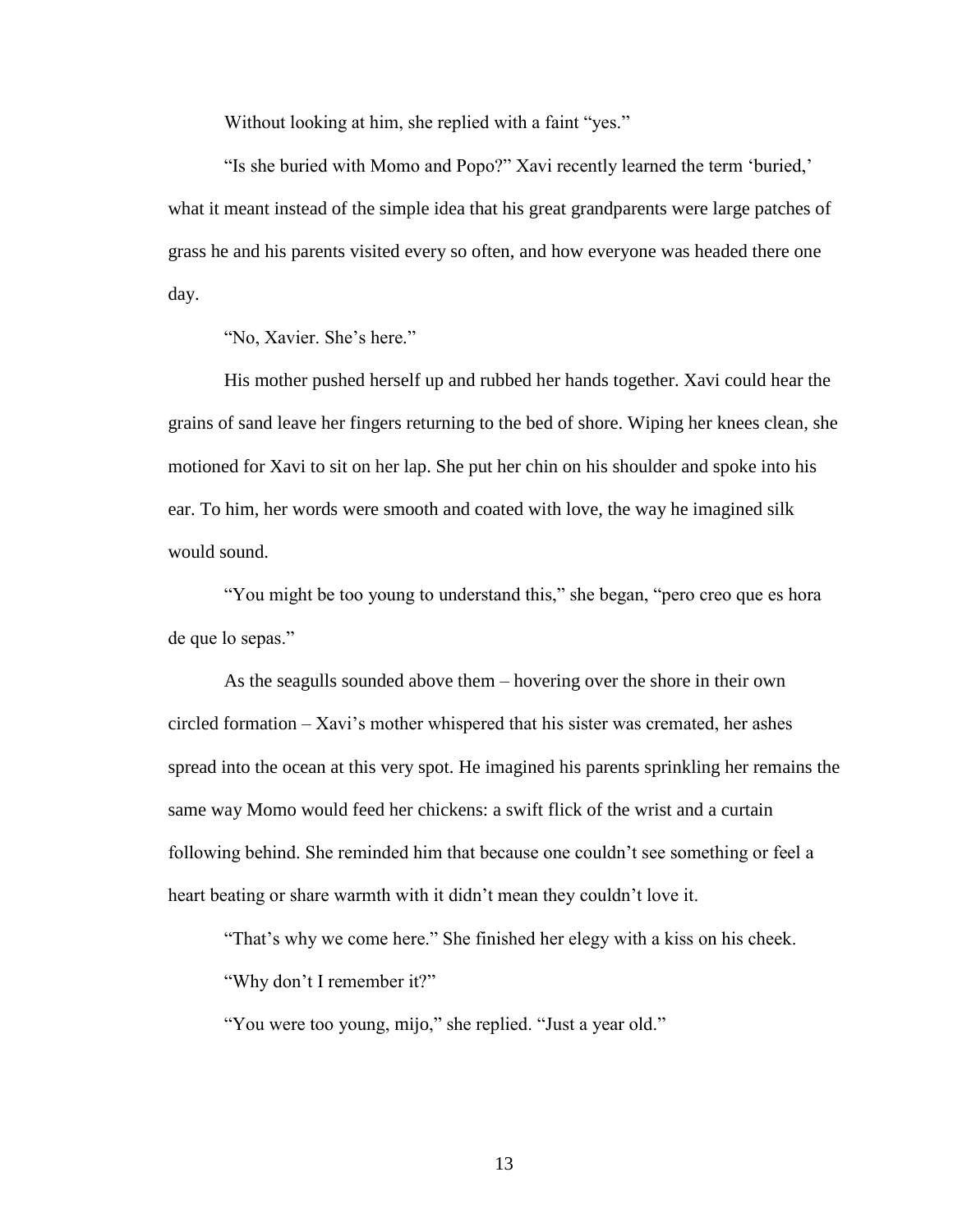Xavi studied the ocean. The water in Corpus Christi had a dark green dinge to it. He remembered he had seen pictures of the ocean in Fiji and Hawaii, water so clear you could see your toes grip the rocks. But he knew that as soon as you walked out into the ocean here – past the bit of shore where the water and the sand met – you would lose sight of your legs, making you believe you were nothing but your chest and the water was the only thing keeping you afloat.

"Momma?" Xavi asked, now staring at the area where his father stood. "Why is the water green?"

A few moments of silence passed. She moved Xavi off her legs and looked back at the ocean.

"When God made the Earth," she began, "He dropped emeralds in the ocean."

She picked up a handful of sand and let it fall out of the tunnel she made when her fingertips touched her palm. Some carried away in the wind while most of it piled directly below.

"Why'd He do that?"

"Because emeralds are said to heal people." Again, she wiped her hands clean. "When you're in the water, your pain seems to just float away.

"That's why we brought Erica here," she said. "We didn't want her to hurt anymore."

Hearing his sister's name seemed distant, sharp, uneasy in his ear.

The sun had just set when The Oldies: 93.9 radio station started their commercialfree hour. From where he sat, Xavi saw his best friend, Carlos, dancing as best as he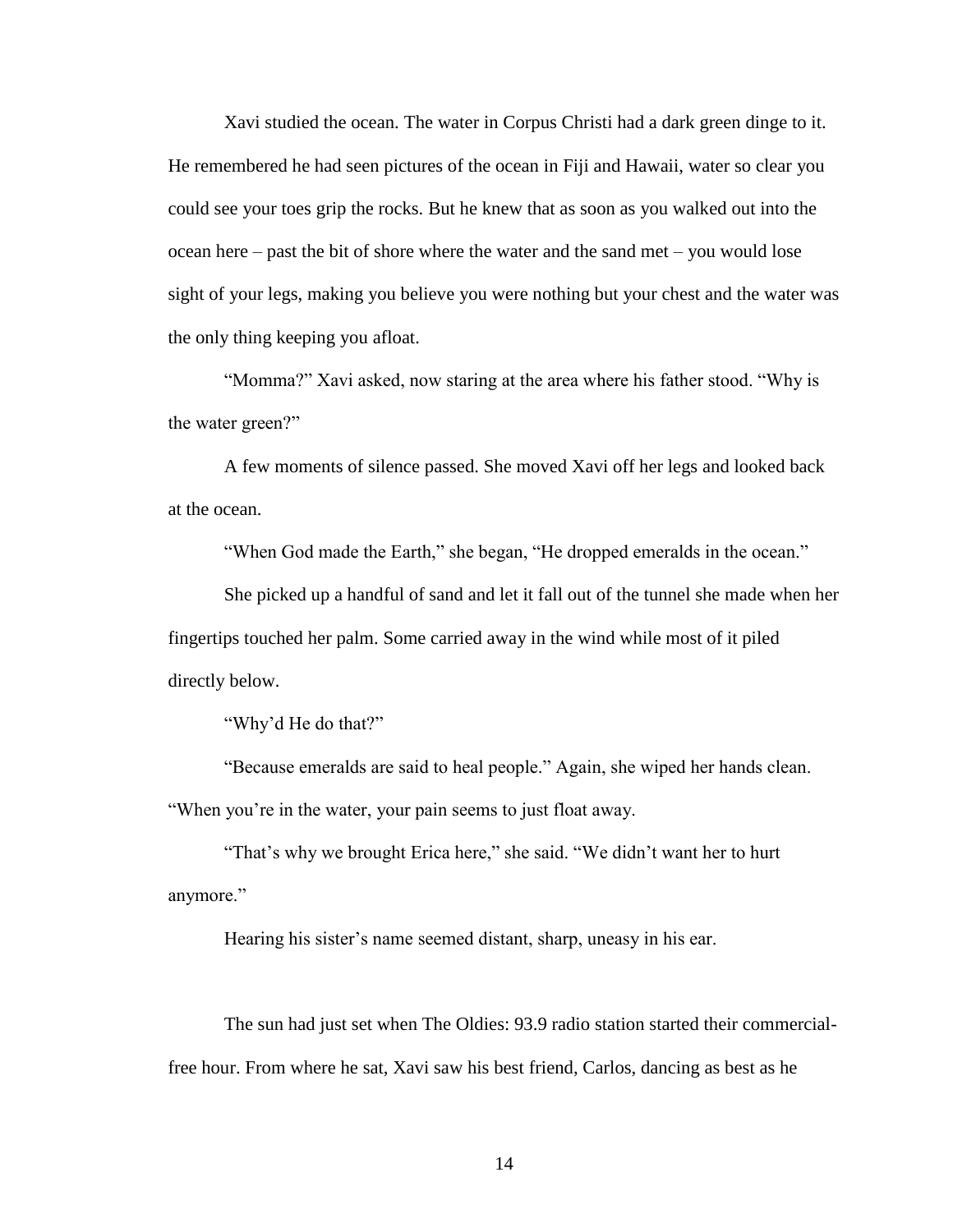could around the girl they met at a club a few nights earlier. His top half remained stiff with his arms flexed and guarding his chest. But something seemed different. Xavi carefully eyed the two and noticed that Carlos' hips were swaying, which was something entirely foreign from his hyper-masculine nature that followed Carlos like a shadow. Xavi was familiar – and in awe – of the way Carlos swaggered about the hallways of their high school.

On the other side of the fire was Ria, Xavi's most recent friend he met while in college. She danced the way he imagined a truly free spirit would: alone, with her arms above her head and her hands rolling around each other while she mouthed the words to Bee Gee's "Stayin' Alive" as if she was born somehow knowing the lyrics. The random beach walker she made eye contact with sat on the log next to the fire, his hands motioning for her to sit down in his lap. But she seemed to want to do anything but that. Instead, she extended her arm out to her friend, Sofia, trying to pull her in to dance.

With a beer in her hand, Sofia sat in Carlos' truck, her feet hanging out of the opened passenger door of. Xavi was constantly fighting the urge to look at her, occasionally studying debris in front of him or pretending to laugh at his friends' dancing around the bonfire so he wouldn't frighten her. But the moments he caught himself watching her wave off Ria's drunkenness, he was in awe of the way the flames flickered on her skin, drenching her face and clothing in a deep red.

Xavi drank the last swig of warm Dos Equis. He was keeping it in there until he summoned enough courage to grab another beer, giving him a chance to talk to Sofia. He suppressed the fear filling his stomach and made his way to the trunk where the beers sat in the ice chest. He searched for a manly beer, one his father would drink.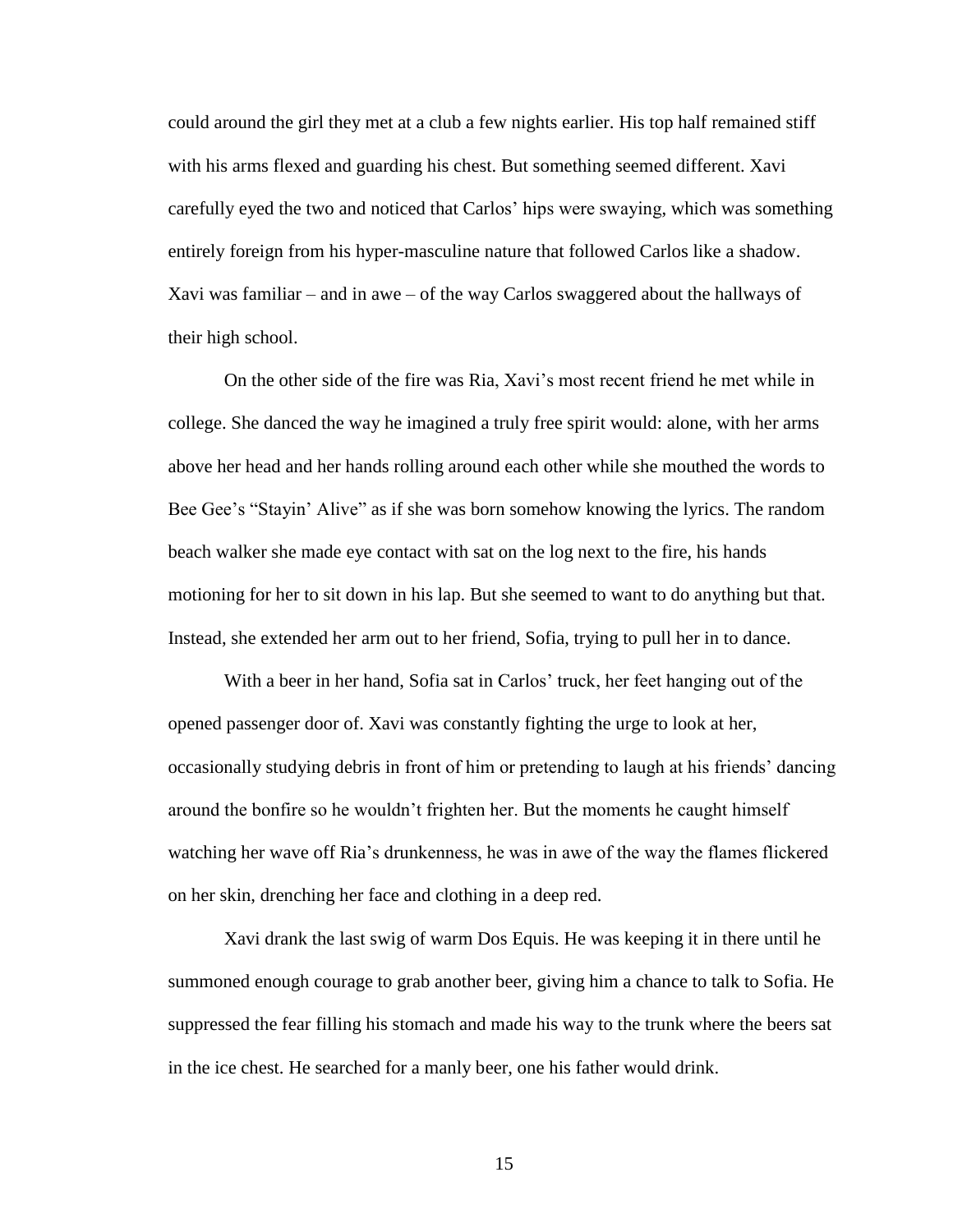"They're all out of Dos," Sofia said. Xavi wasn't ready to look her in the eyes yet. "Fuck," he replied, calm and cool. "What's left?"

"Peach Smirnoff." Her sentence ended with a laugh. She picked up a bottle and, holding the neck, extended it to Xavi. He looked up and noticed her smile broke the tension in his stomach. Her hair was pulled back tight, the fire bringing out the light brown in her bun.

He grabbed the drink. He fiddled with the beer opener deciding if this was his moment to say something more to her. If it was, he wasn't sure what to say. His eyes wandered toward Carlos who now had his arms wrapped around his date, slowly grinding his body into hers. Xavi figured it wasn't the right time. He decided he would go back to his seat, drink, stare, and wonder the what-ifs.

"Can I join you over there?"

"Sure." Xavi acted as if it wasn't a big deal, but his stomach panged with excitement.

She chugged the bit of drink left in her glass and grabbed another from the chest, slicking off the sweat from the melting ice it was nestled in.

"Actually –" Xavi planted his bottle in the sand, shifting it in place until the sand grew around the glass. He pulled his shoes off, then his socks, and threw them toward the blanket he was sitting on. "Come on." Swaggering with a Carlos-like macho-ness, Xavi made his way into the ocean until the water reached his collarbones – his shirt clinging to his skin. Sofia slipped out of her sandals and pulled her shirt over her head revealing a red bikini top. She walked toward Xavi, her body shivering from the cold shock of the ocean.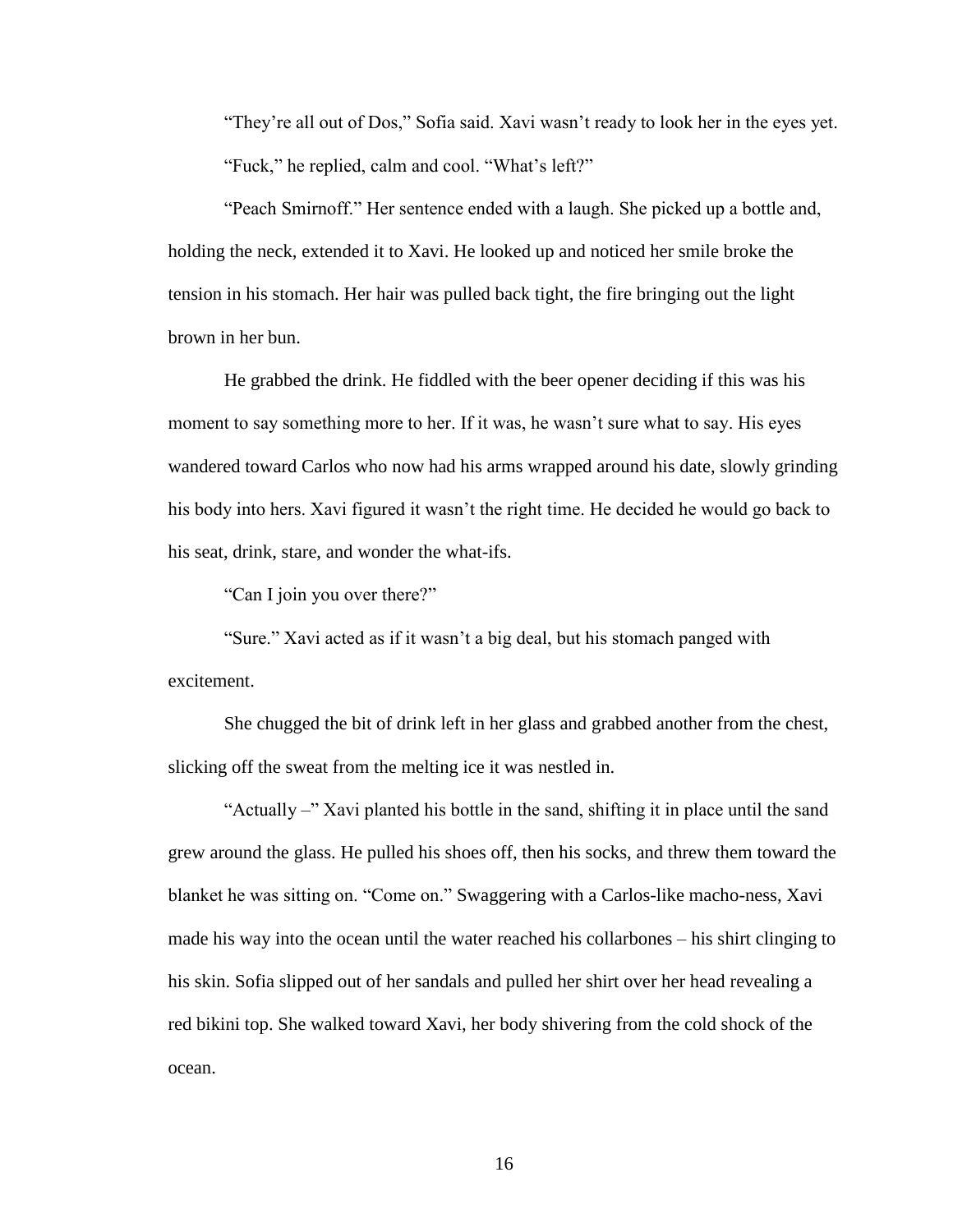The two stood in the water, the sound of the small waves colliding with their chests. Even the music seemed to add to the tension Xavi could feel between them. To him, every moment neither of them spoke, the empty space between them lengthened.

"Have you ever been here?" Xavi asked, his voice stammering a bit.

"No, actually. My family and I go to Port A for a beach day."

"I've been coming here since I was a kid. This exact spot, actually."

"That's sweet."

Xavi thought Sofia's voice to be soft, weightless, distracting him from the pungent sulfur they were paddling in.

"What's sweet?"

"That you wanted to bring your friends here." Her hands hovered above the glittering water. And when she would barely touch it, ripples ran between their bodies, connecting them for as much as the miniature wave would allow.

"I guess so," Xavi replied. "How do you know Ria?"

"We met in high school. And you two met in college, right?"

"Yeah. I was glad I wasn't the only person from Corpus."

"Why'd you want to go there?"

Xavi had been trained for a moment like this. He was alone in the water with a woman half-naked and soaking. Instantly, he heard Carlos in the back of his mind saying *You need to man-up, vato. Tell her this* and then he'd whisper some quixotically-coated sentence that would swoon anyone desperate enough to listen. But Xavi didn't know himself to be a smooth talker. And he didn't think Sofia was hopeless or vulnerable, nor did he want her to be.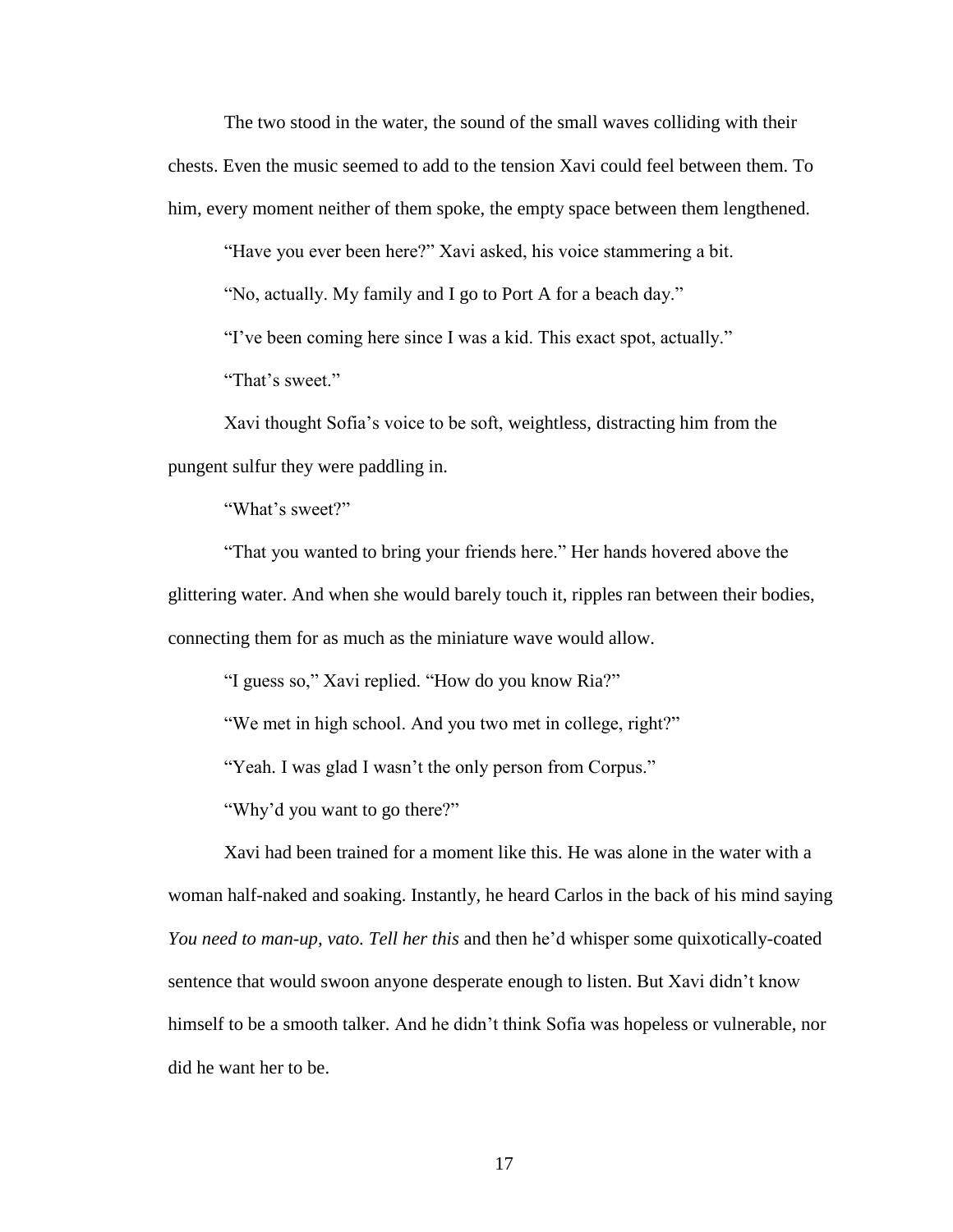"It's not that I *wanted* to," Xavi said. "I didn't want to stay here."

"Why not?"

The truth that Xavi felt alone in this world didn't seem like the right answer; he didn't want to scare her away. Even more, he wasn't inclined to possibly offend her by saying he believed Corpus people were too stuck in their ways to leave the town and that everyone was as dead as his sister. He figured the silence would force the waves to bring him the correct answer the same way it carried algae and trash: in manageable, tangible chunks that he could pick up and hand to Sofia.

"I never felt like I fit in here," he said. "I thought going somewhere else would help me figure out who I am."

"Did it work? Going somewhere else."

"No. I think that's why I come here."

"Because it's a reminder of your childhood."

"Because the water is supposed to heal you," Xavi corrected her, "and every time I'm in it, I feel okay. I think submerging myself gives me the strength to be here. Maybe it's making me content, like my father wants me to be." He paused. "Like him."

The entire time, he could feel Sofia's gaze centered on his cheek. He knew there was a heavy tightness to the air that made the moment seem fragile. He knew something had to change if we wanted her to remain by his side. "My mom used to tell me that God dropped all the emeralds here and that's what makes the water green. But I don't believe that."

"Why not?"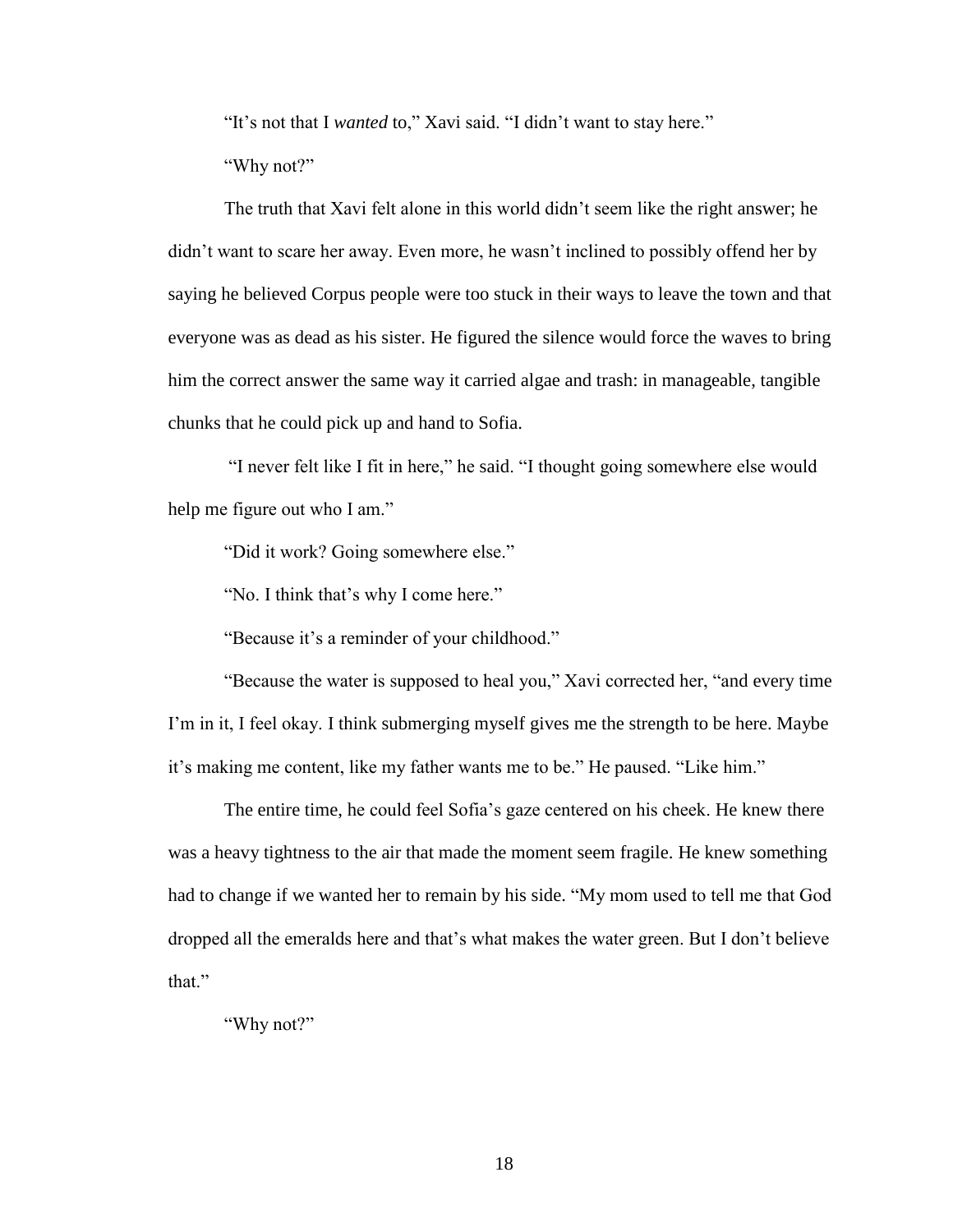"I don't think he'd waste them. Not on this place." Xavi noticed the perplexed look on Sofia's face and couldn't help but wander into her eyes, the darkened irises inviting him in.

"Then where'd He put them?" She seemed fascinated by Xavi.

"In your eyes." His answer was quick coming out of his mouth, scratching his throat on the way out. A line that corny and obvious was something he learned from Carlos. But Xavi wasn't sure if it would work for himself.

Sofia smiled, her teeth now visible. She brought her fingers to her lips – water running down her arm – to wipe the edge of her mouth. "Tell me something you've never told anyone," she said.

Xavi was thankful she changed subjects; he didn't want to fester in the moment any longer. "I write poetry." Again, the answer slipped out. His confessions tasted bitter like the smell of rubbing alcohol.

Growing up, Xavi was fascinated by the way language could operate on a page. And when he took a course in poetry, he came to the realization that Hispanic men didn't share the same appreciation for it. He hid behind bookshelves in libraries and made sure only to read in the solace of his bed room hoping no one would see what he was doing. And now, his greatest secret in the open, he believed any chance he had with Sofia had drowned in the water.

"That's honest," she said. "It's not something most men can admit to. Especially to someone they just met." She blinked a few times, then added: "Especially to a woman<sup>"</sup>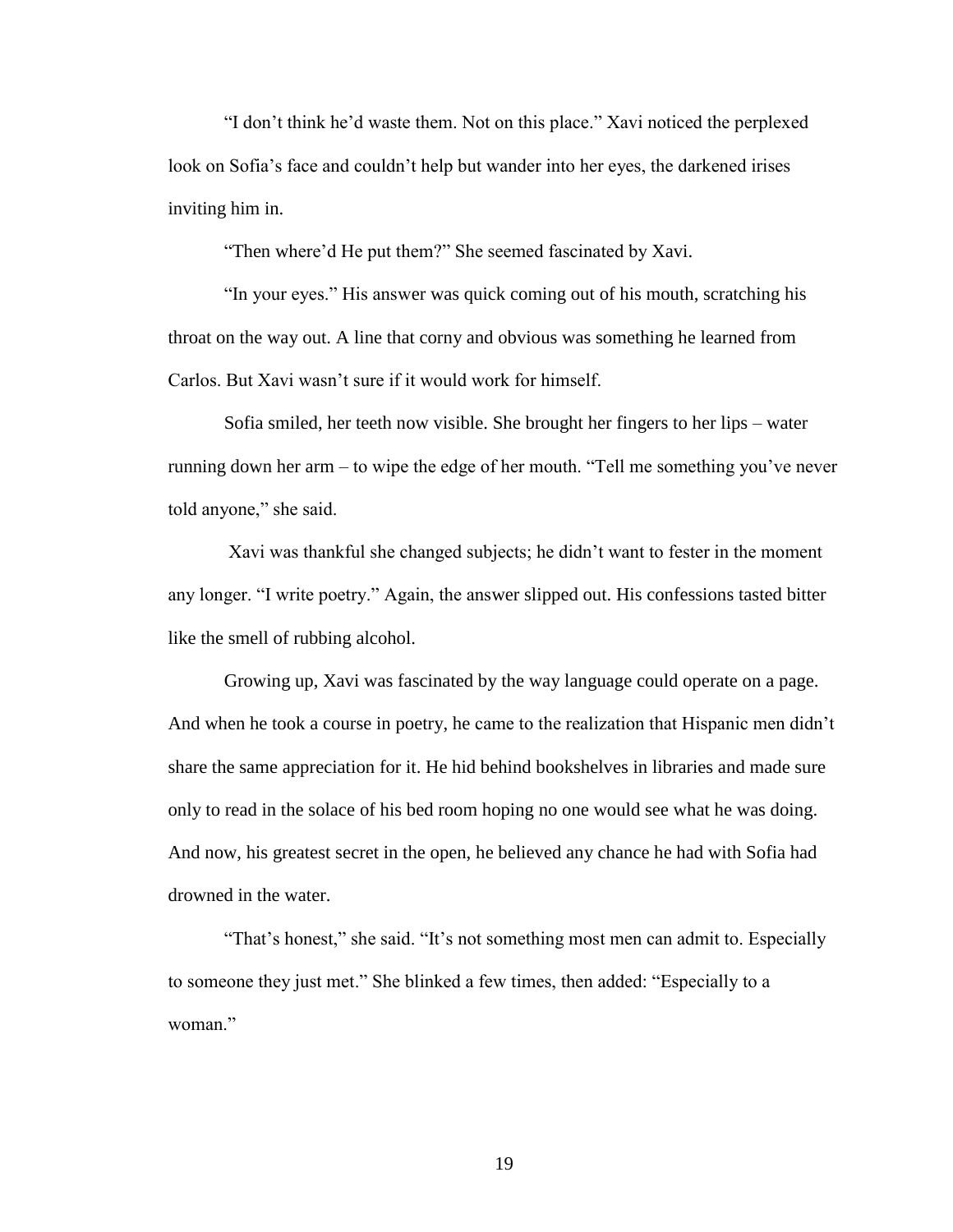"There's been a lot of admitting tonight." Xavi felt vulnerable, open and raw and he didn't want to be the only one. "Now you tell me something."

"I like honesty."

"Something else."

It took a few breaths, a few moments for Sofia to answer him. She turned toward the shore where Ria and Carlos were still drunkenly dancing. "Poetic or not, that emerald bit was the worst pick-up line I've ever heard." She moved closer to Xavi until her leg touched his. He looked down as she pulled his hand out of the water and flipped it around so his knuckles hovered above their reflection. She seemed to be studying the lines of his hands, the curves and webs of his palm as if he was meant to tell her something through his skin. "Is it bad it kind of worked?"

The faint whistle of the wind escaping the driver-side window was the only sound playing in the car. Ria's left hand remained close to the gap between the glass and the frame of the door, sparks and smoke from her cigarette cherry floating away while she steadied the steering wheel with her other hand. Xavi was busy detailing the sky, following the formation of a few clouds in the sea of light blue.

A few dips and bumps on the sand later – after the thin, winding road leading to the shore – they arrived at Mile Marker 39. Ria opened the trunk of her jeep and laid a towel, flattening the bumps under it as best she could. She settled herself and opened a copy of Junot Diaz's *Drown*. Xavi sat next to her, his legs crossed as he stared in the direction of the ocean.

"I haven't been here in forever," he said, smelling the familiar hint of sulfur.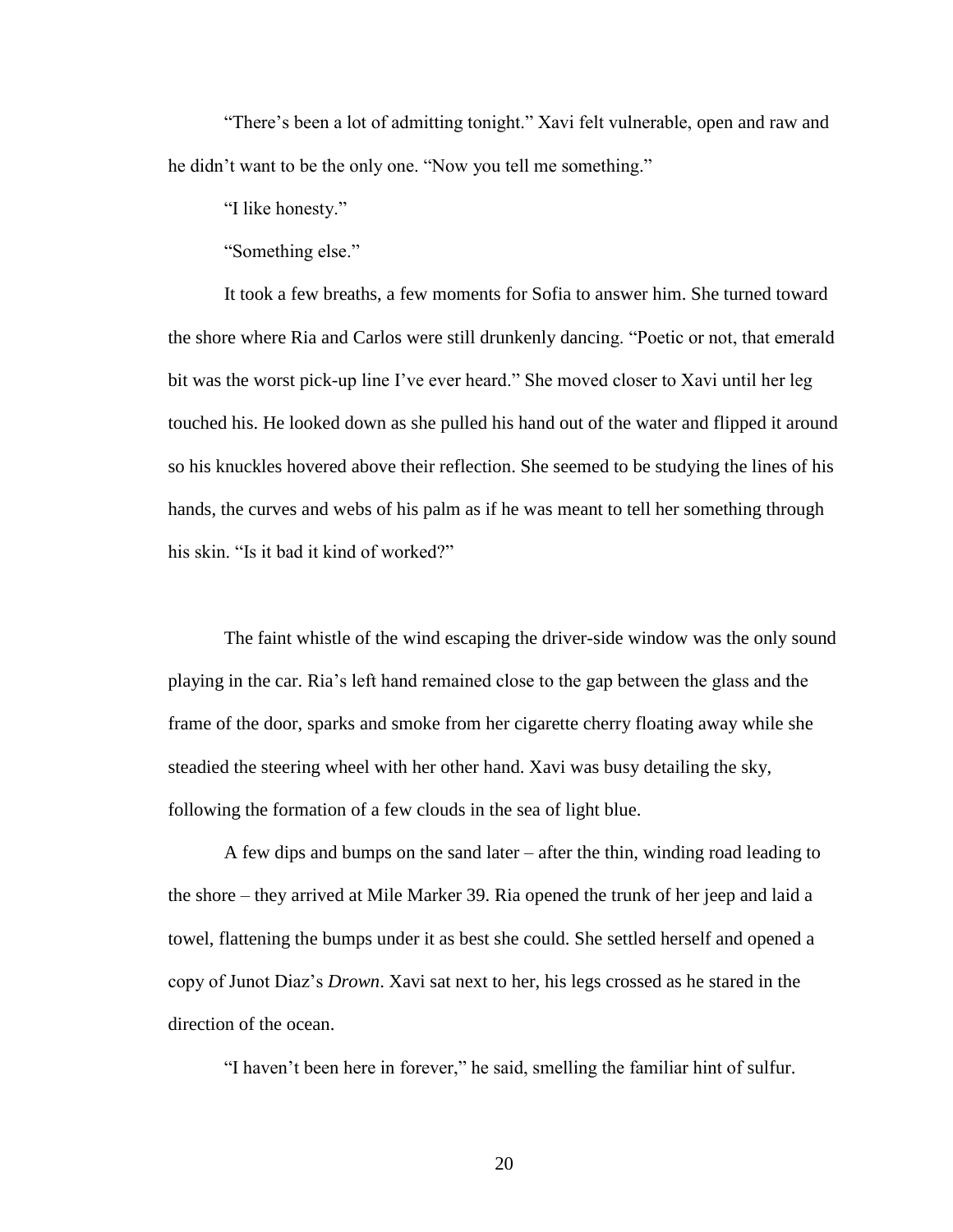"Me neither," she replied. "When was the last time? The bonfire, right?"

"I stopped coming about a year after I moved back. That was three years ago."

"Four." Ria corrected him as she lit her cigarette. "Carlos and I met and started dating two years after that. Almost to the day, actually."

"Met." Xavi laughed as he mocked Ria. "I can't believe you forgot I introduced you two at the bonfire."

"I was too drunk to remember anything," she replied. "And I'm sure he said something stupid that night, so my lack of memory served him well."

"He changed a lot in those four years."

"Have you talked to him?" Ria asked.

"Not really. He pushed me away after you two broke up."

She put her finger in the middle of the book, resting the spine on her knee.

"I'm sorry."

"I tried." Xavi pulled his shirt off, throwing it to the front seat. "But he didn't want to open up about anything."

"Sofia did the same thing to me after you two ended."

Xavi concentrated on the frayed ends of the towel. He had told Ria, who now seemed invested in her book and cigarette, that he wanted to come here and see the ocean, listen to nature as it moved before him. But that wasn't enough. Sitting this far away from the water reminded him of his mother, how the many times he and his parents visited the beach, he never saw her soak in anything but the sun. But he didn't want to walk all the way into the middle of the ocean; he was afraid he'd keep going into the cold and forget the feeling of warmth, something he imagined his father would feel.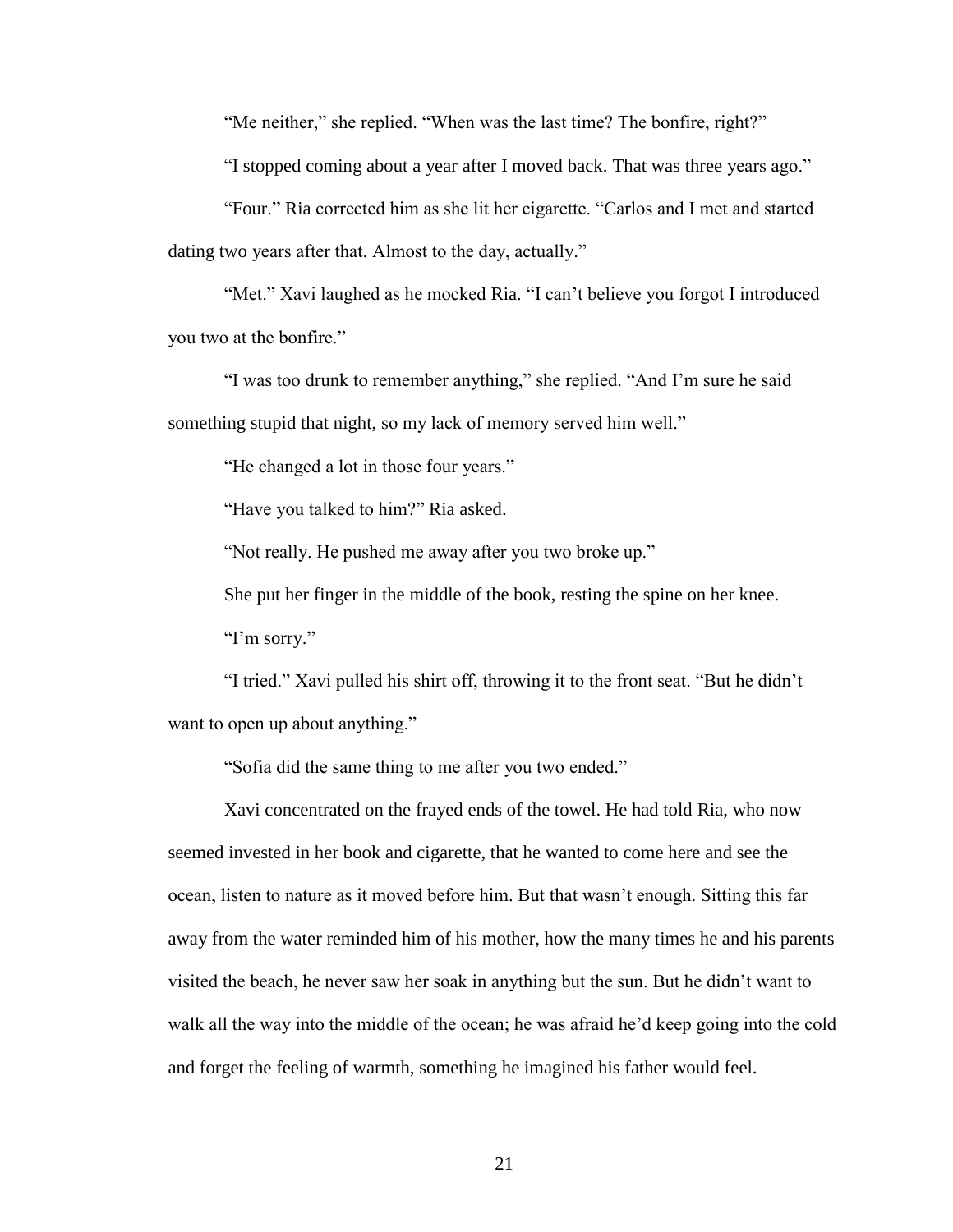His legs dangled off the end of the car, close but not yet touching the ground. He scooted off and proceeded down toward the end of the sand and the beginning of the ocean.

"Be careful," Ria shouted from the car. "It's going to be cold."

Xavi waved at her that he was fine. Slowly, he rested his body into a seated position. The way he was situated, his legs felt the cool, wet sand – mud, almost – under his calves. He relaxed his back on the dry part of the sand, the grains massaging his body with the bit of warmth they had left.

"What're you doing?" Ria yelled out.

"Come sit with me." He wanted her to feel what he felt, in between two worlds.

With his eyes closed, Xavi heard Ria's feet hit the sand and the flick of her cigarette. Even though he knew she was with him as the sand shuffled below her body, he opened his left eye. He saw her sitting with her arms propping her body up while her legs braided into one another.

"Just wait," he said. "Wait for the water."

Xavi could hear the rushing sea approach the two of them. The first few waves only came to his feet. It seemed the tide was pushing itself, hungry for his body.

"When I came here with my parents," he said, breaking the silence between them, "my mom would sit in the sand back there while my dad would stand in the middle of the water.

Wasn't until years later I found out it was because he was crying."

"About your sister?"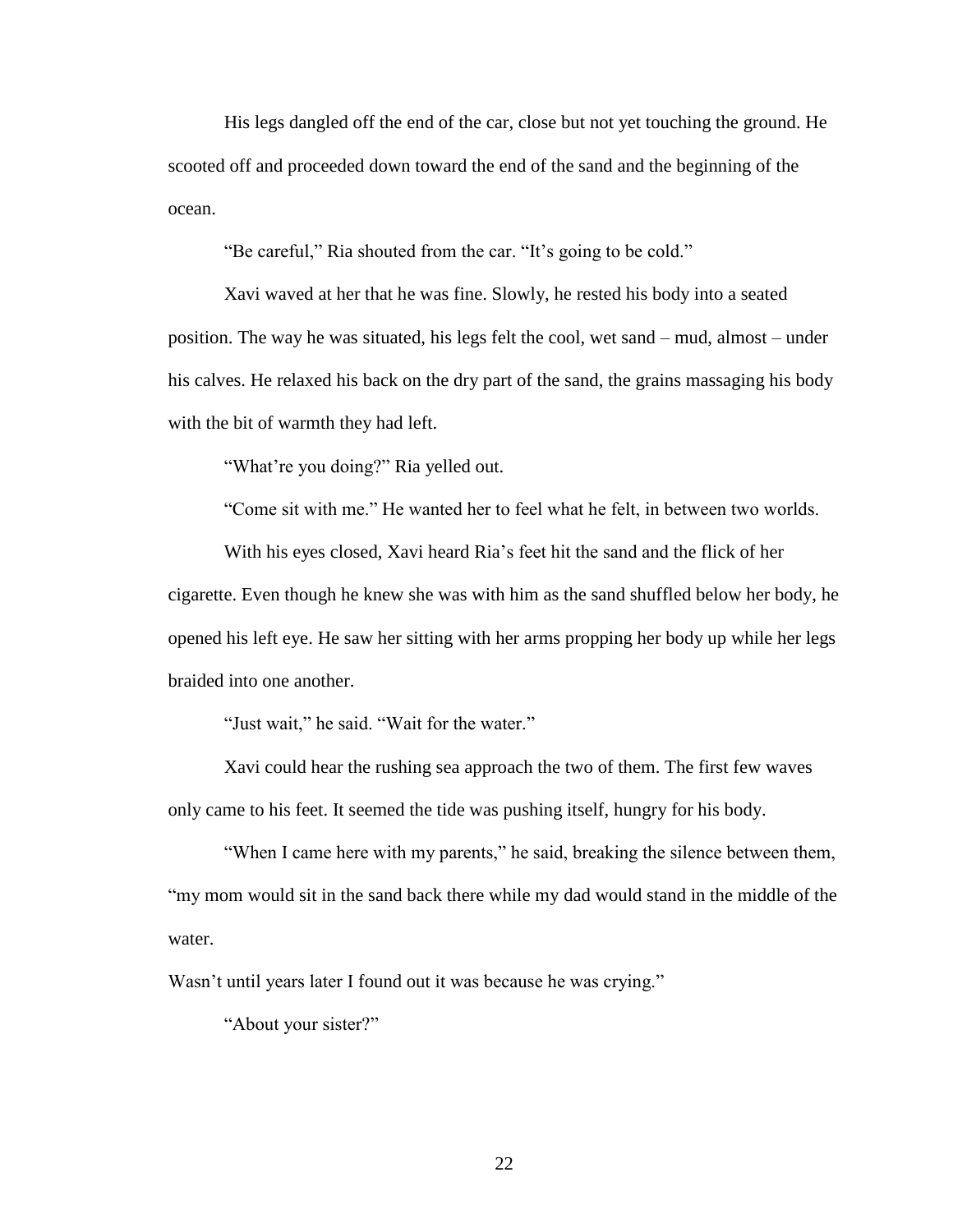Xavi gave Ria a look of surprise. Though they were best friends for some time now, he didn't remember telling her about Erica.

"Sofia told me," she continued.

"Yeah," Xavi said. "He would stare at the sun because he thought it'd evaporate his tears. He didn't want me to see."

He focused on the water again, feeling it only come to the bottom of his calf muscles.

"That's some machismo shit if I ever heard it."

"He didn't cry every time he was here," Xavi acknowledged. "He just got used to standing out in the ocean. The same way my mom was stuck in the sand. Their ways of coping, I guess." He knew he didn't want to sit in the sand and not join in on the cleansing the water brought with it. And didn't want to walk too far into the water to drown himself with his problems like an anchor dragging his body into the dark abyss.

"Why are we here?" Ria asked. The sun was surrounded by gray in the December sky with a melancholic breeze blowing on the two of them. Even the numbingly cold water was gloomy, the dark green glow made visible in the bit of light at high noon.

"Healing isn't fixing something that's broken," he said. "It's putting back what you lost."

Ria seemed to like that. "So, do you feel complete yet?" she asked. "Do you feel anything?"

"Yeah. I just can't put my finger on it."

There was a word for it, the feeling in him at this very moment: acceptance, at home, belonging, attachment. Different words kept presenting themselves, but nothing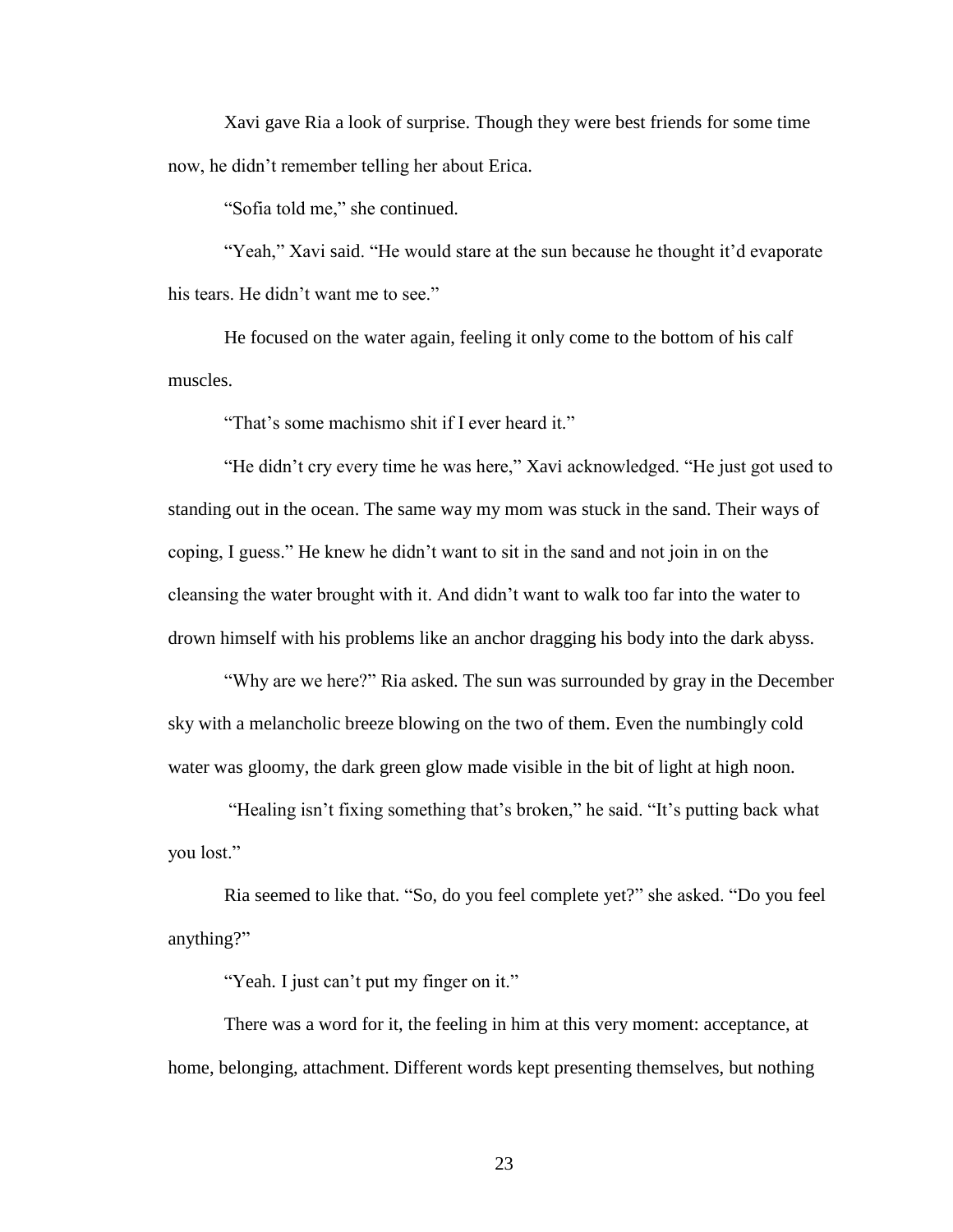seemed right. Instead, Xavi let the sound of the waves, the seagulls overhead, and the shifting sand below him fill the lack of knowledge as the water finally tried to swallow his legs, reaching his hips, soaking the sand under him.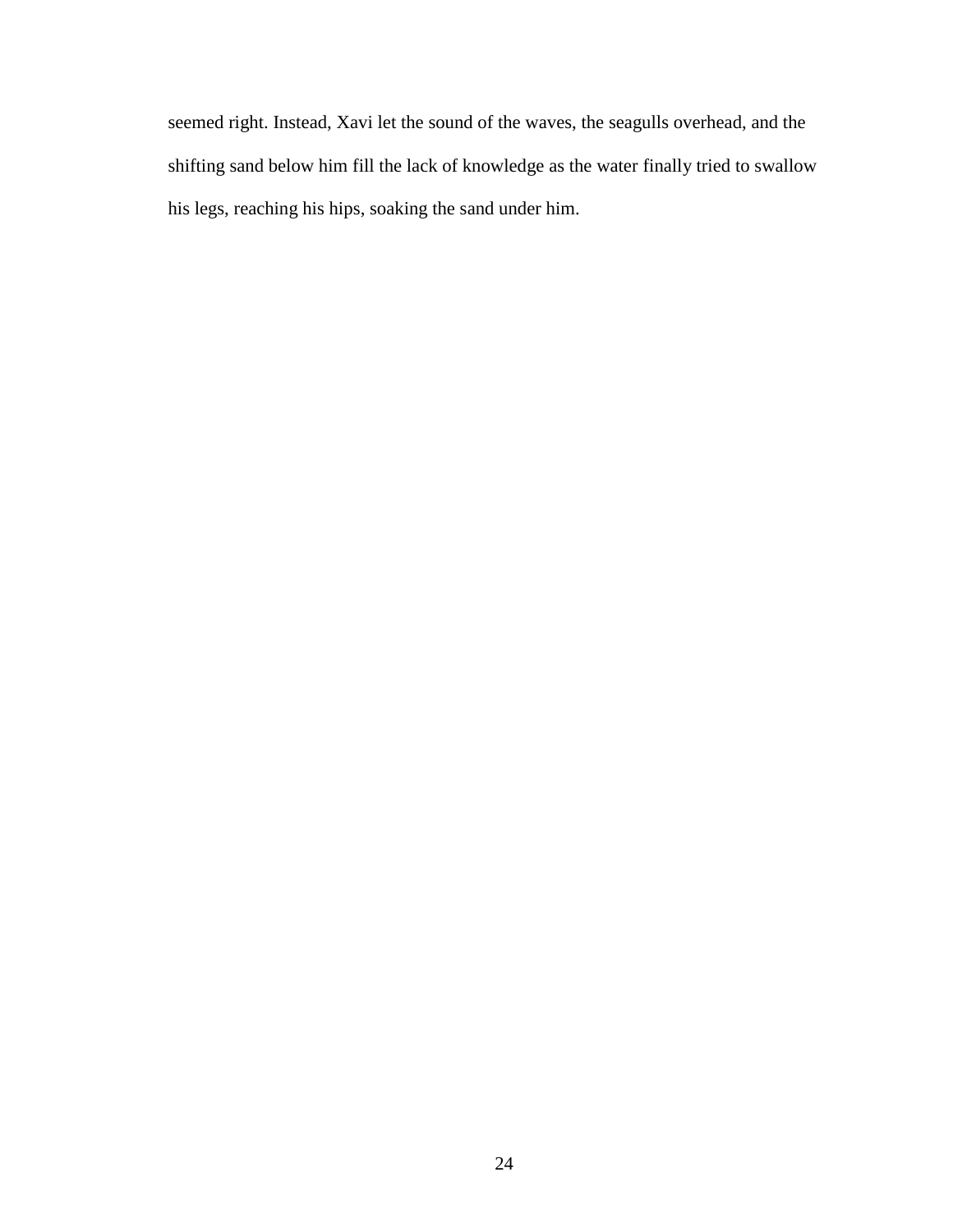#### Reflections

*Mile Marker 39, JP Luby Surf Park, Corpus Christi, Texas*

In the illuminated night, there will be a child that wonders how it is we can open our eyes and see something of worth in this sea. What is so appealing about beer bottle shards that share space with spit and cigarette butts sponging the round corners clean? How much time can someone spend at a place where the water is as green as Christmas trees year-round?

He told a girl he loved that this beach wasn't worth anything, even the shells didn't want to live in the water, with streams like they were shooting stars in the sand. He grabbed an Auger and told her he would save it from this place. It's been two years and it is still with  $him - not$  the girl or the hate, but the love of that beach in the shell like a memory. But anything can be a memory if you hold on to it long enough.

In the illuminated night, there will be a man who sees a galaxy on the glass water, each ripple a goose bump in the stratosphere. And he will know why shells in the shore will have trails behind: to remind them which way is home.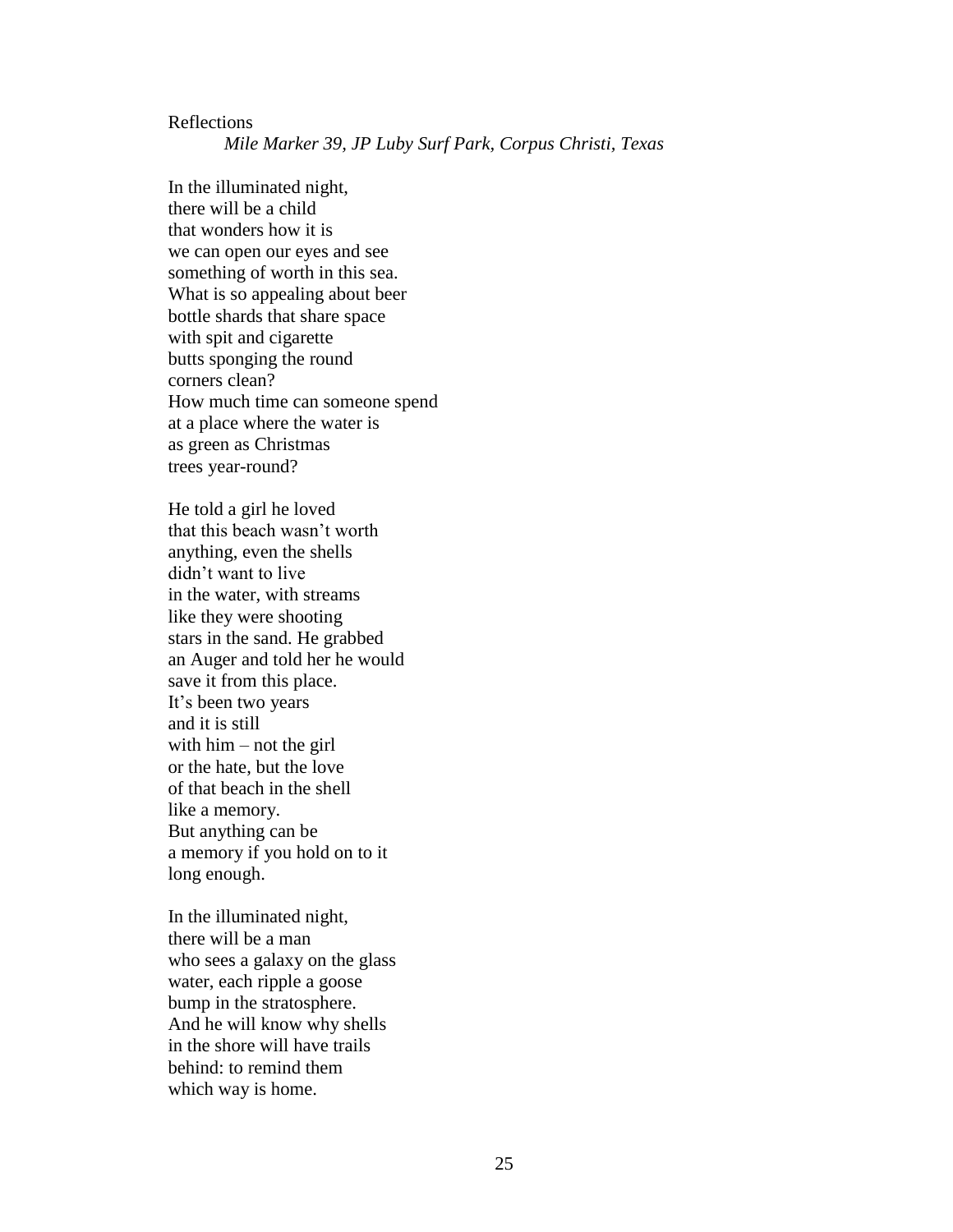#### When the Waves Come

The ambulance echoed Xavi's breathing. No patients inside, no heart-pounding in his ears, just the sound of his controlled breath in and out of his nostrils. Trapped by the latex gloves, grains of sand decorated his fingers and palms. It always happened when he worked on – even *near* – the beach. He rested his head on the wall of the ambulance, letting the sand sit in its places. By this time, the poorly air-conditioned vehicle had dried the drips of sweat on his forehead and neck leaving only his shirt soaked.

Less than an hour ago, the ambulance responded to the call of an older woman on Mustang Island who had fallen during an excursion of her property. Half a mile away from where they parked the vehicle, he and the rest of the crew found the woman lying at the bottom of the dune, her left tibia peeking out through her shin. To Xavi, it looked like she sat on a throne, the sand conforming to her body. And such as any summer day in Corpus Christi, the sun sat above them all like a stage light while the group performed their ceremony of strapping the woman onto the bed and making their way back to the ambulance. The sand kept catching Xavi's steel-toe boots, as if it wanted him to stay longer to see the ocean.

"You have any plans this weekend?" asked Pablo, the other paramedic riding with Xavi that day. He wiped the gurney clean ridding the two of them of the throne-woman's sweat.

"This the end of your twenty-four?"

"Yes sir."

<sup>&</sup>quot;No. Not really."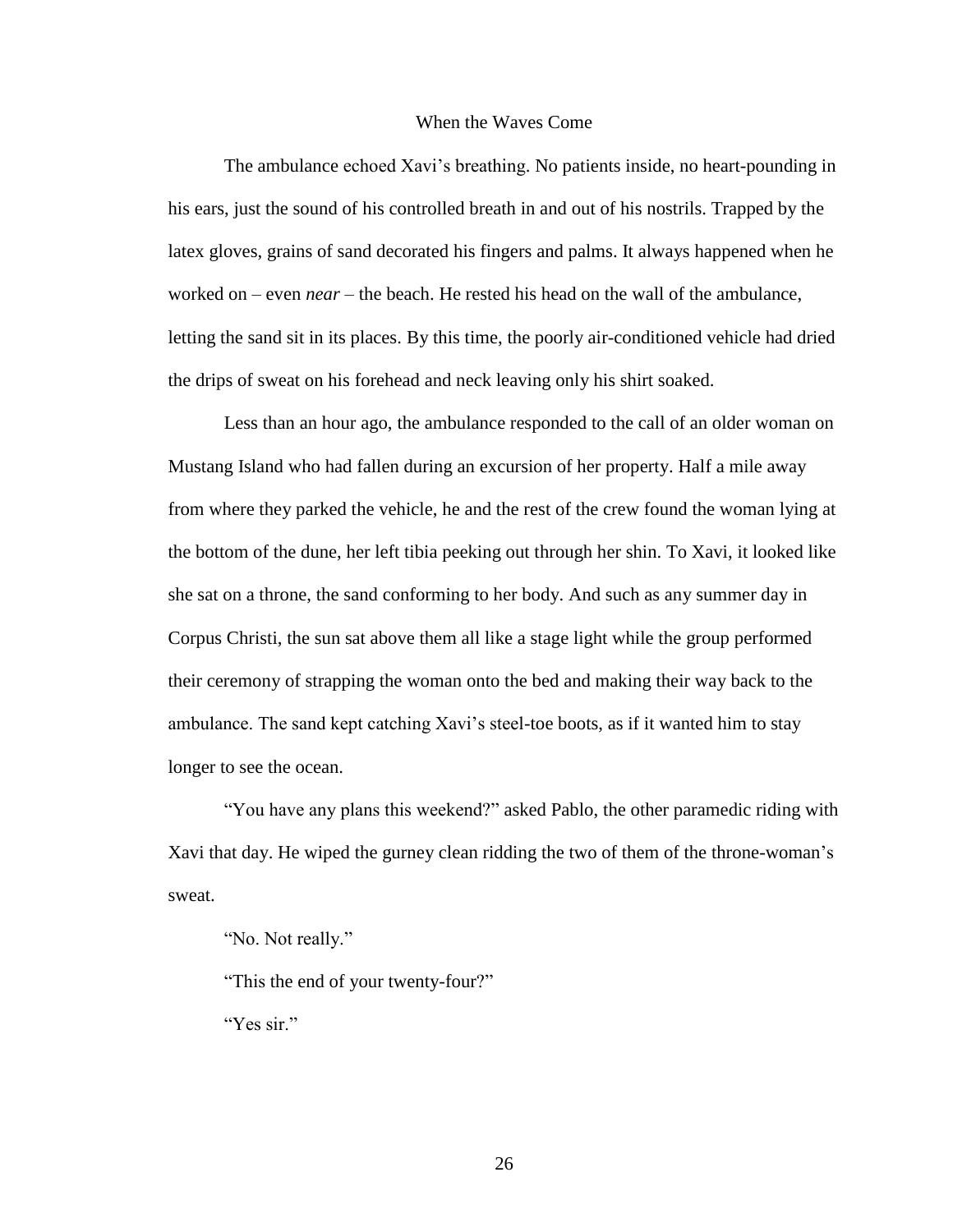"A friend told me the bartender with the huge tits is wearing a low-cut dress tonight," Pablo said, almost shouting. "I don't want to miss it."

Pablo's outright-ness always forced Xavi to make light-hearted attempts at dismissing it with a non-sequitur. But he knew if Pablo could detect his shyness, it would make him the object of his mocking, something that hadn't occurred since Xavi was in high school. It was men like Pablo – swagger-full with a nebulous nature about them – that were common like the palm trees that lined the highways. So common, in fact, Pablo reminded Xavi of his father, Ignacio – at least, the stories he heard of his father. His uncles would joke how Ignacio had women fawning over him like they were cows and he was field of vibrant grass. *And most of them looked like cows, so I don't know why we're bragging about him*, they would say to Xavi. His father remained silent as they showed their teeth. He assumed if what they said about his father was true, then old age must have been what dampened his attitude.

From the locker, Xavi heard the siren of the station scream a sharp cry. It was something he could never prepare his body for. Pablo ran toward the refurbished ottoman that housed the radio in the living room of the station. "Dispatch says there's a girl who slipped at a restaurant." His fingers turned the knob as he read off the description of the call. "Five-Six-Three-Three, Lexington Drive."

"Where's the next crew?" Xavi asked.

"Not here yet." Pablo gathered his supplies from the floor. He jumped back into the ambulance and looked out to Xavi. "Can you do one more ride out?"

The prospect of another hour and a half of paper work after they dropped this patient off – plus the added cleaning required after *that* – gave Xavi pause. He didn't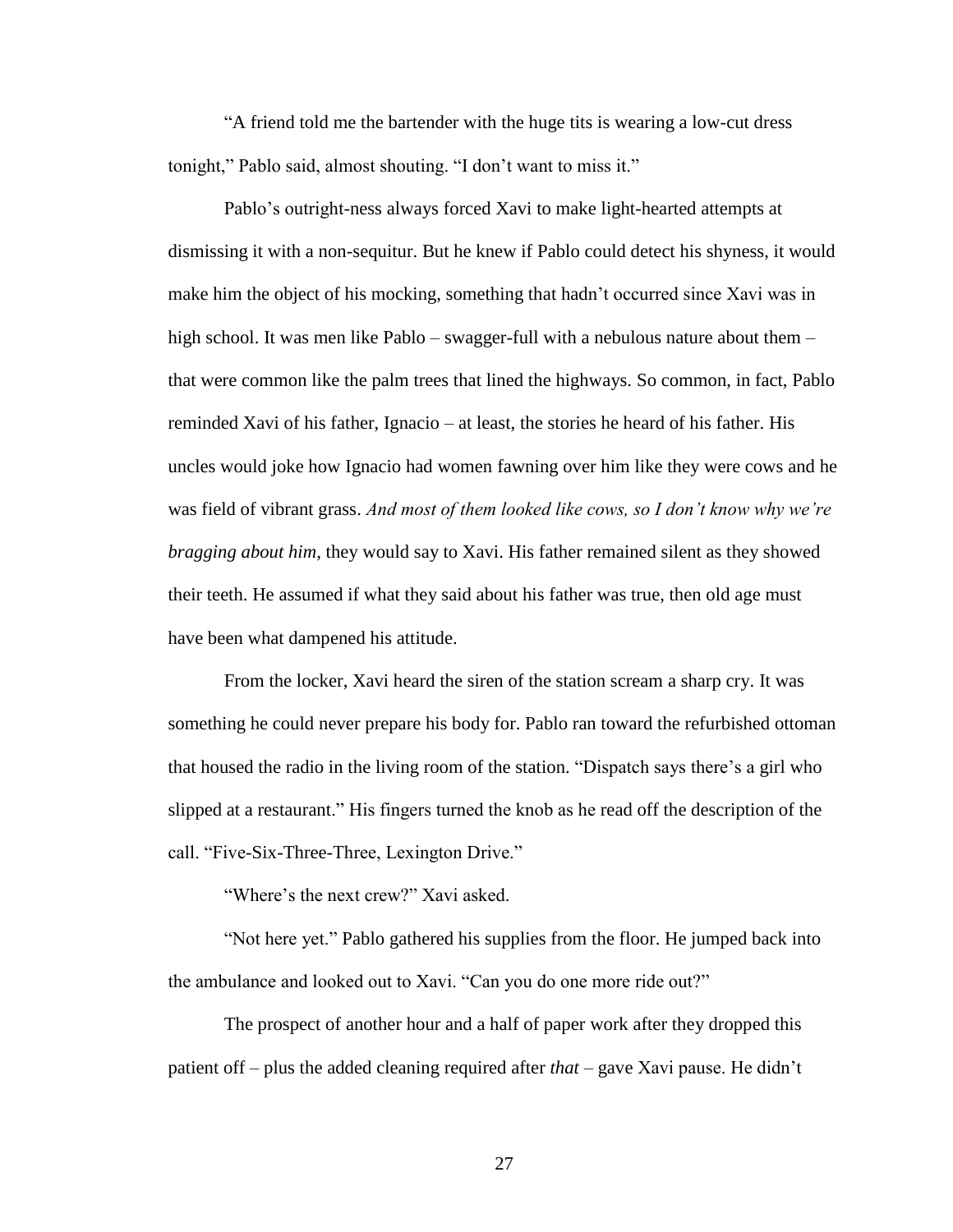want to be around Paulo any longer. And he knew that his absence from his bed would make Sofia, his girlfriend, worry that he wasn't home. "Fuck it," he said making his way into the truck. He grabbed the ambulance's radio speaker and sung his usual song: "F-S Four to dispatch: we are on our way to Five-Six-Three-Three, Lexington Drive. E-T-A: ten minutes."

Through the small window in the backseat Xavi could see the streams of red and blue twisting, illuminating the rears of the cars ahead. The flood of vehicles split in half as the ambulance soared through the highway. It reminded Xavi of a coagulated blood stream, blocked from plaque or foreign objects. That made him the thinner that freed the pressure building along the walls.

The entire ride, Xavi assumed there would be brazen faces and murmured speaking while they helped whoever it was that needed help. But as he and Paulo, with medic bags in-hand, ran into Freddy's Grill and Serve, the two were surrounded by patrons sitting in their booths, forks still rising to their mouths. The only sign of something out of place came from the customers standing in line to have their orders taken. Each one was shooting glances over the line divider, trying to take a glimpse of the scene on the floor.

The blood pooling around the girl's head drowned the strands of hair not captured in her hairnet. It traveled through the cracks in the tiles and against the wood handle of the mop next to her. Only her eyes were shifting while her chest was rising. Kneeling beside her was an older gentleman with a bristled mustache and a large belly – her boss, maybe. Every few seconds, he would rub her hands and repeat "You'll be fine, mija."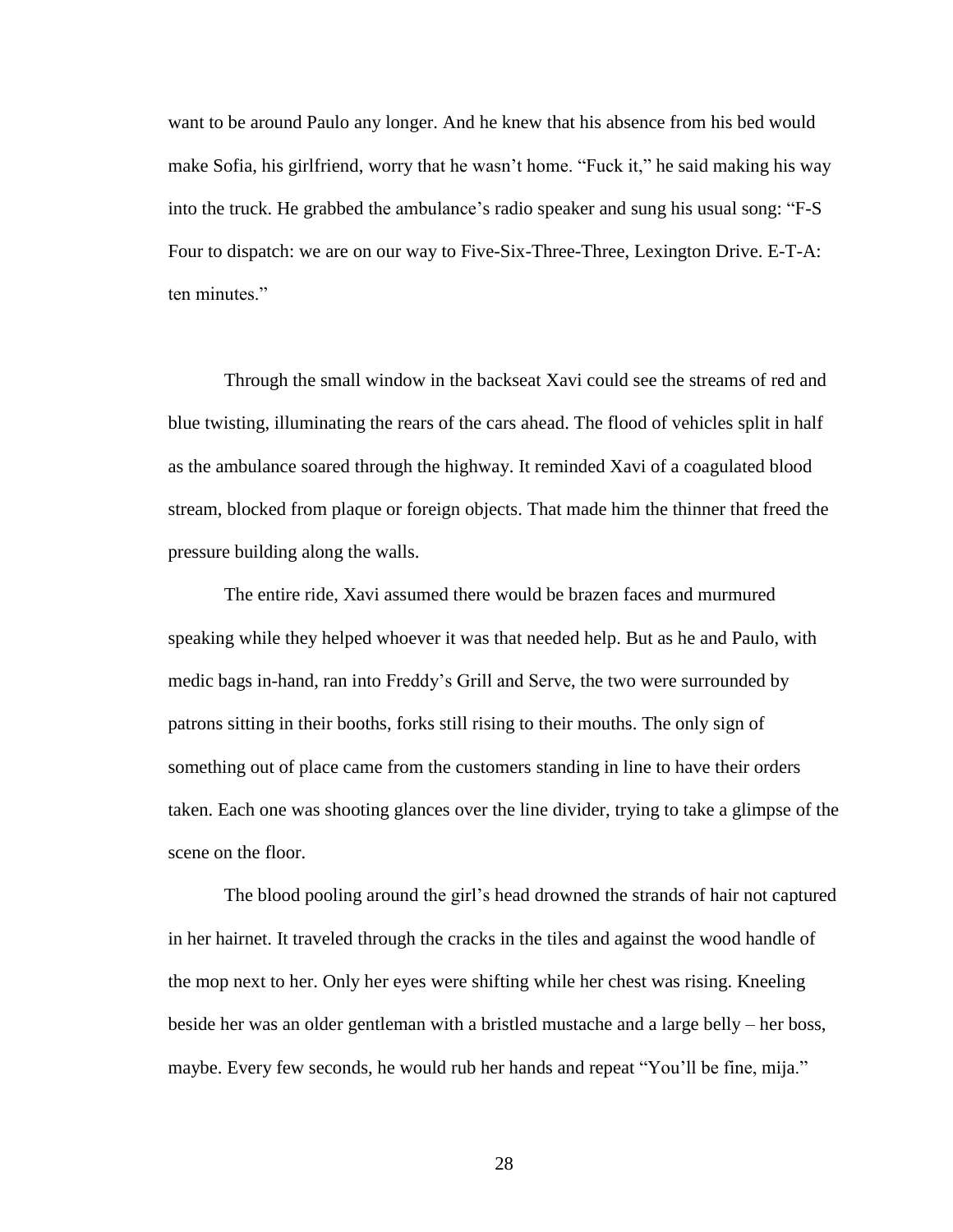"I'll get the spine board." And Pablo sprinted out the door.

Xavi knelt next to her, close enough to receive a whiff of copper. "Hi," he said making sure he and the girl were eye-to-eye. "My name is Xavi."

When speaking with a patient, Xavi made sure his voice carried stillness. It was a product of practice, something he learned to perfect as a boy. His father – by digging the joint of his index finger into Xavi's head – had seared a lesson into him: to be a Hispanic man was to be made of stone. *To show emotion* his father would say *is to be weak*. He carried this notion with him every time he encountered a patient as he believed it benefited people to see a calm face while they panicked. Whether they suffered a broken bone or the patient was unknowingly dancing on the thin line between life and death, Xavi wanted them to not see a flutter of worry in his eyes. But though he presented a smile and a warming voice, it didn't mean he didn't feel anything for them. He was trained to be impersonal, just a vessel that carried people from one place to another; it was his least favorite part of the job.

"I need you to look straight up for me while I shine this in your eye." He could feel her fingers studying the ground below them. They didn't stop moving until they reached his pant leg. "Pupils are equal, round, and responsive," he said as he let go of her warm cheeks and turned the pen light off. "Let's get you out of here."

With eyes like that of a puppy's when they're sitting in the corner of room after a scolding, the girl gave Xavi a nod of approval.

"What's your name?" he asked. Each rotation of the gauze was carefully place as he held the flaps of skin on the back of her head together. To him, they were the only thing keeping her memories from pouring out.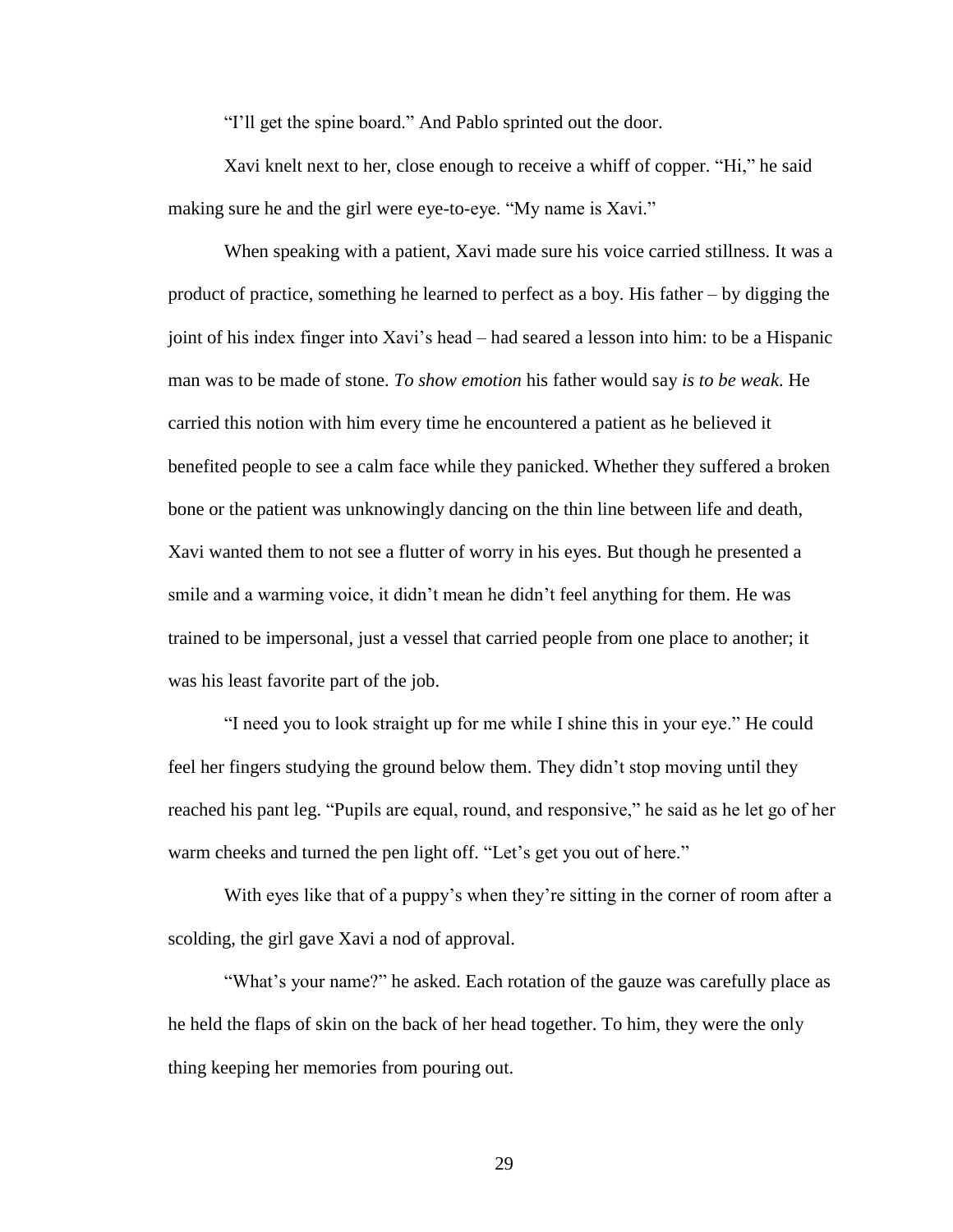"Jesenia."

"That's a nice name," he said kindly. She never seemed to notice she was being strapped down to the gurney.

Xavi liked the closeness of the ambulance. The back corner where the wall and the door met felt like a hug from a close relative, distracting him from whatever was on the opposite side. But many of his patients were sure to let him know they felt restraint, especially when the turbulence of pot holes and the sound of clinking glass vials in the overhead bins became the background noise for their ride. He was reminded of this when he dressed Jesenia's arm with the sphygmomanometer and felt her body trembling under the orange straps. Her feet were like fish in the hands of a fisherman: eager to free themselves. Through the stethoscope, he could hear her quiet sobs. It brought him a sense of guilt when a patient would cry even though he knew he hadn't done anything wrong. Since the start of his ride outs, with every patient that crossed his path, Xavi would pretend to take their pain away by placing his hand on their wounds, imagining it would course through his fingers and into his veins. He figured he could handle their pain if it meant they were free from it.

"Can you tell me what happened?"

"I was cleaning," she said between gathered breathes. "And I slipped and hit my head"

"You lost a bit of blood back there," he said as readied the needle of the I.V. He took a band from the dispensary on the wall and was about to prepare her arm when she interrupted him:

"You're not going to find one."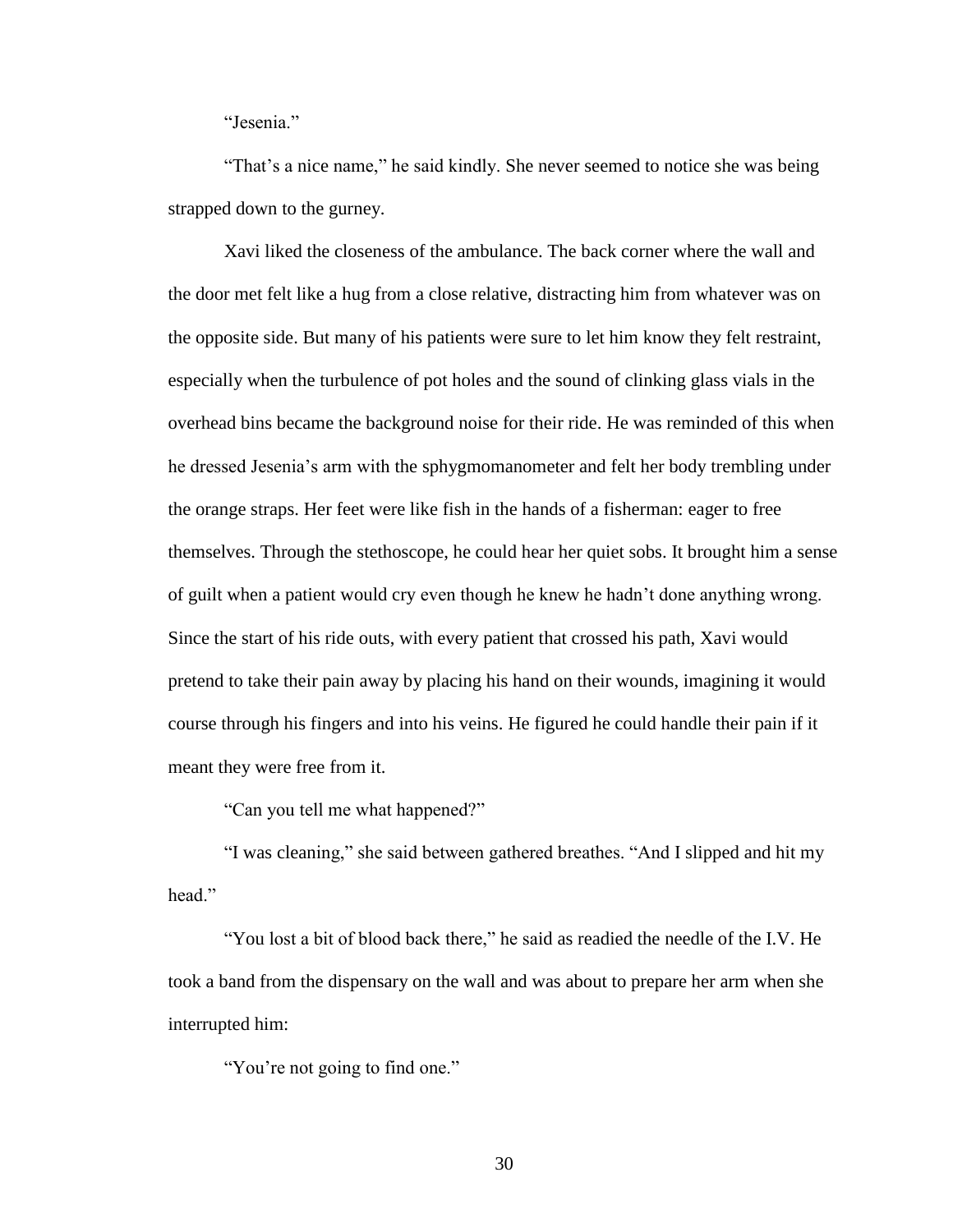Xavi was confused by what she meant until Pablo whispered to him: "Her veins are collapsed on this arm."

Xavi studied the arm resting below him and found no blue or purple breaking through the skin. He lifted her pant leg up on both sides but could only see lightlycolored brown skin and dark gray dots constellating up her shin.

"They're all collapsed."

He grabbed the central line needle from the drawer. It was a tough but flimsy thing that took two hands to operate. And before he had a chance to deliver medicine to his patients, their eyes would widen and become active. Just as he was wiping the iodine stain onto Jesenia, he heard Pablo mutter under his breath: *junkie bitch*. Xavi thought maybe he heard it incorrectly. But it was Pablo; he knew it left his mouth as easy as air.

"I'm going to put a central line in your collar bone," Xavi said to Jesenia. "It's going to hurt, but it's the only way we can get fluids into you."

With her hand over her mouth she gave him another nod. Xavi tracked the vein under her bone and placed the needle underneath it until he felt the resistance of the vein. A simple push and Jesenia sucked in a sharp inhale of air. His eyes wavered at the sound. "Call it in, Pablo," he said. "Now."

"We have a twenty-five-year-old female: 17-B-1 on the back of her skull… Headed to Shoreline… B-P: one-ten over seventy… heart rate is stable… patient suffered blood loss… prepare O negative drip." – Pablo quickly studied Jesenia and looked away – "Gave patient fluids via central line; reasons detailed in the report… E-T-A: twelve minutes."

"Is there anyone we can call for you?" Xavi asked.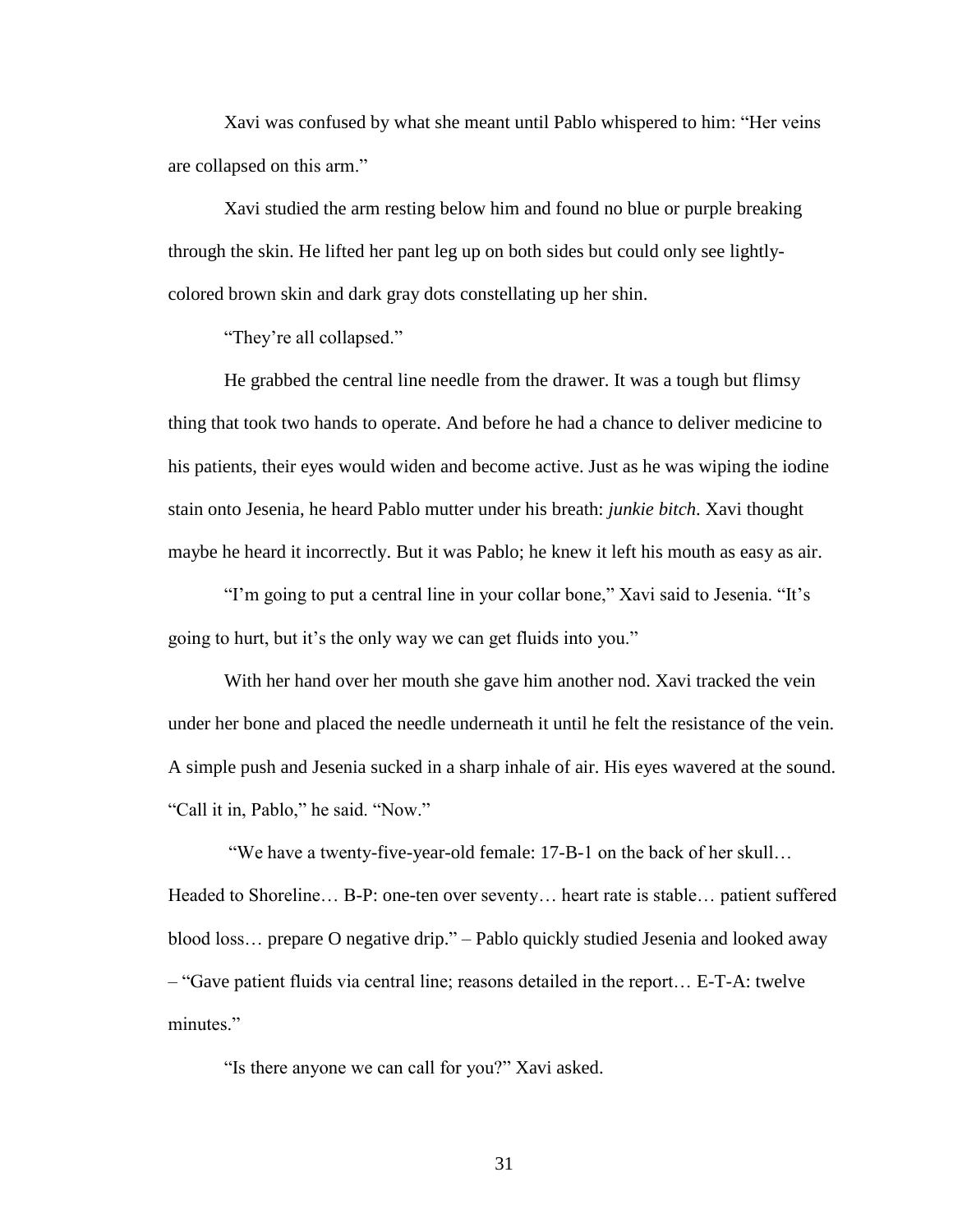"No," she said. "I don't have anyone." Jesenia's cries settled down as the muffled sound drowned under the sirens. Xavi's arm rested on the window of the ambulance. Workings night shifts it was a rare opportunity for him to see the darkness of dusk beginning to descend over the town. Behind the large petioles of palm trees along Padre Island Drive Highway, Xavi could make out the silhouette of miniature buildings; the town appeared to be in-flames

Xavi hadn't spoken to Pablo since the two dropped Jesenia off at Shoreline Hospital; he made sure to shower and change without even breathing in his direction. And he could tell Pablo had detected his annoyance when he asked him about going out that night and he answered him with a sharp: "I can't."

"You're missing out." Pablo's hands mimicked breasts on his chest.

"You didn't have to be an asshole to her," Xavi blurted. "In the ambulance."

Pablo scratched his head: "You heard that?"

Xavi raised his eyebrows.

"It's just… I hate people who use drugs and cry about wanting help."

"How do you know that's what happened?"

"She had fucking track marks on her."

"They were healed."

"Why does it matter?" Pablo slammed the door of his locker. He was now eyelevel with Xavi. "We're not qualified to do anything but transport patients to the fucking hospital." The vein in his neck was apparent as he raised his voice.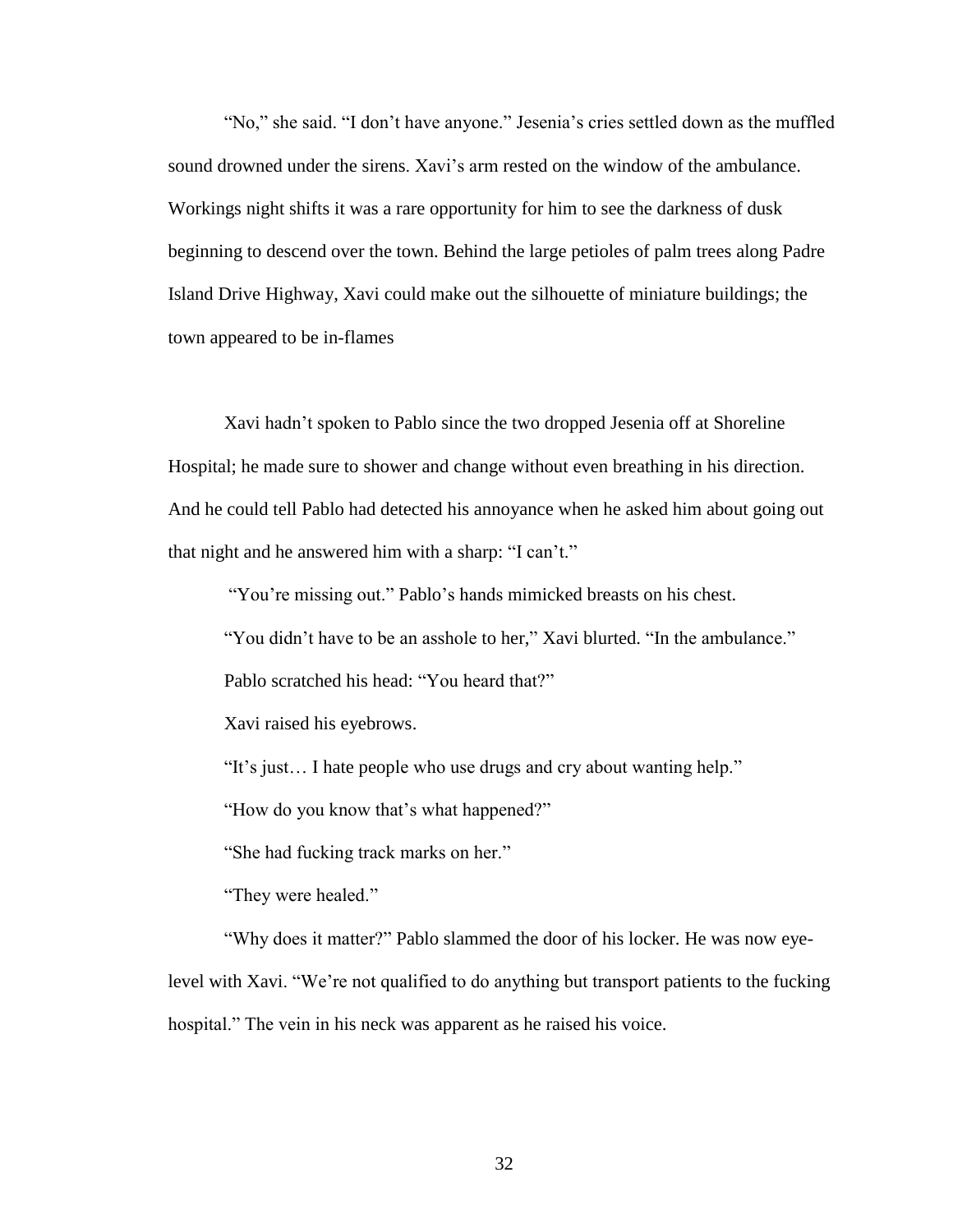When Jesenia told Xavi that no one would be there for her at the hospital, he found himself wondering what it was like to be alone in the unfamiliar. He remembered the first time he smelled the hospital – a cocktail of plastic gloves and lemony scented hand-lotion made the ER seem overly clean. He remembered the sounds of uncomfortable plastic shifting under one's body, blasts in the eerily quiet. Xavi was now numb to this, but he knew the smell and the noise were overpowering enough to cause nausea to those who weren't as accustomed. And though he didn't know much about Jesenia, he knew he didn't want her to feel this way.

"I have to go." He grabbed his bag from the bench and made his way to the parking lot.

Xavi sat in his truck and noticed the sun had completely set. The sound of Al Green's "Let's Stay Together," was filling the empty space. This song reminded him of his father and his poorly-sung version performed to his mother. Deeply in love was the only time he saw him this vulnerable. Any other time was met with a stoic face and crossed arms. But when he'd finish the ballad – a few twists and turns under the kitchen light with the smell of enchilada meat flooding the room – he'd turn to Xavi and say: *If you ever find someone you can't stop thinking about, never let them go.* 

Xavi put the truck in drive, unsure of where it would take him.

"What're you doing here so late?" asked the night nurse, Claudia. She smiled at Xavi seemingly happy to spot a familiar face.

He looked around the desk for the nurse's chart, his cheeks enflamed. "A patient I brought in earlier— I wanted to see if she went into surgery already."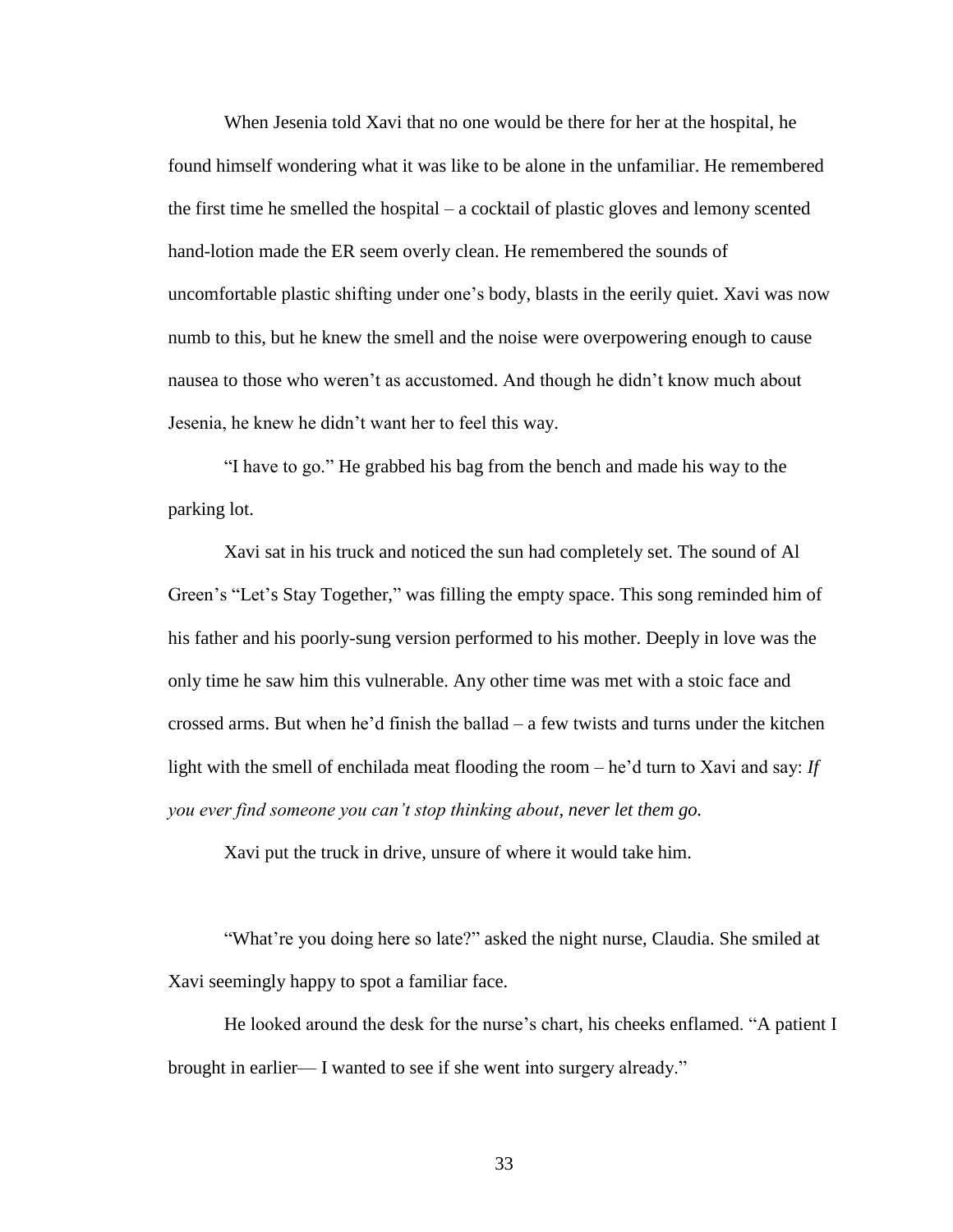"Which one?"

"Head trauma." He whispered so as to not let the silence of the hospital wing catch his voice. "Female. Twenty-five. Her name is Jesenia."

Claudia ran her fingers along the switchboard. "Not yet, but the doctors went in there about an hour ago. She's scheduled for later tonight."

"Do you know if it's serious?"

"No. I'm sorry, baby." Claudia crossed her arms, her eyebrows furrowing at the question. "Why do you ask?"

"I didn't want her to be alone."

This was unorthodox: an EMT wanting to visit a patient beyond visiting hours, outside of their working shift-times. Both Xavi and Claudia were no strangers to regulation, but he knew Claudia was a kind soul. He was hoping she saw that in him too.

"Room Twelve."

Brightened by the dim lights of the room, Jesenia was propped up and asleep. The central line he had placed in her chest was now used to administer other fluids. The room was a tranquil white, the only relief in the pink pitcher on the side-table and the striped décor of the cup reminding him of something out of the 80s; it made the room feel timeless. Beyond the beige curtains sat the Gulf of Mexico. It sat so still and black it blended in the night sky above it. Xavi, enamored by its beauty, could make out a fixed reflection of the moon illuminating off the water. He gently set his bag on the floor and picked up the chart, making sure not to make any noise:

*Jesenia Milagros Chavez: Twenty-five, Abortus, O – Blood Type*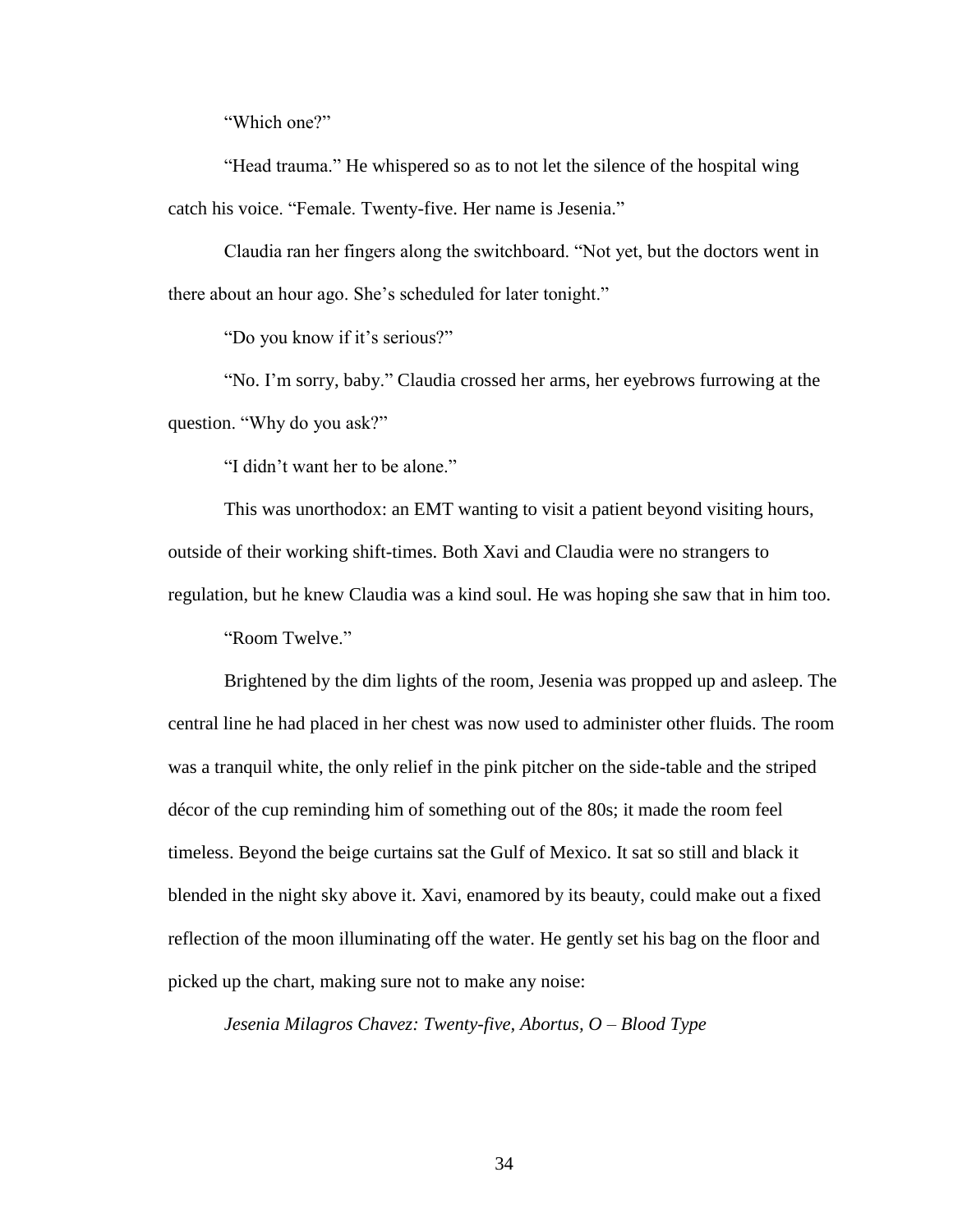Xavi was lost in the words, letting each letter tell him Jesenia's story. He had many different versions of her running through his mind, but what brought him the most comfort was not seeing or hearing that she was dead.

"Hello?" said Jesenia.

"Hi." His calm work-voice returned. "I didn't mean to wake you."

"It's okay. I wasn't dreaming about anything."

As she tried shifting her body up the bed, Xavi noticed her eyes tightening.

"Relax." He placed his hand on her shoulder. "I can get the nurse for you."

"No." Jesenia's hand reached the back of her head. Xavi could clearly make out the outline of her throat. "You told me your name is Xavi," she said with a forceful swallow and sigh followed. "Is it short for Xavier?"

"Yes." He took her questioning as an invitation to stay.

"What does my chart say, Xavi?"

Something had come over Xavi tonight. It was like he was drunk or inhibited by something – someone. Instead of telling her that only a doctor should read it, he looked over his shoulder through the glass wall separating Jesenia's room from the nurse's floor. When no one was in sight, he pretended to fiddle with his fingers in his lap while reading the page. Jesenia keeping a look out made him feel rebellious.

"You suffered a minor skull fracture." He pinched the vinyl on the arm rest of the seat, trying to pick away the fear. "So far, it doesn't look too bad. But they can't tell for sure until the doctors perform surgery."

"Could've been worse."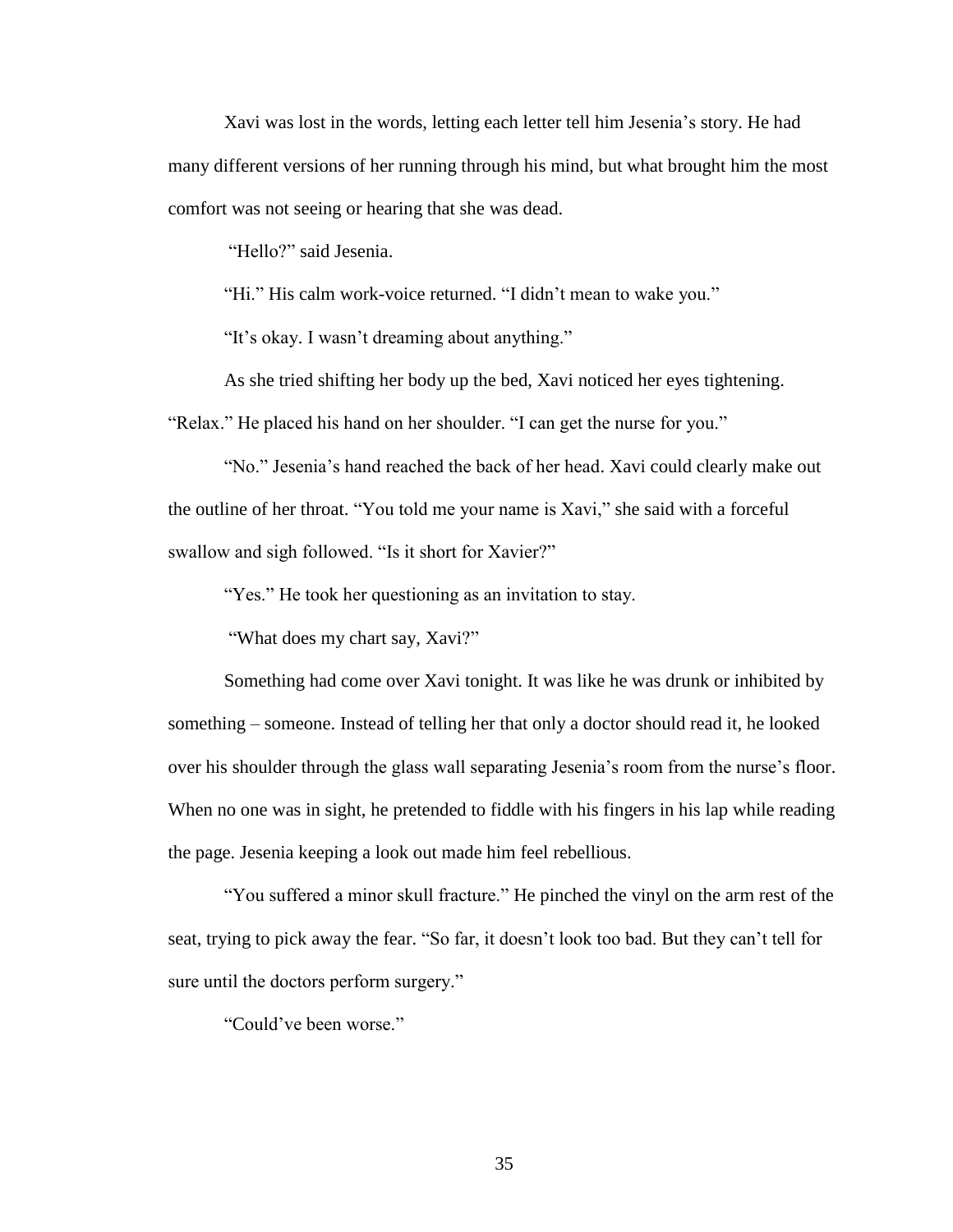Knowing the odds may be in her favor, he felt liberated. He knew it wasn't his obligation to be there, but for some reason he couldn't move from the seat. It was like he was captive, unable to free himself from the same uncomfortableness experienced by every occupant of that recliner before him.

"Were you here with another patient?"

" $No$ "

"You just came to see me?"

Xavi focused at the bridge of her nose, trying not to make direct eye contact with her, and nodded.

"Why?"

Although Xavi waited for this question, he hadn't computed an answer for it. He didn't know what he could say that would justify his reasoning for coming to her side. Instead, he simply muttered: "I don't know."

"Sure, you do."

Xavi wasn't sure what to say. How could he tell her that the way the customers in the restaurant didn't care enough to ask how she was doing made his stomach turn? That her eyes, fearful of death, were seared into the folds of his brain? How he couldn't fathom leaving someone, anyone, alone in their time of need?

"When you said had no one to come see you here, it bothered me."

"Why?"

"I've been lonely for most of my life," he said. "Not alone, but lonely."

Jesenia's head tilted away from Xavi, like she was staring at a painting trying to gather every detail she could without turning her head. He prayed she wouldn't find the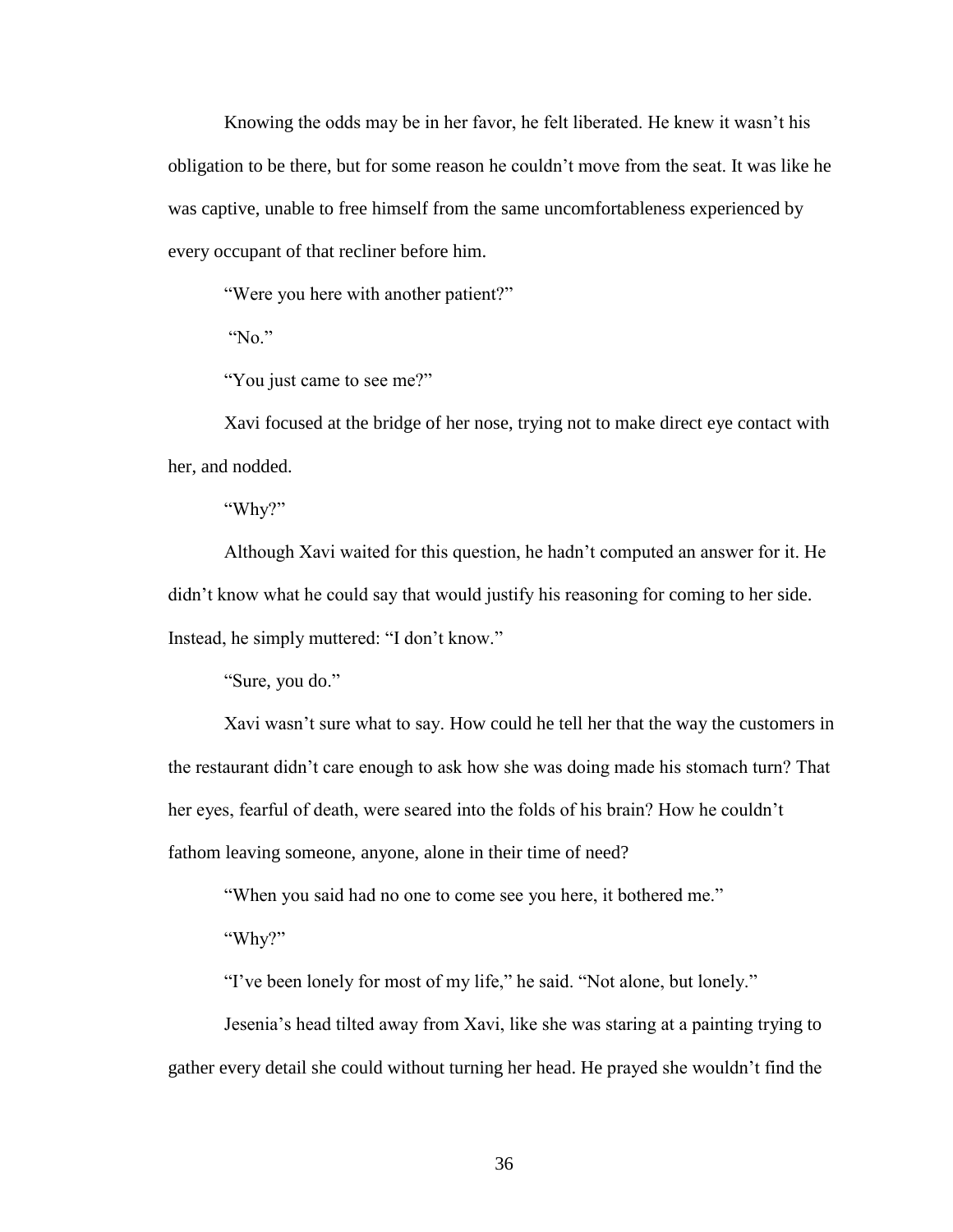streaks, the cracks, in him. "You're not trying to get anything out of me? Because I may be in a hospital bed, but I can still fuck somebody up."

"No. Not at all."

Xavi hadn't gathered that his voice had lowered until he noticed her leaning closer, like his words carried something important with them.

"Sometimes, my emotions get the best of me," he said. "It's not anger or rage, like what men are *supposed* to feel." The smell of the hospital was invading his nostrils; it was something he didn't realize he hated. He figured it was his mind trying to wander away from a moment like this, one where he was becoming vulnerable. This led him to believe that maybe the reason he could now smell the room and all its sterility was his mind's way of focusing on something else. "My father would tell me that showing emotion is a sign of weakness. And tonight, it hurt me to know that someone was going to be alone."

"So, you're saying your father is like every other Hispanic man?"

Xavi let out a smile. It did him well to push back the tears he felt forming. "Let me guess," she continued. "He was only kind to his ladies. Your mom." "He was vulnerable."

"That's a good word. And he taught you to never be *vulnerable* with people?" Xavi nodded: "Pretty much. Not people. Not myself. Not planes, even." "Planes?"

"Nothing," he said. "So, what? Do you have some insight for me?"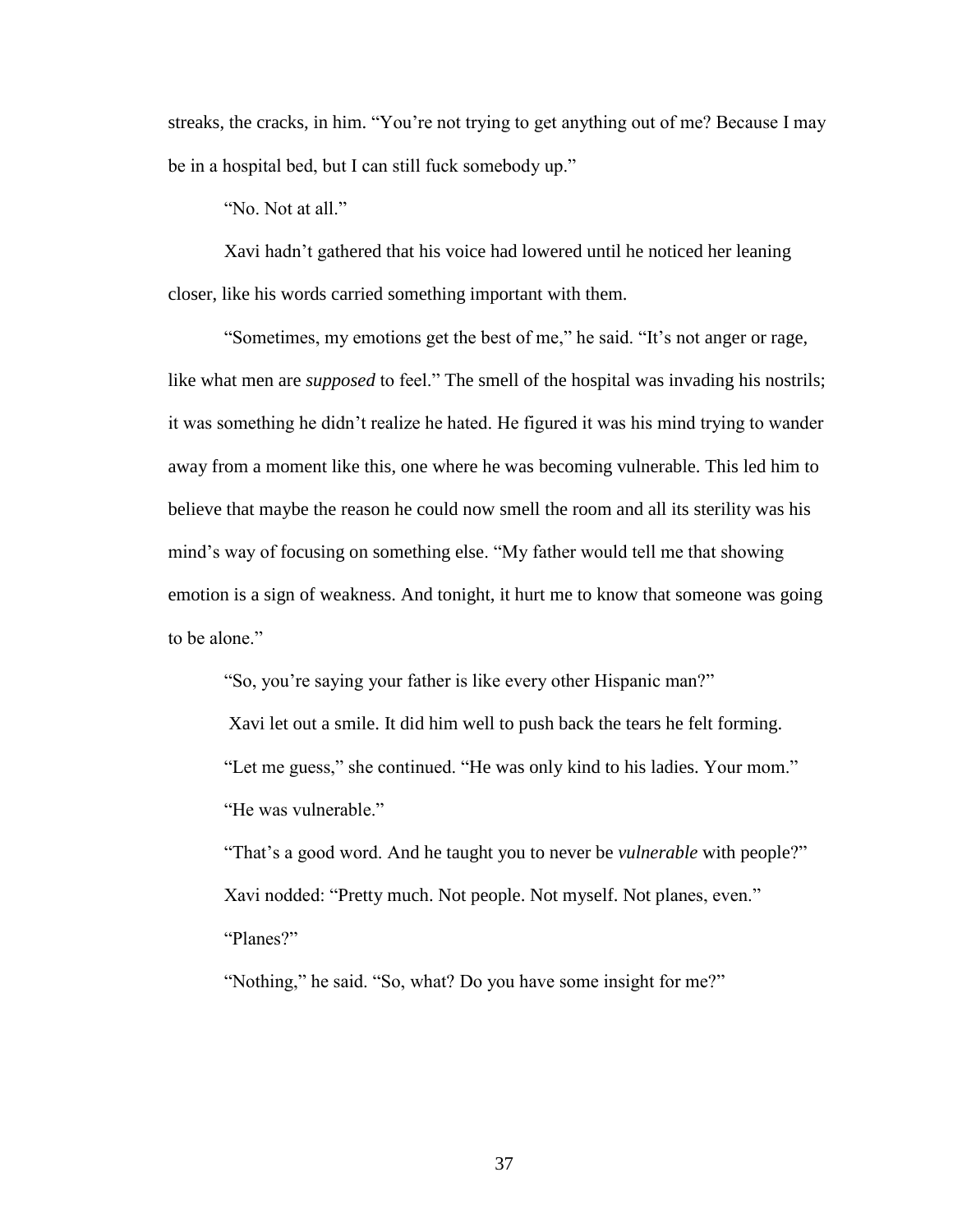Jesenia slid up the bed, again, her face muscles tensing as she did so. He stood up to help her, but her raised hand stopped him in his place. "Do you want to know how I got to be a 'junkie bitch'?"

Xavi's face painted itself with equal parts shame and guilt.

"I heard what his name." She waved her hand in the air, alluding to Pablo. "I mean, he's not wrong. But do *you* want to know?"

Jesenia told him about her Uncle Willy. She said he lost his welding job at the refinery and didn't want to ask people for money, so he turned to selling weed. She would accompany him as he sold to people around the city. In a matter of months, she was able to see every bit of Corpus – from the neighborhoods where people in mansions would give her uncle hundred-dollar tips, to the houses with wood on the outside walls that had been feasted upon by termites.

One night, while sitting in Willy's car, she saw a man press the barrel of a gun to his chest and fire. "It looked like a tomato had exploded on his back," she said. "Or he was in a fucking Tarantino film." Pedestrians were screaming as they ran away from the bloodied scene, and no one stopped to call the police; no one stopped to see if he was alive. When she spoke of her hands and how red they were after holding him, she paused for a moment. "I hadn't seen that much blood until today," she whispered.

Jesenia continued her litany by telling Xavi about a man she met, Jaime. The way she described him: "he was so attractive, he made my stomach turn into a fist." She fell for Jaime's slick words and his greased hair with streaks left from comb teeth. That was when she talked about the child she lost, reminding Xavi of what he'd read on her medical chart. "Jaime never cried," she said. "Nope. He'd just beat me until I couldn't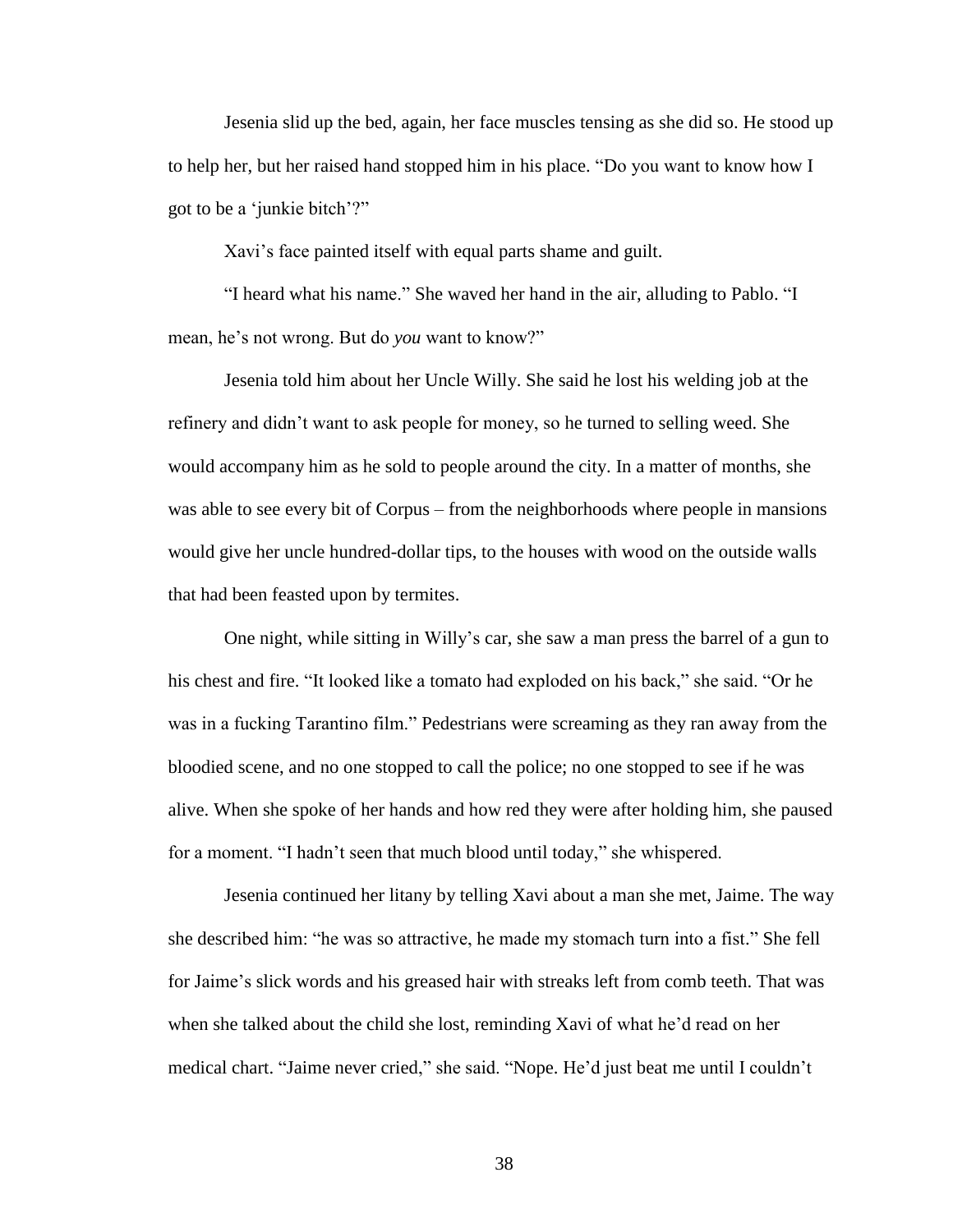open my eyes." Some nights, if he hit her hard enough, she thought she could see Willy. On those nights, she wanted to reach out and hug him because she knew that if she could feel him wrap his arm around her, that would mean she was dead.

"I left Jaime and that's when I started using. I wanted to sleep it off and I figured if I slept long enough, maybe this life would turn into a dream." Jesenia was now four years sober, sitting in the hospital bed with no family, no significant other by her side. "Just a kind, wandering soul."

Hearing the ocean waves while rays of sunlight were creeping up above the horizon soothed Xavi. One of the seagulls chirping close by had made its way to him, standing on one foot as it picked at the small pebbles on the ground. He was going over what had happened between him and Jesenia. Something she said before he left her, something undeniable as the sun, resonated with him: *You and I are human*, she said. *I'm sitting here, weak. And if that's okay for me, then it should be for you too.* What followed was the part that stuck out to him the most: *Emotion is a wave. Sometimes, we have to play in the water.*

Behind him, the automatic doors opened and the seagull flew.

"Xavi."

It was Agustín, a doctor from the ER. Xavi always thought him to be a handsome man, a type of attractive he hoped he could when he got to his age. His gray hairs amassed at the bottom of his chin and at his temples. He was wearing baby blue scrubs with white tennis shoes, something Xavi had never seen him not wearing. "How're you doing?"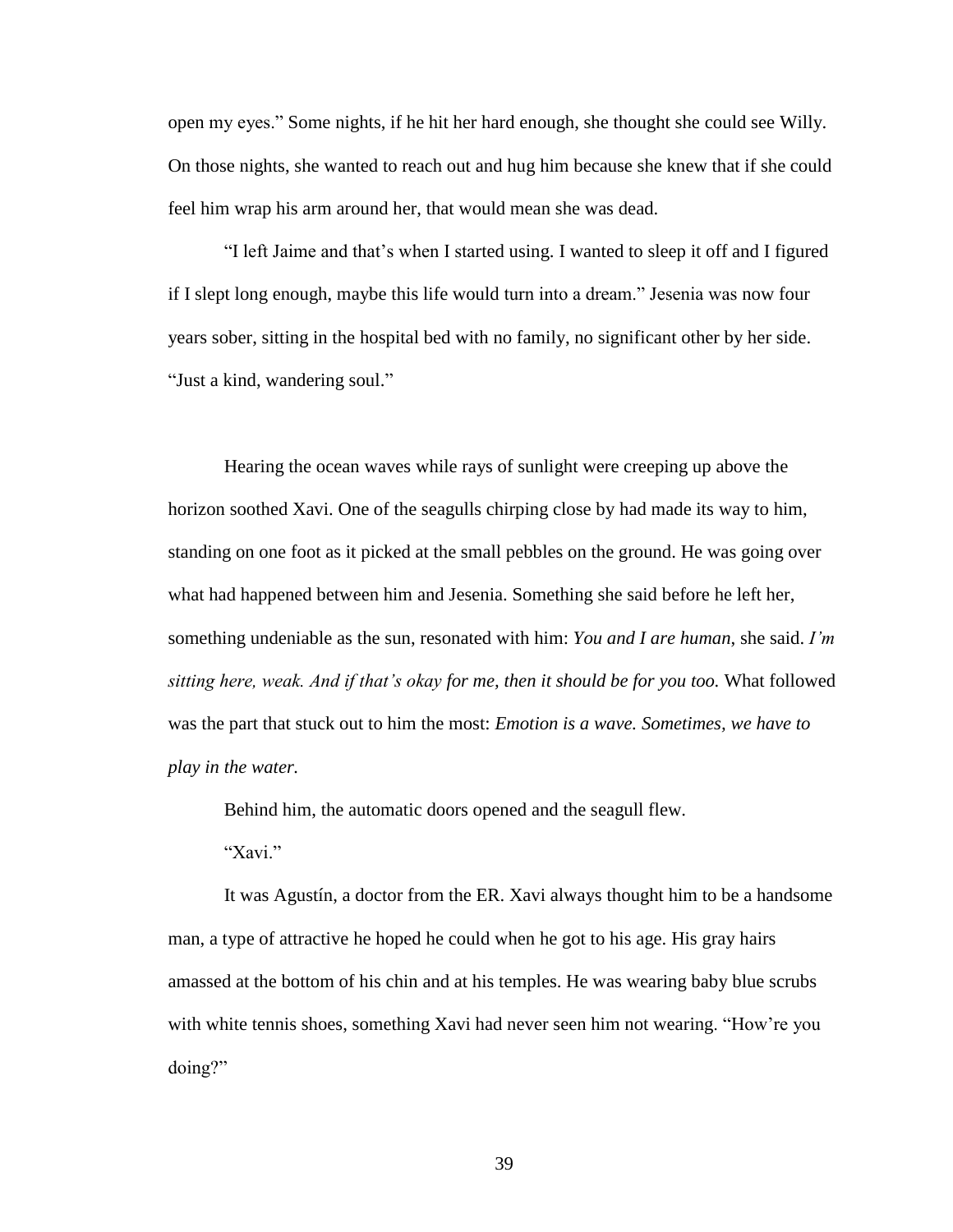"I'm doing all right, Doctor Fedro. What brings you out here?"

"Please, Xavi. We're friends. Call me Agustín." Agustín folded his hands under his armpits. The way he rested on the wall made Xavi think highly of Agustín, the same way he felt when the girl he had a crush on would talk to him. But Xavi was sure this was different: there would be no begging from Agustín about doing his homework. "You look like you have something on your mind."

"I think I'm bad at my job."

"You didn't kill anyone, did you?"

"Nothing like that."

The two were in an awkward silence until Xavi opened his mouth: "Do you ever think about patients even after they've left the hospital?"

"Sometimes." Agustín emphasized the last word with a raise of his eyebrows. "Something I do  $-$  a procedure or a name  $-$  will remind me. Why?"

Xavi couldn't figure out what it was, but there was something comforting about Agustín's presence. He told him he dreamed of some of his own patients. There would be water in some of the dreams, some of them drowning and Xavi thinking it was because of him. And when he finished, he wasn't sure what he'd expect from Agustín learning of this. He remembered this was the same person who'd greet Xavi by saying something innocuous and not at all helpful almost daily ("Don't work too hard," Agustín would say in-passing while Xavi's face was clearly roofed with sweat like he'd just walked through the rain.) Maybe he'd surprise Xavi with a degrading comment that would alter his entire view of Agustín – something Pablo-esque.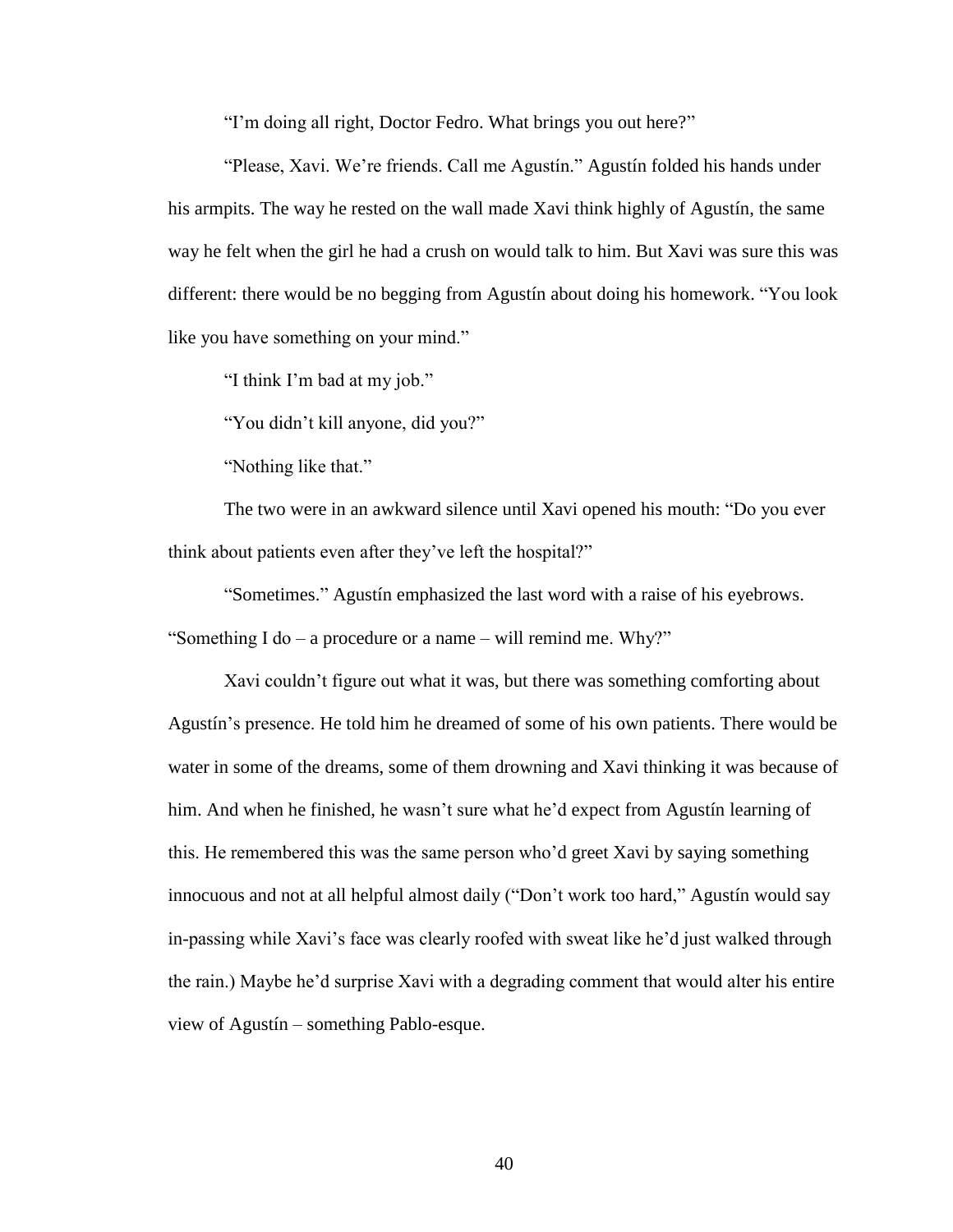Instead, all Agustín said was: "Claudia told me you're a writer. I take it you read a lot?"

"A poet. And yes, I do."

"Poet. Makes sense," he said. "Trapped minds tend to speak at night."

Xavi wasn't sure what he was trying to gain from this. Was Agustín silently judging him?

"Being a poet, what do you think water is symbolic of in these dreams?"

"I'm not sure."

"Think about it. Water is dangerous. If someone drinks too much of it, they die. Too much around them, they die. Enough pressure applied, it can cut through stone." Agustín smiled, cunningly almost, and continued. "And yet, everyone – man and woman, alike – is made of water. If it's so dangerous, how come we need it to survive?"

The sound of the door sliding open was followed by the voice of a nurse requesting Agustín. "I should get back in." And before he walked inside the hospital, he turned to Xavi: "Don't be too hard on yourself. From what you've said, your patients aren't the only ones in the water."

Xavi wasn't sure why, but the gust of wind that came with Agustín's departure gave him stomach pangs. Maybe the realization of what Agustín had said about water was settling. He hadn't thought about it until now, but water was both life and death in one. Whatever the reason for his discomfort was, it would have to wait. Xavi could clearly see the sun above the dark green ocean, which meant it was time to sleep.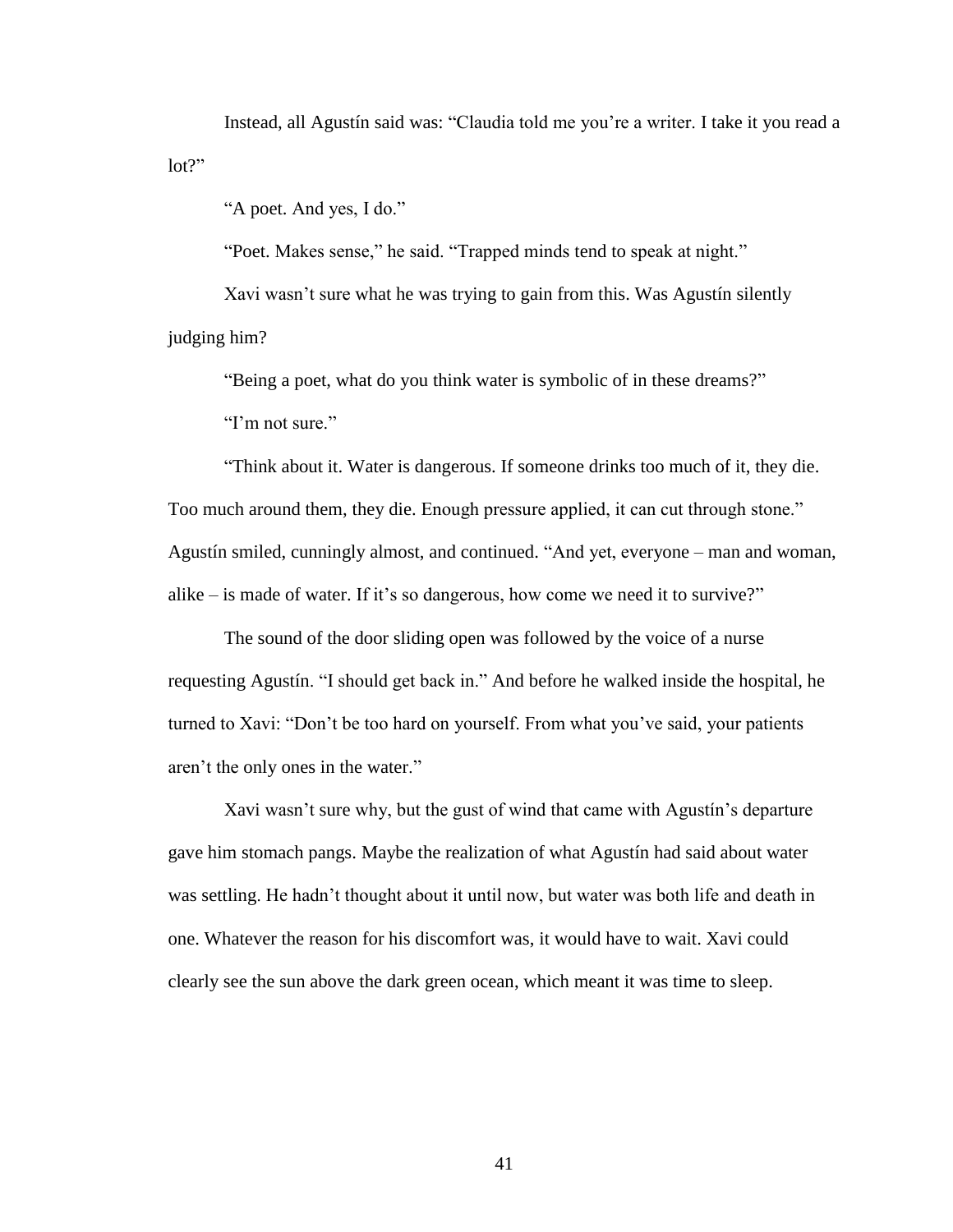Why I Never Look at Planes Flying Overhead

Blue-eyed mankind caught me staring at the Blue Jay fleet flying above the golf course trees. He spit on my skin, called me a *spic*, pushed me out of his way so I could meet my kind, *faced-down in that fuckin' river*.

When he told me *never walk that wet-back ass back into this place*, I could hear a hint of fear in his weathered voice. Was he afraid of my tongue when it makes the perfect sound of rolling r's? Was he afraid that I could cast a brujeria curse on his family name?

After that, my father told me I had to grow a pair of eyes in the back of my head, let a mouth form on the folds of my neck. *Never let another white man tell you what your name is not, mijo.*

I was taught to never look up in the sky when I hear jet screams, see planes leave streams behind because the next cry would be from my second face making sure it hasn't gone blind, making sure we are both alive.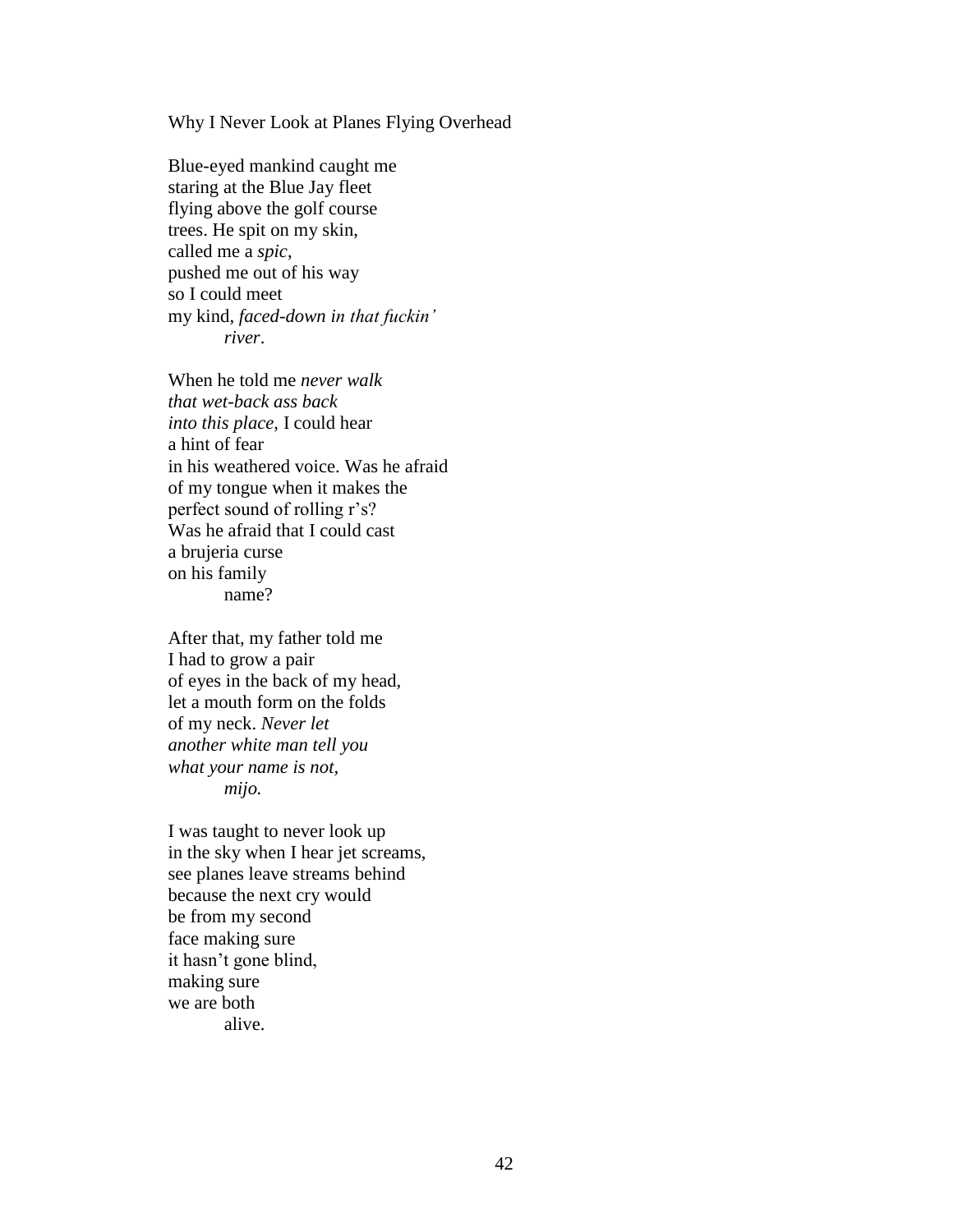## Waterworld

I wiggled my toes under the mouth of the faucet as a rush of water plunged onto my shins and filled the tub. The fingers of my right hand ran along the faux marble tracing the streaks of gray fading into the white. With my left, I gripped a cigarette in the folds of my fore and middle finger. My eyes were fixated on the bubbles going through a constant cycle of growing and bursting; entire lives surrounding my knee that peeked out of the water like the tip of an iceberg. As I mouthed along to Carole King's "It's Too Late," smoke climbed out of my mouth. It coiled inside itself headed toward the ceiling, uninhibited by gravity.

"Do you smell smoke?" Carlos opened the door to the restroom and, the moment he answered his own question, put his index finger under his nostrils. "What the fuck, Ria?"

He stretched over the tub and opened the window on my right. As he steadied himself against the wall, he reached down and shut off the water from the faucet. I sat undisturbed, the cigarette steady, my wrist folded over the edge of the tub.

"You know I don't like you smoking in the house," he said as he squeezed the can of air freshener and swept the room with it. "I thought you quit."

I stared into his eyes, pulled the cigarette to my lips, inhaled, exhaled, and crushed the head of the cigarette against the lining of the tub, ash rolling onto the painted-on marble, some into the water.

"I didn't."

He grabbed a tissue, dipped it into my bath water, and cleaned the pile of ash, scooping the mess and folding the tissue in his hand.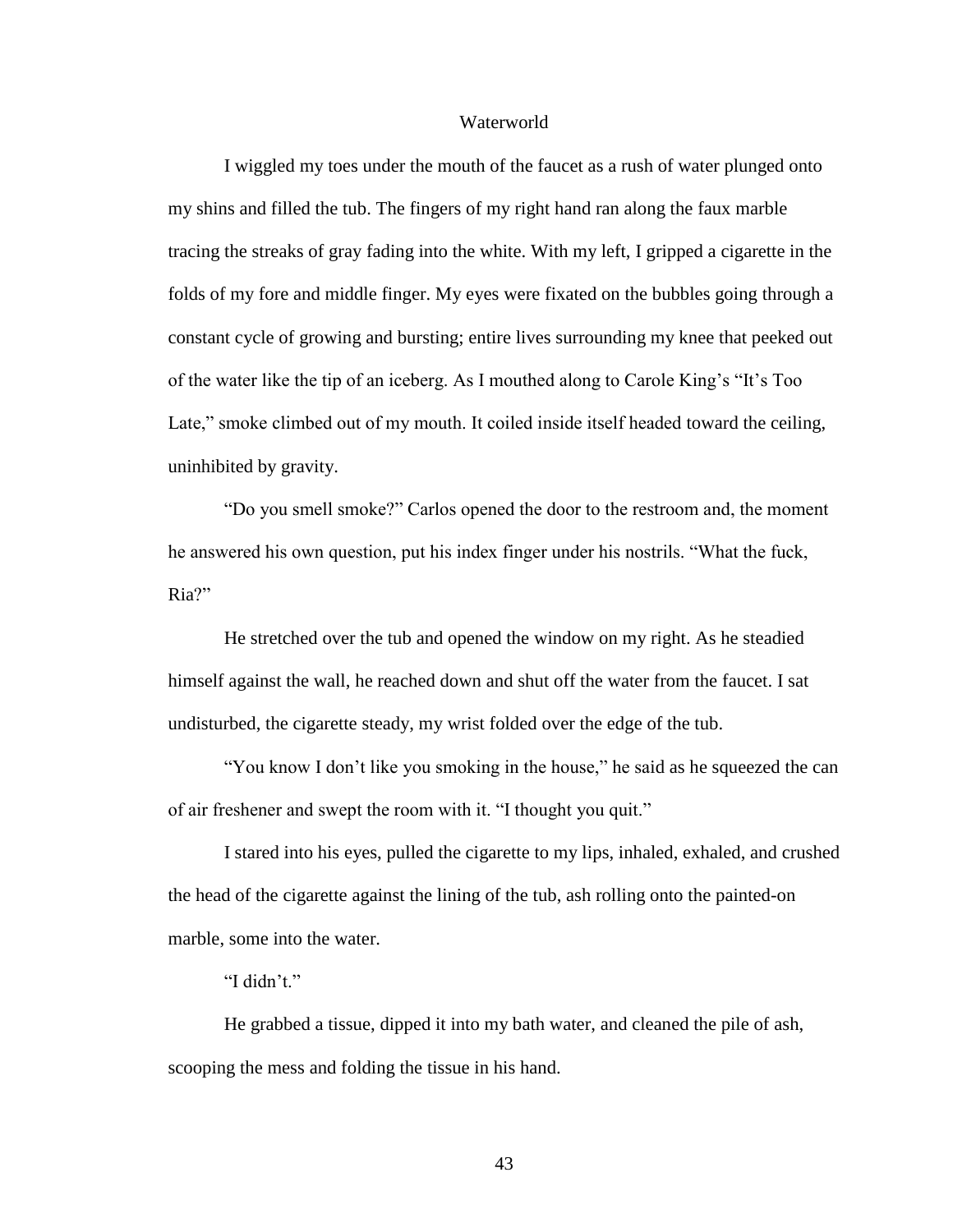"The fuck is wrong with you?" Before I could answer, he walked out of the restroom and closed the door behind him. I sunk myself lower down into the tub until my nose and mouth were submerged. I stared at my reflection in the small gap of bubble-less water below my chin, strands of hair flattened against my wet forehead in the image looking back at me. I moved my eyes toward the faucet, concentrating on each drip that came out of the rusted metal spout. In the background, Carole, with the smooth sound of her piano, sang to me the thoughts I had had for some time now.

A bird chirped on the drooping branch uninterrupted by its striped friend fidgeting with the lone twig between them. I lifted my wrist, flexed as I held the cigarette away from the rusted, paint-chipped railing, and took a sip. I blew the smoke out at the birds like they were asking for a hit. Stripey stopped messing with the twig and looked up at me, cocking its head left and right trying to figure me out. I tilted my head.

Through the open door behind me, I heard Carlos rustling in the sheets, and noticed his body turning in my direction. As the ray of light breaking through the trees hit his face, he opened his eyes. With his arm, he propped himself up and smiled at me, one eye closed with the other cracked, slightly open. I showed him my teeth in return.

"You look cute in my shirt," he said. I pulled the lower edges of my top showing off the black and white picture of Batman standing majestically, an American flag waving behind him.

"It was the only one that didn't smell like ganas," I replied. He pushed his body up and patted the empty side of the bed. I stepped back, took one last hit of my cigarette,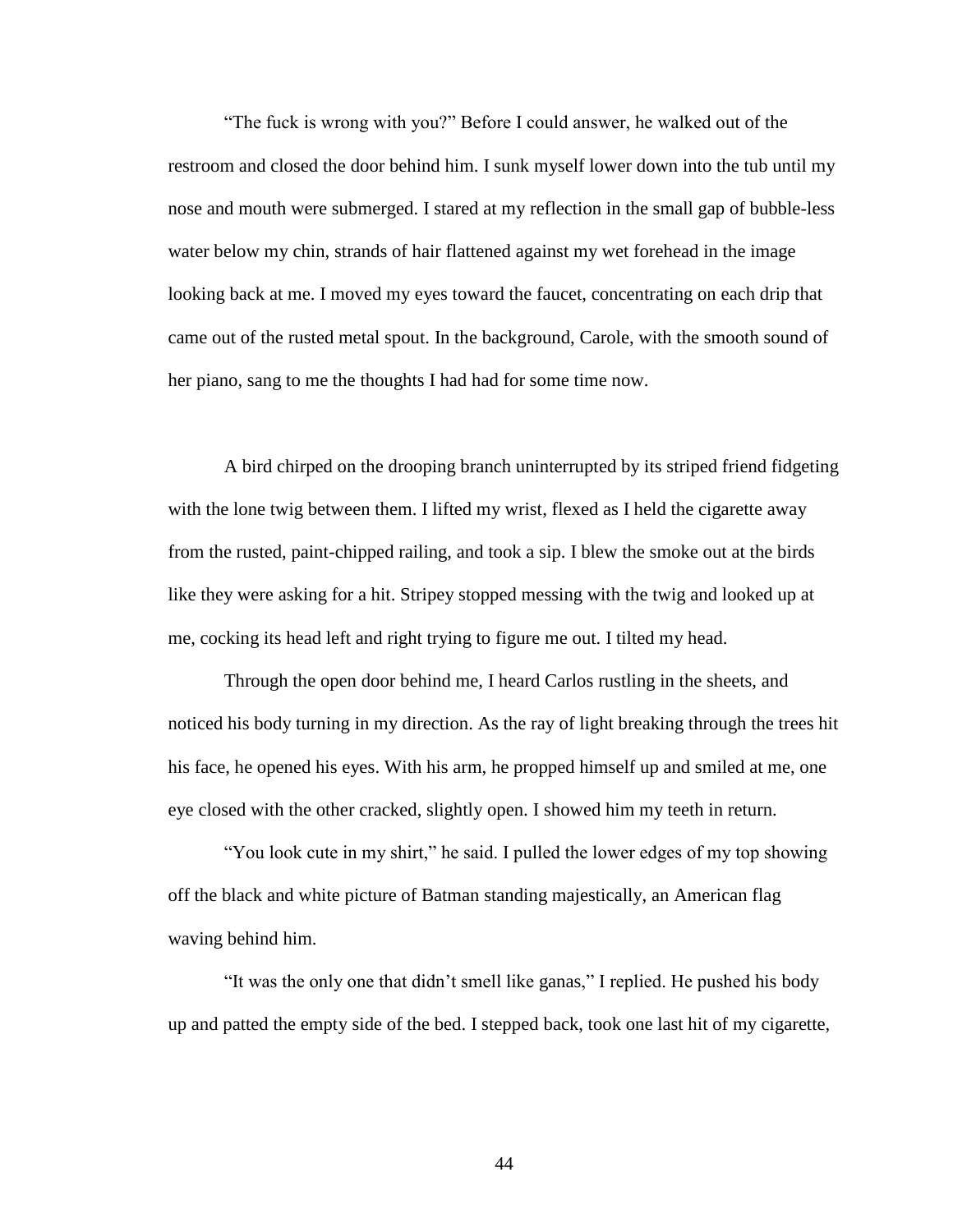blew the smoke out toward the tree, and flicked the butt into the branches. The birds took off, diving out of sight.

I skipped inside, closed the sliding door behind me, jumped over my dress on the floor from last night, and rolled on to the bed. I pulled the blanket down, revealing Carlos' hairy chest and kissed his left nipple.

"¡Cuidado!" he said as he pulled my shirt off and threw it to the foot of the bed. I rolled around him and grabbed the neck of the glass bong sitting on the floor. I looked over at him and raised my eyebrows. He nodded and turned his back toward me as he fumbled with the contents inside his bedside drawer. He pulled out his herb grinder and opened the bottom compartment.

I pinched some Indica into the bowl of the pipe, gently patted it down, and lit the weed. Bubbles and smoke formed in the brown water as I lifted the bowl out of the stem and inhaled from the mouthpiece of the chamber. After I handed him the bong, still holding my breath, he pushed his mouth onto mine. I shot-gunned the smoke into his mouth feeling his wet lips consume my own. He kissed around my mouth and went down to my neck kissing a trail to my sternum. I felt the prickle of his two-week-old beard against my skin. I wrapped my hands over the back of his head, my fingernails gently scraping his scalp. His cool body made mine tingle.

"When are the cable guys coming?" Carlos asked with his head resting in my lap. Our stomachs were full of Hunan Express and beer.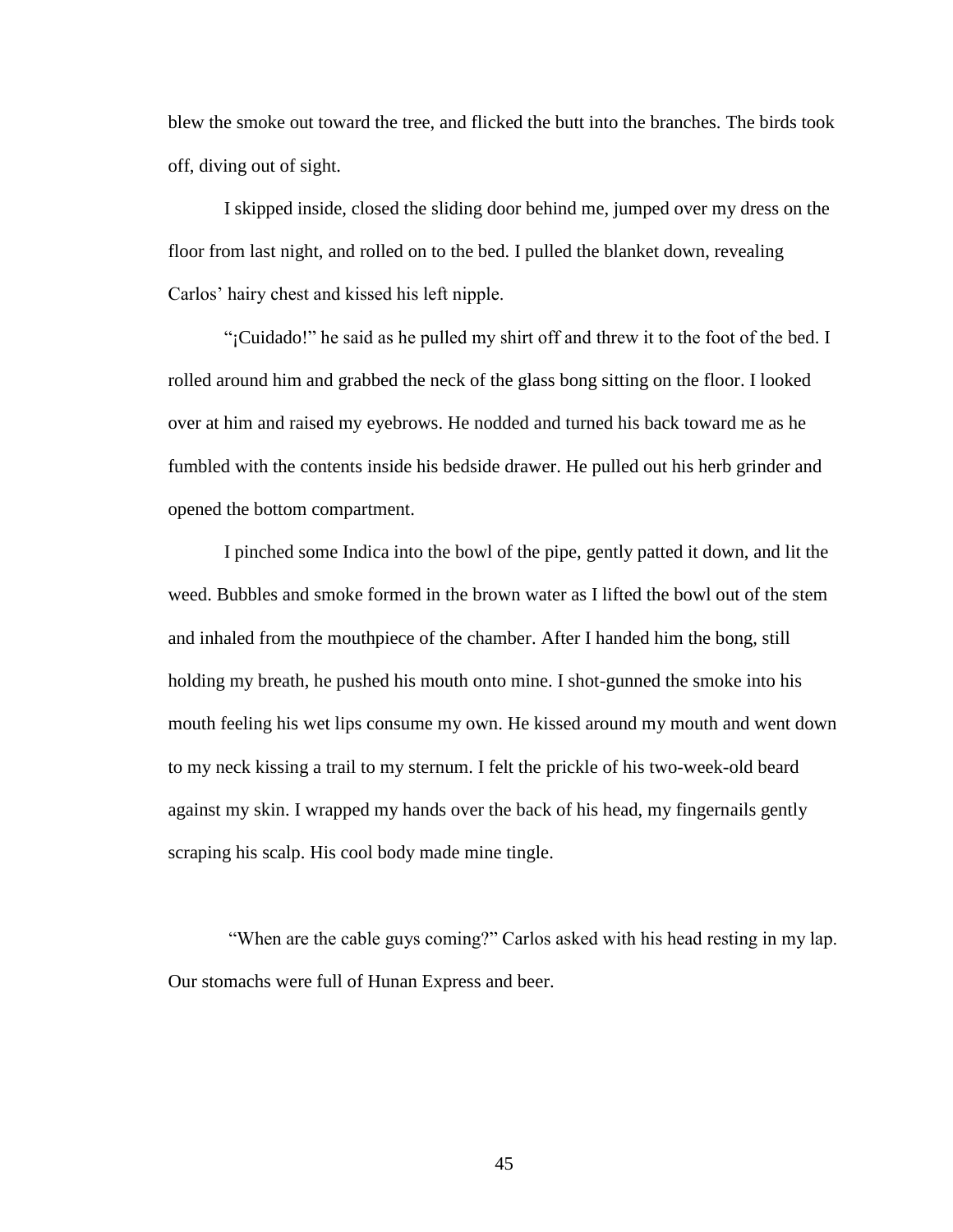"Tomorrow." I flipped through the channels trying to find something to watch other than static and infomercials. "The pamphlet said the townhouse came with a free HBO subscription."

After a few minutes of surfing, a young, wet-haired Kevin Costner appeared on the screen. He was standing next to a harpoon gun on a swaying ship conversing with a group of disheveled pirates wearing torn clothing and sporting streaks of dirt on their face.

"¿Ques esto?" Carlos asked.

"*Waterworld*," I said. "You've never seen it?"

"No."

"Most of the world's covered in water." Carlos began rubbing the bulb of my clavicle. I squirmed in response. "The movie's about this guy, Mariner, who's trying to survive pirates and thieves."

"Are those gills?" Carlos lifted his head trying to get a better look at the screen above the miniature skyline of take-out containers on the coffee table.

"Yeah," I said. "He adapted to survive."

"What would you do?" he asked turning his head toward me.

"What would I do about what?"

"What would you do if we lived in a world covered in water?"

"I don't know."

"Of course you do," he said. "If you and I lived there and we had to fend off pirates and shit, what would you want to do?"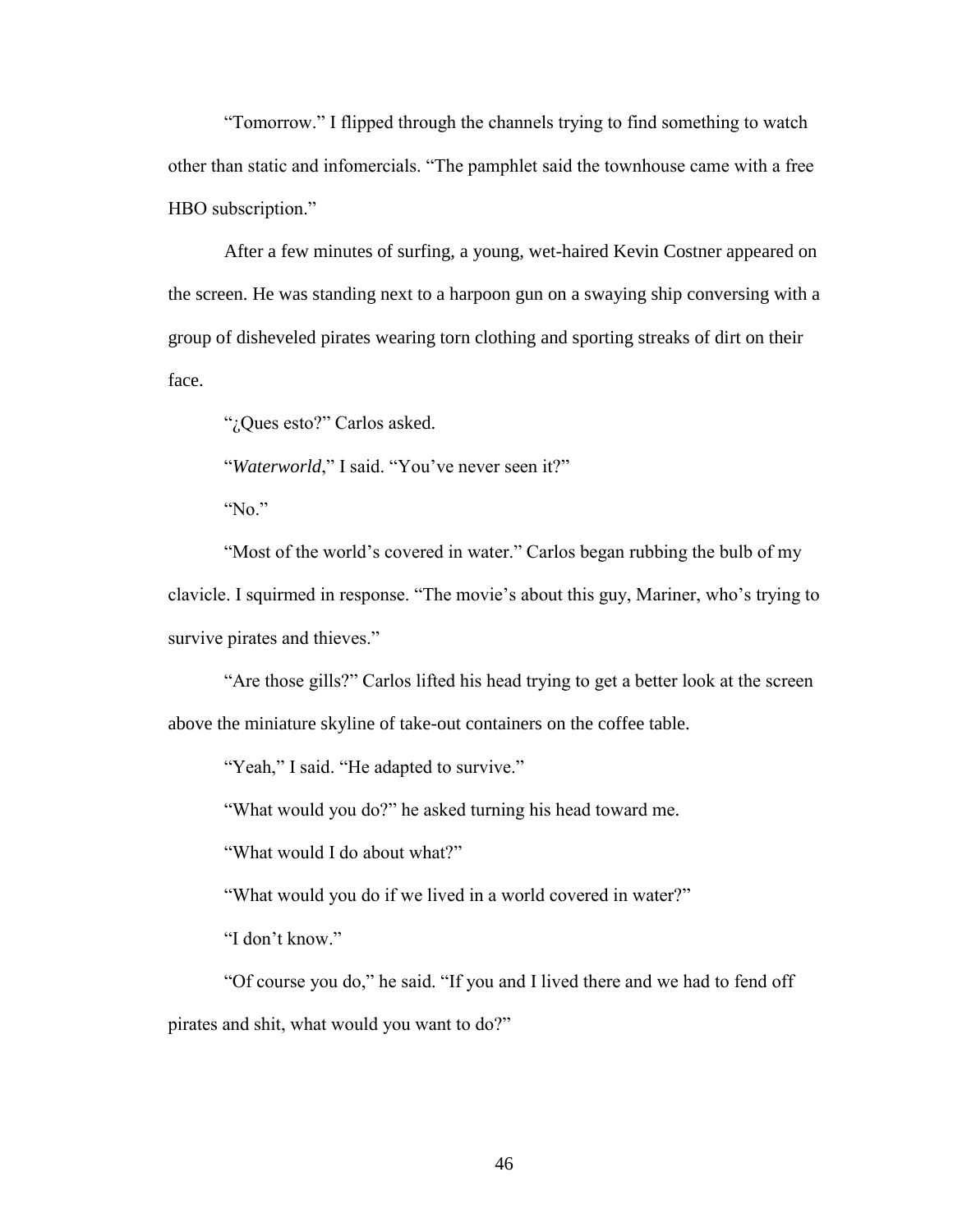With the middle joint of his index finger, he started stroking my tank top, like the idea of just us in the world was supposed to bring me pleasure.

"It's just you and me?"

"Well," he stopped. "There're other people, but you and I are still together. Just imagine our lives now, but in that world." He pointed to the television as he said this.

I wanted to give him a romantic answer, something to think about before he went to sleep, to keep what we had going a little longer. But it made no sense for me lie to him.

"Honestly?" I pushed the nailbed of my left thumb back with my right. "I'd probably drown myself."

He propped himself up with both of his elbows and turned to face me. Cautiously, I moved my eyes from my nails to him and saw he was smiling.

"Why?" He grabbed a strand of my hair and put it behind my ear.

"Because." My eyes quickly sprinted back and forth. I focused on nothing trying to find something. "I'd… want to die this happy."

Carlos smiled. "That's sweet."

He reached over and forced his lips onto my cheek. The smell of General Tso and Dos Equis made me queasy. I fought the affection by turning my face away from him. As my eyes wandered around the room, I noticed the hydrangeas I'd bought earlier that day on the dining room table, the vase they were in filled up to the brim with water. I looked for the other two bouquets of flowers and saw them in two vases on either side of the front door, the water touching the top of the glass containers like an infinity pool. These were our only decorations until the movers brought the rest of our belongings.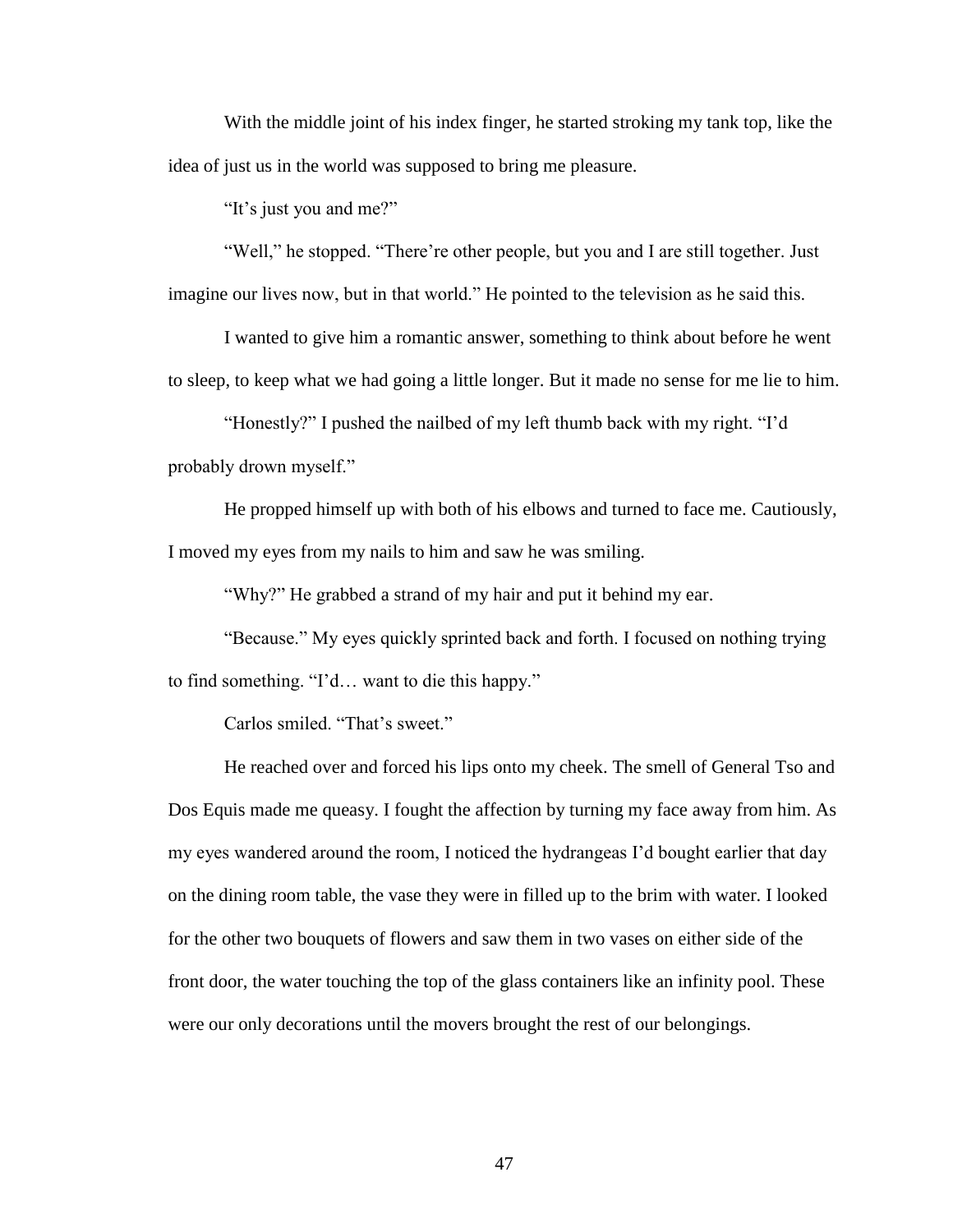"Why'd you put so much water in the vases?" I asked. Carlos pulled himself away and saw what I was looking at.

"They need it. It's fine," he reassured me as he snuggled his nose into my neck.

The next morning, I walked into the living room and began cleaning the mess he left behind from last night. I looked over at the table and saw brown in the petals of the hydrangeas –a couple of petals had already fallen while others were wilting in their place. I looked at the vases next to the door and saw the same thing: the necks of the flowers were tilted downward no longer able to hold the bushel upright able to see the sun. They were overwatered and drowned.

My thighs gripped his pelvis while my hands – fingers – were intertwined with one another behind his neck. Occasionally, I felt his head hair brush against my thumbs as he thrusted back and forth, rocking us along to the sound of the metal springs rubbing against themselves.

"You like that?" he asked for the third time. His voice was shaking during his multi-task between fighting the desire to come and making sure he kept our rhythm going. The only muffled sound I made was a simple "hmm, hmm."

My eyes were closed, me concentrating on making sure I came. I tried stroking his back, imagining his muscles flex as I lightly pressed my skin against his. I forgot he shaved earlier that day and immediately met with the overwhelming feeling that a prepubescent boy was inside me.

With one strong thrust Carlos stopped, sweat dripping from his forehead onto my neck. He reached down, pressed my cheeks together with a firm grip, and kissed me.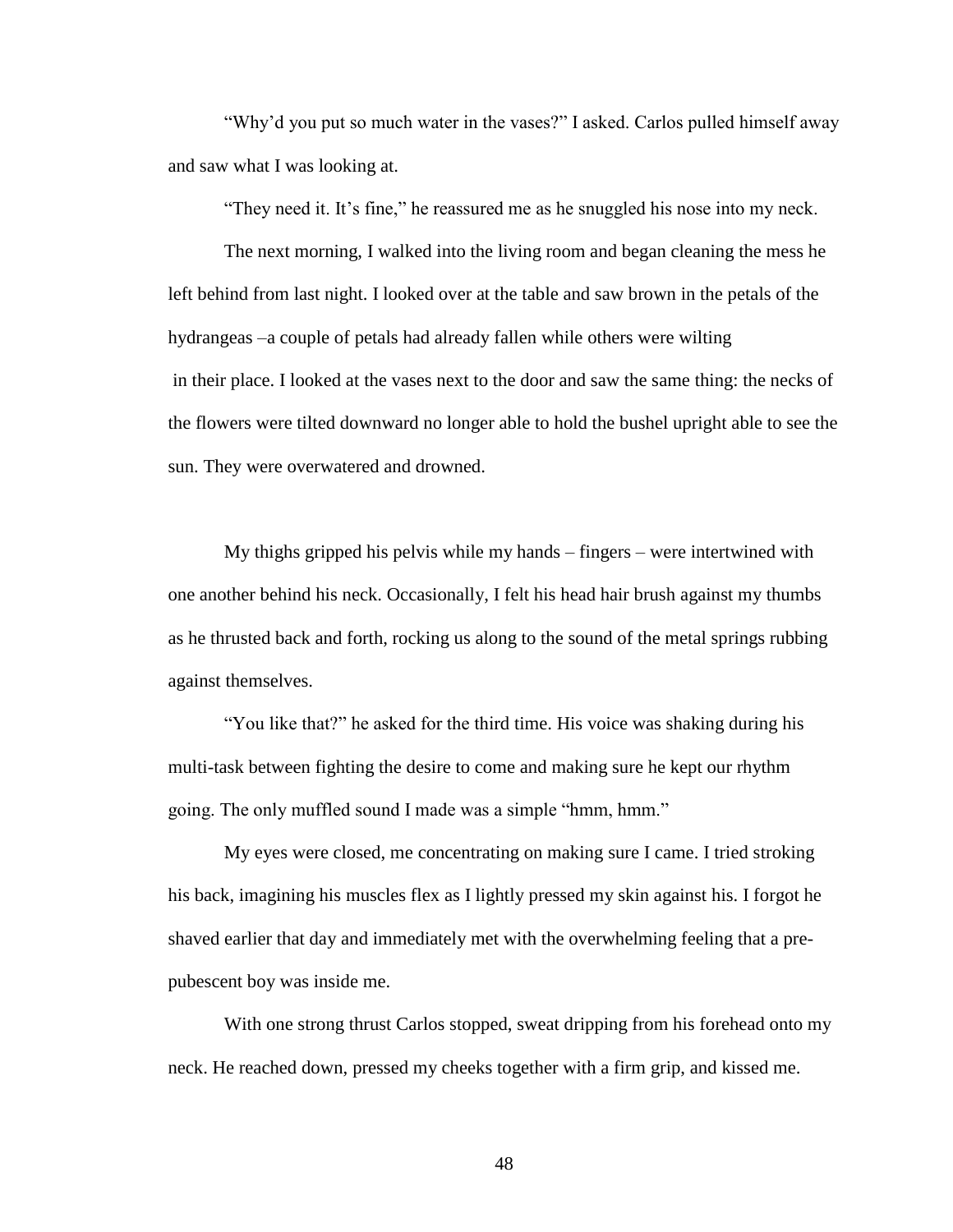Grabbing his gallon of water from the side of the bed, I stayed in my position. As he chugged, I lay confused at both the idea that this was the first time I hadn't come fucking Carlos, and that he didn't bother to ask me if I had.

"What about me?" I asked.

He moved his mouth from the gallon and took a quick breath of air, in and out. "What?"

"What about me?" I repeated. "I didn't finish."

"I'm sorry," he said. "I just figured you always do with me."

I let out a snicker and moved my eyes from him to the edge of the bed where the white comforter, crumpled and bundled together, sat.

"You can finish yourself, right?" Still looking at me, he picked up the jug and took another swig.

"I *could*," I said. "Pero quiero que lo hagas."

I stood on my knees and shifted over to where he was. I rubbed his shoulders, my thumb running against his collar bone. His arm was flexed from gripping the handle of the water gallon. My hand went from his chest to his arm to his hands. I grabbed the jug and dropped it onto the floor – water sprinkled our skin. I moved my hands to his neck, and as he leaned in for a kiss, I pressed his head down between my thighs. He pushed me on my back and in a swift move, cradled my legs in the crux of his arms throwing his head down between my legs.

As I pressed his head deeper into my pelvis, I found fear hovering in the dimly lit room. It was fear that this – me focused intently on the shadow of the ceiling fan above me while he fucked me with his tongue – would be a common occurrence. That my mind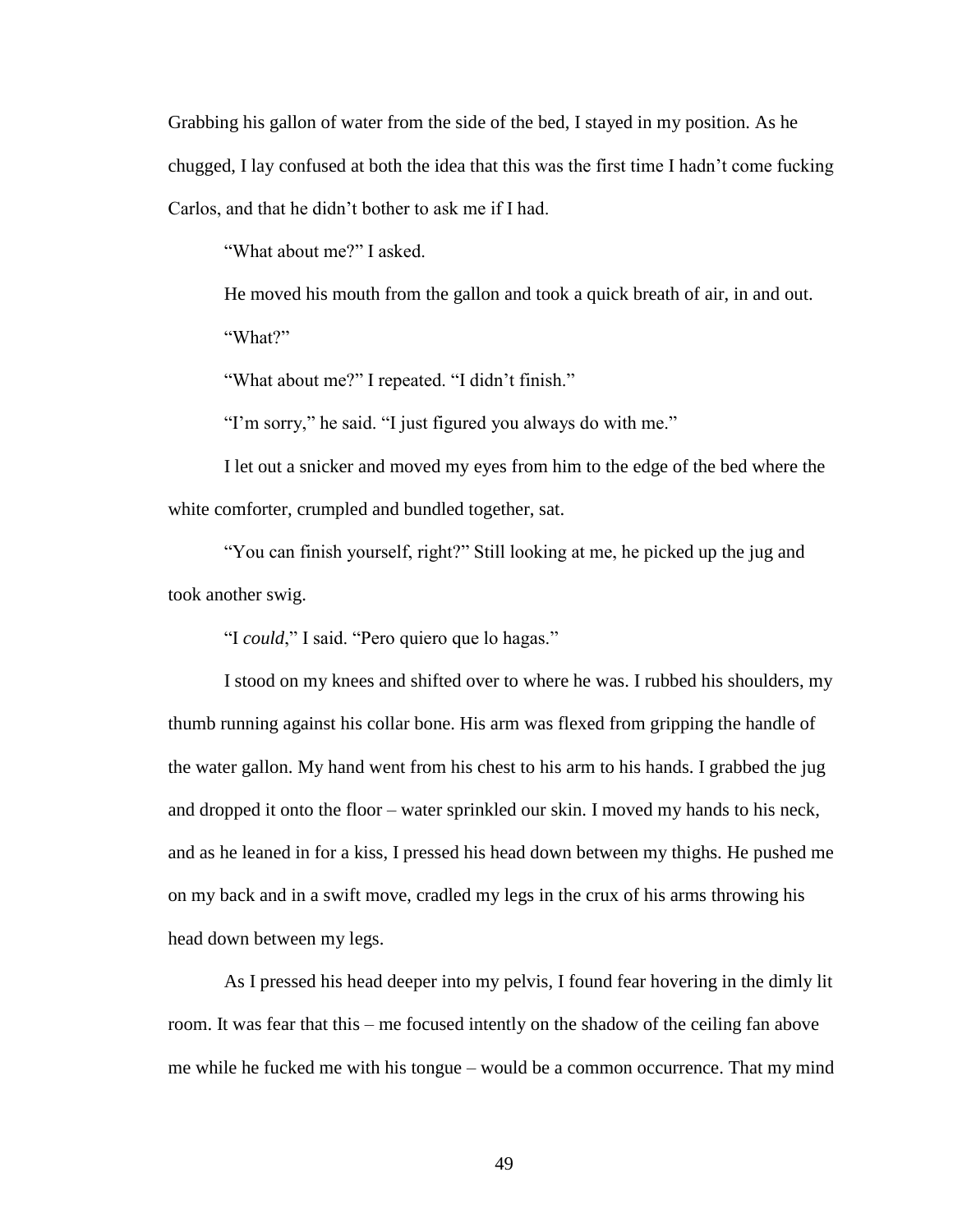was too clouded to even find a silver lining in our connection. That this would be the only way I would be able come again.

I clutched the cigarette with my lips, both hands steadying the flame of the lighter. I took a few puffs and let go of the fork. After a few seconds of staring at the narrow strip of lawn drenched in darkness, I pulled the cigarette out of my mouth and studied the burning end. The ember, sitting in a pile of ash, was slowly metastasizing the paper surrounding it.

"Ria?" Carlos called from beyond the corner of the brick house.

"Here." I smashed the cigarette into the wall and flicked the remains over the fence into the neighbor's yard.

"Claudia was asking for you." He extended his hand out to me. As I grabbed it, he pulled with more force than usual and brought me closer to him.

"Chew this." A stick of winter fresh gum rested between the fingers of his other hand. "She hates the smell of cigarettes."

I let go of his hand and stared into his eyes. With them, he motioned to the piece of gum again. Reluctantly, I grabbed it and started chewing. We walked, hand in hand, back to the party where his sister, Claudia, sat at the edge of the pool. Her husband, Pedro, was wrapped around her waist as they stared into the glimmering water.

"I found her," said Carlos.

"Ria, how've you been?" Claudia tried concentrating on me while ignoring Pedro as he played with the sides of her breasts. Her toes were dancing in the water. "How's the art coming along?"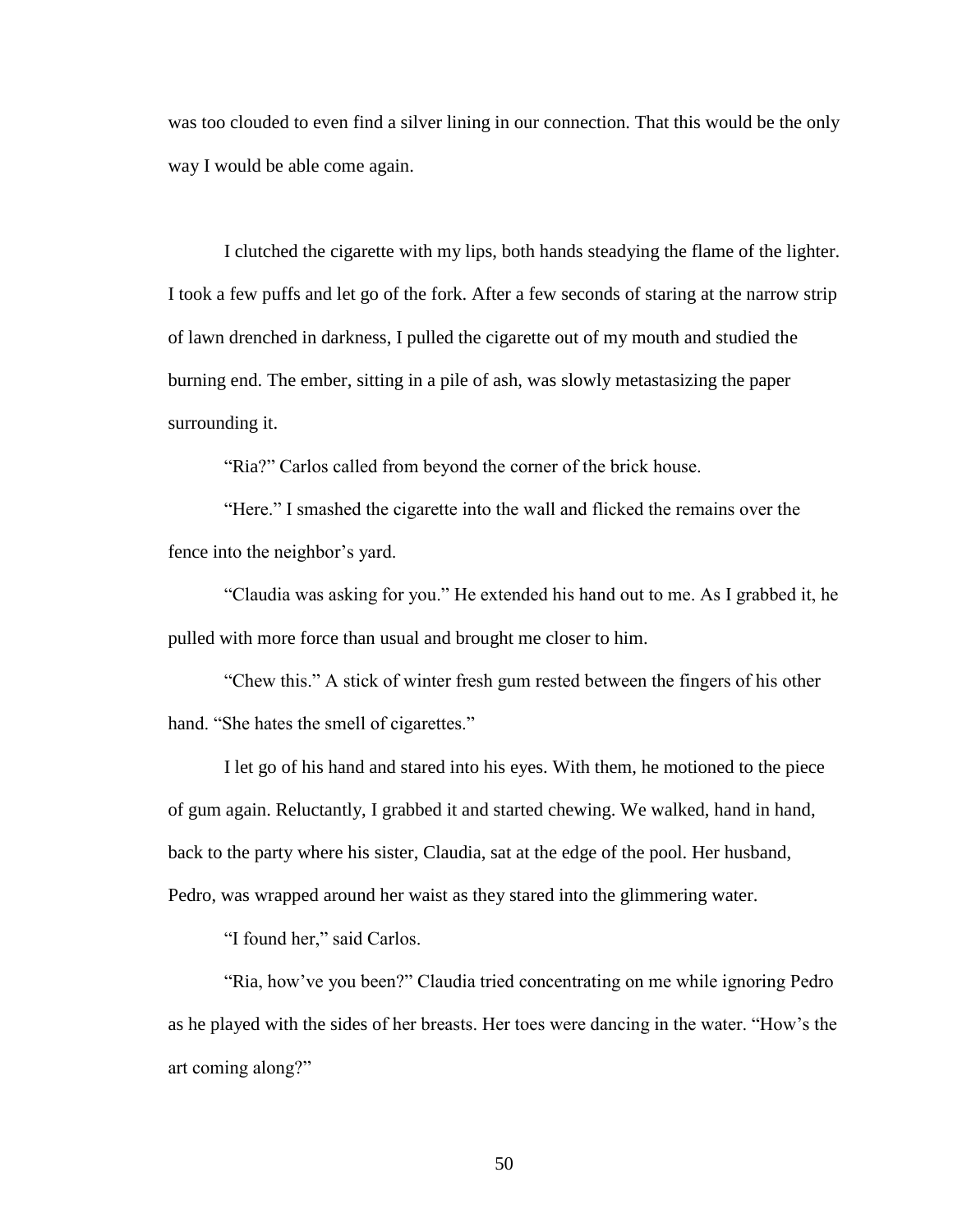"Good." I grabbed my glass from the table next to the pool and lightly swirled the contents of it. My margarita was now watered down, the perspiration from the glass wetting the slab of brick below it. "I'm working on a few pieces for my show next month"

"That's amazing," she said. "God, you're so busy, chica. How much have you sold so far?"

"Twelve paintings this past year." I went to grab a cigarette but I stopped myself. "I bought a new car."

"I saw that! You should've saved up for a bigger one, though. For when you have kids."

Bothered, I cocked my head back and let out a small laugh.

"Kids?" I asked.

"Yeah," Pedro answered. "Y'all should be starting soon. Gabriel needs someone to play with."

"She's still thinking about it," Carlos answered for me. He looked down at me and back at his sister. He covered my ears – poorly – like I was child, and whispered: "Está asustada."

"Aww," Claudia said. "You don't need to be scared. You can paint even after you have kids, maybe not as much – You know what?" Claudia moved Pedro's hands from her waist and leaned closer to me. "They're looking for an art teacher at my school. And my sister said they're going to be hiring someone next semester for a senior seminar in sculpture or something. You can do that, right? Yes! We'll put in a word for you?"

<sup>&</sup>quot;I don-"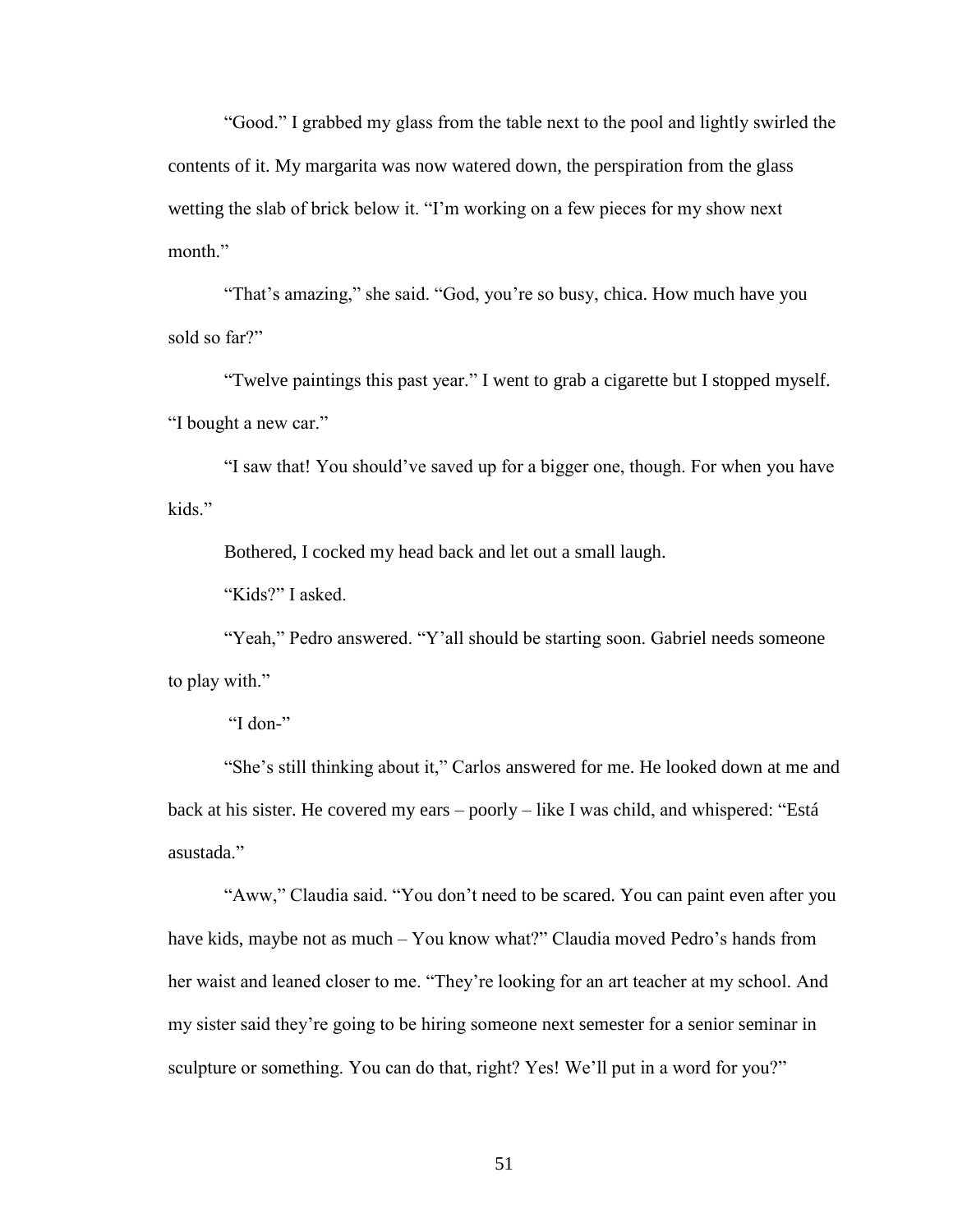"No offense," I began. "But kids ruin your life. And teaching them seems like shit. I'm sorry." I put my hands up, guilty of spilling the truth.

Claudia and Pedro laughed. Carlos pinched my hip.

"Don't apologize," Pedro said. "People say that all the time. But you'll realize that you haven't started living until you *have* kids."

Pedro kissed Claudia as she leaned in to him. Carlos wrapped his arms around me, his thumb moving the sleeve of my dress back up to my shoulder. As I stared into my thinning drink and then into the pool, Pedro's words resonated in my ears beating out the music in the background. I swallowed the collection of minty spit in my mouth and couldn't help but think of a little girl with Carlos' slightly crooked nose destroying one of my paintings. How I was supposed to forgive her no matter what. How I would hear her cry and be expected to soothe her so she wouldn't feel like she ruined something I cared about.

I didn't a give a shit if I wasn't living. I liked whatever *this* was; childless and free.

Carlos came in from the front door. He put his hard hat on the dining table and gave me a kiss on my cheek. He pulled out the seat next to me and sat down to remove his steel-toe boots stained with crude oil. I sat quietly sipping on my cup of tea reading Flannery O'Connor's *Everything That Rises Must Converge*.

"What's for dinner?" he asked.

"I thought we'd order in today."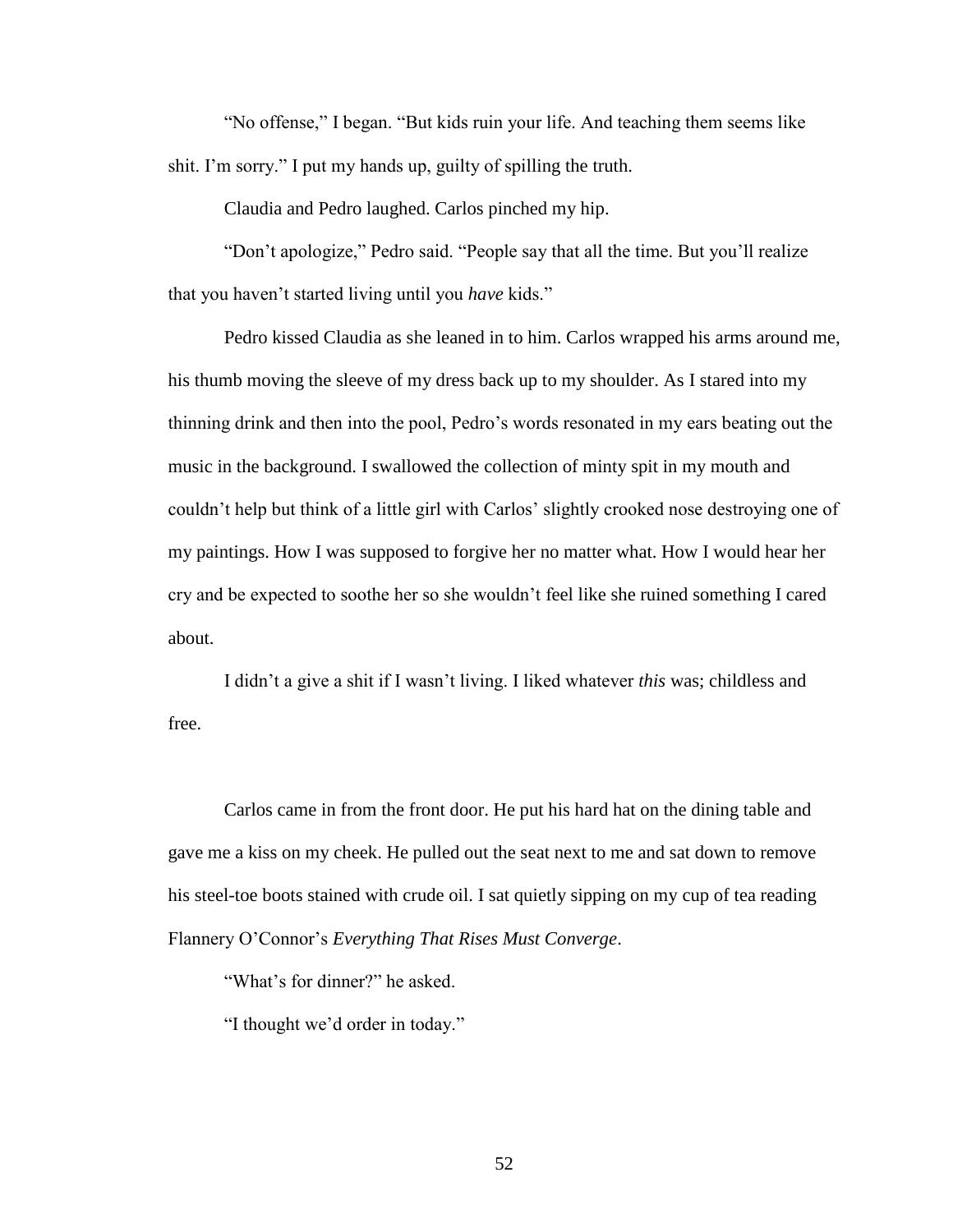"Cool." When he unlaced and kicked off his last shoe, he leaned back into the chair, hands slowly moving through his sweaty hair. "What do you want?"

"Pizza sounds good," I said.

"Mi gordita." He tugged at my love handle and got up from his seat. As he walked to get the phonebook from the cabinet above the sink, I heard no more movement coming from his direction.

"What's this?"

"What's what?" I moved my eyes from my book and saw Carlos staring into the sink.

"This," he said. "I thought you were going to put these up."

"I put them up last time," I replied. "It's your turn."

I crossed my legs and continued reading. Halfway through a sentence, I heard Carlos' fist slam down next to the sink, glass and ceramic lightly touching each other.

"All I wanted," Carlos began. "Was to come home and relax. And now, I have to clean this shit." He had this quirk where he'd start speaking to himself, loud enough for me to hear when he was upset about something. This time, it was about and directed toward me.

But I didn't say anything. Halfway through another sentence, I was interrupted by the smashing of a glass. I turned toward Carlos and saw his face, pink with disruption, as he cleaned the dishes. Bits of glass were scattered across the floor.

"Are you fucking kidding me?" I closed my book and stood.

"What?" He snapped at me.

"Are you a child?"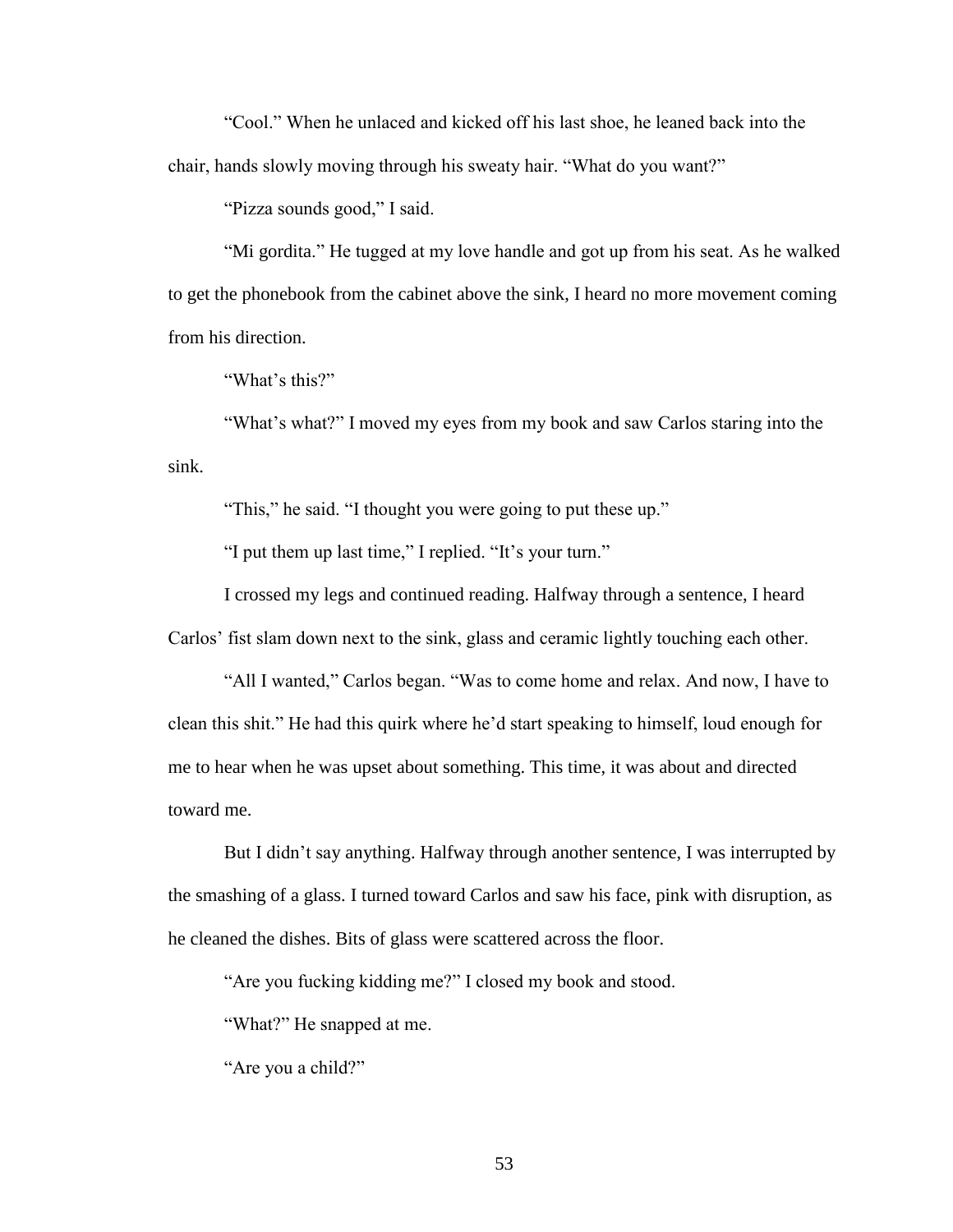"All you do is sit in the house all day and fucking paint and read your stupid shit," he said. "The least you could do is clean the dishes and make us some fucking dinner.

"You know what?" he threw the dish towel over his shoulder. "Vete ala chingada de aqui."

He pushed me to the wall and proceeded to fold the sleeves of his shirt up. It was instinct – me g grabbed the plate he was reaching for, bits of solidified, melted cheese grown into the ceramic. I turned around and threw the plate against the wall, shards spraying onto the counter and the floor. He covered his face with his arms and slowly lowered them looking at me.

"I don't know who the fuck you think you are," I said as I walked to the opposite side of the room. "If you ever put your hands on me again, the next plate I'm throwing is going at your god-damned head." I couldn't stand the smell of him.

I walked to the table and picked up my book.

"I can throw shit too," I said, and walked out of the kitchen toward our bedroom. An hour and half later, I walked back inside the kitchen, the shrapnel of our battle piled at the top of the trashcan. Inside the sink, the dirty dishes were soaking in a bath of soap and water, filling both tubs. Carlos walked inside from the backyard.

"I'm letting them soak." He wiped his hands on the dish towel never making eye contact with me. "I'll put them up."

I looked down at the dishes. After clenching my jaw, I reached behind the faucet neck where the dish scrubber rested. I dug both my hands inside the mess and started scrubbing. As I was busy trying to rub the soggy bits of chicken off of one of the plates,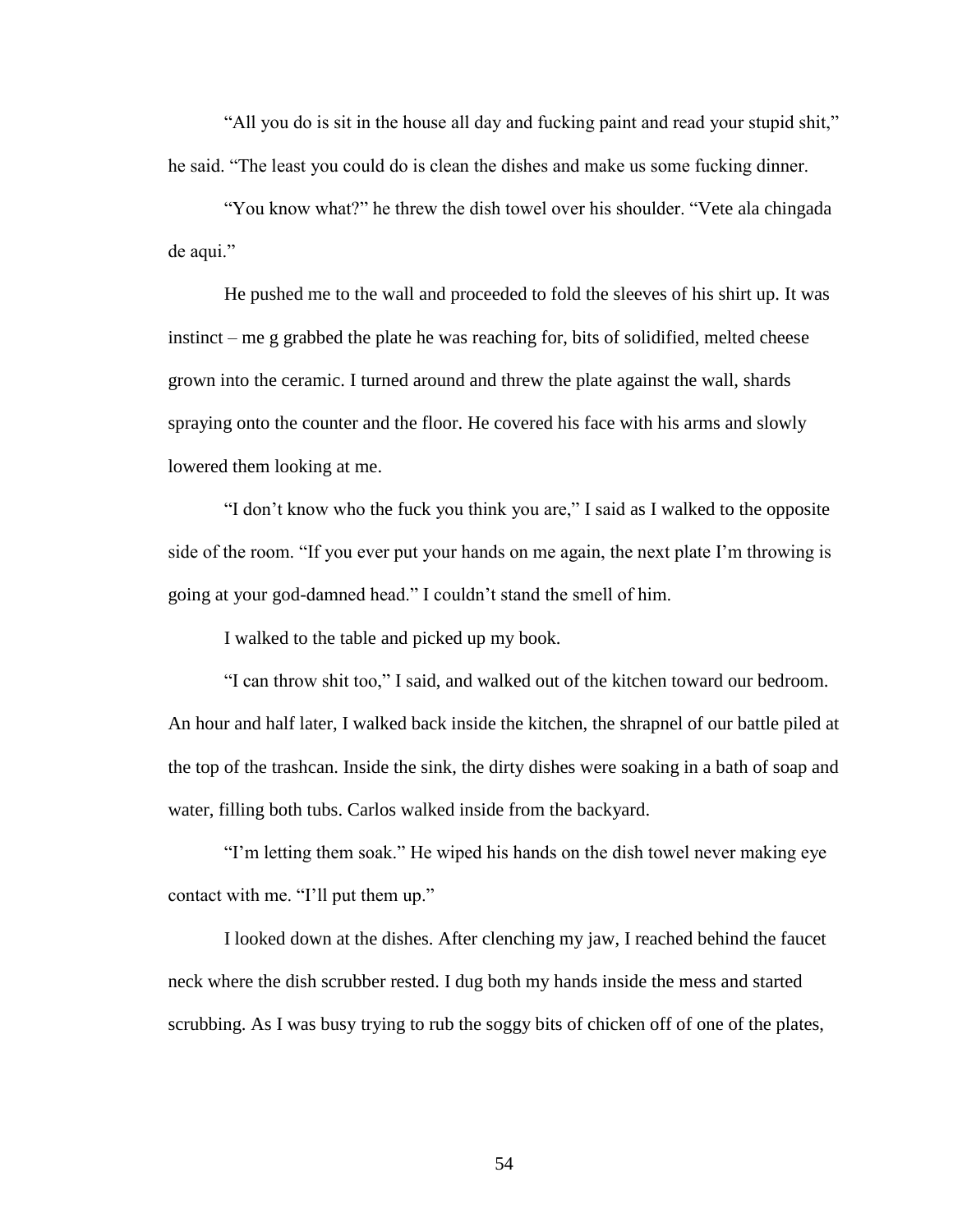Carlos wrapped his arms around me. He buried his lips in the nape of my neck and kissed it.

"I've never cleaned a man's dishes before I met you," I said. "Not even my father's. He told me to use my hands for something more important."

"It's because you love me," he replied. His thick finger ran along the back of my neck.

It was true: before I met him, I'd never cleaned a man's dishes.

Water spraying from the shower wouldn't let my fingers grasp his back as he drove his hips into me. My wet back clung to the dry tile behind me.

After he spat the water that collected in his mouth onto my shoulder, I heard a silent "fuck" leave his mouth. With my right leg raised and his arm holding my thigh up, I concentrated on the corner of the shower. I took note of the web that formed in the space between the wall of the room and the wall of the shower. I looked down to make sure my hair didn't get wet since I'd washed it just yesterday.

"I'm going to come," he said. I folded my lips into my mouth and lifted my leg a bit higher. He let go of my leg and tried to give me a kiss. I dodged his mouth.

"I haven't brushed my teeth yet," I said. He smiled and rubbed his wet cheek against mine.

As I stepped out of the shower, he picked up his bar of soap and turned toward the rushing water. I grabbed a towel from the cabinet and patted my body.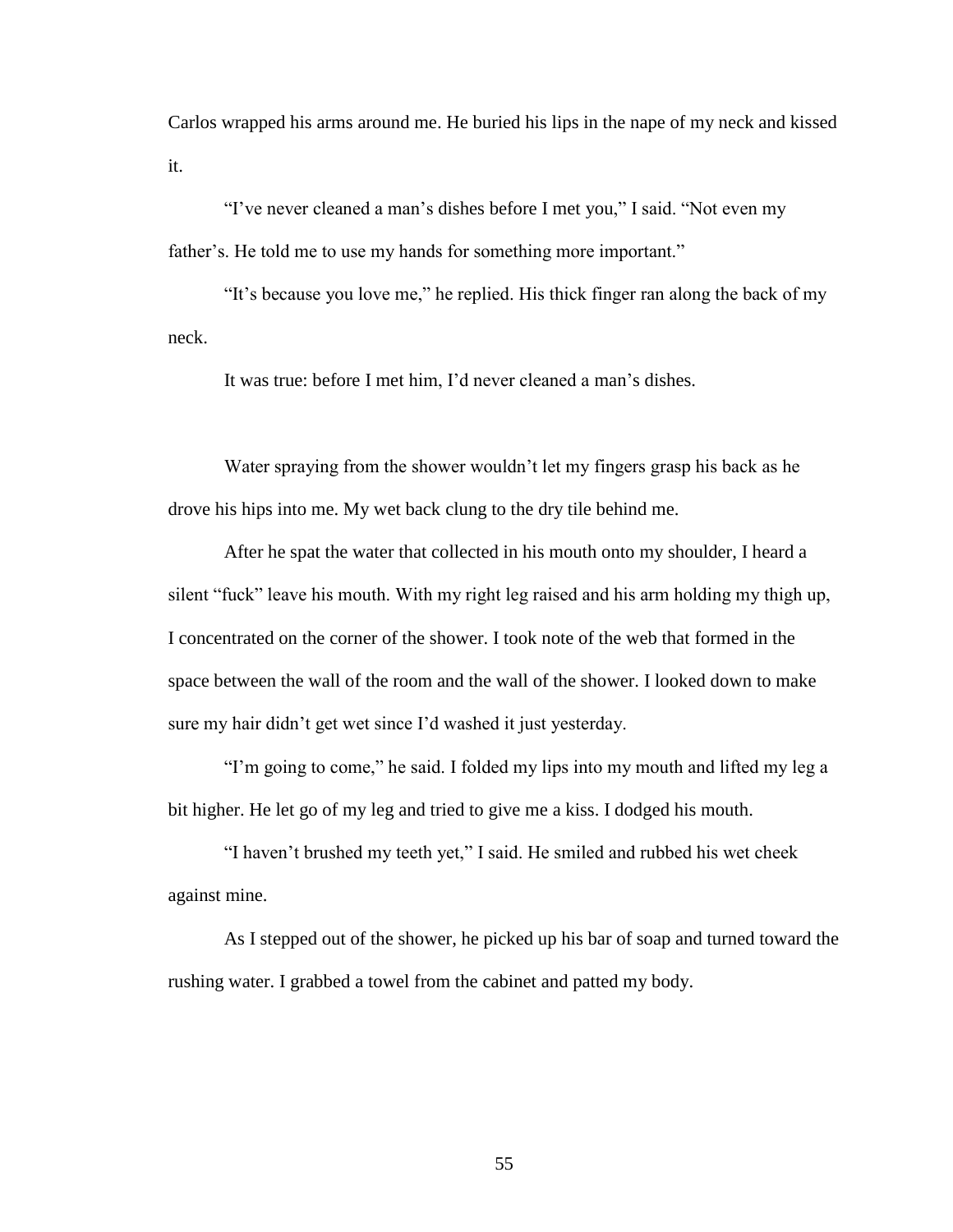"Is there a towel out there for me?" he asked. I threw the one I'd just used over the rod of the shower and walked toward the bed. A soft "thanks" barely escaped the sound of the water.

Slowly, I fell onto the bed and covered myself with the sheets. I heard the shower shut off behind me. The sound of metal beads on the clips holding the shower curtain to the rod ran against one another.

I turned myself over so I wouldn't face him when he finally laid down. The lights in the restroom shut off. The sheets lifted and Carlos crawled into the bed. His back was touching mine, sprinkles of water he missed when drying off spread along my spine. Staring blankly at the window next to us, my peripheral caught the shaking fan above the bed. The subtle sound of the two pull-chains barely touching one another filled the room. I closed my eyes. A tear rolled out of my eye, over the bridge of my nose, and onto the pillow case. My body no longer felt comforted by his presence. Instead, I was colder than I'd ever felt before.

With an empty carrying basket around my arm, I stood before a mosaic of vegetables in the produce isle, amazed by the beauty. The light-colored cabbages and lettuce heads faded quietly into the darker green stalks of kale. It was like a painter's brush ran low on color. I needed celery for tonight's meal, but I also didn't want to disturb the art.

Then the sprinkler system above the vegetables turned on. A gentle mist of water brought with it the glare of the fluorescent lights overhead. While each leaf and stem collected water in their folds, I walked to the end of the section and stood in the corner of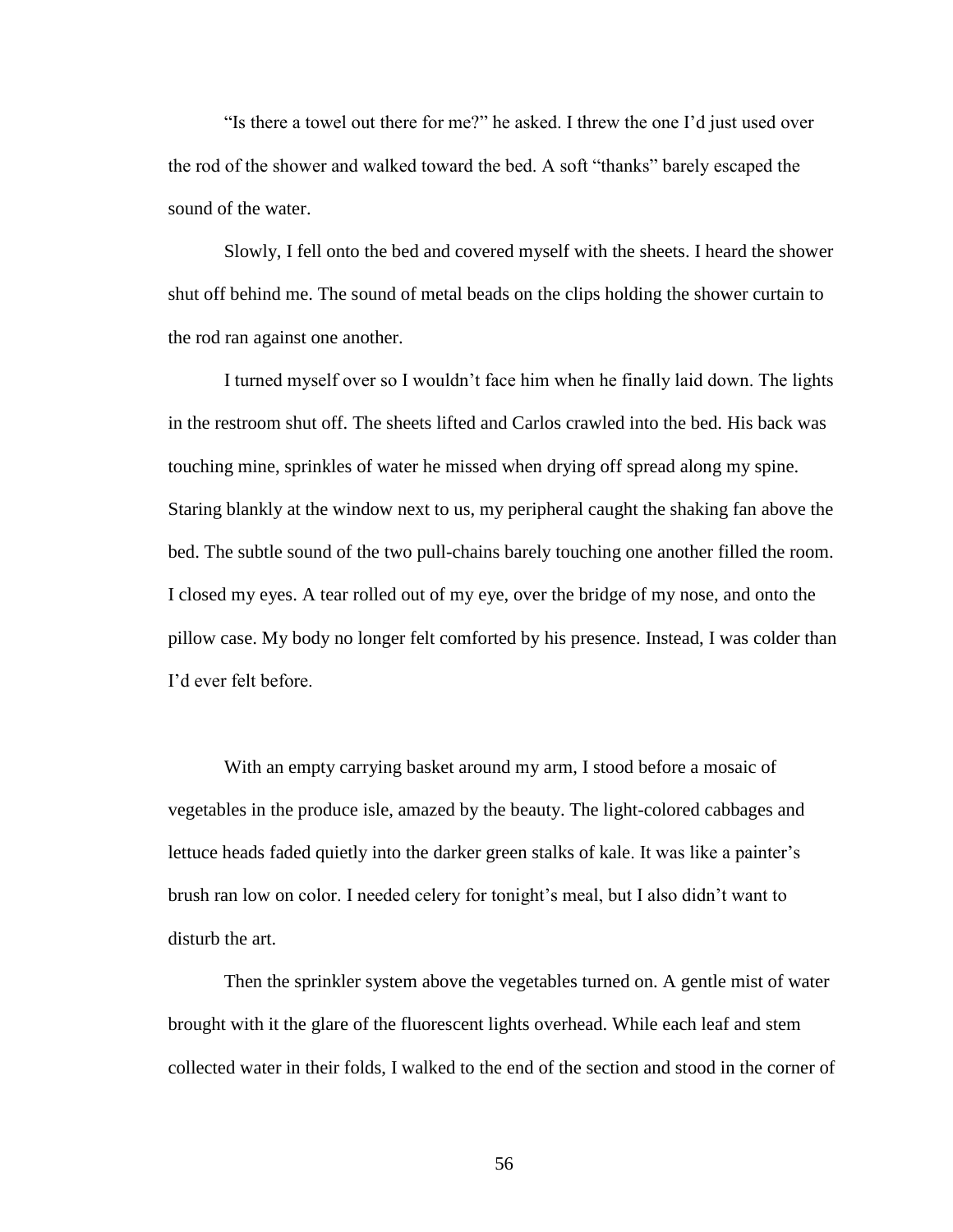the wall. Now, I was looking in the gap between the vegetables and the water. I noticed droplets falling from the jets while most of the water turned into heavy haze, making sure to infect every vegetable below it.

Through the corner of my eye, I noticed my mother fiddling with the fruits. With her wrinkled hands, she picked up a watermelon from the bin. After lifting it to see the yellow stain of sugar collecting at the bottom she smiled and placed it in her cart.

"Ria!" I jumped up. "Ven para ca, carbona." Her pointed voice tugged me over to her cart. "What're you doing over there?"

"Nada," I said. "What were you saying before?"

"I said he's a sweet boy." She gripped the top of the watermelon, protecting it like a small child. "Muy guapo tambien."

"I know," I said. "But I don't think I feel anything anymore."

". Nada?" She and the cart stopped moving. "Why not?"

"I don't think you'll understand."

"Is it because you're smoking?" she asked. "¡No puedes hacer eso!"

"No, it's not that." I picked a grape and ate it. "I don't think we're compatible."

"Aye mijita." She grabbed my hand and cupped it with both of hers. "He's giving you everything you want though, no?"

"I don't know." As she slowly rubbed my hand, I glanced over at the vegetables again. The sprinkler was still drenching the produce like it was trying to drown them.

"Sometimes," she let go of my hand, her turquoise bracelets clinking with one another, "we don't get everything we want. But we make the best of it."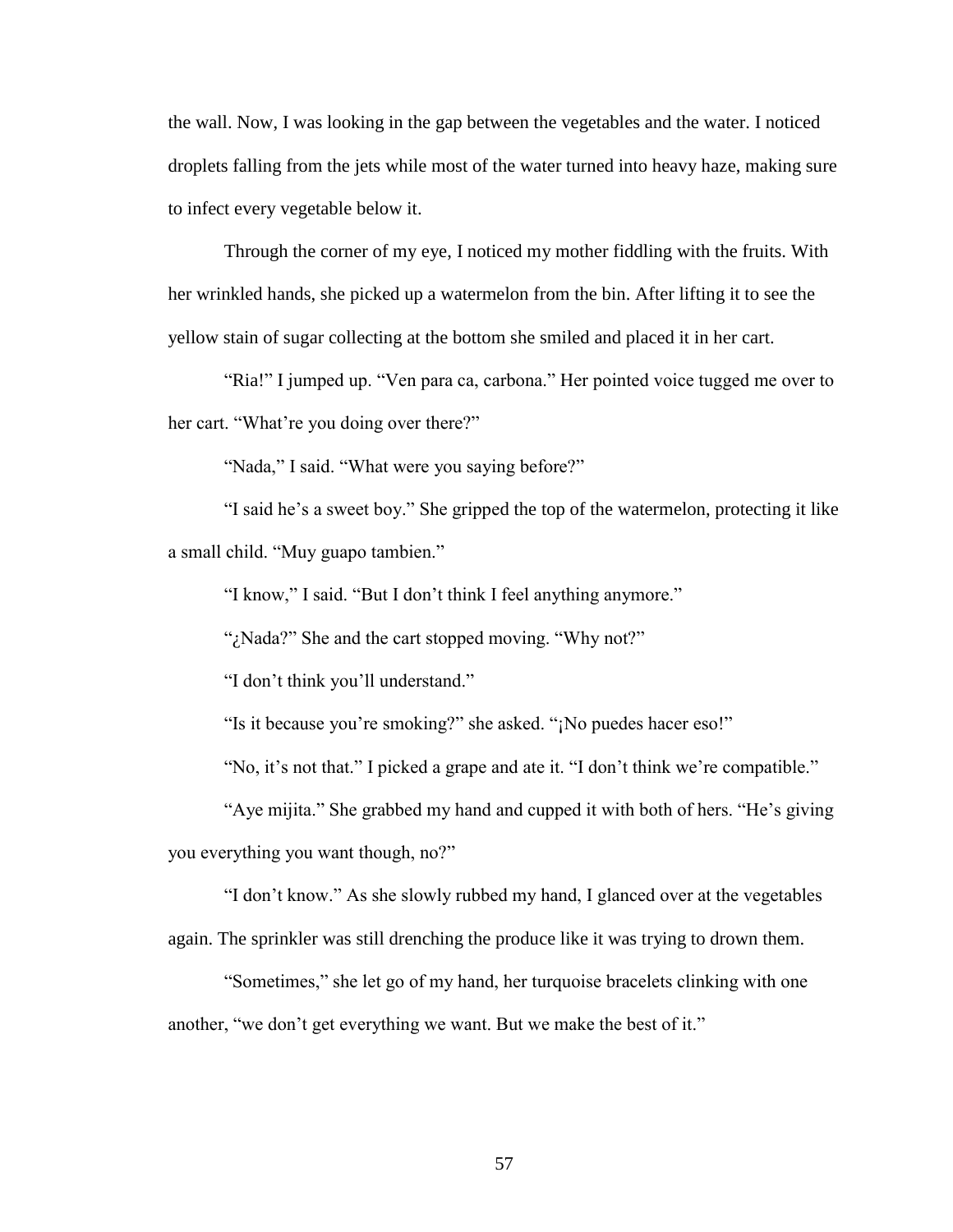She walked toward the vegetable aisle and picked up a celery stock hiding in the green sea. She rushed behind me and picked up a sack of potatoes, brown and cratered, and put them in my basket.

"I say just make him some caldo, mama," she said "Mexican men like caldo; reminds them of their mothers. It'll make him happy, and you'll need that… para un dia lluvioso.

"Speaking of which," she continued, "Momo says we're going to have the worst hurricane season this year."

"How the hell does she know that?" I looked at the tag on the potatoes, noticing they were a day past their expiration date. "Hurricane season's in the summer."

When I walked into the kitchen, I set the groceries on the table and yelled out to Carlos:

"I didn't know what you wanted for dinner. It's kind of cold outside, so I'm making caldo."

After putting the last bag on the counter, I noticed an envelope with my name on it. I peeked inside and found two plane tickets to Telluride. Behind them was a brochure, a cabin covered in snow plastered on the front of the pages. The sound of Carlos' footsteps meeting the wooden floor made me turn around.

"What's this?" I asked as I lifted the envelope.

"Next week's two years since you sold your first painting, right?" He shuffled the mail in his hands. Lifting up each envelope by the edges and placing them at the end of his stack, he looked over at me sparingly. "I figured you could use a vacation. Four days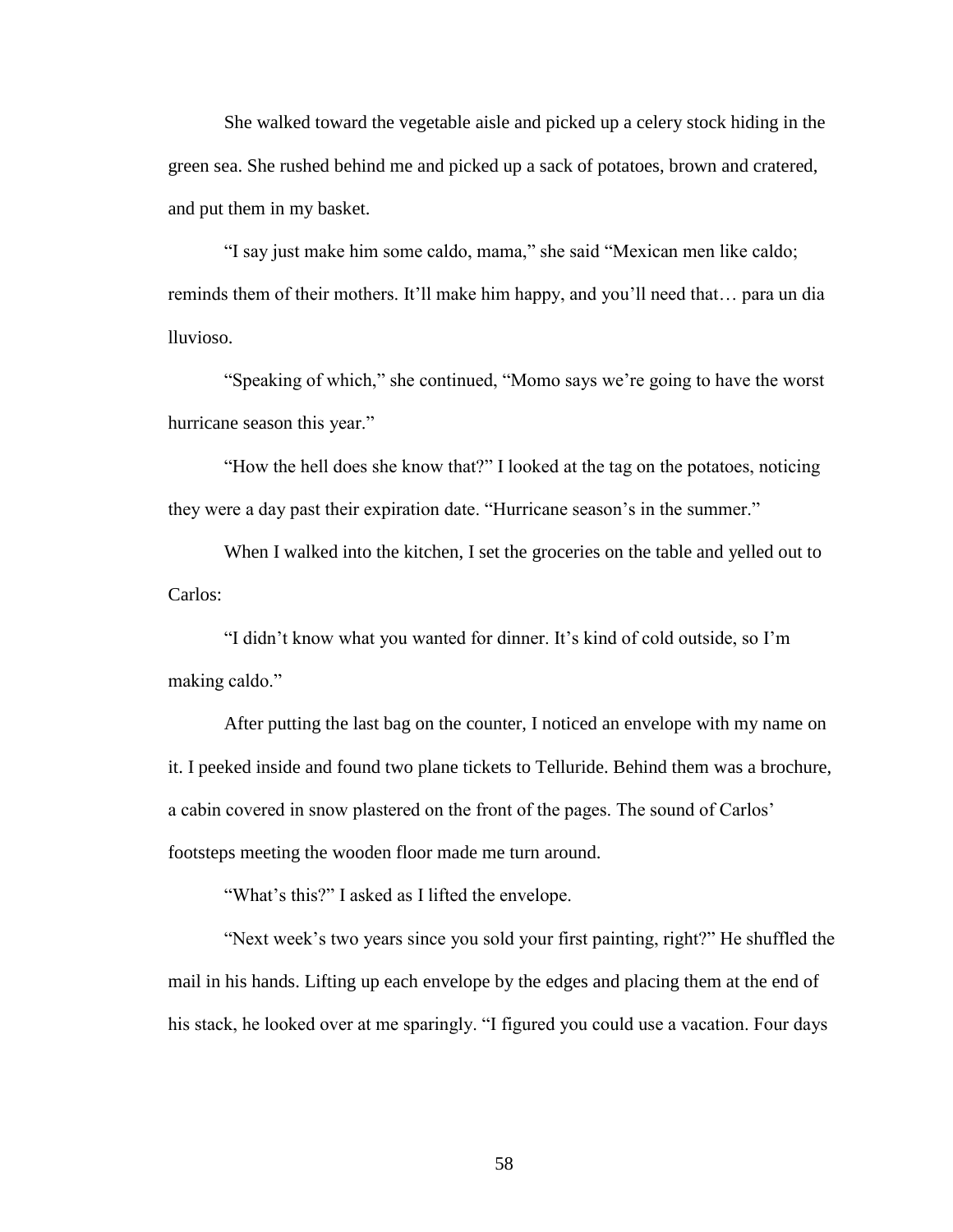and three nights in Colorado. It's an I'm-very-proud-of-you-and-your-naked-ladypainting gift."

I shook my head in disbelief. "Why Colorado?"

"I remember you telling me you'd never seen snow." Looking up, he smiled at me.

I bit my lower lip trying to fight back tears.

"Congratulations, mi amor." He walked over to me and gave me a hug. Reaching down, he kissed the part in my hairline. "I'm proud of you."

I buried my head in his chest. After a few moments, I wrapped my arms around his stomach.

"I love you." Carlos looked down at me. It was the first time he'd ever said that to me. I'm not sure if it was the moment or because I really, truly felt it. What I do know, is that I wanted to say it too.

"I love you, more." The sound tingled in my ears.

A loud smash of thunder sounded overhead. Carlos and I sat in the middle of the kitchen, two candles flickering, illuminating our faces.

As we lined the bottom of every door, the weather station on the radio warned us that Hurricane Harvey was now registering as a category four and headed directly toward Corpus Christi. It was suggested that the citizens who didn't evacuate in the days before landfall were to write out their social security numbers on their arms. This would be used to identify our bodies if we were to die in the flood.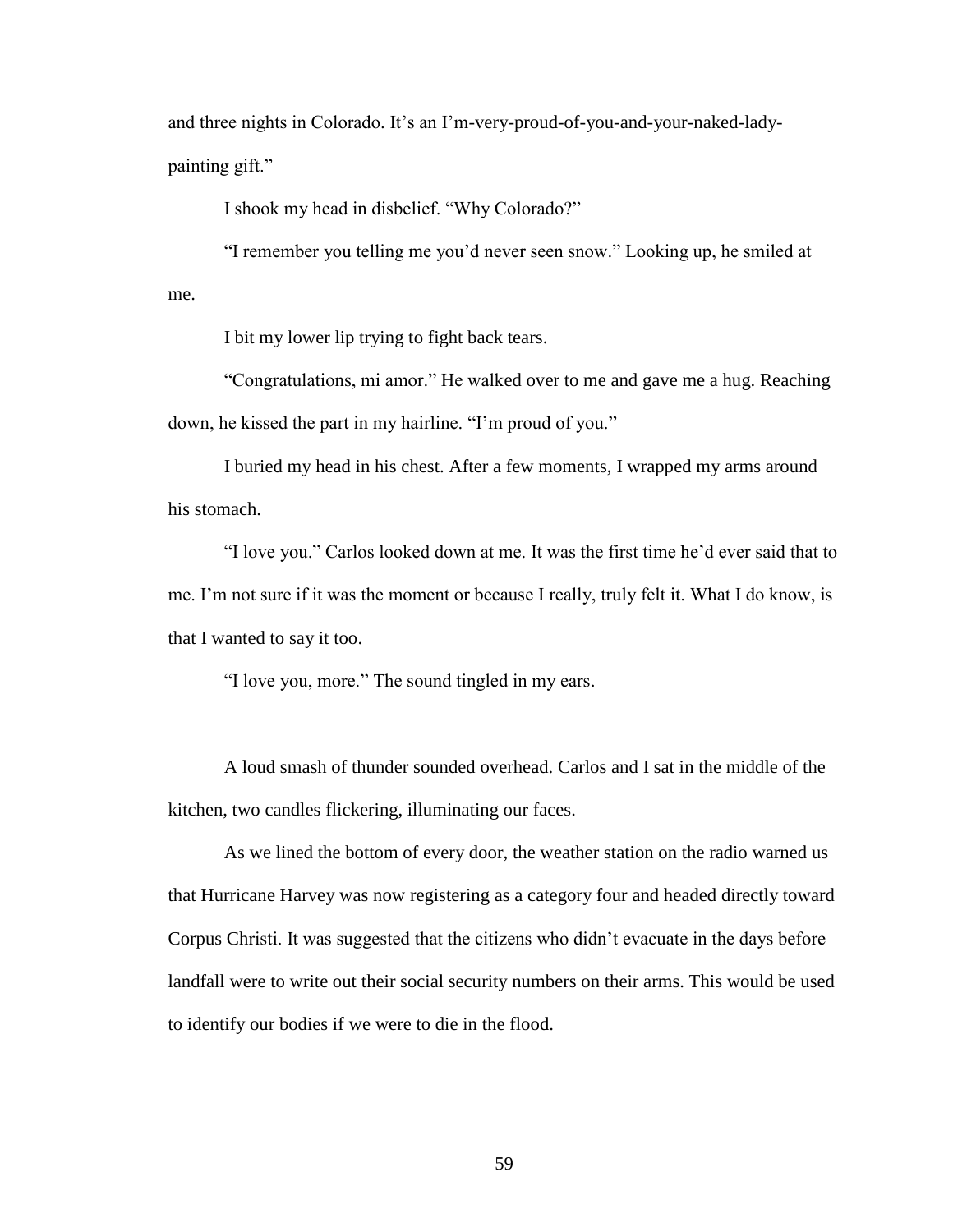I wanted to leave and be with my friends in San Antonio, but Carlos didn't. He told me that this was his house and if it were going to collapse, the hurricane was going to take him with it.

Carlos was writing my social security number on my forearm, the felt-tip of the permanent marker tickling my skin. I read the numbers as they were being written, wondering why I was given this specific set of digits. Coincidental, maybe. Whatever higher power assigned me this number expected me to live an entire life.

I knew it wasn't true, but I imagined that these numbers were someone's before me. They may have lived an amazing or a mundane life. These numbers were mine to carry on the spirit of adventure or to fulfill the journeys untraveled by my predecessor.

Then I thought, what if they'll be someone's after I die? It was possible that in the next few days, a rescue crew would fish my body out of the salted, murky waters, take these numbers, and pass them on. The people who would attend my funeral would think of me as a woman who died in the arms of her lover, tragic and beautiful and in love.

By the time I'd convinced myself that social security numbers could be recycled, my chin, resting on my palm, began to quiver. After hearing my muffled cry, Carlos lifted the pen from my skin, put it on the table, and rubbed my hand.

"Mi amor," he said. "Don't be afraid. We'll get through this."

"I don't want to." I moved my hand from my mouth to my forehead and rested it on the table, eyes closed and tear-filled.

"What?" He moved his hand from mine and capped the pen.

"I can't do this anymore," I said. My index fingers were now pressed to the bridge of my nose, tenting my mouth, echoing my cry. Carlos stood up and walked toward the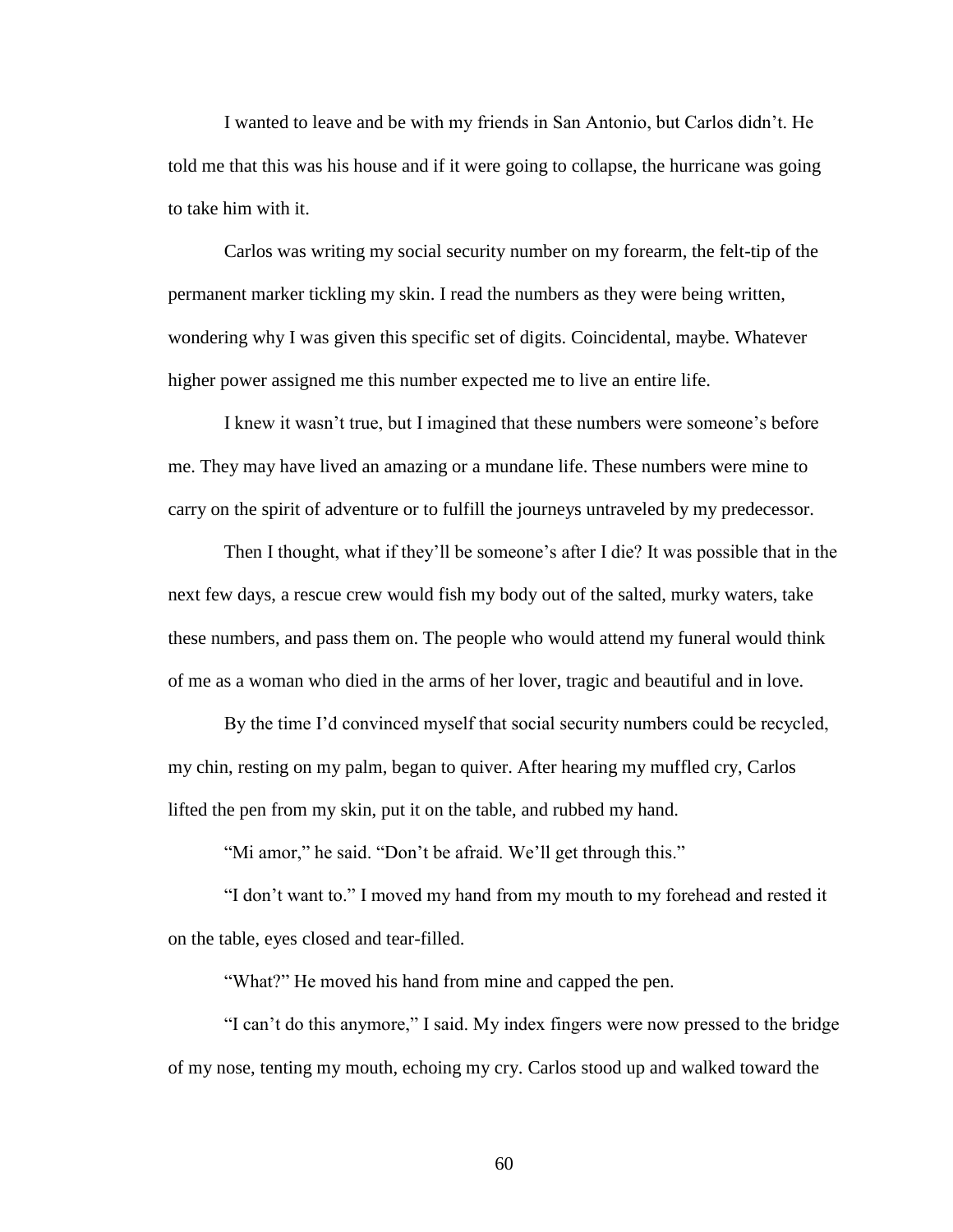sliding back door. He sat in front of it, his back to the glass. After a few moments of silence, I heard him whisper: "I know."

After composing myself, I followed suit. I rested my side against the door and felt the dampened towel lining the door sweep soaking through my shirt. The echo of raindrops falling on the glass massaged my body; Harvey was trying to get in.

He extended his hand out to me and grabbed my shirt. My body fell into his. As I continued to cry, I could feel his chest quickly rise and sink. He proceeded to rub my head, kissed the top of it once.

Through the sound of the rain, I could make out Carlos' shaking voice. "I'm sorry, gordita."

Through the small opening of my eyelids, I saw a strike of lightning. It brightened the room for a single second.

"Where does your name come from?" Carlos asked. He finished his venti water and was now sucking out the air between the ice cubes.

"My grandfather was a bull fighter," I said. "I never met him, but he seemed like a crazy fuck."

He chuckled and wiped his finger across his lips.

The waiter interrupted. "Earl Grey?"

Carlos looked at the coffee mug she sat in front of me, and then at me.

"It's fucking hot outside, why are you drinking tea?"

"I don't like cold things." I gripped the handle of the mug and blew into the tea before drinking it.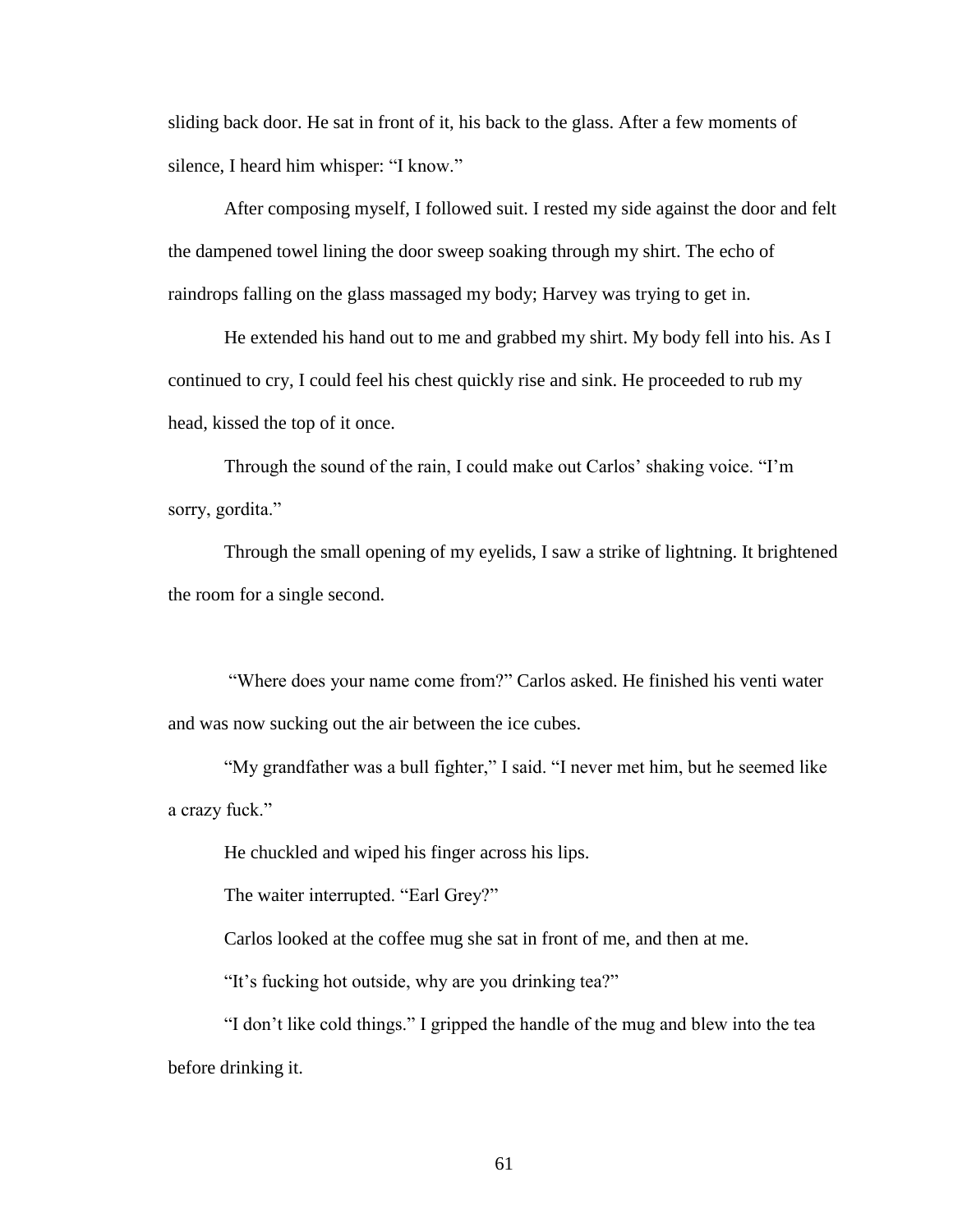"So," he used his fingers to count down. "You're bisexual, you smoke a lot, you cuss like a sailor, and you're burning yourself from the inside, out.

"Xavi was right." He put his hand down into his lap and cocked his neck back. "You are different."

"That's me," I said. And in a mocking tone, I continued: "Does being different scare you?"

He licked his lips and shifted his eyes up from my forehead, down to my chin, and back into my eyes.

"I like different."

When he turned his head toward the window, I noticed the navy-blue t-shirt that complimented his skin, similar to the one I saw in pictures.

In the first photo Xavi sent me, Carlos was standing in what seemed to be a restroom, a graffitied urinal behind him. The stained mirror reflected his hand in his pocket. He was wearing a navy-blue and white platted, button-down shirt that looked black in the dim lighting.

In another photo, Carlos was carrying a child. Wispy strands of hair covered the baby's head opposed to his own chestnut-colored hair that appeared to be gelled. The two were under a tree, small bits of sun printed on them. The baby was smiling and looking up while Carlos' eyes were aimed at the camera. When I first saw the photo, I looked past the baby. I even looked past the glare in Carlos' eyes drenched in a single ray of sun. I focused on his lips noticing that even at this angle, his smile was intoxicating.

Without looking at my mug, I fully grasped it and felt the sharp pain of the heated ceramic against my skin.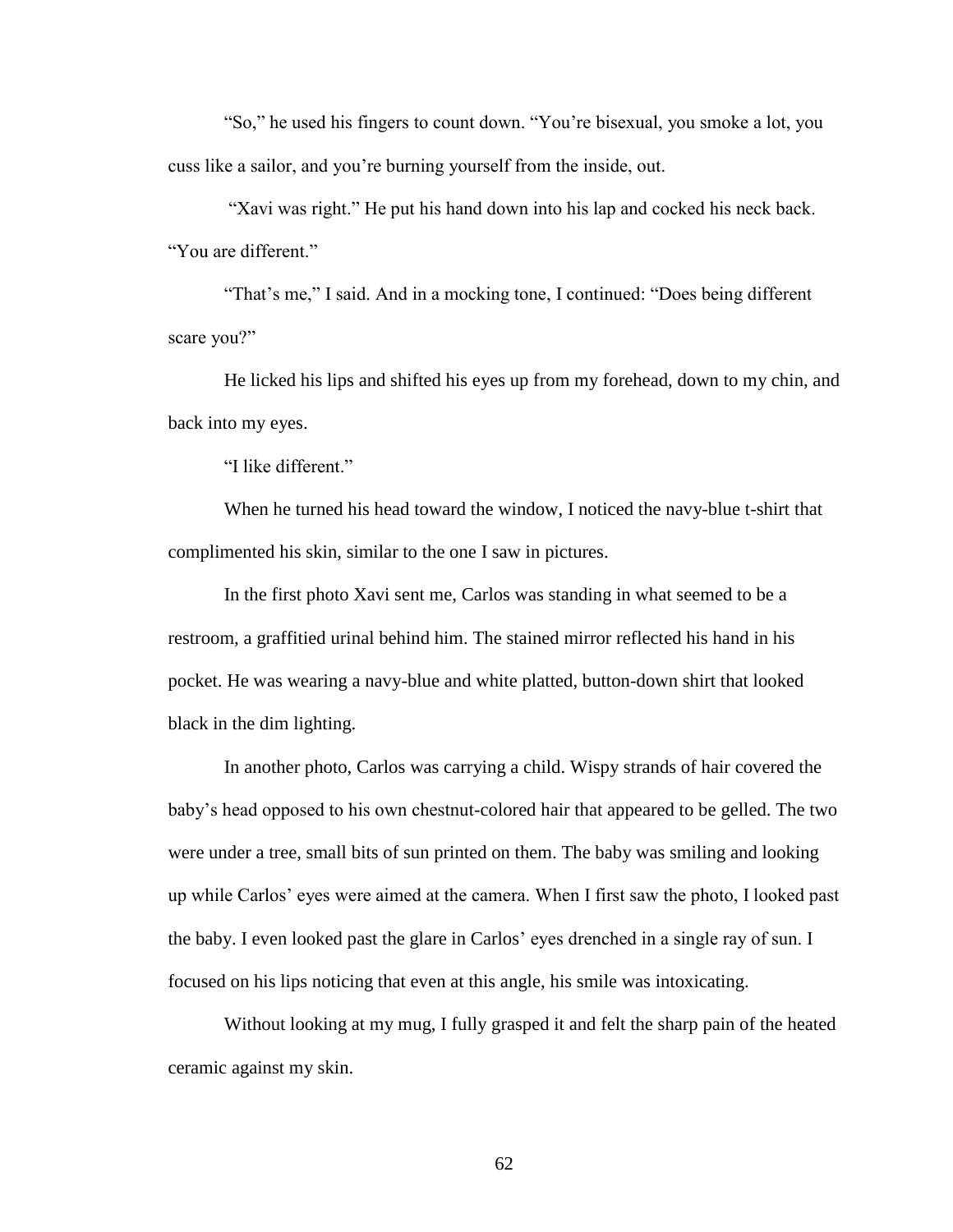"¡Aye, chingada!" I shoved the tip of my fingers into my mouth trying to soothe the burn.

"Oh shit," he said. "You alright?"

"Yeah, just stupid."

With both of his thumbs, Carlos popped opened the lid of his cup and picked an ice cube.

"Let me see." He laid his hand out on the table. I revealed my palm and sat it on his. Through my knuckles, I felt the callouses lining the top of his palm. He ran the ice cube along the reddened area, moving it in circles, soothing the burn. When he looked up, his slightly crooked nose broke the mental image of a line running down the exact center of his face.

And then he smiled, the ice cube numbing my skin below it.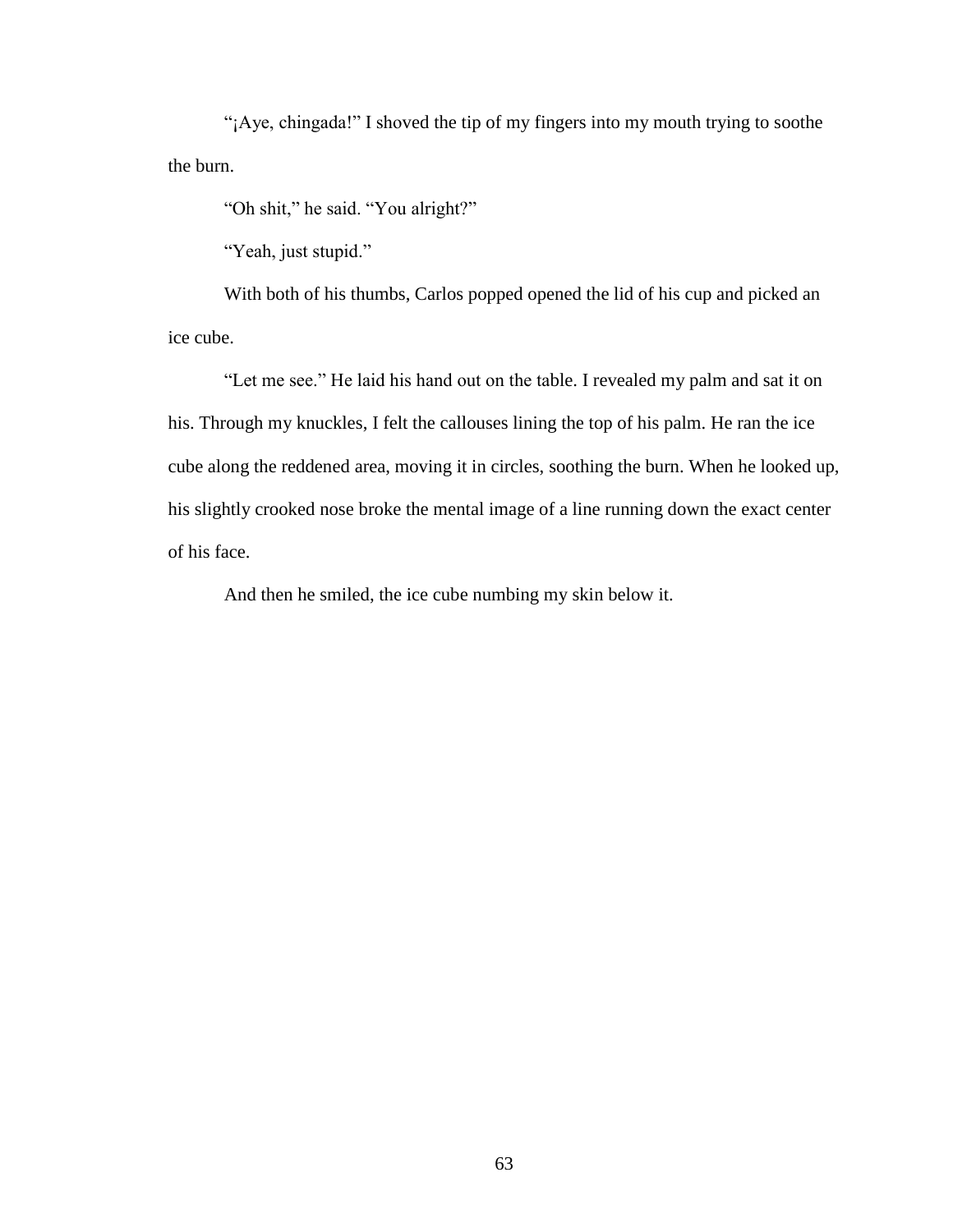On Heartbreaks

*for Ria*

I hate music that talks about having a broken heart. Sappy

someone & they leave

you scattered. The moment it happens you think

you hear boots

cracking something like fresh snow

or fragile bird bones hidden

under leaves that will now move

into dusted spirals with the wind.

In your empty town

shit about loving

home we are listening to "How Can You Mend a Broken Heart" while you sip on your cigarettes

letting the ash

timber on the couch and

you're probably asking yourself how

can *you* mend your broken heart. But I think

maybe Al had it

right when he sang to us

questions of how he could

live again: I don't think you

can mend a broken heart because they're not

made of bone. Maybe once it cracks, you learn

to live with it, suspended in your chest

ready to fall from a few more

breaks. And if any

one can live with that shatter,

I know it would be

you.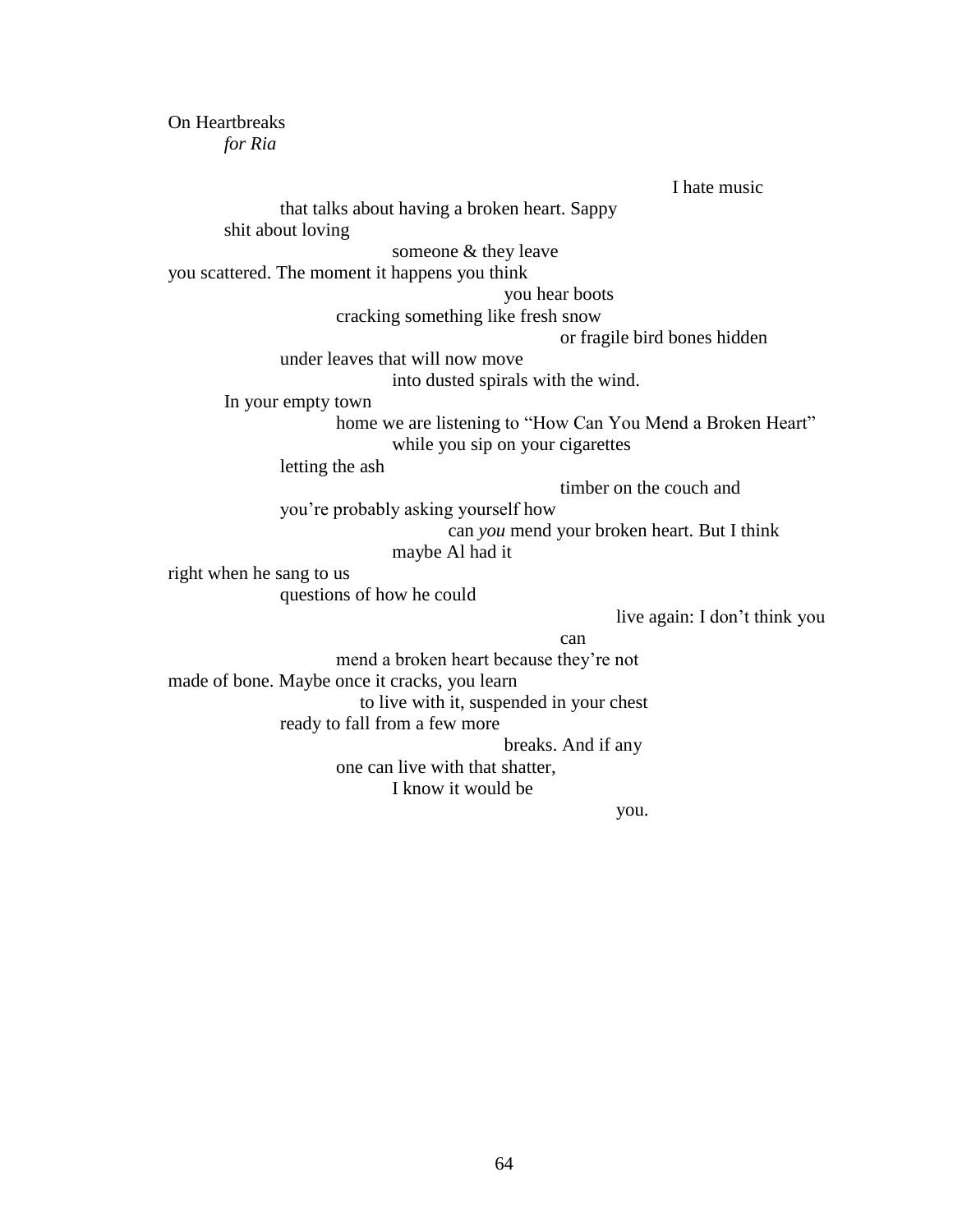## How to Know if Xavi Muñoz Loves You

He will tell you about his mother and that she used to say Corpus Christi water was made of emeralds. And that's what makes the water green. And it was God who dropped them in the Gulf of Mexico. And He must have saved a few and dropped them in your eyes too.

You will let him meet your friends. And when your girl, Sylvia, tells him shit like *Sofia's never brought a guy like you around*, through her lipstick stained teeth, he won't look at you like you're made of metal magnet with the only purpose in life being your ability to attract the rusted bolts of men from under furniture. All he will say is *I think of Sofia when I hear "Ain't No Sunshine*.*"* It will make you forget about the people sitting with you, the Beth-s and the Courtney-s and the Sylvia-s with their snaggleteeth, painted red. He'll make you want to say *choke on your sopapia, bitch* and leave so you can ride his face while Bill Withers plays from the speakers of his car so the two of them can speak praises into your ears and your pussy.

Speaking of fucking: you can tell he's trying his hardest. You can see he's trying to please you, and the idea of that alone makes you come every time; at least, you will tell him you do. But there is a moment – delicate like a language you're curious to learn – when he lays his head on your stomach. You will ask him *What are you doing?* because you're afraid your tripas will sound off like the chopped & screwed remix of your favorite song. I promise you, the comfort that comes from the silence *is* your answer.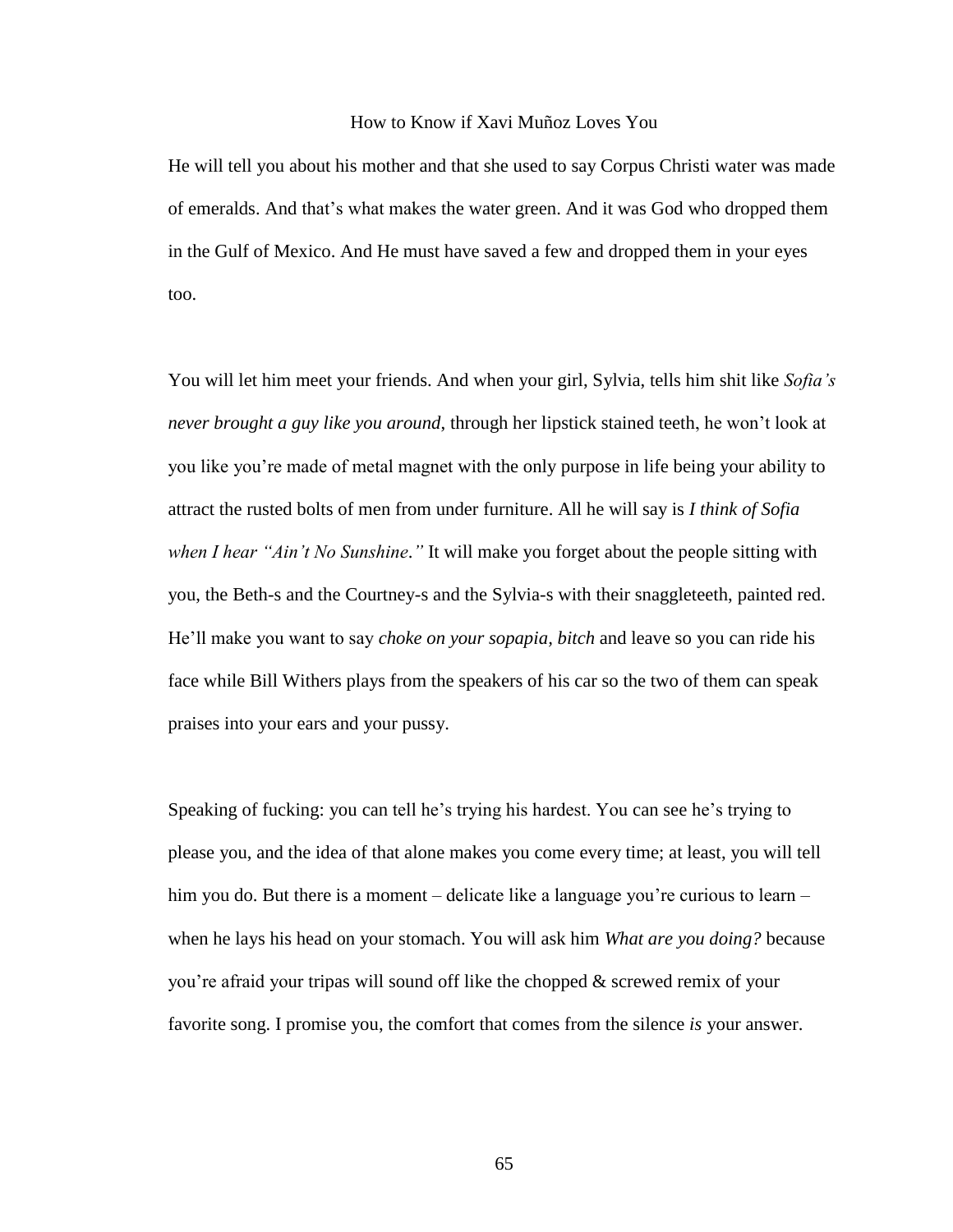You should expect to undress in front of him. You won't want to (especially not with the lights on) because of flaws and fat – both he'll assure aren't there. But he'll tell you that he likes to see you like this. He'll say he wishes he would look this beautiful this exposed. And it will be sincere, soft in your ear. It will become a ritual: you will take the pins out of your hair (above the left ear, above the right ear, back of the head), then shimmy your way out of your clothes. You will grow to like letting him mellow in the drama of you.

He will cook breakfast-for-dinner every few days. It will be a lot of migas and chorizo con juevos. And you will come to find it doesn't bother you. Instead, it will bring you comfort. And it's not because breakfast is your favorite time of the day, but because those are his favorite meals and he wanted to share them with you.

You will hear him cry after his night shifts in the ambulance – it's always beautifully tragic. When you ask him why he feels like this, you will think it's because he's fucking another girl; it's not your fault, you've been cheated on before. But the doubt that festers in your stomach is how you know you love him.

He will tell you he met someone who said he was the sea: deep and dark and parts of him still undiscovered. And he will tell you that he knows this wasn't meant to be anything but words, but still, he thinks of this often. You will ask him why he is telling you such things to which he says something unforgettable: *Trapped minds tend to speak at night*.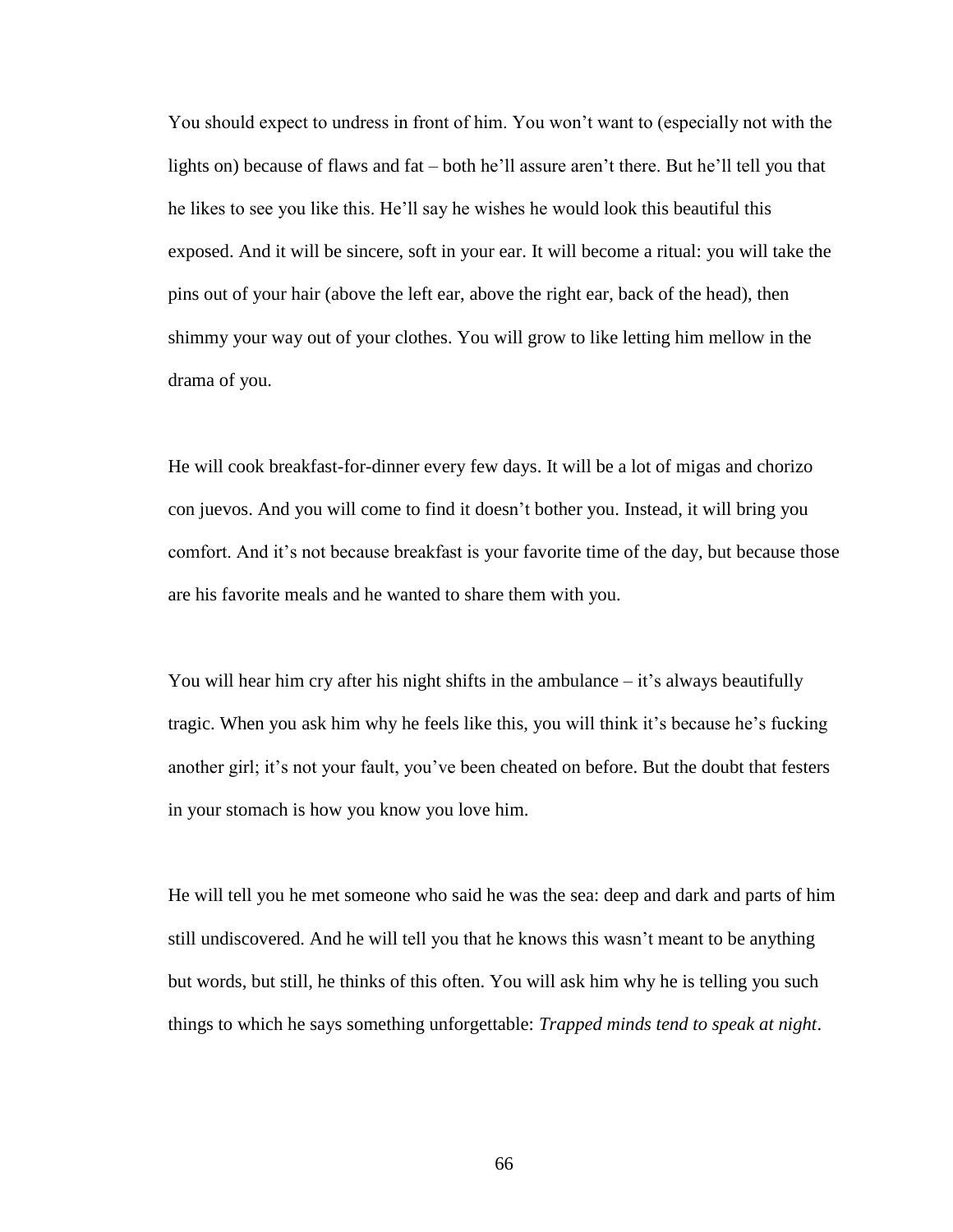And you will think he's saying you are the gates that make his prison. But you must remember that it is night time, and he is speaking to no one else but you.

You won't help him pack his clothes. You won't tell him goodbye. You won't even touch him; you can't remember the last time you did. All you will do is cry while he walks out of (now *your*) front door. And they will be tears of the unafraid.

When you lock him out, you will hear a hushed sound coming from outside. It will remind you of something you heard as a child. It brings back memories of salt water in the air and sunlit skin turned pink like hibiscus. The sound is something natural. The first time you heard it, you thought this same thing as it echoed in its pool while it cried for something. Home, maybe.

It is something like the sound of whales.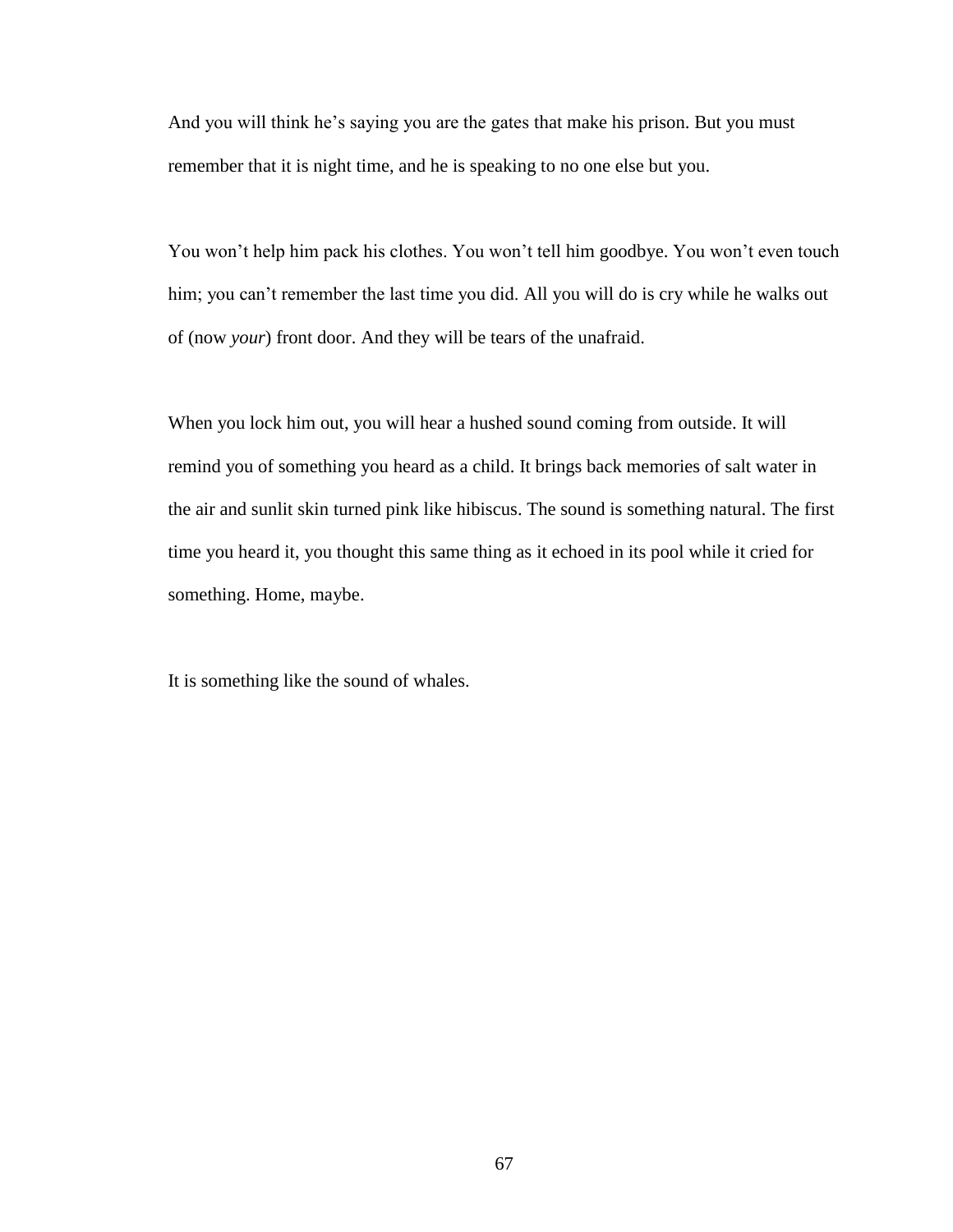## The Devil Is Inside

& he wants to be freed, but my father told me *only share your demons with a single lover*.

& so, I listened to your stomach and heard El Diablo sing to me:

*& I think I like this place, where even your hands can't reach me. So answer me, mijo: how can you kill what you cannot see?*

& I remembered Momo telling me *matamos a los demonias con nuestros bocas*

& that's why I yawned over your body, left lipshaped craters, my calling card.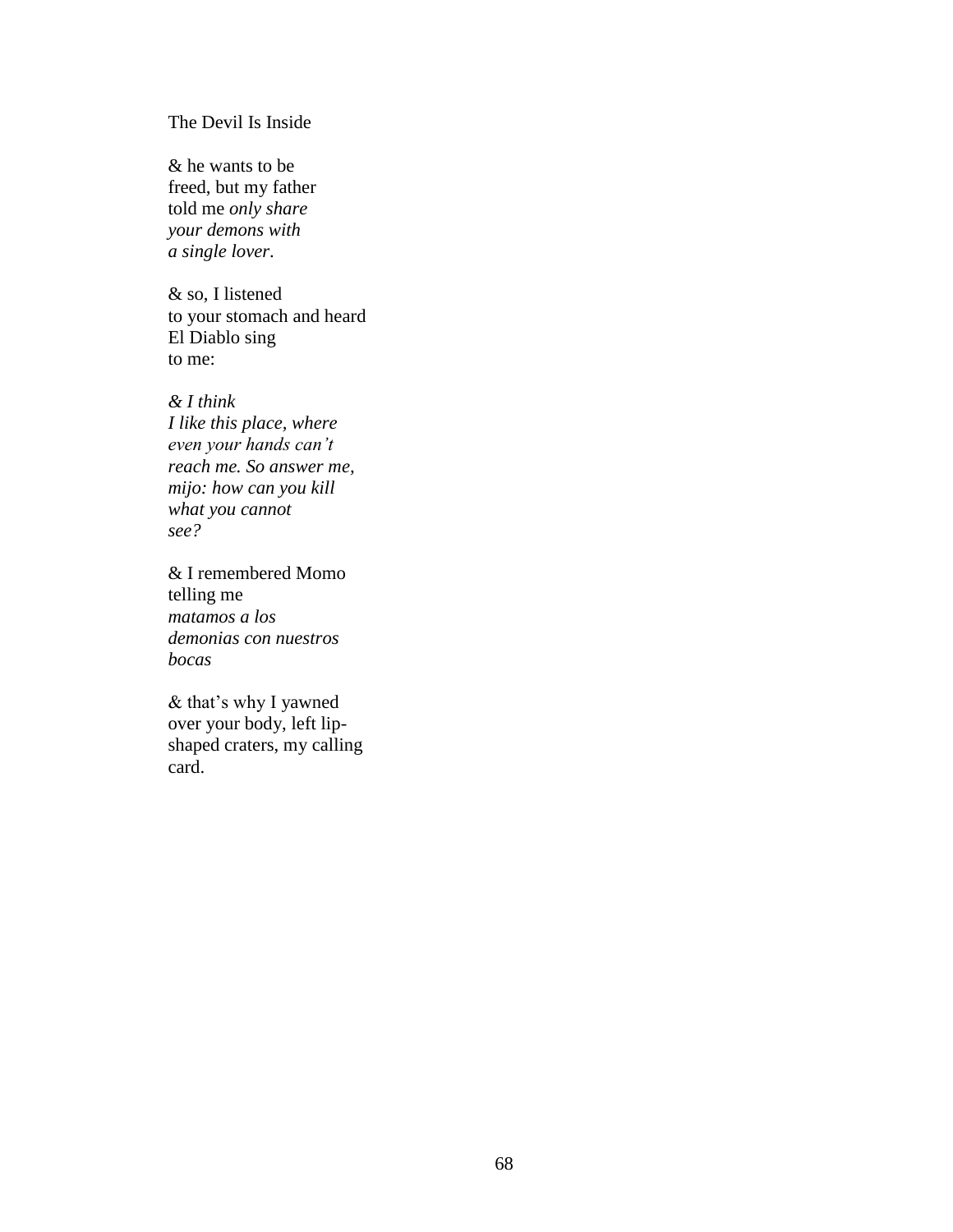#### The Origin of Olivia Waters

I like staring out the dance studio window. I can see everything from the second story of this building: birds flying then diving in formation like traffic, and pedestrians walking to work or to somewhere important, each with their own specific rhythm instride. Even the ocean is visible at this height. But my favorite thing to do is stand before the window, my arms hanging by my sides.

This window is actually a wall of the studio. It has rustic squares in a grid-like formation with bolts holding the ends together. I spend breaks standing here so I can stare out at the birds, the people walking, the ocean. I like it because when I turn around, I can see a reflection of the window in the large mirror covering most of the opposing wall. Of myself. I can drown in the visual and forget that the studio is on the second story of a building where the bottom floor is a spaghetti house – the smell of oregano and burning marinara sauce almost always in the air.

Right now, Dior is standing in that spot. My spot. And she wasn't looking at the window, she was looking at me.

My legs were spread on the hardwood floor, cinderblock of high heels weighing them down. With arms crossed and her hand covering her lips – sporting no-less than a bandana to cover her wigless head while her face exercised her infamous daytime drag – Dior watched me spin and kick until I collapsed. It was like this four days a week because I was preparing for my first performance as Olivia Waters, like any dutiful drag daughter does.

"Why the fuck you resting?" she asked though nude-painted lips. Her red-bottom heels made her seven feet tall, a Goddess with chest bones that stretched with every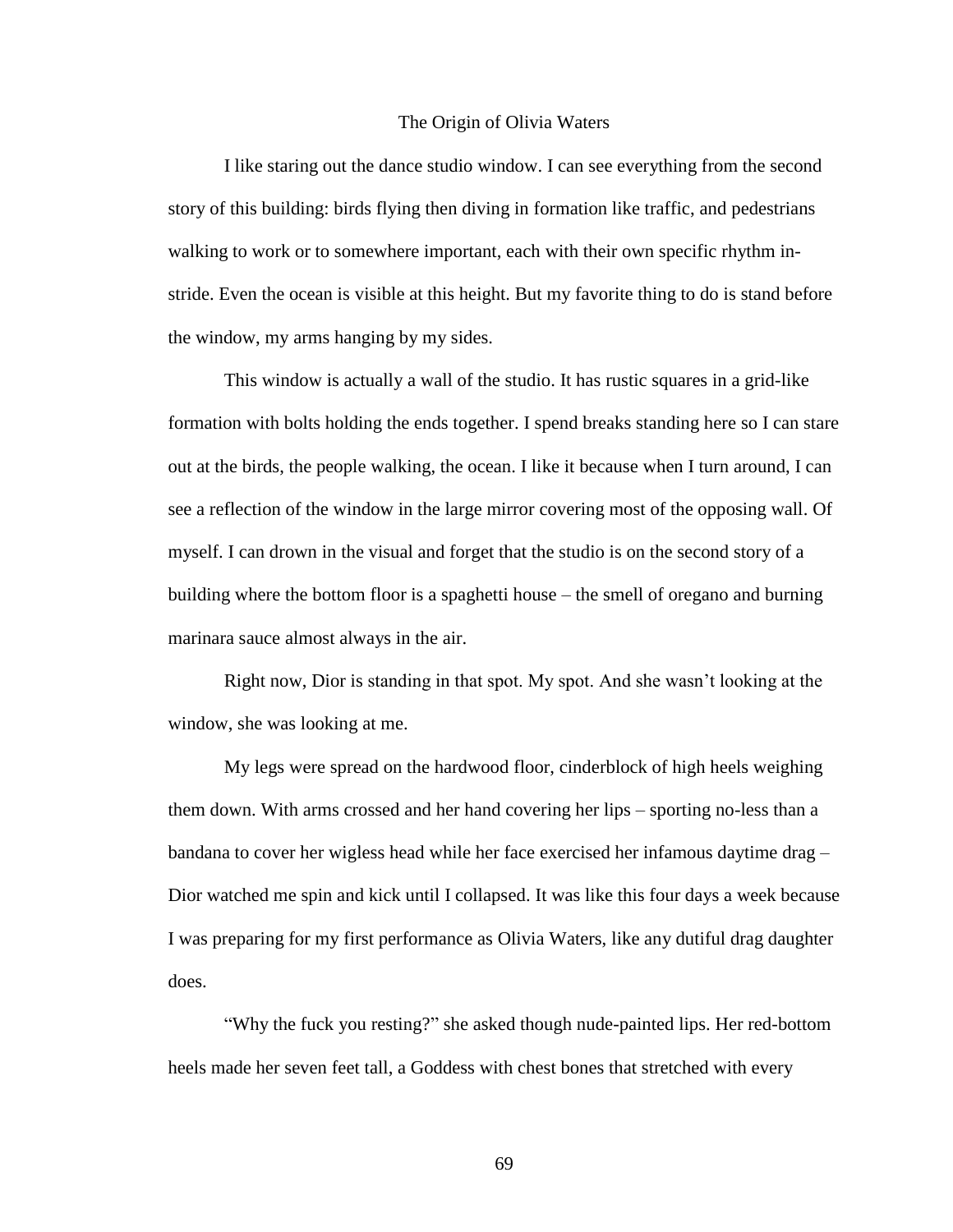breath she took. "You need to kick your leg up first," she said, "*then* go into a split. Get up, let's do it again."

"Why? I know the song."

"Because I'm not raising a Pointer Queen." She punctuated the sentence by pointing to random corners of the room with her index fingers. "Get up, Liv."

I was raised to be a devout catholic: mass every Sunday, prayers every night. And baseball – as if it was its own religion – was considered a rite for a teenage boy in Corpus Christi. This meant two-a-day workouts and protein shakes sipped like the secret serum to everlasting youth. *Curls for the girls*, my father would say as I walked out for 4AM workouts. He'd stop me and tell me how much he used to lift back in the 80s while squeezing my neck muscles. I always imagined that was his way of seeing if I was putting in work. Maybe it was telling him things I didn't want him to know.

He was a fit man, burly hair on his arm flattened like wheat grass in the wind. Though his arms were basically covered, the hair on the top of his head was beginning to thin leaving an atomic-blast-like formation of black and grey that budded from a cowlick. He reminded me of the upside-down tree: leaves at the bottom of the body while the branches were left bald.

The studio had mold spores that were blossoming on the ceiling tile nearest to the restroom. I locked eyes with the biggest one – there was a second spore growing on the bulbous end of it, so it looked like an eye – and made it my focal point for turns.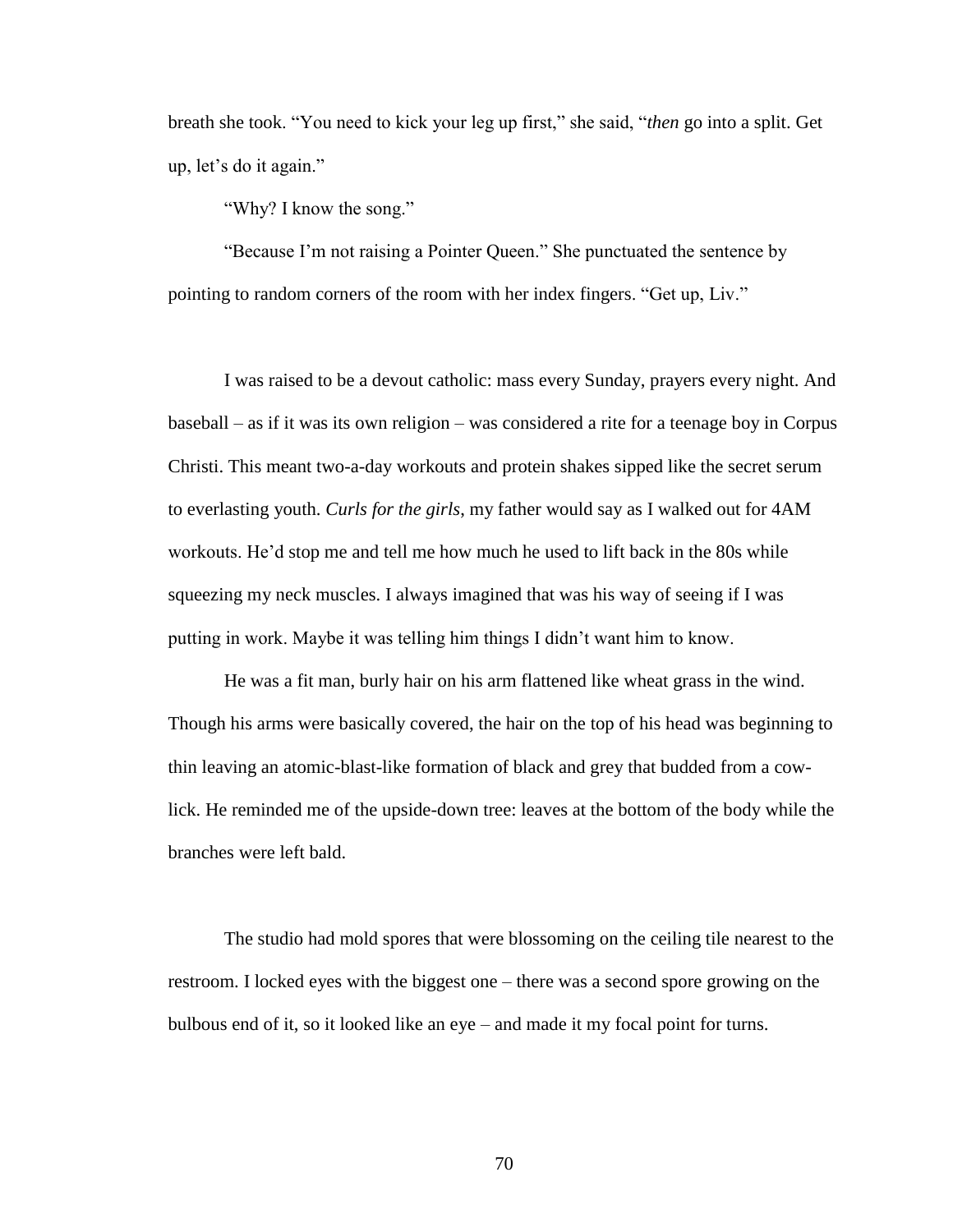"Stop." Dior demanded. In the reflection of the mirror, I could tell she was a bit frustrated with me. And when she bent down to turn off the music from the boom box, I was left staring at my own boyish reflection. I had a jet-black pompadour that rose at the front and crashed somewhere in the middle of my head, kind of like a wave. It looked better when I took the time to massage gel into it. Now, it was lightly damp with sweat, the ends curling like dog's hair. I was planning on giving the sides of my head a close shave before the performance; duct-tape worked best when it had skin to cling to.

"What's up?" Dior now sitting on the floor crisscross.

"I think I want to tell my father."

"Today?"

"It has to happen sometime."

"You really want to do this before your first show?" she asked. "What if he tells you not to do it?"

"I need to."

Dior patted the empty space before her, resting her hand on the hardwood. She was like this for a while, even tapping it again to make sure I knew what she was saying. When I finally sat down – legs tucked under me with my heels still chafing the tendons of my ankles – she whispered: "Let's do this."

My father held my hand through the entirety of my mother's funeral: while we sat in the pew of the funeral home where we recited the Rosary, and in the graveyard where my Sunday shoes were misted with dew. As my young body shivered – the rain not acknowledging the sun's presence – my father wrapped my hand (clearly too big to fit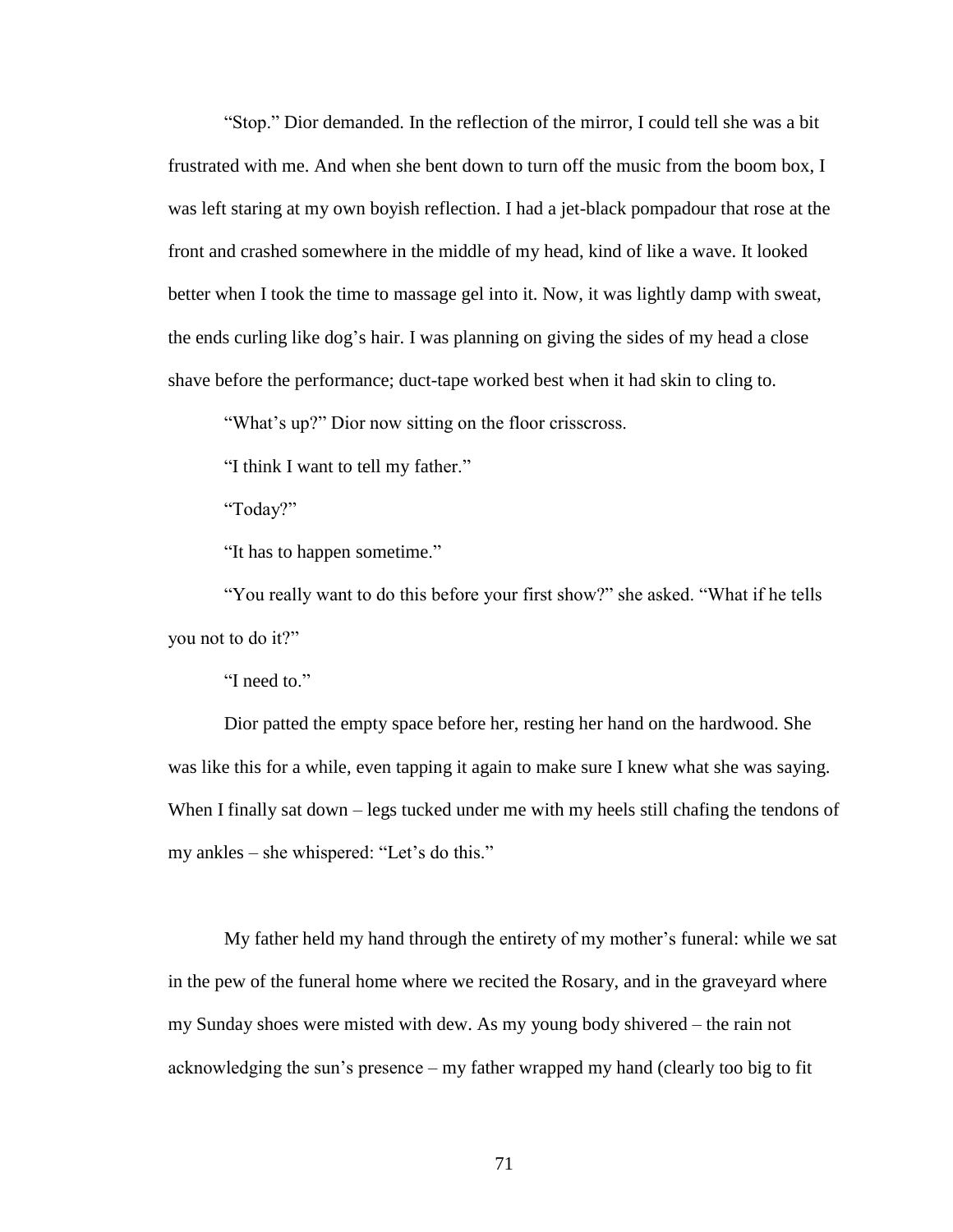entirely in his palm) until I could feel the heat of the blood rushing toward it, unable to reach my fingertips. I remember looking up at him, waiting for him to tell me something. I had already done my bit of crying, almost every day between finding out what a car accident was until yesterday when we got to see her before everyone else came. But the days leading to her funeral, Dad had grown silent. Even now he was giving simple nods as everyone reached for his free hand. It wasn't until we were the last of a few in the graveyard – only the priest and the dirt pile next to her headstone accompanying us – did he finally speak to me:

 *Son.* His whispering made me think he didn't want my mother to hear him. *It's going to be hard without your mom around. But that just means we've got to stick together.*

 I could see the copper of his eyes, beautiful almonds that searched the floor before me. I couldn't make out if the water running down his face was his tears or the rain. Either way, it took a few seconds for him to breathe through his quivering lips. Instead of saying anything more like I thought he would, he rested his forehead on mine, our noses nearly touching. I couldn't see his eyes anymore, only shadows of my own brow. This became his way of speaking any time the moment didn't call for words: before Championship games, when I graduated from high school, before I left for college.

It was his way of making sure I knew we were men.

 There were a few rings until my father answered the phone. He greeted with his first name, Stavio, like it was a job title. But when he discovered it was me, he used a higher-pitched voice, something he thought was playful. "How're you doing, mijo?"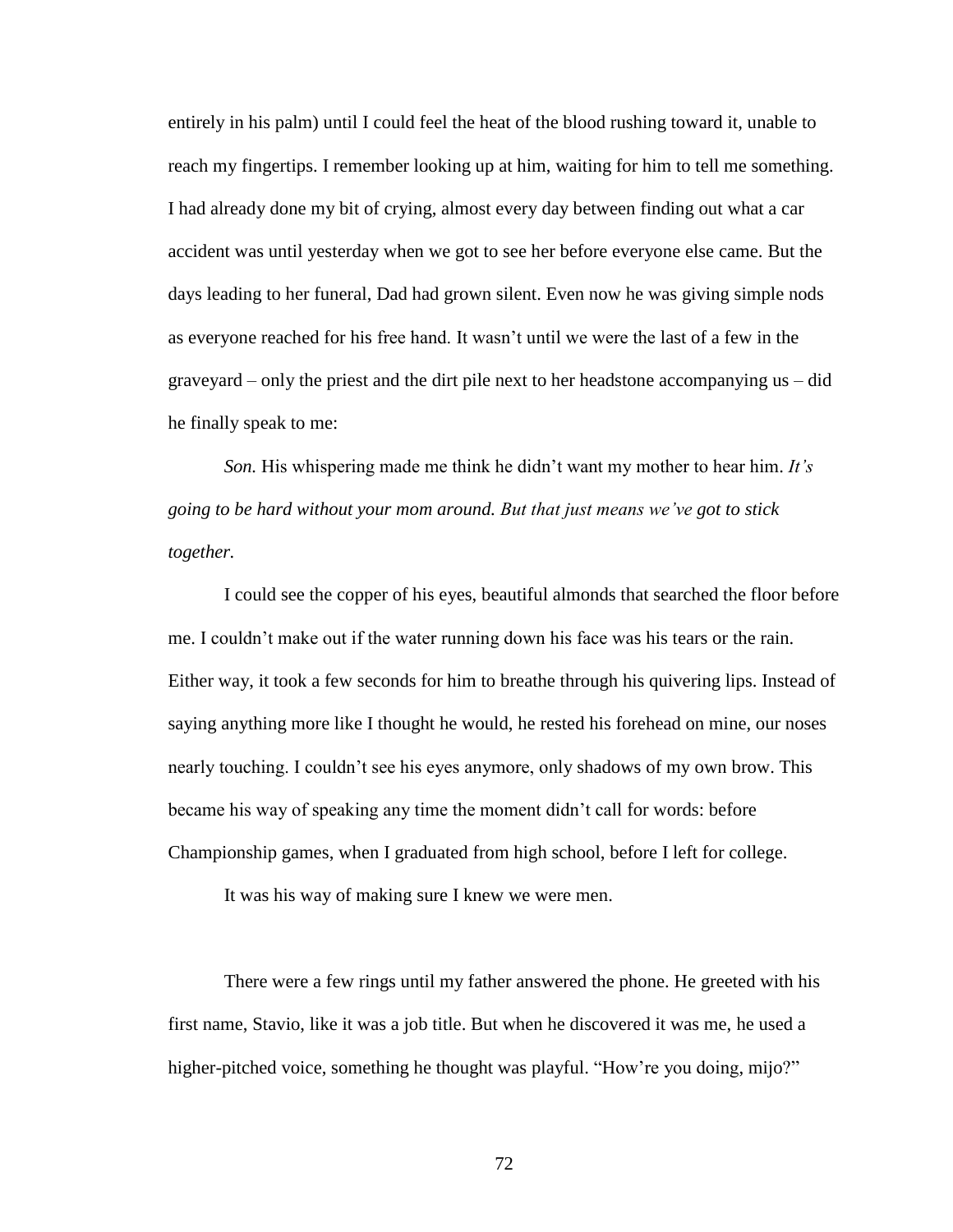"Nothing much, just wanted to check in."

We did this dance every week: he would tell me about the weather (sunny and wind-less), and then describe (in detail) his workday adventures. As a welder for refineries, his hands are sturdy like a surgeon's. He is sought after by most of the refineries in the city. It made him feel good when competing refineries offered him more money than the one he was at. There were so many rigs and plants in the city he never encountered the same people twice. *They're always looking for workers*, he used to tell me. *They need strong men like us*.

 For a while, I zoned out of his talking. I played scenarios in my head of what all could happen when it was my turn to speak.

"Mateo?" he finally said. It had been a few weeks since I heard my boy-name. "Yeah?"

"Everything all right?"

Dior must have heard my father's voice carry from the phone. I think this because she grabbed my knee when I went silent.

"You're okay," she mouthed. "You'll be okay, baby."

I should've know I was different while standing in my mother's night gown and heels – they were only a finger-width too big for my feet. Dad opted not to sell her things. He kept telling my grandmother – his mother – that he would donate everything, even if there were four years' worth of moth holes in the clothing. It was around this time he started working more. *It's never a bad time for overtime*, he'd say before walking out the door. At first, the silent nights would bother me. The discomfort that came wrapped in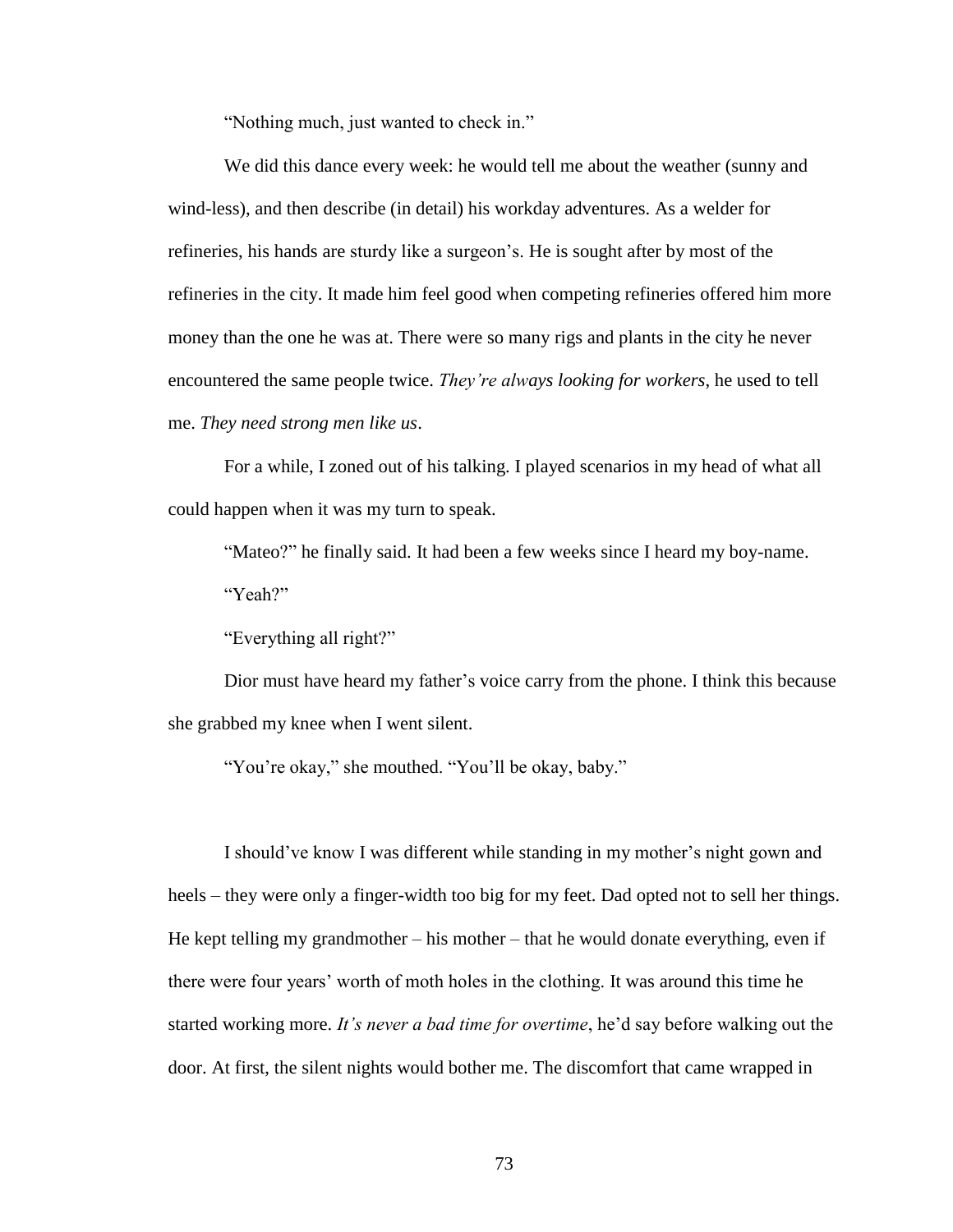my own loneliness was jarring. But when I discovered my mother's clothes in a hamper, I realized I wasn't alone.

Grandma told me that someone's soul resides in the stitching. I know she meant the seamstresses that birthed these clothes, but I had my own logic: if someone wears something for long enough, a part of them gets left in the fabric. It becomes their own.

When I gave myself the name Olivia Waters – a combination of my mother's first name, and an homage to our home town – I would twirl like the ride at the Buc Day's Parade, with swings hanging from the mechanical umbrella top like moss on a tree. And when I spun, the ends of the dress lifted into the air.

I could feel my mother inside of it.

I told my father it was because of theatre that I started doing it. But he made it clear that it didn't matter *how* it started.

"What the hell is Drag?"

"It's when a man dresses as women. Do you remember when Cousin Xavi went as Doctor Frank-N-Furter for Halloween a few years ago?"

He sighed. "What the fuck, Mateo?"

"What?"

"You want to be a woman? Is *that* what you're telling me?"

He waited a few seconds until he spoke again: "Eres un maricon?"

"I don't know." It took me a second to remember that he was *asking* me if I was,

not *telling* me I was. But it bothered me it came out of his mouth so easily.

"Quieres ser una mujer? Answer me right now, Mateo."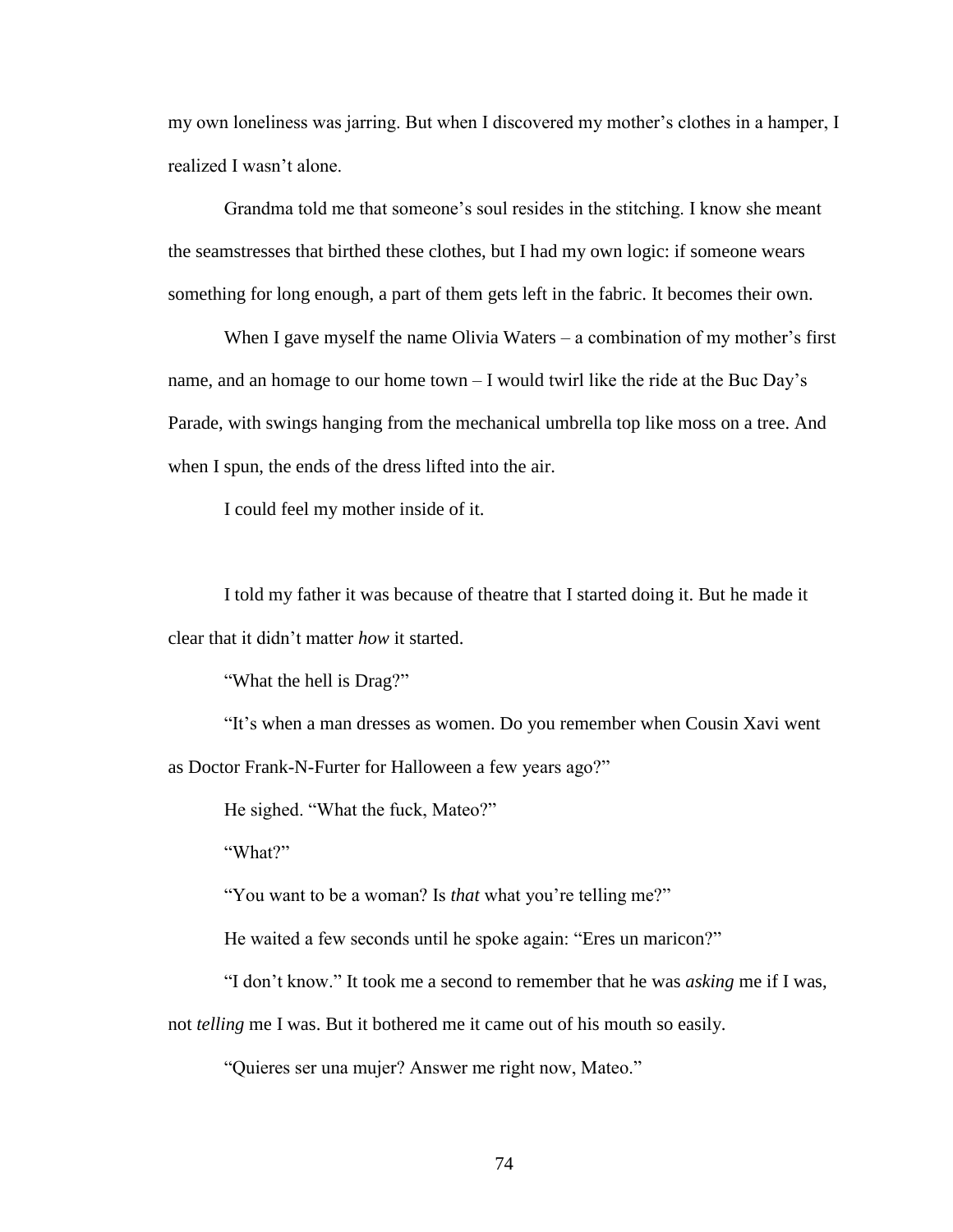"*No*!" I didn't mean it to sound like I was crying. "That's not what this means."

Dior had her hand covering her mouth. It was like she knew what was happening, or what was going to happen when it came to me and my father.

I was unrecognizable to myself. The sharpened corner of black eye shadow under the hood of my eyes. My 301s: doubled and glued to my already-curved lashes. Even my cheekbones looked like they were pinched and held up by string. The padding on my thighs made them appear larger and fuller but shockingly realistic. My chest was bonded together with duct-tape and my penis –strategically and uncomfortably pushing against the crevice between my testicles and my asshole – was forced in place by even more tape. I had seen her – Olivia – before; at first, she was just a silhouette. Then she became a few dots on my glued-down eyebrows. Now, she was in her fullest form.

Though my father never said not to go through with this – our call ended with him telling me not to come home followed by the sound of static balancing between our phones – it took me a few days to come around to the idea of performing. I did wonder if I was doing this because I wanted to be a woman. I knew some men who had. Drag was their gateway – an escape from a trapped life into their reality. But was it meant to be my reality too? Dior suggested it wasn't: *If you start fucking doggy style, does it mean you want to bark?* Though this was the funniest tidbit from our conversation, the part that resonated with me the most was nestled between hugs: *You are* my *baby. And I'm not going anywhere.*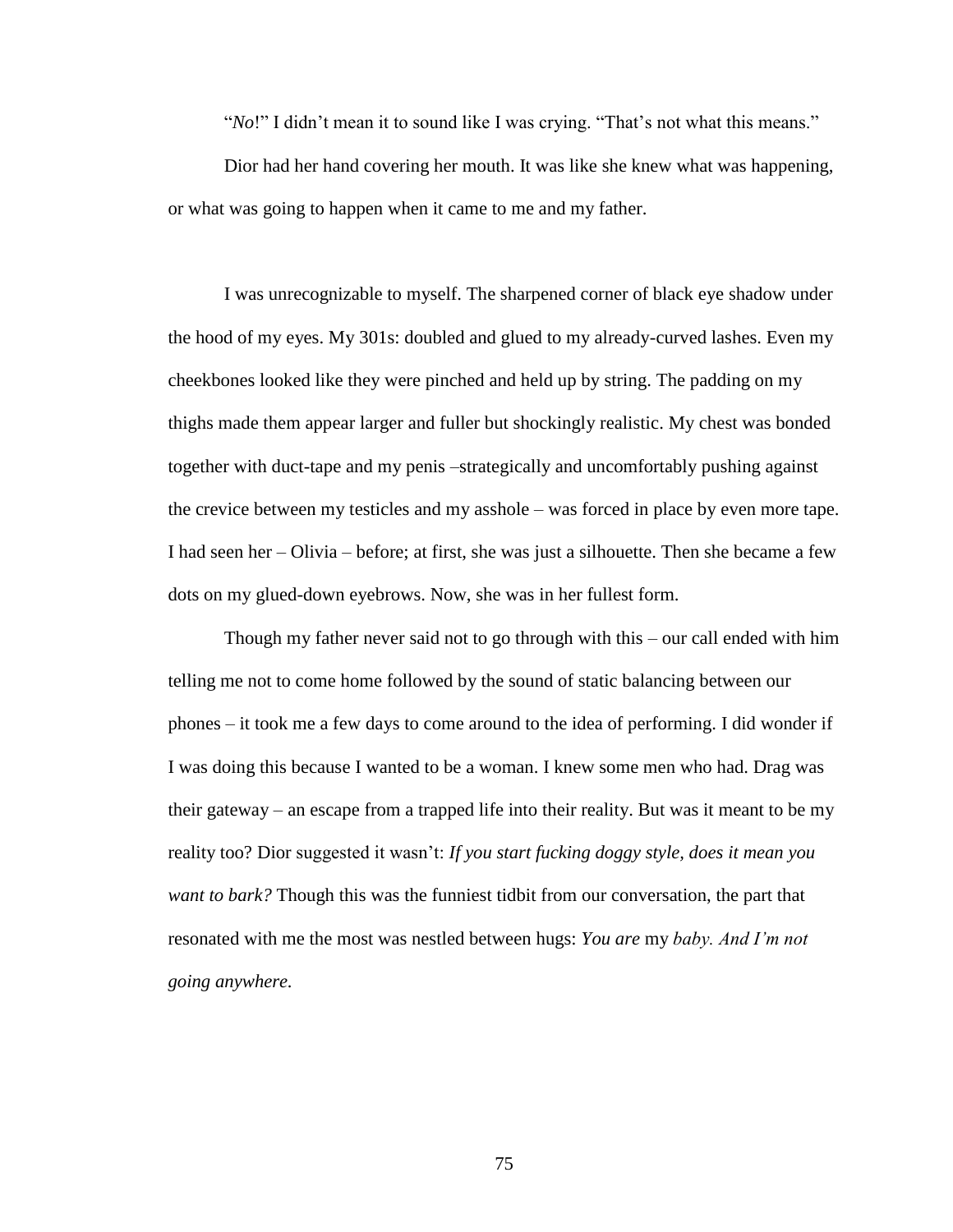"Sis." Dior opened the curtain to my changing room. "They're calling you." Her wig reminded me of water spilling from a cup, a blond waterfall flowing from her lacefront. "How're you feeling?"

"All right," I said. "I'll be all right."

I made my way down the corridor toward the stage – my fingers hovering above my dress and the teeth of my corset. Sweat collected under my wig and in the palm of my hands because the lyrics to Gloria Gaynor's "I Will Survive" were slipping from my memory. But I knew once I heard the recording of the piano keys dancing, it would come to me.

I stood in between the partition of the curtain – only a sliver of light breaking the darkness that shrouded me. I had my hands planted firmly on my hips and could feel the nerves collecting in my gut.

"Shut the fuck up!" The emcee shouted into the microphone. His charm came with his I-don't-give-a-fuck attitude. "Get your money out and throw that shit in the air. Make it rain for Olivia Waters!" With the ceasing of last few letters of my name carried away from the microphone like an echo, the curtain opened and the lights came down centering themselves on me.

It wasn't until the velvet drapes parted could I see everyone in the venue. Other queens, tall and extravagant creatures, roaming around handing out drinks and food. In the reserved seating section at the front of the club, I could make out the faces of my cousin Xavi and his friend Ria. They were beaming, already waving dollar bills. Next to Xavi was an empty seat.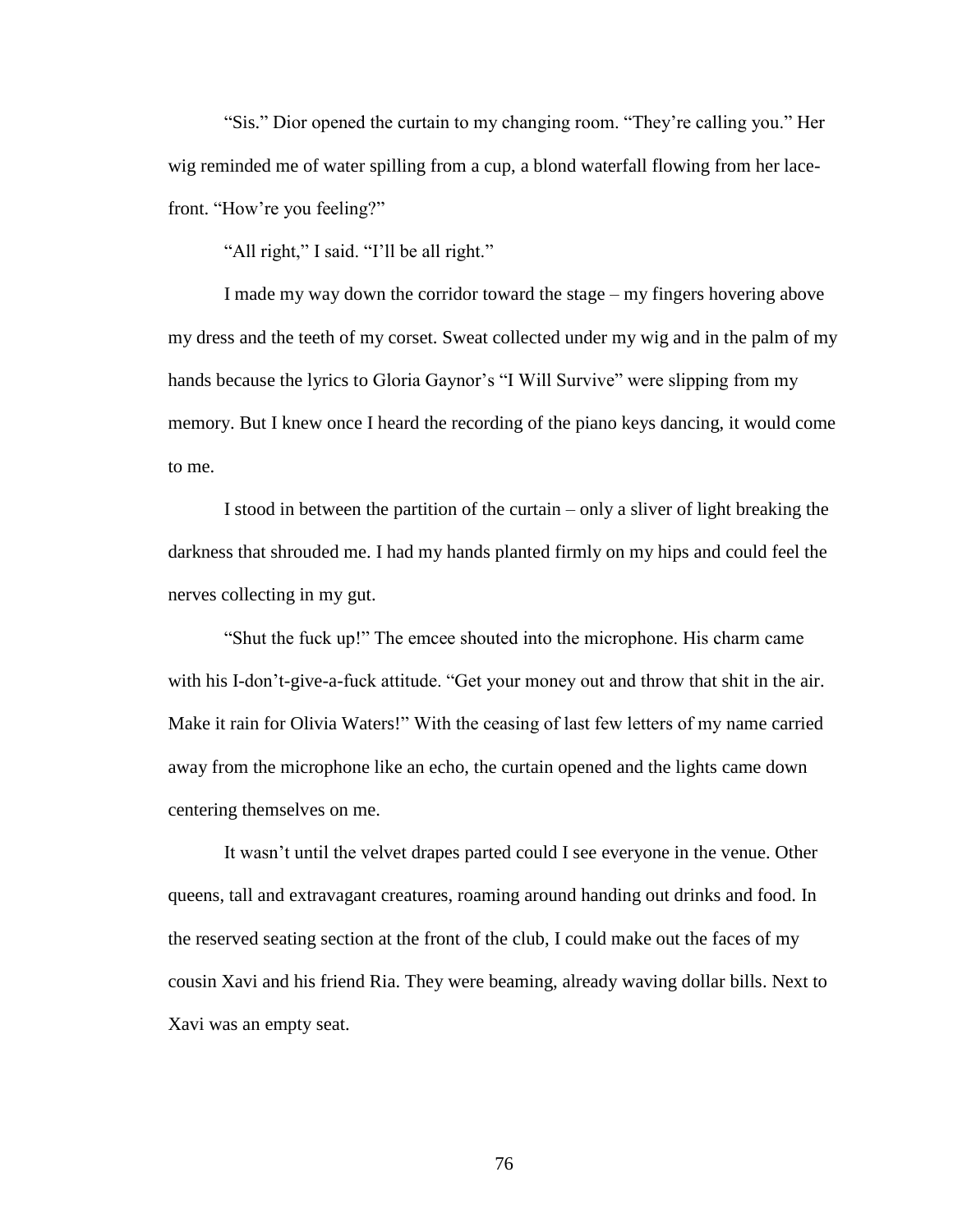My entire life, I had been compared to Xavi by my father. He worked as an EMT, the only other career field I could have ventured into and been met with approval because *saving lives was manly*. But despite our being pitted against each other, Xavi and I became friends. He was the first person I told Olivia existed; he told me I was the first person of our family to know he was bisexual. And because my father thought so highly of Xavi – *now that's a man*, he would say grabbing Xavi's shoulder making him choke on Thanksgiving stuffing from the abrupt gripping – I figured if he happened to attend, he could sit next to a familiar face in the sea of foreign.

I performed three times. The crowd hollered. I walked back into the dressing room with forty-seven dollars. And when Xavi broke through the clothes hanging in front of the opening to the back of the dressing rooms giving me a hug, I laughed. I didn't ask about my father or if Xavi heard from him. Honestly, the thought of doing so was as present as the possibility of Dior calling me by my boy-name. Instead, we drank.

"I'm proud of you, Mateo," said Xavi as he studied my semi-spectral skin in the mirror. "You're a working man now."

In this light, I can see the sunken-in cheeks of my mother, especially as they framed the now-slightly thinner nose. Her face came to point, too. If someone were to ask me why I chose to do this, I wouldn't know what to say. I wonder if the real Olivia, my mother, convinced me to do this. Maybe in my dreams or in some other way a spirit can speak to the living. *If* they can. But despite my looking like my mother, I felt differently inside. Olivia Waters was an illusion – the makeup, the hair, the dresses, were all temporary – and for those three songs, I felt free. But sitting in the dressing room staring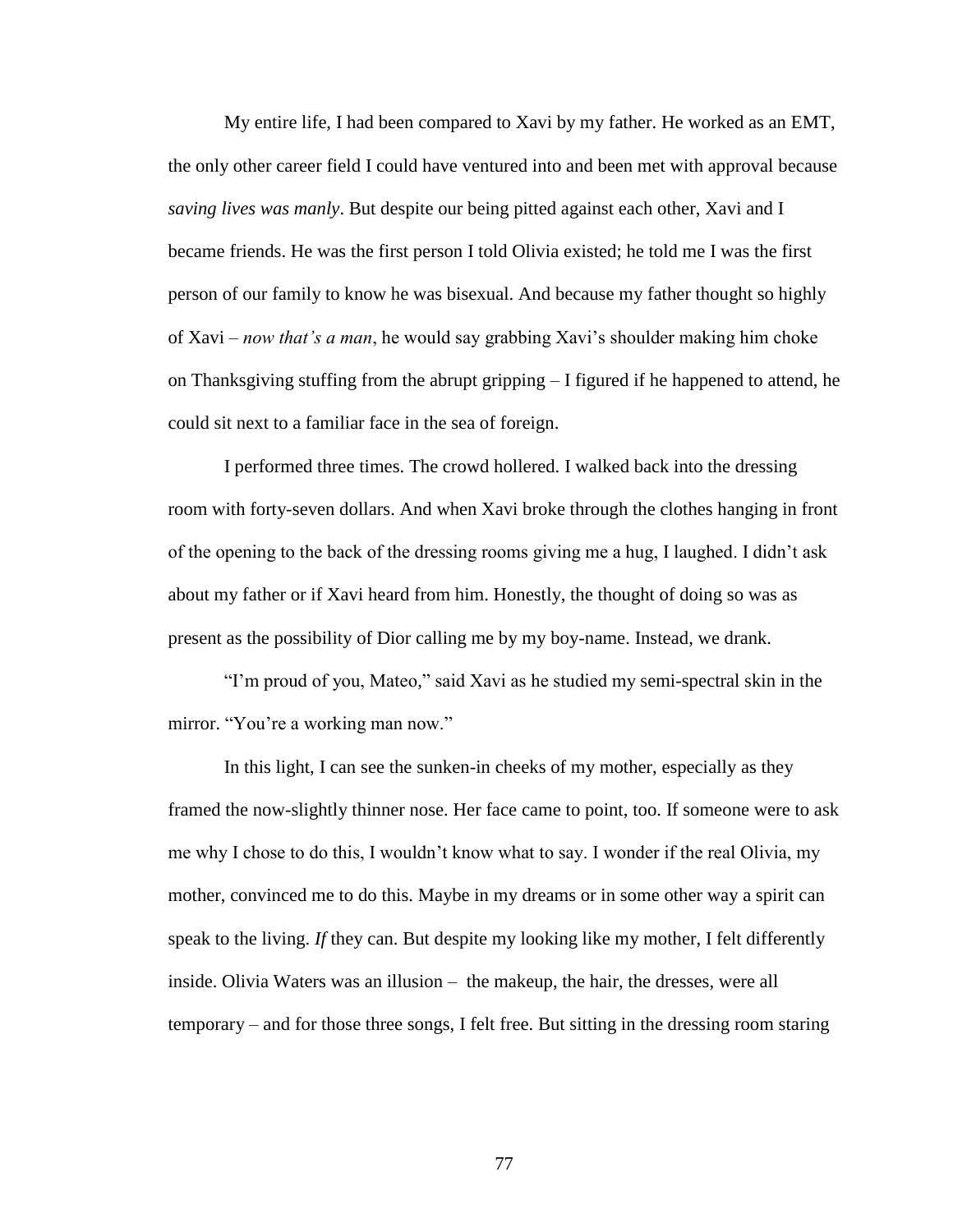at a myself, wigless and frighteningly beautiful, I couldn't help but be reminded of something my father would tell me.

He would work long hours in the hot sun, his clothes always smelling of dried sweat and trees. But after coming home from work, he would tell me the same thing: he felt tired, hungry, and accomplished. That was how I always assumed someone should measure their worth.

"You're god damn right I am." I threw crumpled dollar bills in Xavi's face. "And it's Olivia Waters to you."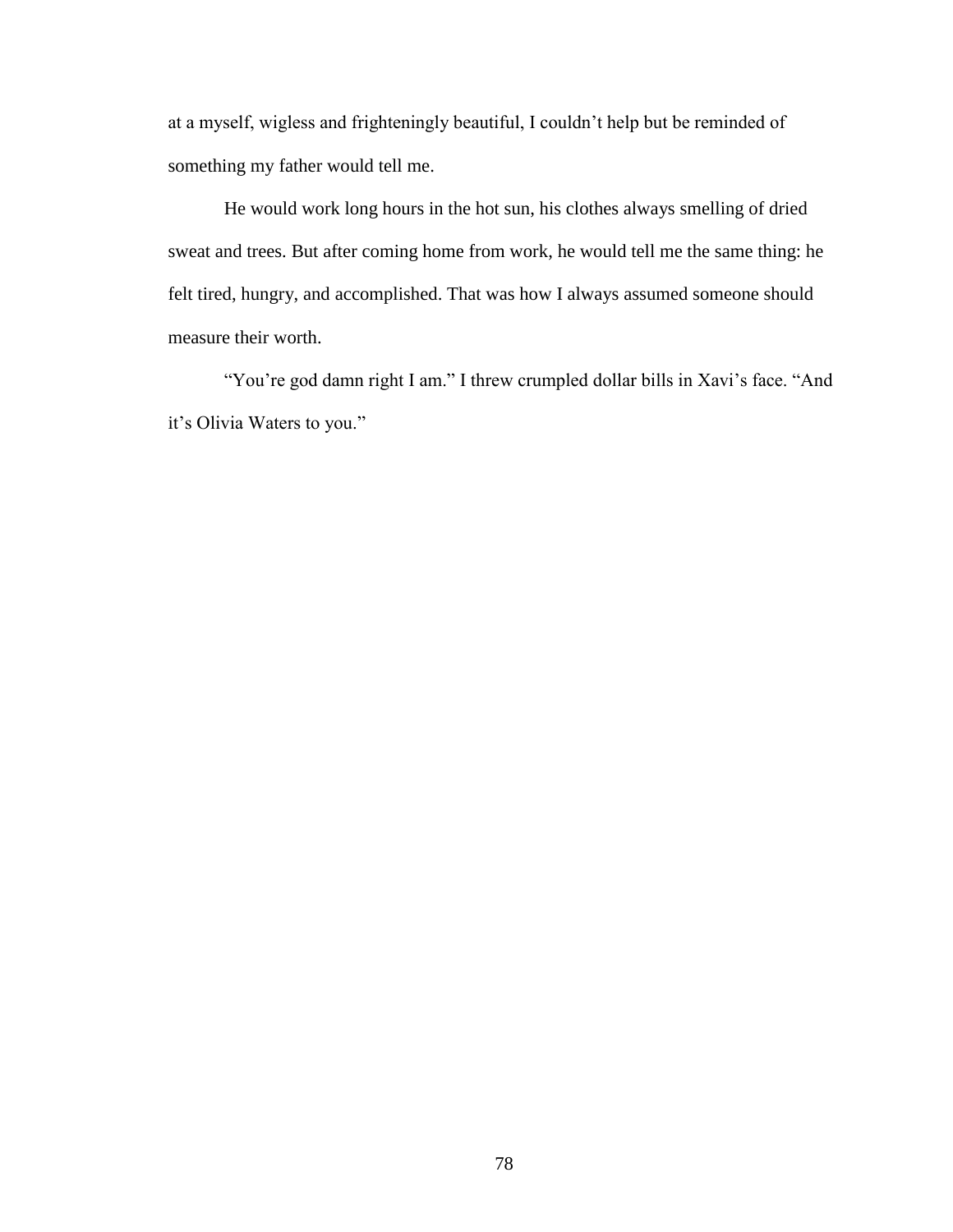Boy in a Borrowed Face *after Saeed Jones*

From splash-stained glass, I can transform into her: face painted with stained-glass and thick lips of blood -red sacrament open like a catacomb. Remember I am here, just hidden.

Madame who I model, madame lover, I need you to give me a name, tell me that you never knew the moon could have colored corners like this – I was beat,

left to bake like I am decadent cake, and this is my kitchen. If you want me, ask me to let her go. She will fall down my face, the makeup

crawling into faucets like rain. I could be the boy wearing only 301s, eyes like dead Venus flytraps.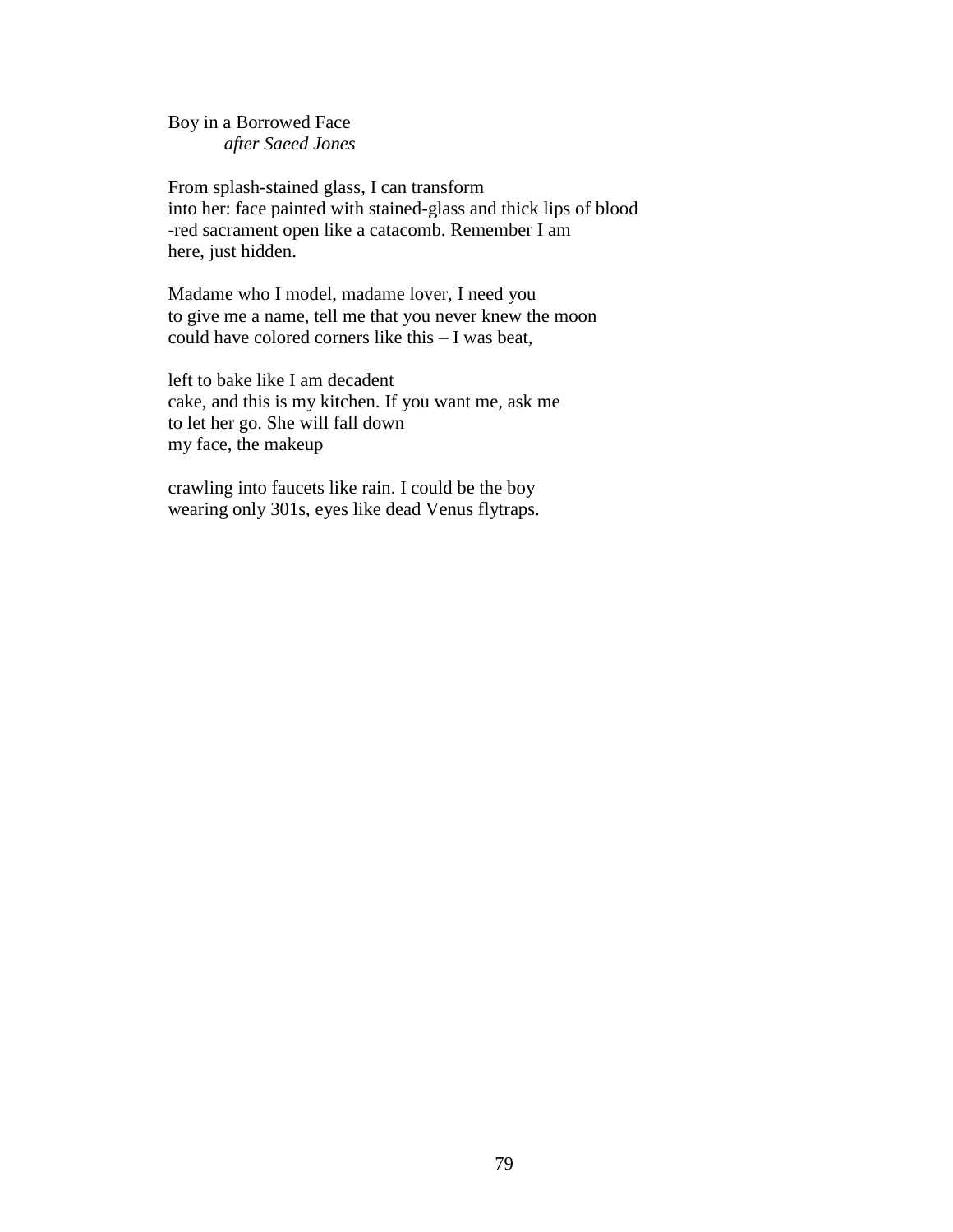#### The People of Fruit

Ignacio gripped the pineapple, somewhat pinning it to the cutting board like he was afraid it would sprout juicy legs. His wrist flicked as he sliced between the budded sections, shrinking the fruit until all that was left was the leafy bract. Next to him stood Griselda gently skinning an apple. The long, connected shaving spiraled between her manicured nails. They were making a fruit cake.

Xavi was never fond of fruit cake. He liked the separate pieces that made it: brilliantly colored apples and oranges and lemons that made his jaw clench just from looking at them. But it was something about all the different flavors being mixed together with the manufactured sugar and the dried, used-to-be grapes that didn't sit well with him. Gazing upon the garden-spread of fruit on the counter, he tried remembering why his parents loved it so much.

"Griselda, baby, pass me the tub-o-ware." Ignacio pointed with the knife to the bowl holding the fruit innards sitting at the edge of the counter. Griselda put the almostpeeled apple down and grabbed the bowl, Xavi's hand inside it salvaging his favorite pieces to eat.

"Stop eating all the fruit!"

Xavi dropped the piece of orange back inside the collection after his mother patted his hand. "I don't like it when it's in a cake, though."

"¿De qué estás hablando?" his father replied, never looking up from the board. "You love it! Why do you think they called you Fruit Cake when you were a kid?"

"No, Ignacio," Griselda hissed, almost whispering like it was a secret. "They just called him that. He's never liked it." Ignacio continued cutting chunks of the pineapple,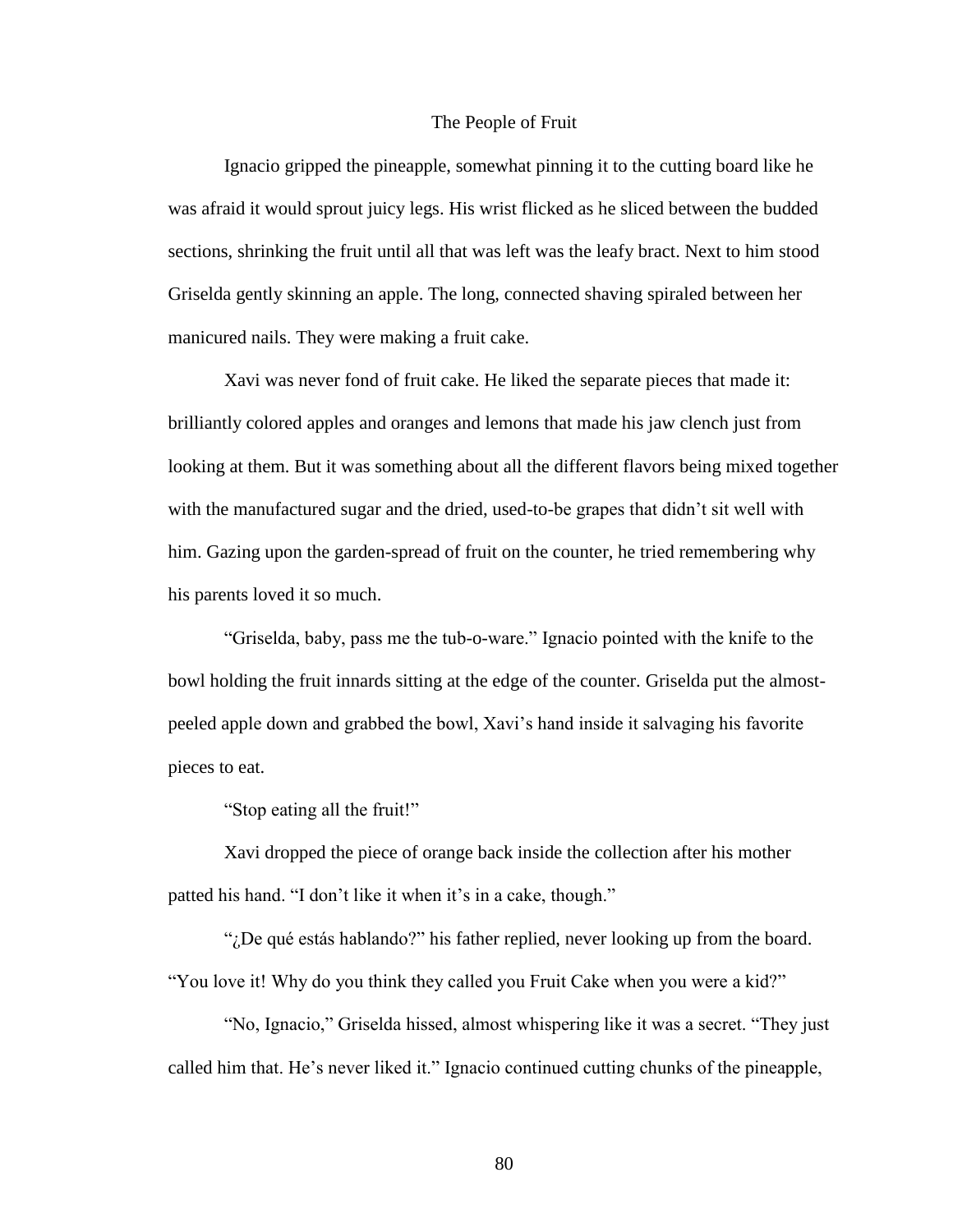gathering small portions with his free hand, embarrassed. He stared past the cutting board as if the knife divots would correct his misremembrance.

During Xavi's childhood, his Tío Juan, Ignacio's older brother, called him Fruit Cake. At every family function, every hand shake and side hug – because Juan didn't believe men should embrace with two arms – was followed by "Hey, Fruit Cake!" Soon, it caught on; members of his family, even the relatives on Griselda's side who came to know Juan by marriage, called Xavi 'Fruit Cake.' The only utterance of his birth name was left to holiday cards, misspelled with a 'J' where the 'X' belonged.

While in high school, his best friend Carlos overheard Juan greet Xavi by his nickname at his cousin's quinceañera. And as the two of them pretended the Sprite hanging between their opened legs were cans of beers, Carlos revealed to him that his nickname was a term used to describe a gay man. When Xavi discovered this, it wasn't the derogatory nature of the term that sent a chill down his spine but the self-induced fear from the idea that Juan had caught a glimpse of his life before he had a chance to live it.

For the next few years, his mannerisms were conscious. Though he knew them to be stereotypes of feminine ways, he made sure there was no sway in his hips as he walked and his wrist never flicked. But no amount of deliberate hiding – to the point that he forgot what was natural to him – ever changed the way he felt about women or men.

"Why did Tío Juan call me that?" Xavi asked. A part of him thought that maybe his parents would surprise him and prove it really was a term of endearment meant to highlight the bright parts of his personality. Maybe his uncle was out of the loop when it came to homophobic slang. But Xavi knew better.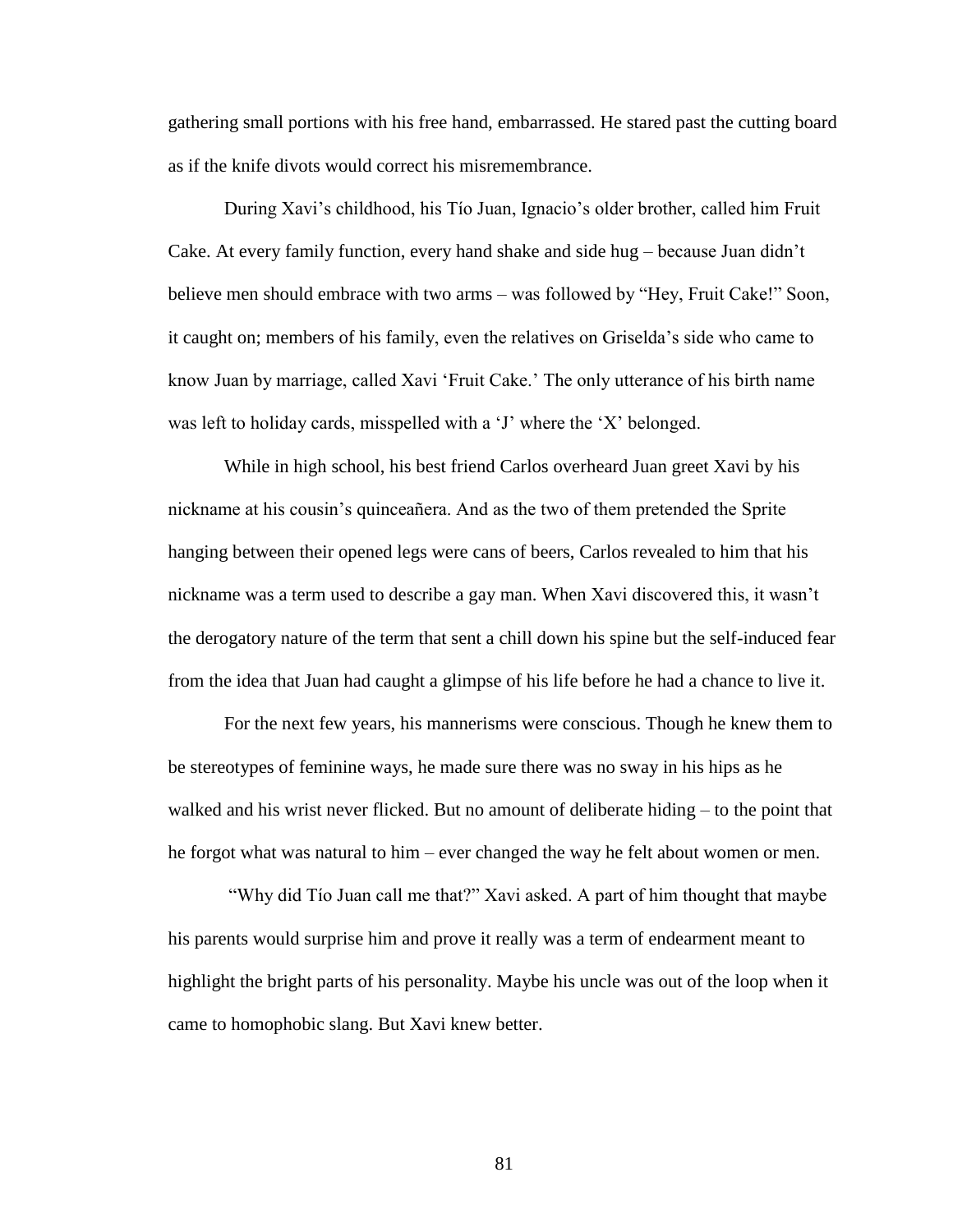"Because you are the sweetest boy to ever live," Griselda said, not taking a second to think about it. She cradled Xavi's chin with the palm of her right hand, the acrylic ends of her fingers combing his beard hairs. Her hands smelled sugary. Sweet.

"Speaking of, Juan's having another baby."

"What number is that? Four? I thought I'd at least be married before he had *another* kid."

"You could've been," Ignacio interrupted. "What happened with Sofia? She was such a pretty girl. You're *twenty-seven,* mijo*, and* not getting any younger. You need to give your mother some grandbabies."

"Didn't work out."

"Are you dating anyone?" Griselda's head was turned toward Xavi awaiting his answer as she walked toward the cabinet to grab the bag of Splenda. "I can set you up with my friend's daughter. You remember Allena?"

"I'm going on a date in a few days."

He didn't want to tell his parents that his date was with a man, Agustín, an ER doctor whom he met through work. Their encounters were brief and, if looked at realistically, birthed from the root of people's agony: Xavi would pick up patients in the ambulance and deliver them to the ER where Agustín worked. But he didn't mind the circumstances. Xavi's reward for saving a patient's life – or so he convinced himself that's what they were – was with the few moments he spent transferring them from the back of his ambulance to the inside of Shoreline Hospital. This was his favorite part of any shift: being able to see Agustín's handsome face and graying sideburns. They were the ends of two brushes with white paint still hiding in the bristles.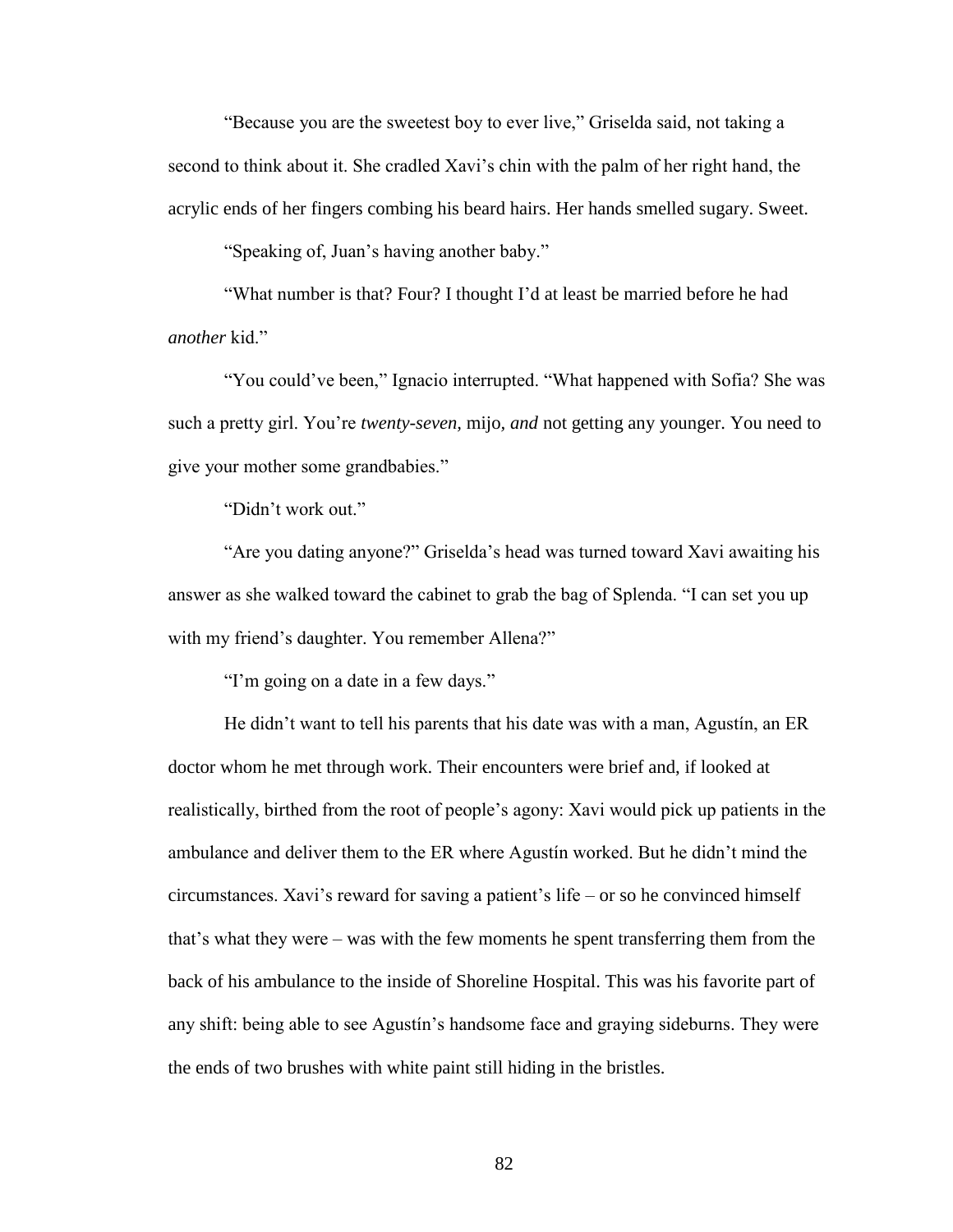"Really? Who is she?"

"Someone I work with." Xavi's answers were calculated

"At the fire station?" Griselda's asked, her hand at her hips. "She's a female EMT?"

"They work at the hospital in the ER," Xavi corrected her. "Speaking of, I have to go to work."

"Okay, papa." Griselda wiped her hands on the kitchen rag and wrapped her arms around Xavi. "Thank you for stopping by." She kissed him on his cheek leaving a red stain where her lips had been. Ignacio stood and wrapped a single arm around him with the other arm stretched out, stiff. The sound of cupping came from his signature three pats on Xavi's back.

This jittering feeling burrowed inside Xavi's chest. He hated lying to his parents – by omission or other means; guilt would always bubble in his gut when he did. And the acid from the fruit didn't help his stomach's churning. This wasn't the right time to tell them that he was bisexual, he thought. He didn't want to allude to being sexual at all. But his relationship with Sofia had set a standard of straightness he felt obligated to uphold. He imagined it was a pane of glass he was carrying, cutting into his sides and hands the longer he held on to it. If he ever told them about his true desires, he knew it would shatter. And the thought of that alone made him think that the pain of silence wasn't so bad.

Most times he could justify his bisexuality as being only a part of him that desired men. He knew he liked sleeping with women and the sense of comfort and naturalness that came with seeing them in his bed, especially with Sofia. But since their break-up, his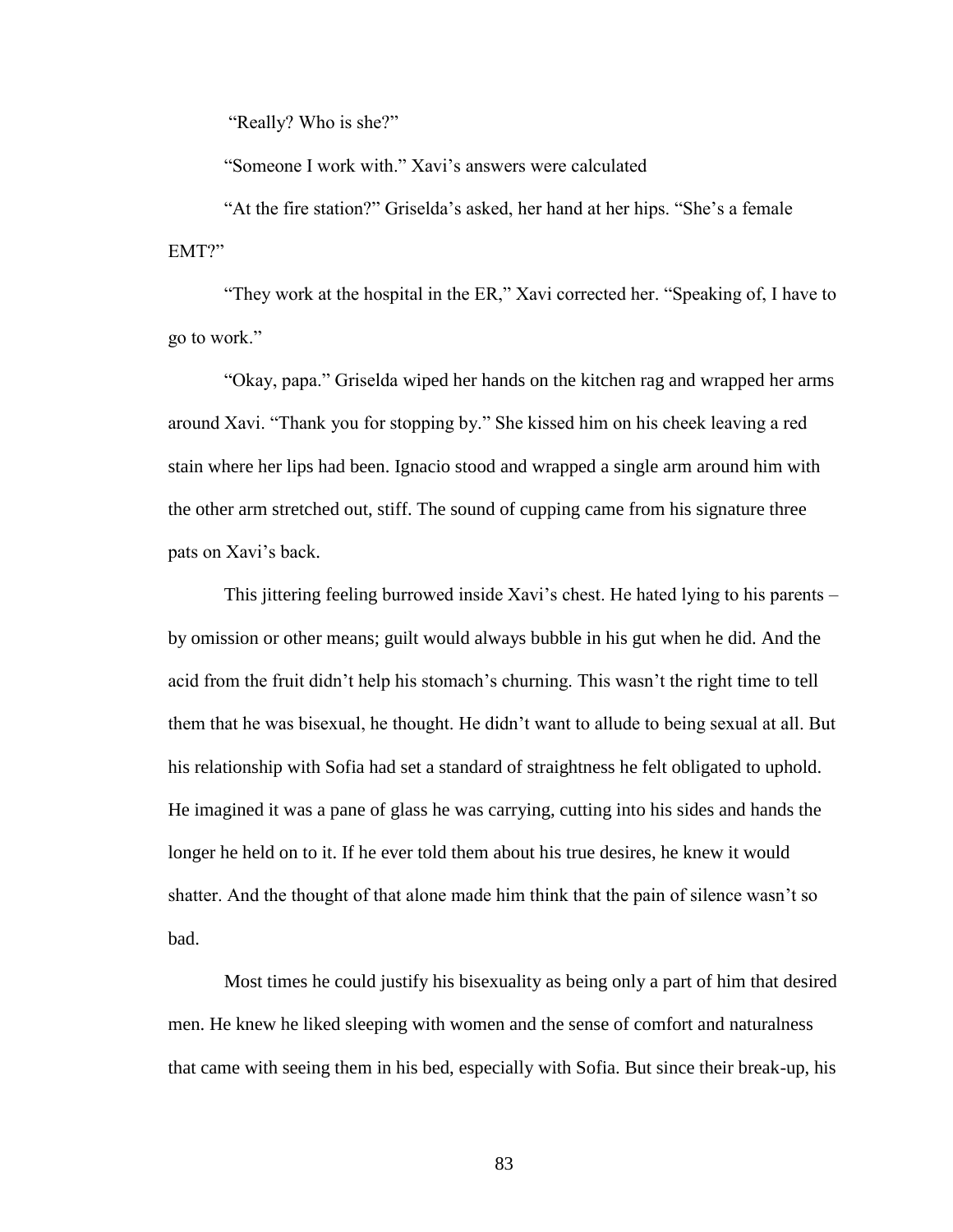craving for men came back. And when his memories of sex with Sofia were over shadowed with Agustín and the possibly gray hairs – covered in child-drawn clouds, he imagined – covering his chest, Xavi was convinced that maybe this "craving" never left.

Instead of worrying about if or when he would come out to his parents, he focused on other things. Sitting in his truck, Xavi thought of Tío Juan and his beer-stained teeth colored like banana peels. The thought of someone's tongue finding joy in the hollow of that mouth made him queasy. He thought of Sofia and her kiwi-colored eyes – more so the memory of them leaking after he shut the door to their apartment and never returned. When he couldn't stop relating things to fruit, he tried thinking of vegetables. The thought of cauliflowers and their blandness helped ease his discomfort while he drove to work. But that night, when his mind was most vulnerable to the whispering of his subconscious, Xavi dreamed. He dreamed of people. He dreamed of fruit. He dreamed of people made of fruit.

There was a dark hallway. The air was sticky with silent sugar blessing Xavi's cheeks. At the end of the corridor was a bright yellow light, a room with chandeliers elegant and outstretched like vines. When he entered the room, a woman sitting on the arm of the couch next to the door moved her lethargic eyes up and down his body, the rest of her face covered by the drooping lace of her eye mask. Her arms were covered with black latex gloves, the tingling sound of the rubbing subtle as she moved the slender tube sitting between her fingers to her lips. Her other hand was tethered to the man sitting beside her, stroking the back of his suit as he spoke to the couple next to them. She studied Xavi, then blew smoke into his face – sharp and musky menthol filling his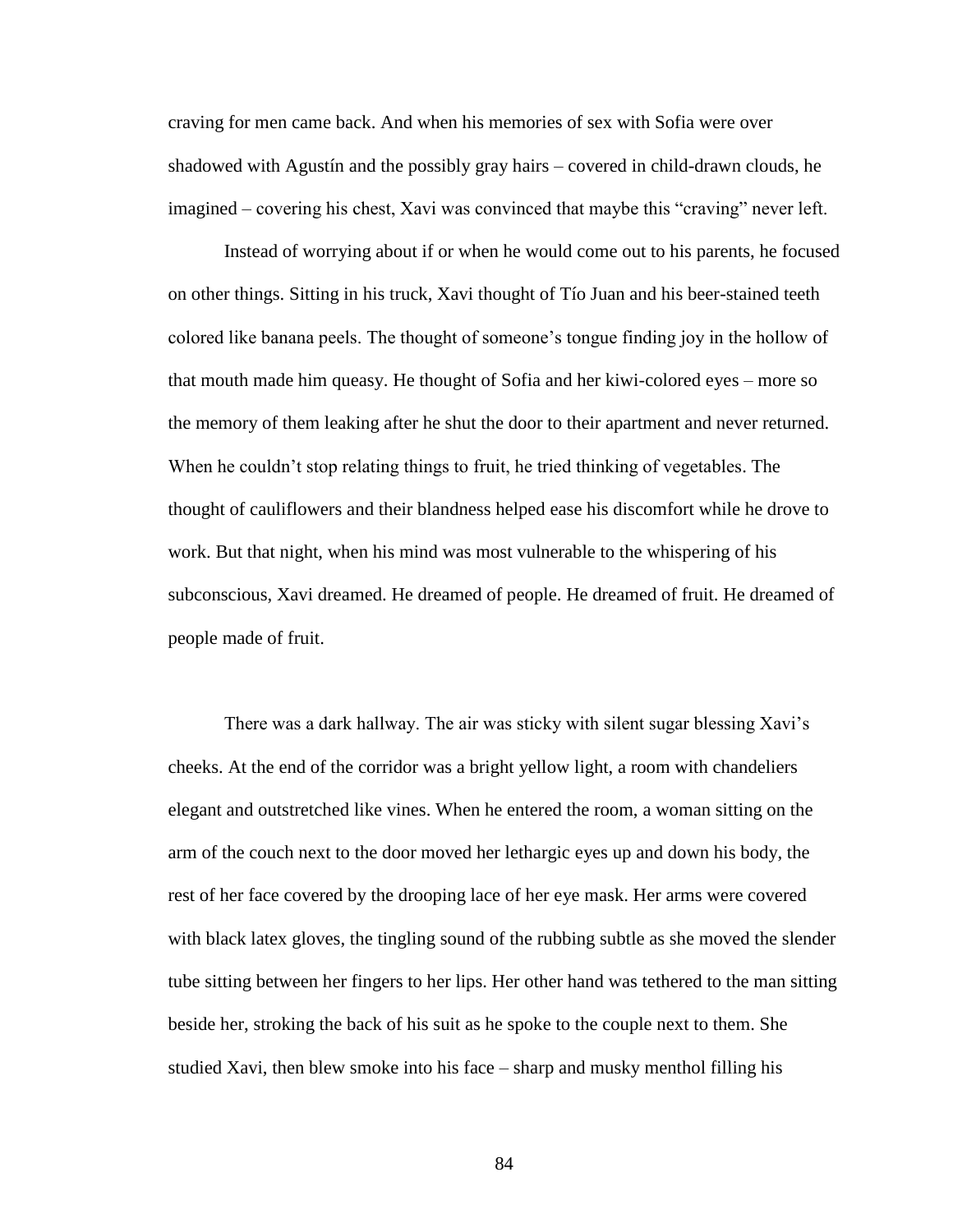nostrils. With her chin, she directed him to the congregated group before them, welldressed men and women huddled together.

Xavi carefully peeked over the shoulders of the huddle to see what they were looking at: two naked men with arms and legs intertwined with one another on a decorated rug. The blonde-haired man's tongue was tracing the indentions of the other's body, flattened hairs on his chest showing Xavi the trail Blonde followed. From behind their bodies a naked woman appeared, her curious finger tips reaching in the scene for a taste.

She rose from the floor and rolled Blonde onto his back, mounting him. She thrusted her hips while he dug his fingers to grab a fistful of her skin. With a flip of her hair to the opposite side, Xavi could visibly see her half-eaten mouth – saliva dripping from her lips making out the teeth of her mandible protruding from her cherry-red gums. The other man – black-haired and his mouth agape – was straddling her from behind while gripping her shoulders. He took a chunk of her skin with his teeth stunning Xavi. An exposed yellow pulp took the place of her collar bone bulb. For a moment, Black's face muscles tensed seeming that his taste buds were fighting the sour of her lemony pith, but he proceeded to lick the wound. The woman traced her upper lips with her tongue finding pleasure in nurturing Black's mouth on her skin, his cheeks sunken in while he lapped her juice.

Xavi knew it was a dream. He was able pick out the parts from the day, the faces of some of his patients or passersby that lingered during his deliveries. But he couldn't control what was happening; he was a victim to the film of fantasy. And he kept questioning why he was dreaming such a thing. There had to be a reason for it, something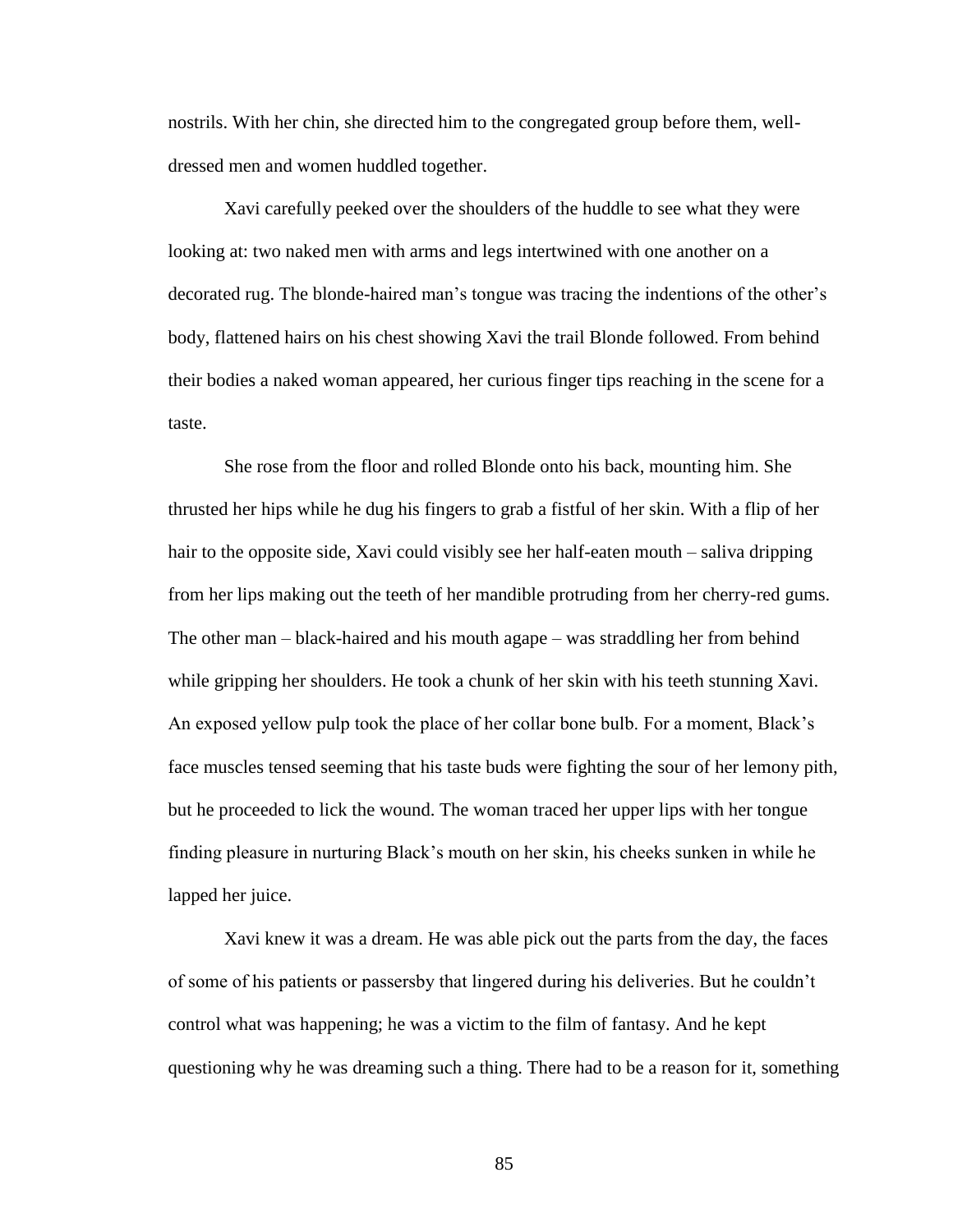he could pull and follow to the source like the root of a tree that hadn't hid itself very well in the ground.

His thoughts were interrupted by the sensation of a hand brushing his arm. He turned to see Agustín dressed equally as dapper as the rest of the people in the room. His matted black eye mask molded perfectly to his cheekbones and nose blocking Xavi from seeing anything more than his forehead and salted beard. Even with a face covered the way it was, Agustín was handsome.

"What is all of this?" Xavi asked. His fingers found the cuff of Agustín's suit jacket and caressed the back of his hand.

"Just a mask." He reached for Xavi's mask letting the string on the back of his head roll through his hair. The bridge of Xavi's nose opened and he could smell the sweetness in the air. It wasn't until the mask was completely off did he finally open his eyes and see Agustín, his featured carved from the bright insides of an apple. Xavi was sure it was him as he focused on the vibrant green leaves replacing the black and gray of Agustín's – each leaf rich and healthy like they were watered every day before plucking.

Spread about the room were the human forms of various fruits: juicy endocarps of an orange holding a glass of champagne; vein-rich brown pulps of a grape sitting on the couch alongside the bright, yellow mesocarp of a mango. Everything in the room remained the same – each painting still in its place, the furniture nailed to the floor boards. But Xavi couldn't determine the gender of the moving fruit figures. All he knew was he was standing among the flesh of fruits in a garden of bodies.

He stared into the camouflaged eyes of Agustín, seeing them shift as he searched Xavi's face. Every second that passed, his apple-skin turned more bourbon. Agustín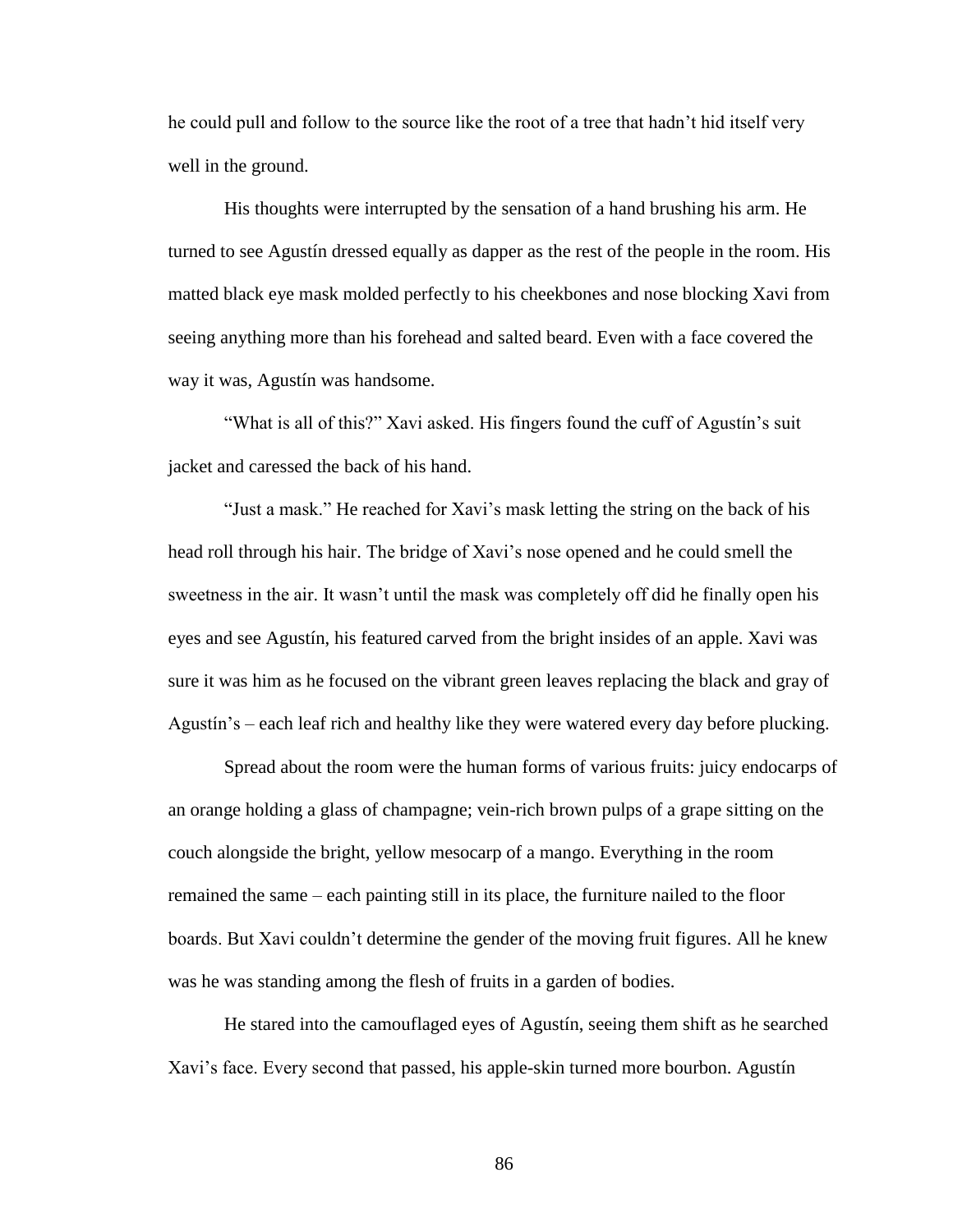smiled, bringing his hand to Xavi's cheek. He ran his finger from the side of Xavi's nose until he reached his beard, the same way someone does when wiping away a tear. Xavi smelled sweet spring on Agustín's fingers and wanted to taste Agustín's before he completely oxygenated; before he rotted away. He took the tip of Agustín's thumb into his mouth letting the tart apple juice slide down his throat. From the passing wave of passion Xavi grabbed his face and kissed him, drops of fructose dancing on his tongue.

"I hope you like Old Fashions," Agustín said as he unlocked the door to his house. The storm was rising, the whistling wind breaching the crack in the front door. From where Xavi was sitting in the restaurant earlier in the night, he could hear the sprinkles collide with the glass window behind Agustín; the sound reminded him of a loose coin lost in the wash. The only time he noticed it was when the waiter came to take their order or when Agustín left the table to use the restroom. Other than that, he was focused on the graying hairs of Agustín's beard or the sliver of skin between the unbuttoned collar of his dress shirt. Xavi focused on the way he held his wine glass: supported in the palm of his hand. He wondered if Agustín would be tender like that in the bedroom, that careful not to break the thing he was holding.

With the back of his jacket covering his head, Agustín led the two into the home. Xavi was mesmerized by the white walls making the house seem infinite. Lining the home theatre setup against the wall was a large flat screen TV where he could see the darkened reflection of Agustín walk around him to hang his leather coat next to the door. Below that sat a vintage record player surrounded by rows of records.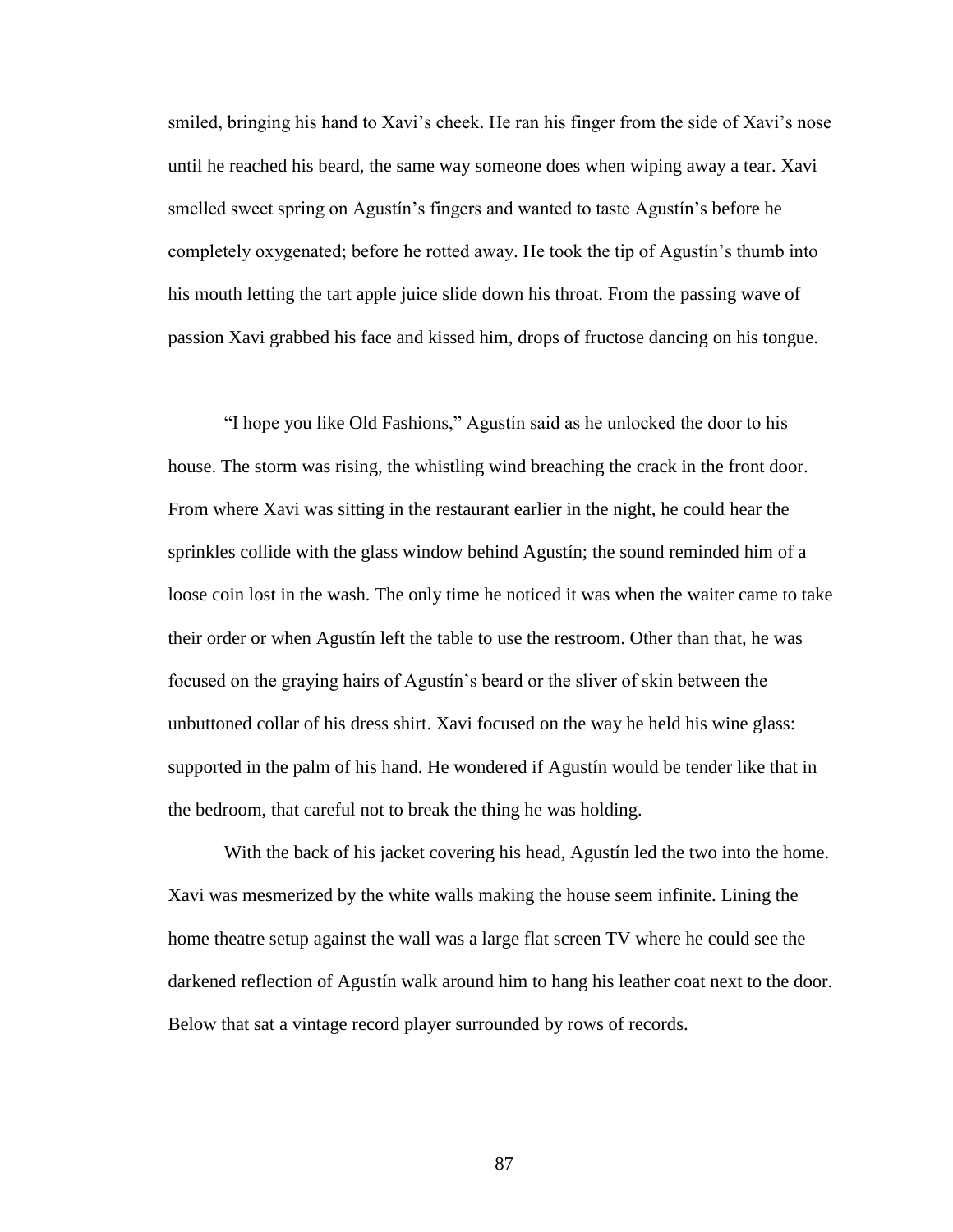"Make yourself at home." The squeaking of his wing-tipped shoes on the concrete floor bounced along the house as Agustín walked into the kitchen.

Xavi made his way to the record station and ran his thumb along the spines of the albums, the weathered sleeves yellowed from age. He passed artists like Eric Clapton, Bob Dylan, Billie Holiday and Nina Simone, noting all the albums were first editions. It wasn't until Xavi reached Fleetwood Mac's *Rumours* did he decide to pull it from the shelf.

*I love this album*, Xavi thought as he placed the record on the turntable. A loud screech of the needle escaped the box when it hit the wax of the vinyl. Lowering the dust covering, he noticed the edge of a wooden frame sticking out from behind the records. Careful not to make much noise, he pulled it out and was greeted with the gaze of a blonde-haired woman. She was wearing a black shirt, her head resting on her closed fist while she looked lovingly into the camera. Xavi noticed her large earrings with the sun brightly reflecting off the diamond. But the longer he looked, he realized it was her kiwicolored eyes staring back at him – subtle and striking – that made him think she knew someday, someone would find her portrait and wonder how a person could be this beautiful.

Agustín came to Xavi's side with a drink in his hand: "Here you go." He clinked the glasses after handing it to him and sat down on the dark-green leather couch in the center of the room. His foot was tapping along to the sound of the music.

"Who's this?" Xavi motioned toward the portrait.

"That's my roommate. She hates that picture. That's why it's back there." "Roommate? I thought ER doctors made good money?"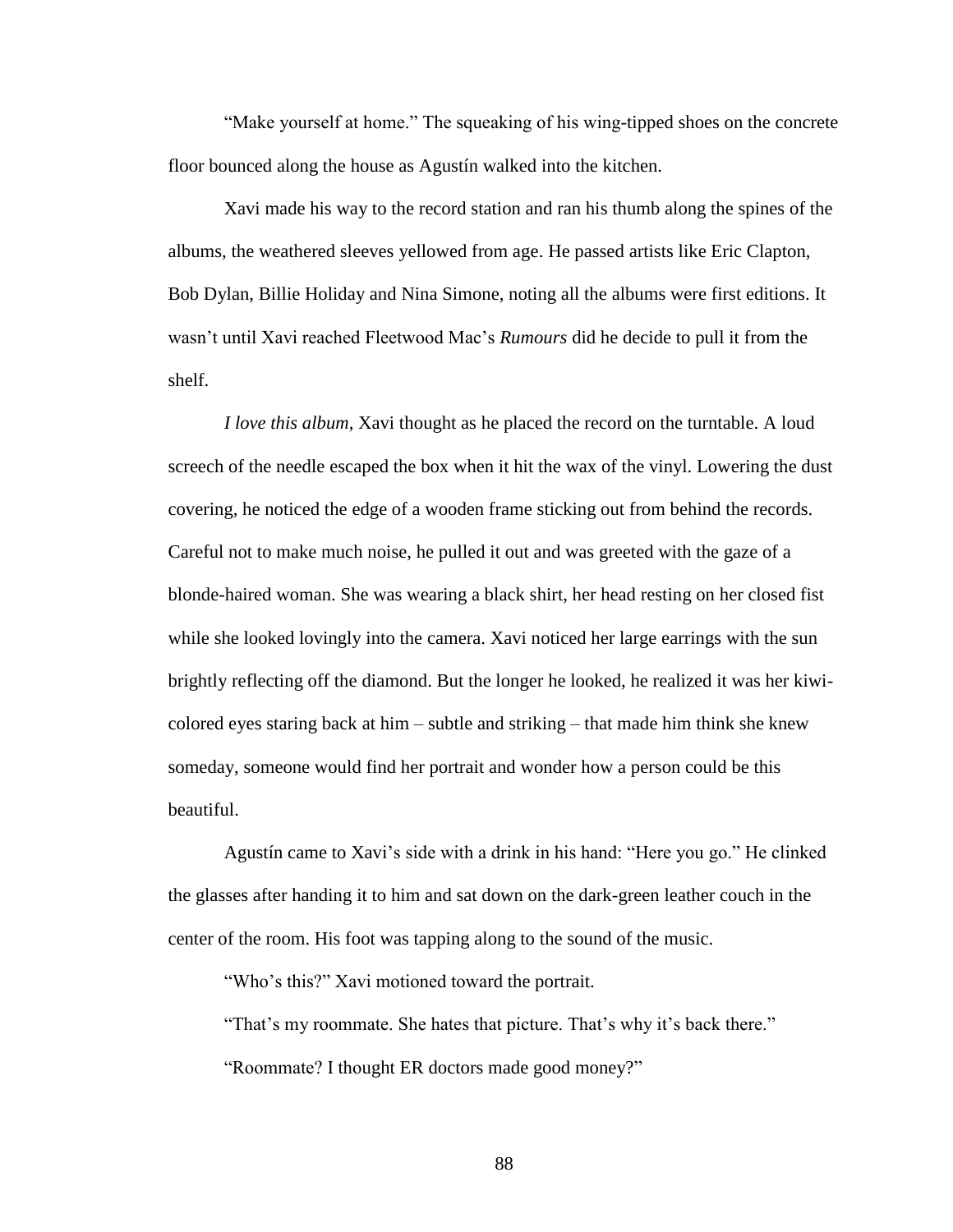"We do." Agustín took a sip of his drink and sat it on the glass coffee table. "But she's a good friend of mine. We've known each other since we were your age. Maybe a little before."

There was something about her, something familiar that kept Xavi stuck to her eyes like they would tell him a secret. Her beauty was undeniable. And familiar. "She's gorgeous," he finally said. "She looks a lot like my ex." The two continued to stare at the photo. From where Xavi was sitting, Agustín seemed lost in his own focus like he was looking through the photo and into his memories.

The sound of "Dreams" spilling from the speakers drowned the silence the two were festering in. Agustín smiled. "This is my favorite band."

"This is my mom's favorite band, too."

"Well, thanks," Agustín said pityingly. "I'm probably old enough to be your dad."

It was true: Agustín was around the same age as Xavi's father, the only difference being his father had jet-black hair that was constantly mistaken for being box born. But Xavi knew that if he confirmed the apparent gap existing– more than gap in the couch between them – the air would be suffocating. To ease Agustín's mind, Xavi rested his hand on his leg. "You look nothing like my father. I promise." Agustín's hairs finding the gaps between Xavi's fingers excited him. He had never felt another man's arm.

He faced the record player to hear Stevie sing: *Now here I go again, I see the crystal visions. I keep my visions to myself.*

"I had a dream about you," Xavi said. "It was trippy."

"Really?" Agustín took a slow sip from his glass. "What was I doing?"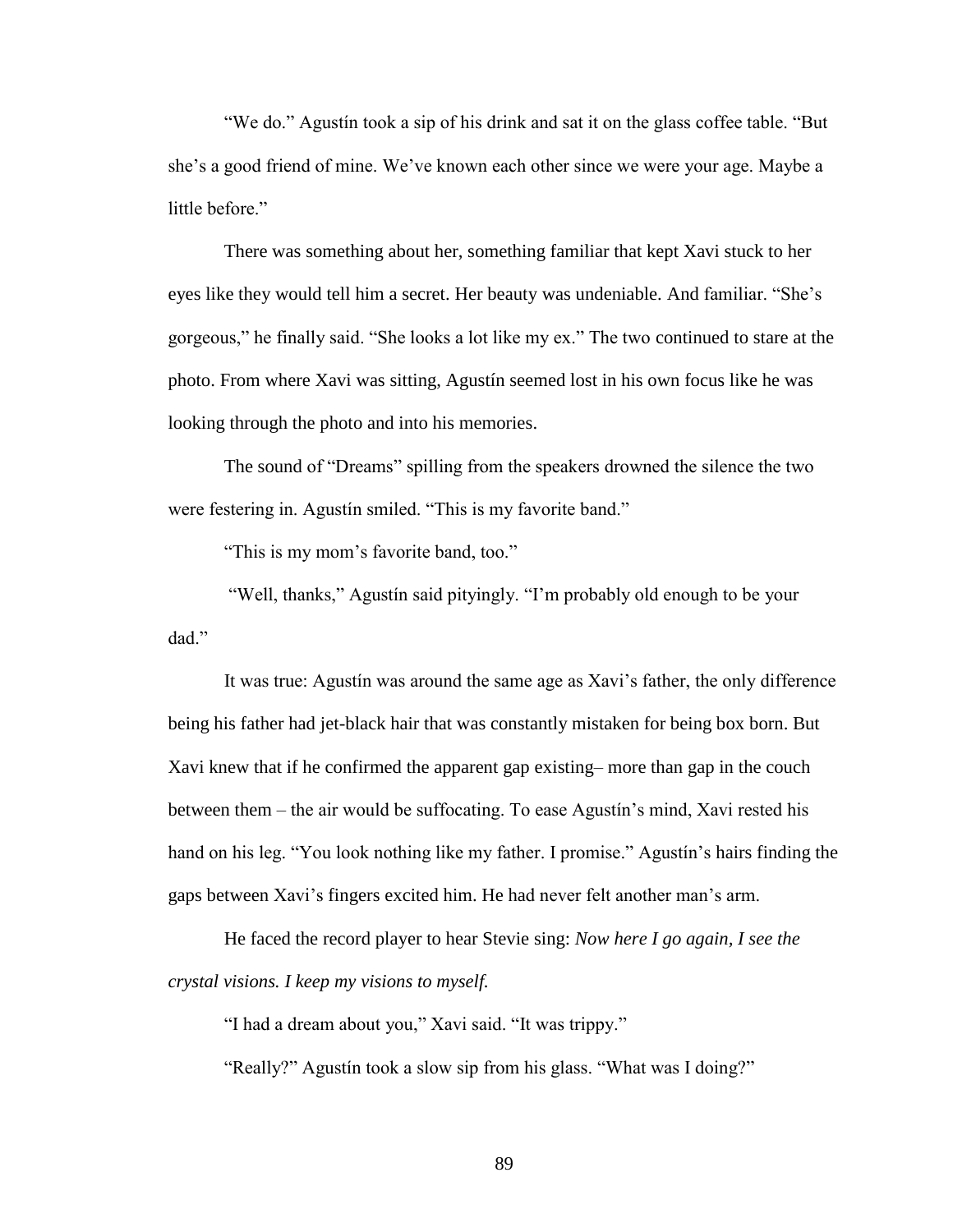"You weren't *doing* anything. But – this is going to sound strange – everyone was made of fruit."

Agustín was stunned: "Why fruit?"

"I'm not sure," Xavi lied. "Before, there were people dressed fancy and when you took off my mask  $-$ "

"We were wearing masks?"

"Yes. Anyway, you took off my mask and then *you* were made out of an apple. The other people were grapes and oranges and other things."

"Were the other men made of apples, too?" he asked.

"No." Xavi took a second to think about this: "I couldn't tell who was male or female. Everyone was just fruit."

Agustín scooted in closer to him, his elbow now resting on the back of the couch while he gently rubbed Xavi's knee with the other. He squeezed the sides of his knee, sending a shock through his body. "Maybe it means you don't care about the gender of the person. Just the *actual* person."

"Or it could have been an anxiety dream."

"What do you have to be anxious about?"

Xavi wanted this. But looking down at his hand on his knee, his mind flooded with memories of Sofia. He remembered dragging his fingertips along her smooth forearms, never colliding with so much as a baby hair; they would joke about how he had enough for the two of them. He remembered her long brown hair covering her shoulder like a scarf and how she liked to fiddle with it in her fingers when she wanted something, especially sex. This remembrance mixed with Agustín's hand weighing his own leg down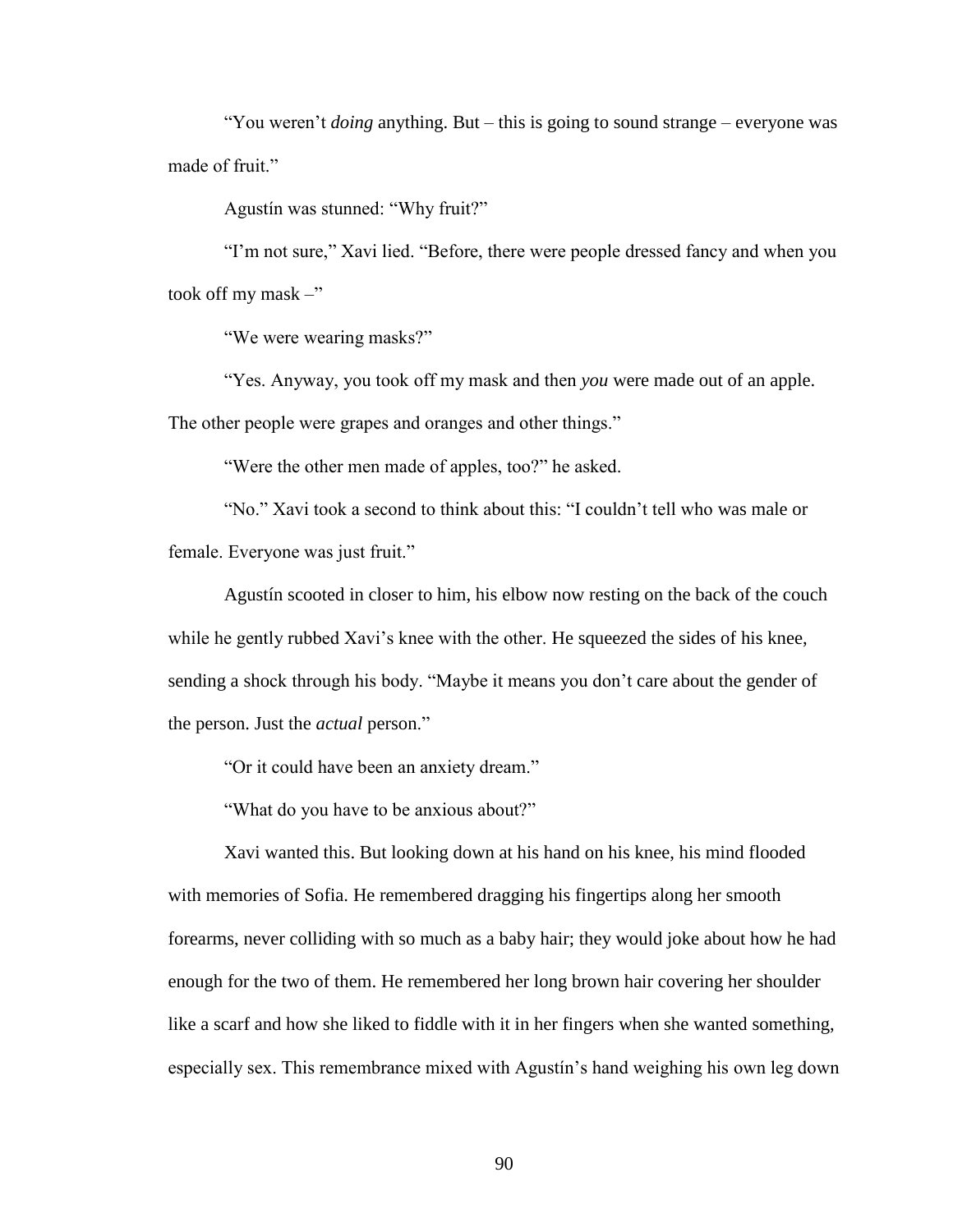filled Xavi's chest with excitement. "I've never been on a date with a man before," he said. "But I'm glad I did."

Agustín sat back, folding his lips into his mouth. He freed Xavi's leg, "I'll be right back," and stood. He gave a few pats to his stomach. "Too much to drink at the restaurant."

Xavi was embarrassed. "I need to go too. Do you have another restroom?"

"Down the hallway, last door on the right."

"Can I go through there?" He pointed at the closed door at the entrance of the hallway.

"No," Agustín replied. "That's my roommate's room. If you want to wait –"

"No, it's okay." Xavi excused himself by placing his glass down on the table. "Last door on the right."

Xavi stared at his own reflection in the mirror, trying to find something new about himself. He pulled the skin of his cheeks down, reading the vein lines in the red of his eye lids. With deep inhales and exhales, he tried slowing his heart beat. Every run of his fingers against his palms made apparent the clamminess and forced him to reach for the seashell towel hanging on the ring next to him. The thought of waiting crossed his mind. He figured maybe he wasn't ready to sleep with a man. Maybe this was meant to stay a fantasy and should never come to fruition. Maybe it was meant to only be imagination, because tonight felt too surreal.

What seemed like an hour in the restroom was only six minutes. And the unmeasurable anticipation of what could come made everything Xavi touch more obvious than meant to be. He closed the door behind him and felt the cool metal of the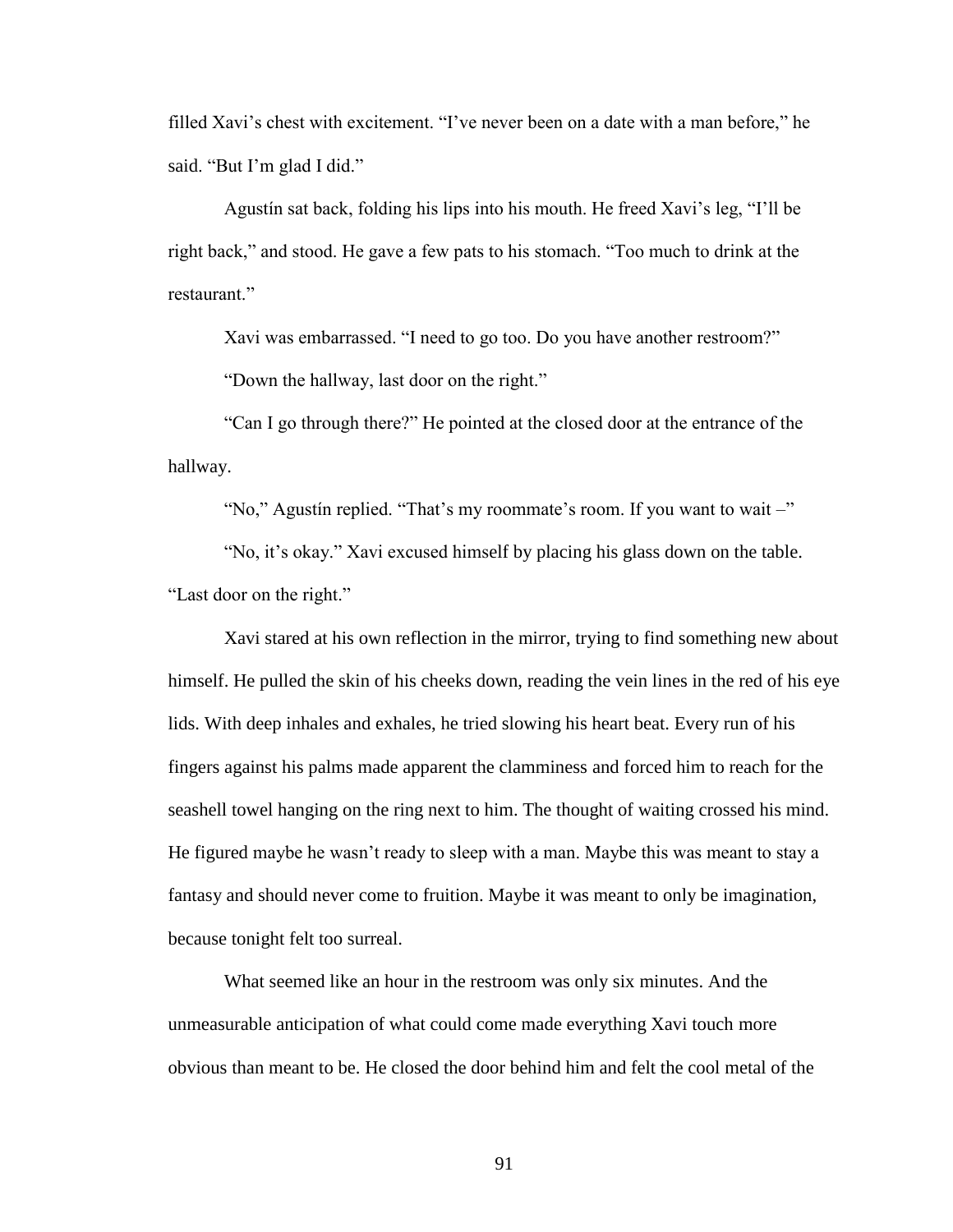doorknob. His fingers were spread on the door to slow it while it closed and they could read the wood lines – mountainous and imperfect – after every throbbing heartbeat. He stood at the door for a moment, trying to compose himself before he made his way back into the living room. Unclear of what would happen, he made sure he was ready to hear – to feel – anything.

The closed door at the end of the hallway was now slightly ajar. He figured the pressure from him closing the restroom door caused a slight crack in the roommate's quarters. Curiosity lead his steps silently. He made sure Álvaro wasn't in the living room before fitting his fingers in the gap of the door to peek inside.

There was something suffocating about the pink paint covering the walls and the ceiling. Along the middle of the wall was the faces of a many cherubic suns, one after another, with dots for eyes and curves for cheeks. Even *they* were a light shade of pink. The only relief could be found in the white wooden crib and dresser set held up in the corner of the room. Seeing this made Xavi feel like he was at the entrance of an alternate dimension, a different life than the one Agustín had led him to believe was real. The heat of excitement was now that of betrayal – frustration, really. He closed the door, making sure to turn the knob so it wouldn't click. "Agustín?" Xavi called from the hallway, his voice heavy with defeat. "I think I'm going to go."

From the other room, the faint sound of Álvaro's voice emerged: "I can't hear you," he said. "Come in here."

Xavi walked in to find Agustín shirtless, undoing his belt buckle. The hairs from his chest were just like he imagined: dark and somewhat graying, infected with age. There was a definite crease between his pectoral muscles and ribs pushing themselves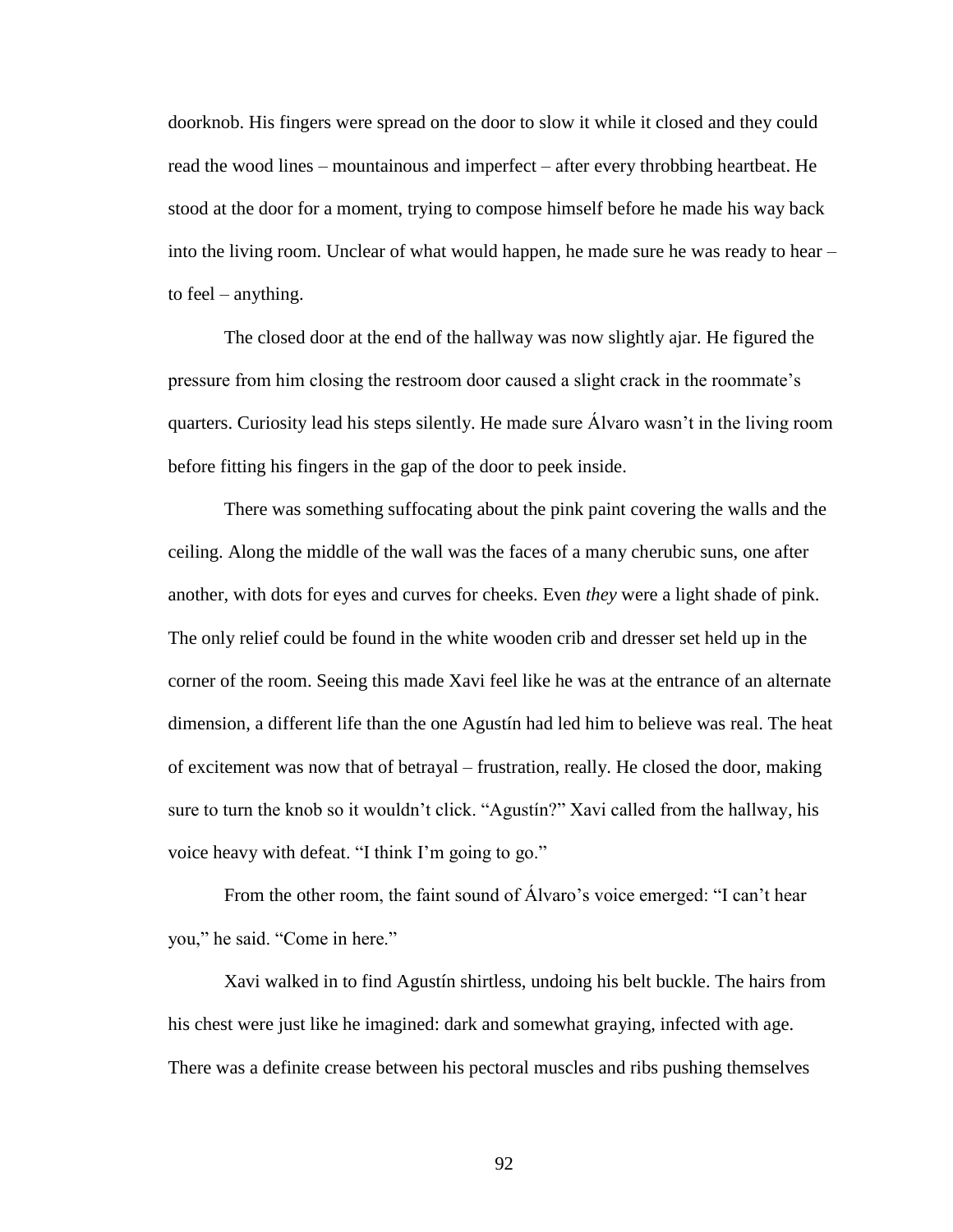against his skin that made it seem like the bones of wings would break free at any moment. "Come lie down with me," Agustín said. Though his pants were still on, he crawled onto the bed and stretched his legs out, propping his upper body with his elbow. "We don't have to do anything," he told him. "But if you want to, I do too."

Xavi's body felt cold, shivering even, while the warmth of the lamp bulb radiated on his arm. There was no denying that he was upset about what he had found, but there was something so inviting about seeing Agustín laid out in front of him. He had always considered him to be a masculine man, someone dominant and physically strong; these were what attracted Xavi to him. He had imagined this moment would feel foreign, unnatural even, as one man stared sensually into the eyes of another. But now, as Agustín was sprawled on the bed, he craved him the same way he would crave Sofia when she played with her hair.

As Xavi lifted his legs onto the mattress, he didn't tell Agustín that he found the baby's room. He didn't ask to see inside the closed closet where he was sure the clothing of a woman clothing would be hanging, bodiless and absent of life. He wasn't going to tell him that when he put his watch on the night stand he noticed the shimmer of a loose diamond earring on the floor in the space between the night stand and the bed – the same one from the roommate's photo. Instead, Xavi stayed silent as he rolled to Agustín, the satin sheets like a sea below his skin. He stroked Agustín's chest, comparing the pattern of his hair with his own. The gray reminded Xavi of mold developing on a fruit that had been forgotten about. Walking his eyes from his chest to his chin, he saw some loosehairs now budding above Agustín's beard.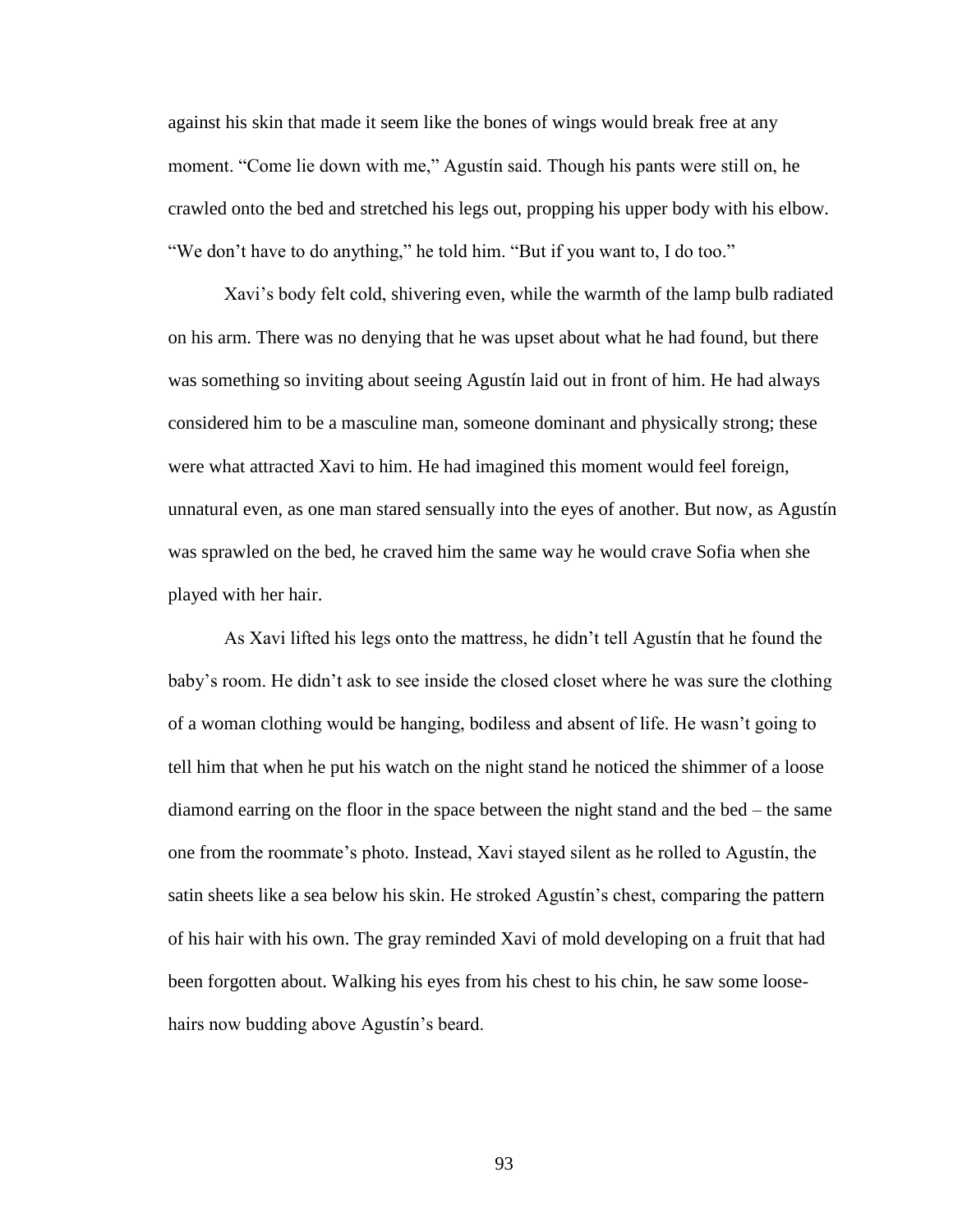There was a want to expose Agustín's wrong doings– something Xavi had convinced himself he wasn't *really* sure to be true. But with the now-beating sound of rain masking the song coming from the living room, Xavi pushed himself into him, making sure to note what his mouth tasted like. He didn't know or care to know if this was the first-time Agustín had done something like this. All Xavi wanted was for the memory of him – of this night – to last him for a while.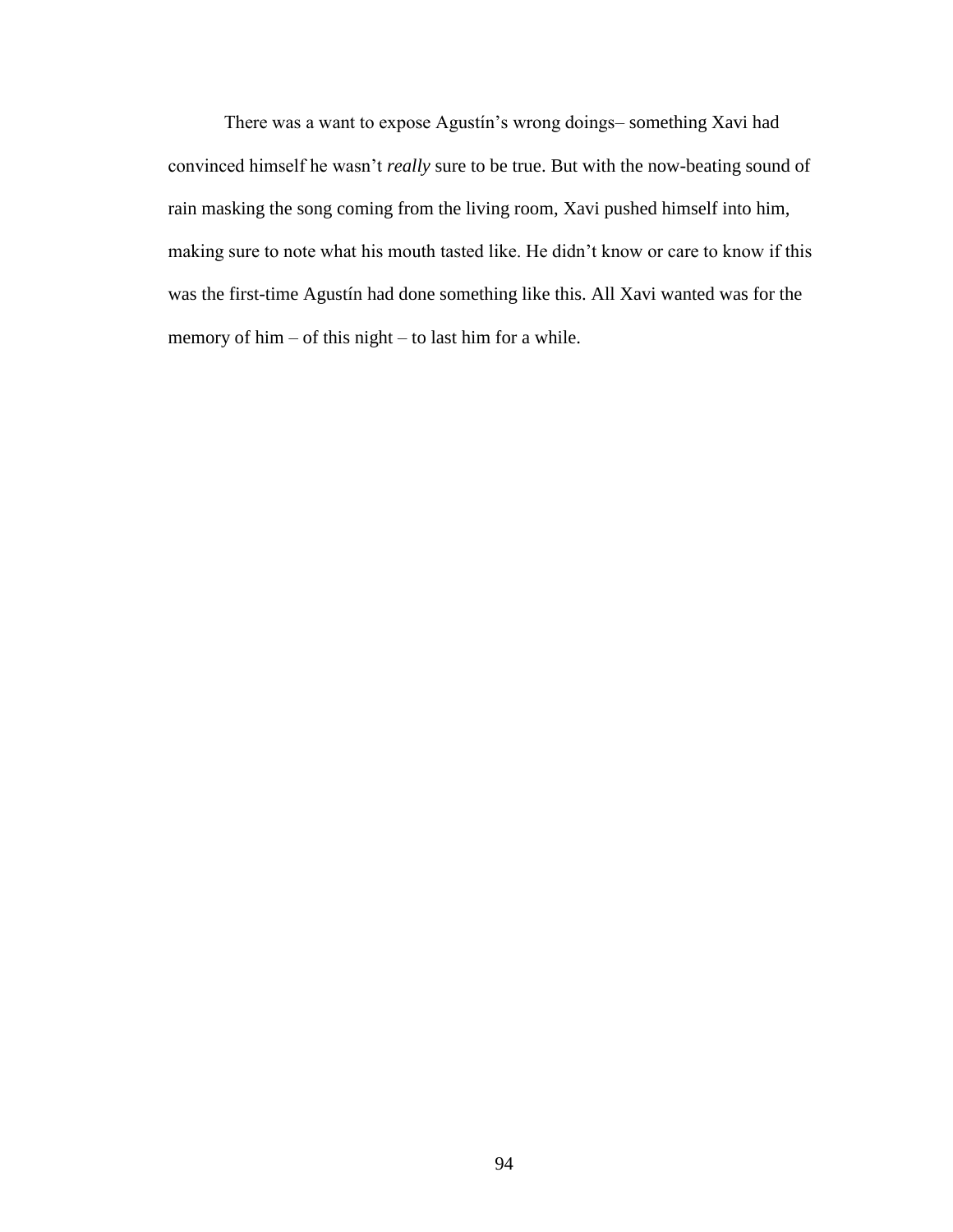# La Femme Damnée (La Seduction de Venus) *Nicolas Francois Octave Tassaert, 1859*

I don't know if angels can be / men or if their tongues are / meant to want / or to want to taste / the body of their own (because / the Lord has said we are all / one in the same in his eyes). / But if that' s true then / why do they never touch / each other, only Venus and her / body? It's like she is / life and they are / seeds that need to / sprout. Or they are flies / attracted to the light / and her flesh will / free them from the darkness / that is forbiddance of other men. / This never made sense / to me because I see them  $-$  / Venus and men alike  $/$  – as beautiful beings, whole / fruits meant to be / harvested. Was my tongue not / meant to eat the produce / of all? Would it taste like danger- / ous consummate long past / its prime? If craving them as nature has / intended is frowned upon, then call *me* / the damned because / rotting fruit is still / sweet and worship is not / just meant for women.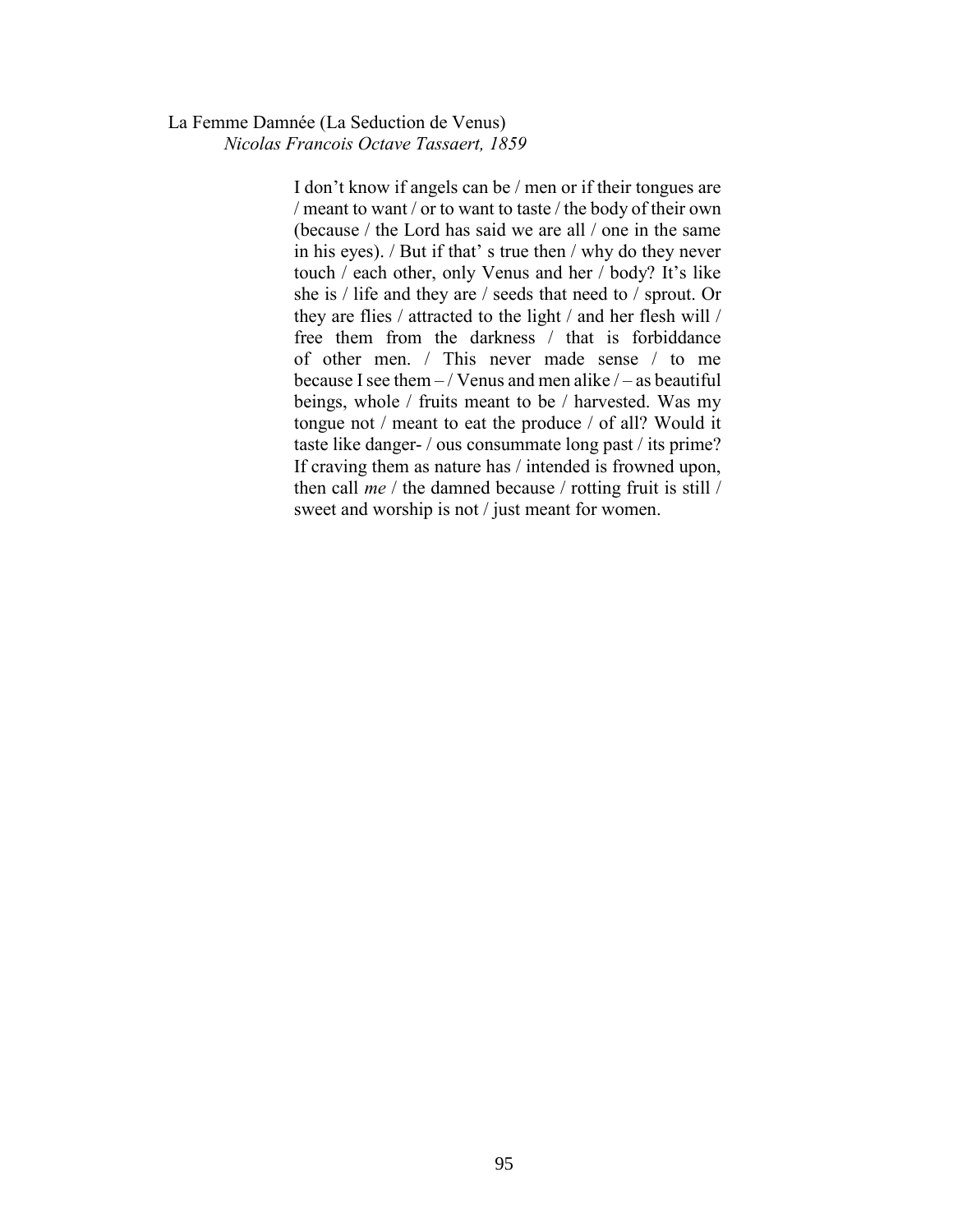### Cayotes

Carlos held the neck of the beer with his index finger, letting the bottle dangle between his legs as he sat perched on the stool. It was 6:57 AM, and he and Xavi were already drunk. The smell of wood and leather from the bar filled the room as they laughed and talked about high school, their jobs, their recent adventure. Carlos grabbed the pack of cigarettes and a lighter from his back pocket and threw them both on the table. Xavi reached for the lighter and studied the fluid inside, holding it up. He tilted it until the combination of the light behind it and the flat line from the liquid inside made a horizon, a small sea, through the plastic.

"You think she did it?" Xavi asked. "I don't know who else it could've been."

"I'm not sure," Carlos replied. He was busy studying the pack of cigarettes. "I can't figure out how she knew."

"He probably called her through the radio."

"But why?" Carlos asked. "We could've made it without her."

"In chemistry, fire can speed up the process," Xavi said. "But only if you remember to light the burner."

Anytime Xavi got philosophical, or "smart" as Carlos called it, Carlos would roll his eyes and change subjects. Though Xavi had looked away, Carlos still scoffed and rolled his eyes back. He picked up the pack of cigarettes, opening it and peeking inside.

"What's so good about these?" He set his finger in the small gap between the bundle of cigarettes and pulled one out.

"I don't know. I'm guessing it's a hand-to-mouth habit or something."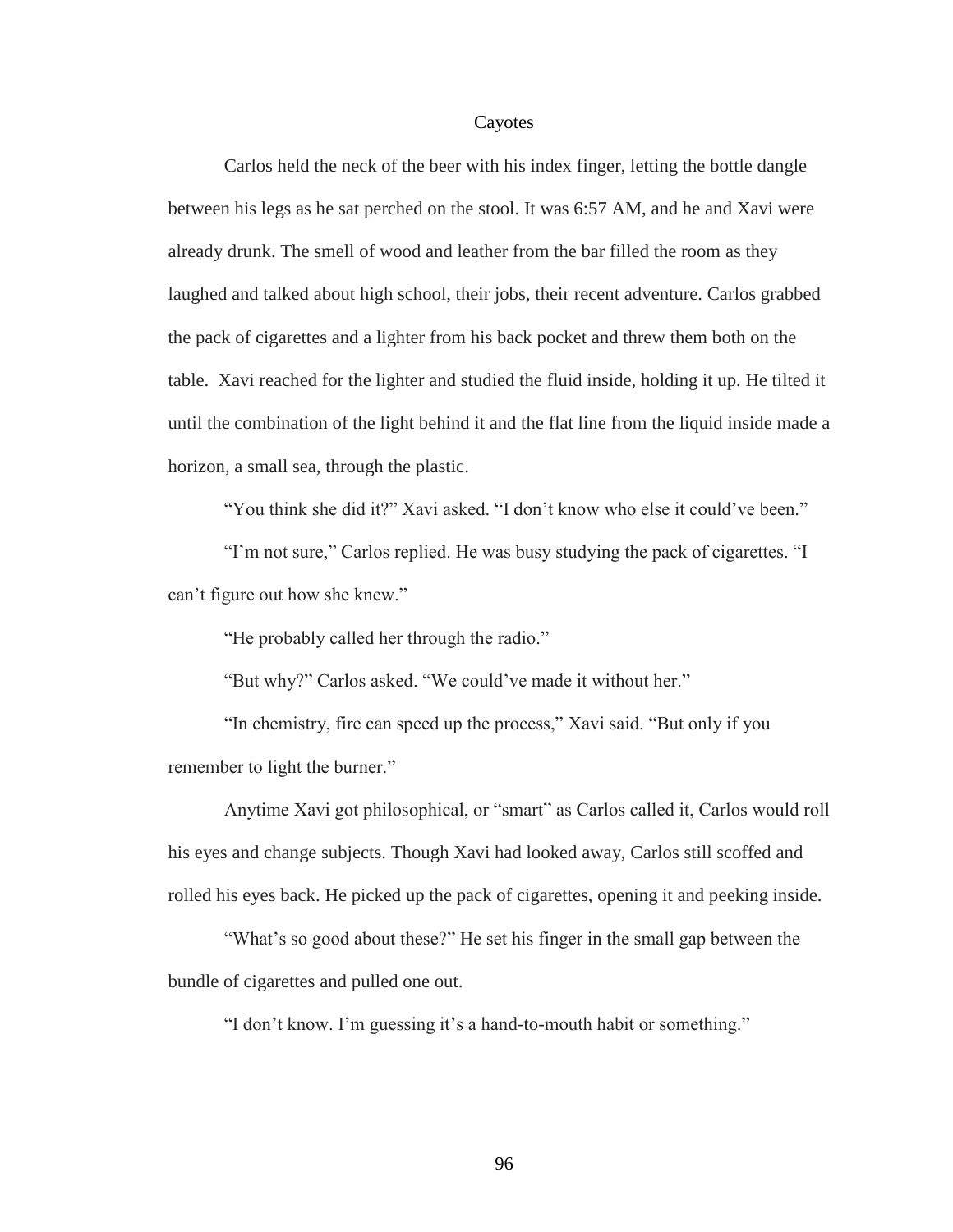"Let's see." Carlos lit the end and inhaled a few times. He licked his lips, a bit of smoke escaping him with every open-and-close. "Christ, that's fucking gross," he said, ending his statement with a few hesitant coughs.

Xavi laughed, taking the cigarette away from Carlos. He sipped on it with ease, cradled it between his two fingers.

"It feels like there's a fucking carpet on my tongue." Carlos licked the back of his like an injured dog. "I don't know how Ria could smoke those."

"You haven't talked to her?" Xavi asked.

"No," Carlos replied before taking a sip of his beer. "She doesn't want to hear from me."

"You don't think she would after tonight? I'm sure she'd like to know you have a softer side to you."

"What softer side?" Carlos cocked his head back a bit. "There's no 'softer side' to me"

"Oh, yeah, you're right." Xavi made sure he said this with as much sarcasm as he could.

Carlos took another sip from his beer. "No one can ever know about tonight."

It was ten minutes after 11:00 PM and Xavi couldn't see Carlos nor his vehicle anywhere in the church parking lot. He thought about not showing up tonight; the two hadn't spoken since Carlos and Ria ended their relationship. He knew by not coming, it would throw Carlos' system of manipulation – ending questionable favors with phrases like "please, man" and "I really need your help" – out of whack. But Xavi knew the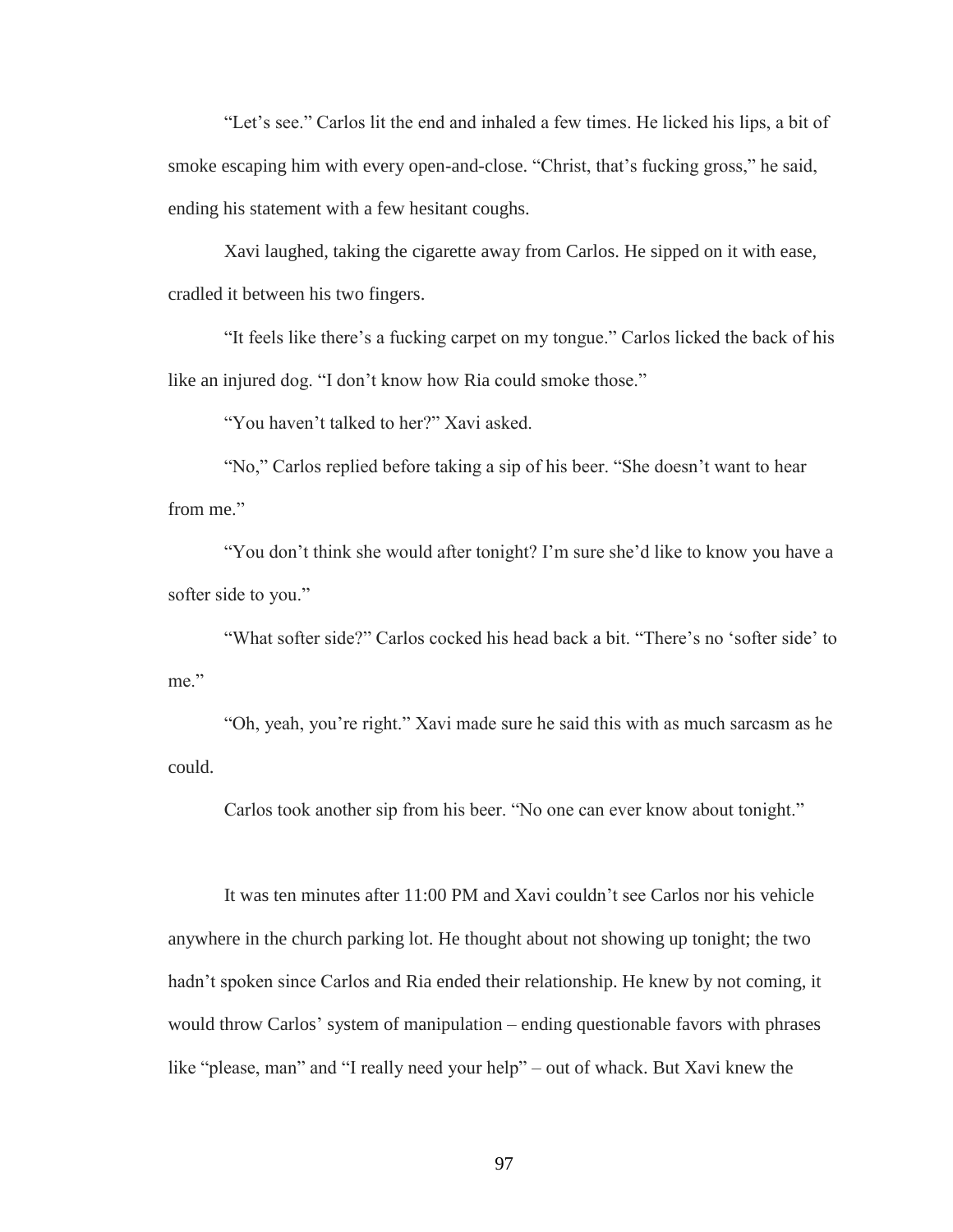feeling of vindication that came with freeing himself of Carlos' rhetoric would fill him for the same amount of time as a breath. It would be a few inhales and exhales until Carlos' voice would replay, singing a tune as it bounces off the walls of his mind. It wouldn't be long until a small fire built of worry and guilt would ignite inside Xavi.

For now, he tapped his fingers against the top of the door frame in a rhythmic pattern as he concentrated on the bugs dancing under the curtain of light below the lamppost. When time was passing but not the anxiety, he tried easing the tension in his stomach by chewing on his thumb nail. When he nibbled on the tightened surface of skin covering the metacarpal joint of his right thumb, a black Escalade made its way into the parking lot. It came to an abrupt stop and Carlos, sticking his head out from the right backseat window, greeted Xavi.

"You ready?" Carlos asked.

Xavi rolled up the window of his truck and cut the engine. The moment his foot touched the pavement, Carlos asked: "Did you bring your EMT bag?"

Xavi, with a look of concern, answered: "Yeah, it's right here. Why do you need it?"

"Just get in," he said. "I'll explain."

The two met their freshman year of high school. And any time Carlos said that phrase, it led to Xavi being forced to pick Carlos up to buy weed from his dealer across the Harbor Bridge in Portland. Or it meant that Xavi would call Carlos' mother and say the usual *Yes ma'am, Carlos and I are studying for our algebra exam* when really, Carlos flirted with girls like Griselda Lozano and Miriam Alvarado, girls with so much eye makeup blinding them they couldn't see through Carlos' bullshit.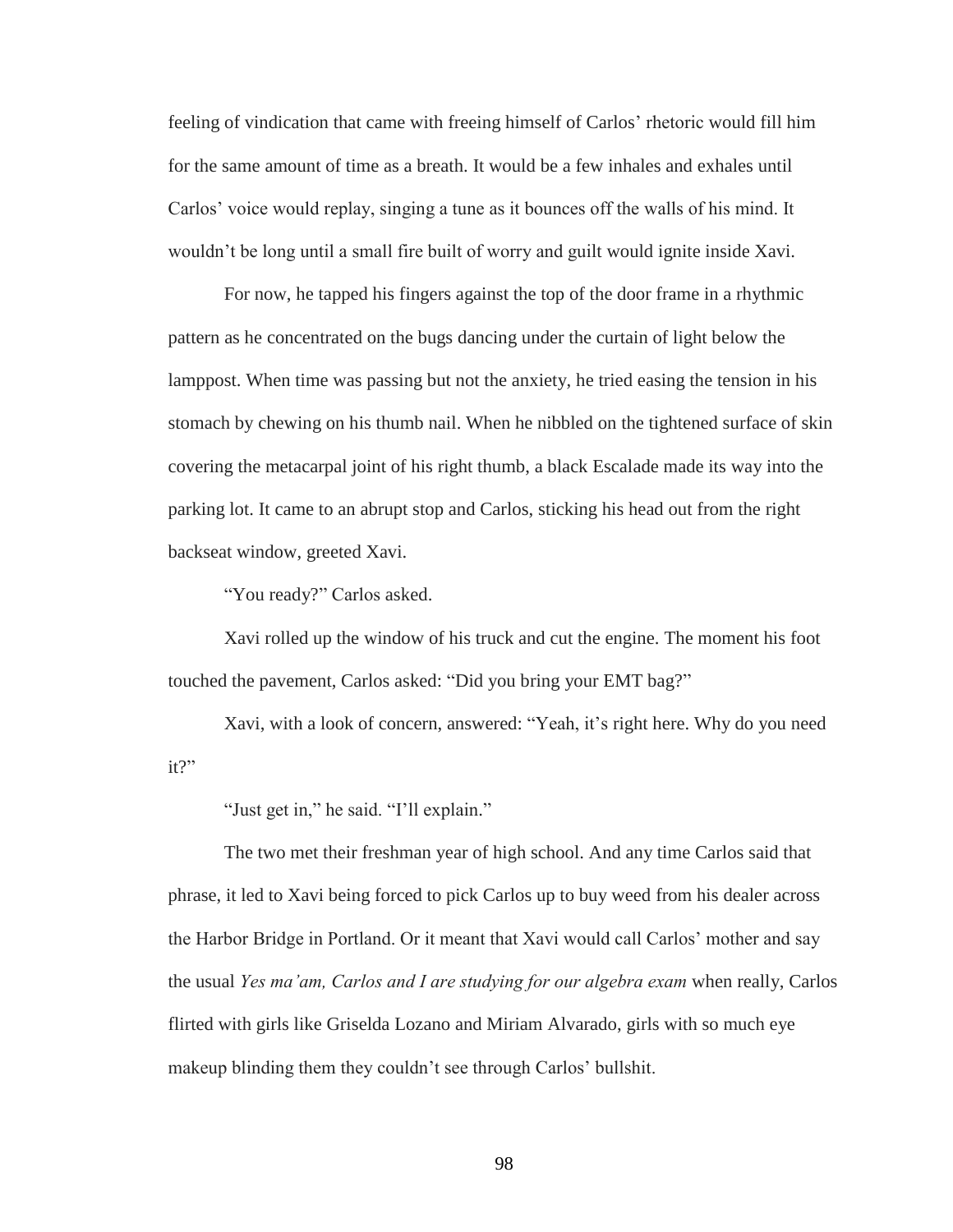The window retracted back and again, Carlos' head came out. "Lock your car. We'll be back tomorrow."

Xavi did so and opened the van door.

The driver was an older man with graying sideburns, his arm relaxed against the window while a younger man stared at Xavi from the front-passenger seat. Through the younger man's dark skin mixed with the even darker night, Xavi could make out the tattoo of a dagger in the middle of his eyes, the blade pointed toward his nose. A few seconds of silence and tensioned gaze passed when the tattooed man gave Xavi a head nod.

"Buckle up, guey."

"That's Valente." Carlos patted Valente's shoulders until he faced forward. "Let's go, Abuelo."

The older man put the Escalade in Drive, the car turning out of the parking lot and into the dimly lit street through the gap under the freeway. They were south bound.

"Where are we going?" Xavi asked.

"A little past Falfurrias." Carlos turned himself toward Xavi, his left leg resting on the middle seat between the two of them. "We're going to help Valente's cousin cross the border."

"You're fucking kidding me." Xavi gazed out the window. "Really, Carlos.

What're we doing?"

"He's not lying ese." Valente, still facing forward, answered Xavi. "Milagros and a group she met are crossing the border tonight. We need to be there to make sure she can get by without any problems. Thing is," he reached his hands back and gripped the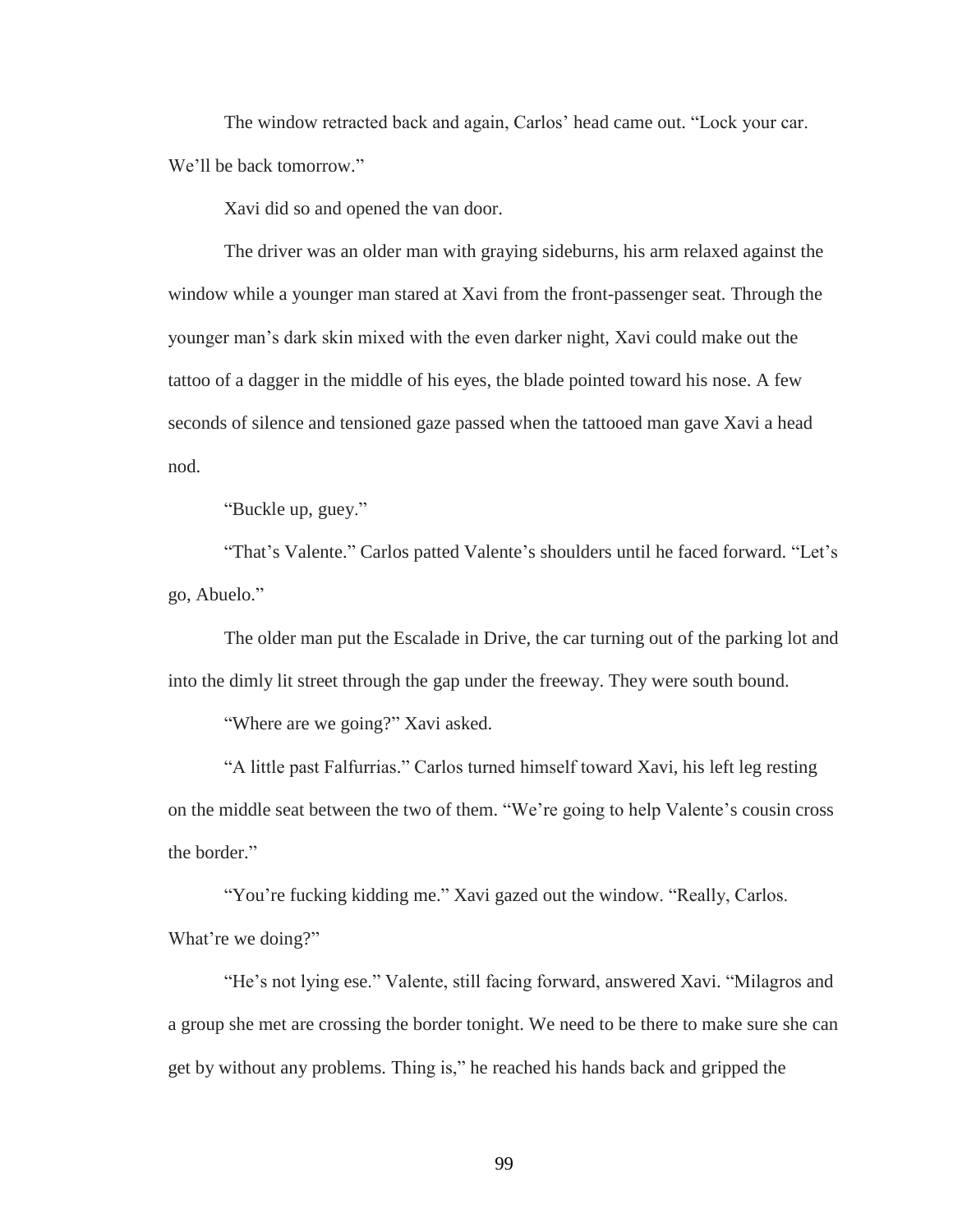bottom of the cushion his head rested on, still looking forward, "they've been traveling for about a week now. There're a few that aren't feeling well. Some are injured; a couple are dehydrated."

"That's where you come in," Carlos interrupted. He held an air of happiness about him as he said this. "We needed a medic to come with us. While Valente is our lookout, they need to help the group."

"Why would you ask me to do this?" Xavi's face heated as he said this. "We could get arrested or killed. I could lose my job. We haven't even seen each other in months and you want me to risk my fucking life for you. Fuck that! Hey," Xavi tapped on Abuelo's seat in front of him. "Let me out of the car."

Carlos said, "Don't stop."

He planted his gaze deep into Xavi's eyes: "You're the only medical professional anyone here knows. I wouldn't have asked you to do this if I didn't know for a fact everything was going to be okay." Carlos reached into his pocket. "Plus, there's this," and he threw a roll of cash into Xavi's lap.

Xavi, shifting between looking at Carlos and back at the money in his lap, took the rubber band off and counted the money.

"A thousand dollars?"

"That's half," Carlos said. "You get the rest of it when it's done."

"What about border patrol?" Xavi asked. "You're not the first people to try this."

Then came Abuelo's tempered voice from the front seat: "The city is doing construction on the checkpoint. They're adding more stops, more guards. Soon enough, we won't be able to do this at all. And that's what makes this the perfect time to do these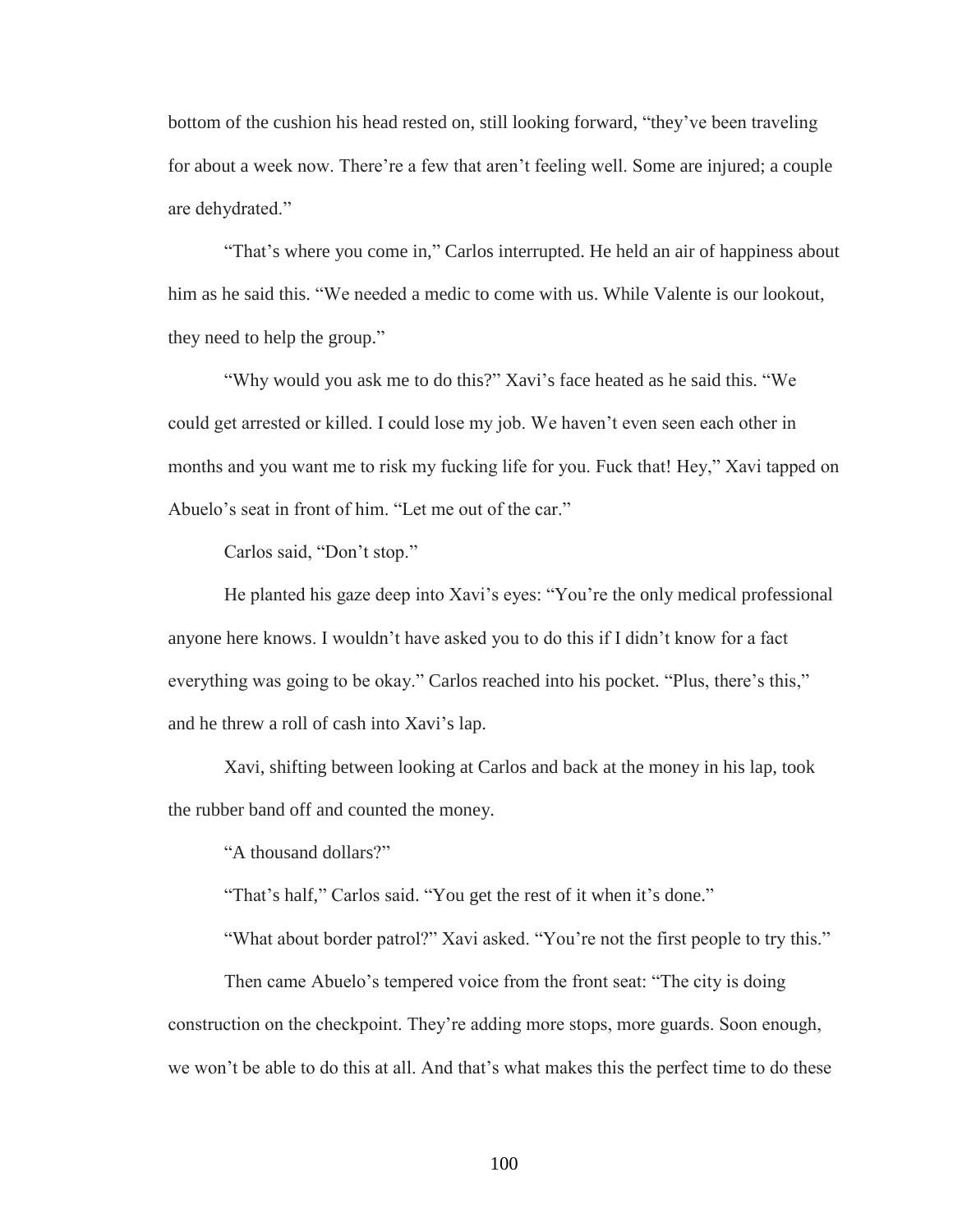small jobs. They're saving money using minimal guards at night, leaving back roads open, y todo."

Xavi made eye contact with Thomas Jefferson, face darkened by the shade of night.

"I don't like this." He set the bills down on the middle seat not wanting to touch it.

"You don't like what? Paying for medical school?" Carlos said.

"Calm down. This is barely enough for books."

"But it's more than you had," Carlos said, and with that he turned his head.

"When we get there," Abuelo said, "we'll tell you the plan."

Xavi set his elbow on the window sill. With his thumb nail in his mouth, he nibbled on it.

"Is there anything I need to do now?" Xavi asked.

"Sleep." Abuelo said. He turned on the radio, and out came Tears for Fears' "Everybody Wants to Rule the World."

For most of the next two hours, Xavi stared out of his window. He watched the silhouette of trees change with every second that passed while the formation of stars in the background stayed still; tiny pin holes reminding him of a beyond. Every so often, he would glance over at Carlos and through the lights in the cabin, Xavi could make out a dimly-lit half of Carlos' reflection staring emptily at the space on the ground between the back of Valente's seat and himself. Xavi wondered what went through Carlos' mind. Was he in trouble? Did he do this so he had a story to tell? Was it because of Ria?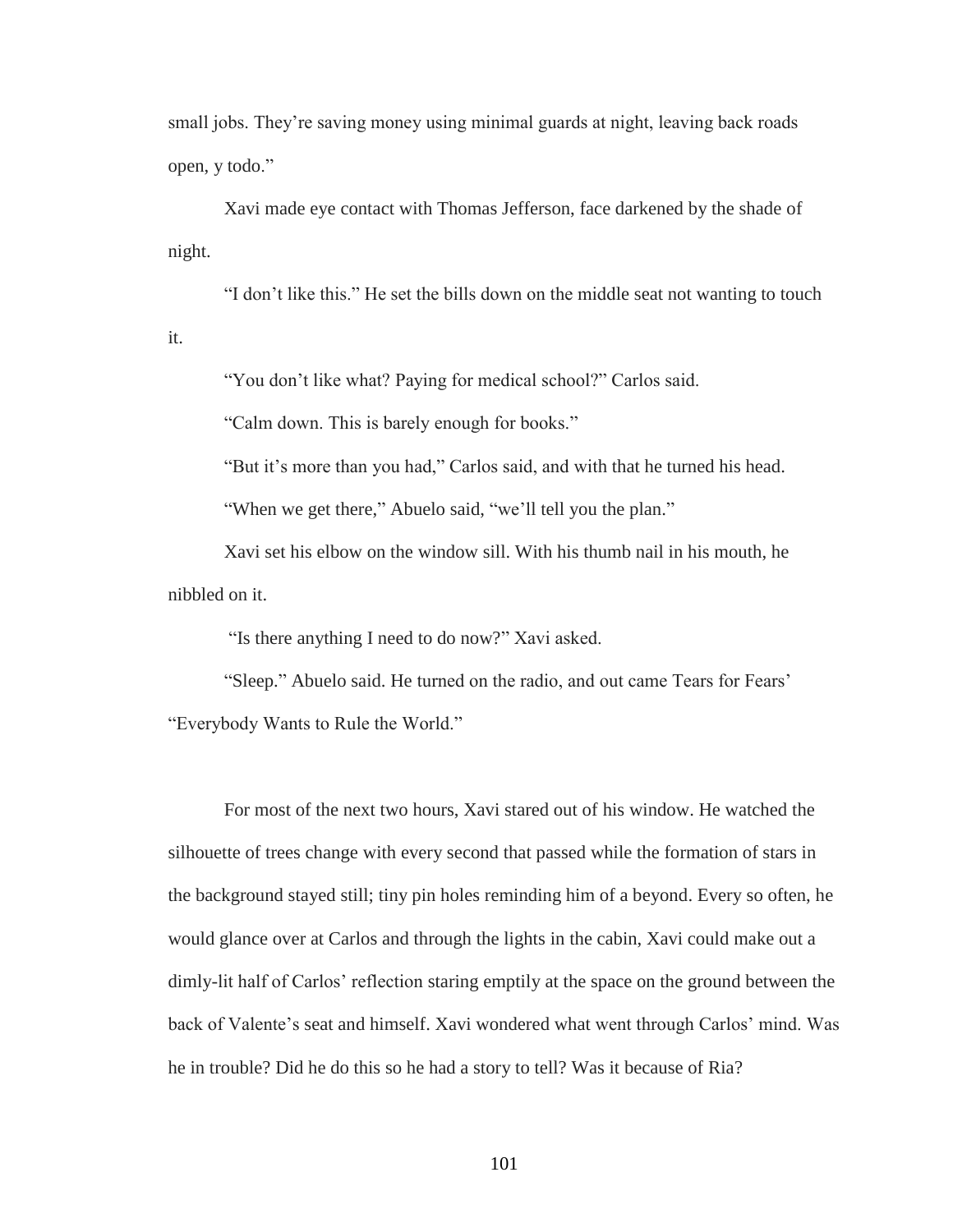Before Xavi's train of thought drifted too far, Carlos noticed Xavi noticing him. He'd smile at Xavi, making him turn back toward the window, again staring at the silhouette of trees, the tiny stars, the beyond.

Somewhere in the sixty miles between Falfurrias and Edinburg – what Xavi assumed to be fifteen minutes past the border patrol station he knew they would encounter – Abuelo turned into a dirt road blocked by a weathered, almost-destroyed gate. Another few minutes on the bumpy path led the men to a wooden house. The walls were poorly constructed as Xavi could see the light from inside breaking through the cracks and holes of the termite-chewed wood.

Abuelo grabbed the walkie-talkie from the cup holder and spoke into it:

"We're here," he said to someone on the other side. Xavi exited the now parked car – medical bag wrapped around his body– and noticed Carlos' truck parked before the steps leading up to the entrance of the house.

"Isn't that yours?" Xavi asked Carlos.

"Yeah," Carlos said. "She's been here for a few days. I missed her."

Xavi assumed there would be thirty immigrants, dirt-brown not just in their clothing but in their skin. He imagined bodies lining the walls one after another, cheeks sunken in. His heart raced, the beating ringing in his ears, the feeling of nausea noticeable.

He crossed the threshold of the nearly empty house, warmth radiating from the exposed bulbs hanging from the ceiling reminding him of the ends of lightning bugs. The only person inside was a white-haired woman wearing a traditional Mexican peasant blouse.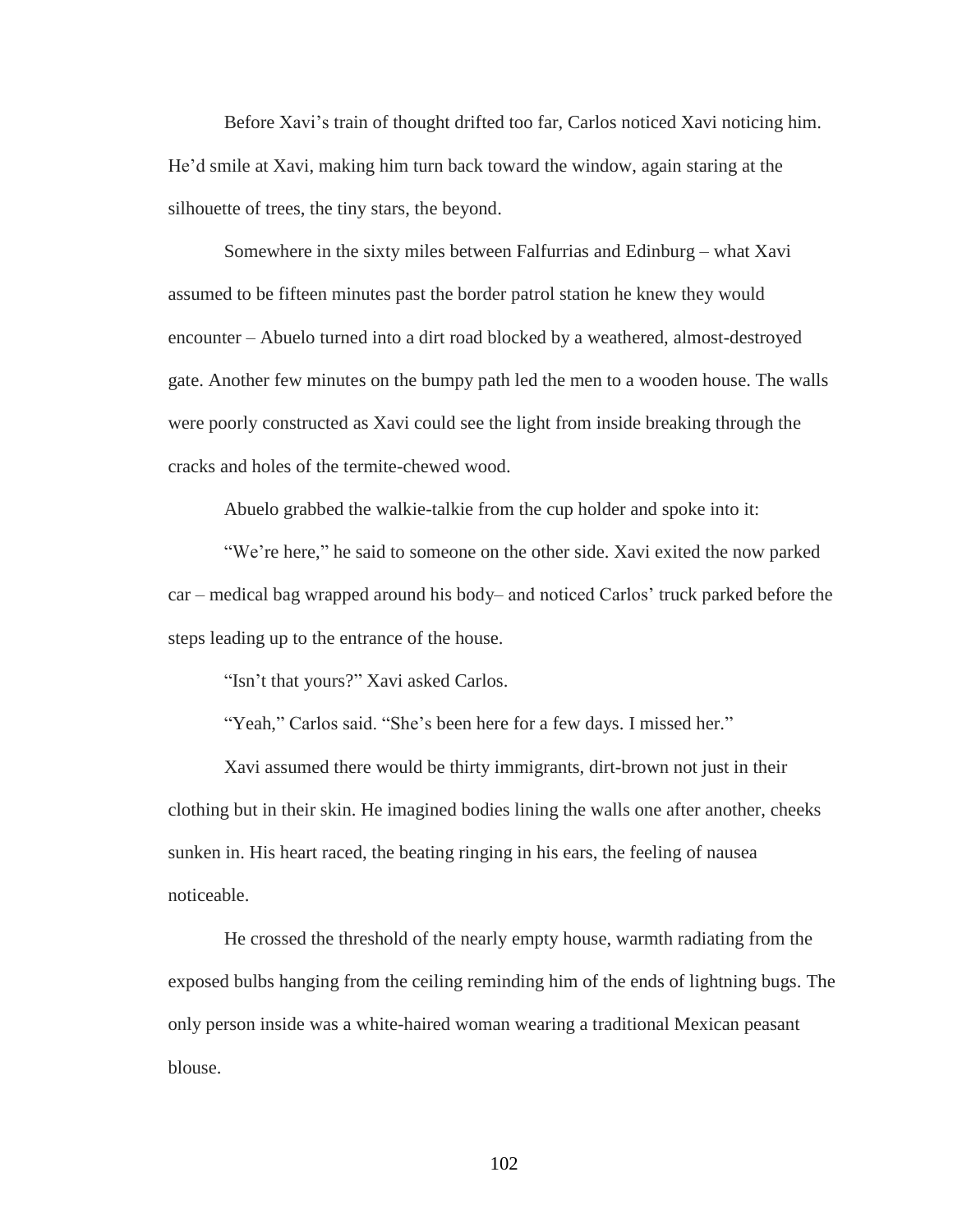"Abuelita!" Carlos stretched out his arms and gave her a tight, full-bodied hug. "This is Xavi. Un médico*.*"

She moved from behind the lone table in the living room and walked toward Xavi. "Aye, mijito," she said, and her weathered hands cradled Xavi's chin. With the thumb of her right hand, she drew a cross on his forehead. He could feel the wrinkles on her thumb flatten as her skin met his. While she quietly whispered a quick prayer of protection, Xavi's hand gently brushed the fabric of her flowered blouse; it reminded him of his mother.

She finished the prayer, opened her eyes – enough for Xavi to see into the slightly cataract eclipsed pupils – and walked away, leaving him with a kiss on his forehead. Xavi could now see the map pinned to the table, the corners fatigued. He moved closer and studied the narrow, vein-like rivers surrounded by darkened patches of land; it was the Rio Grande Valley. Their location, Xavi presumed, was marked by the coyote figurine howling in the center of trees a few inches off Highway 281. They seemed to be closer to Edinburg than they were to Falfurrias.

"Escuchanme, mijitos" Abuelita called out. "El Cayote is almost here. He radioed-in about five minutes ago saying that they've crossed the border. In the next forty-five minutes, they'll be at the safe house here." Abuelita placed the sheep figurine she fiddled with in her other hand onto the map, right over McCook. She crossed her arms and put her left hand under her chin.

"How much time do we have?" Carlos asked.

Abuelo shouted from the kitchen: "We'll leave here in about fifteen minutes." "Great." Carlos rifled through his pant pocket. "Xavi, I've got your smokes."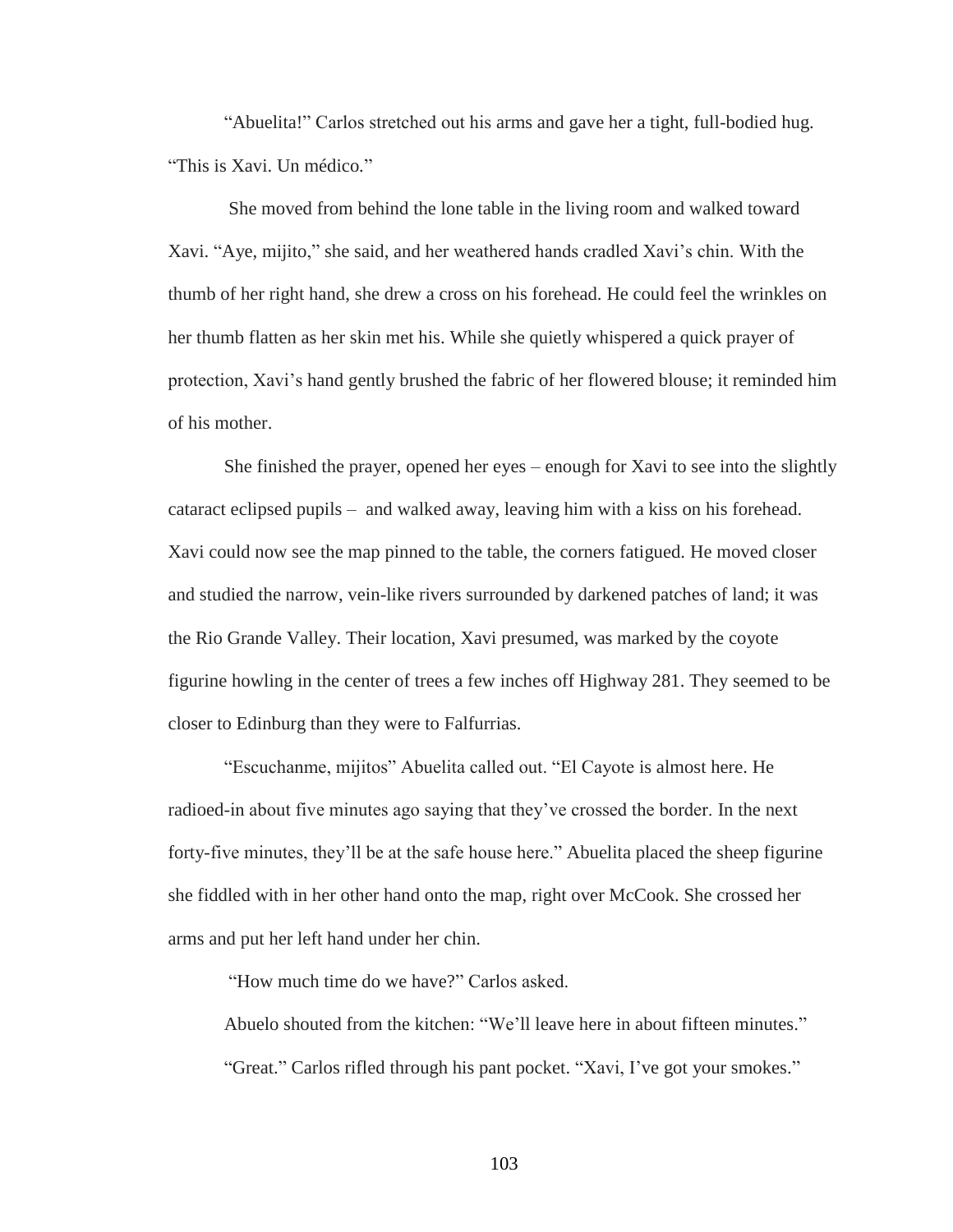Xavi pulled himself away from the map, confused: "What?"

Carlos motioned toward the door and proceeded to walk outside. Still not sure of what this meant, Xavi followed. Outside in the cool Texas night, Carlos stood a few yards away from the house unwrapping the pack.

"Here." Carlos pointed the bundled cigarettes at Xavi.

"You know I don't smoke," Xavi said, his hands in his jacket pocket.

"Ria told me you do." Carlos fished a lighter from his back pocket. "At least, when you're stressed."

Xavi stared at Carlos and then at the cigarette in the top, right corner of the pack. He used his forefinger and thumb to grab the filter of the cigarette and set it in between his lips. The faint smell of the tobacco invaded Xavi's nose. Carlos lit the cigarette.

"Why did you start smuggling illegals?" Xavi ran his thumb against his lip.

"I know Valente from the refineries." Carlos dug both of his hands into his front pockets. "He asked me if I could help him. Then he asked me if I knew a medic, and now we're here."

Xavi inhaled and held in the smoke longer. He was remembering how it felt in his mouth.

"I'm sorry," Carlos said. "For not telling you about this. Really, I am."

"Why didn't you?"

"Because you would've said no." Carlos wasn't looking at Xavi anymore. Instead, he shifted his eyes from the ground and back to the house.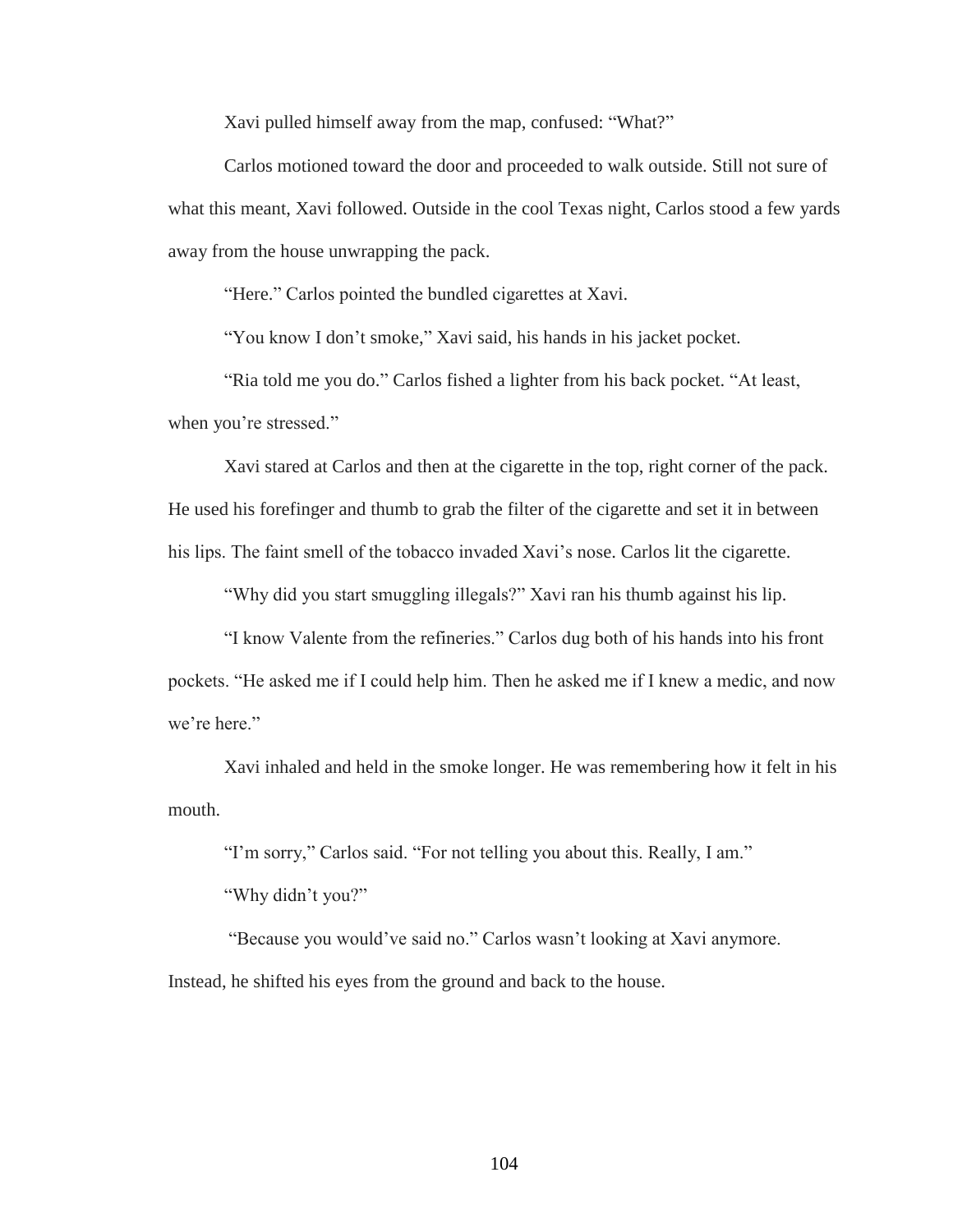"Yeah," Xavi said holding in smoke. He exhaled: "It's illegal. Not to mention, this is the cartel's thing. If they find out about this, we can get killed. That's if we don't get arrested first."

"Abeulo is old news," Carlos said. "He's been here since before the cartel bosses were even born. That's why they call him 'Abuelo': he's grandfather-ed into the territory. Plus, Abuelo's a greedy fuck. He wants to keep the money he makes."

While he chuckled, Xavi nodded and looked away.

"I know it's illegal." Carlos ceased laughing. "But I needed you. I wanted to do the human thing."

"The human thing?" Xavi asked. "What're you talking about?"

Carlos walked to the bed of his truck, lowered the door to sit. His legs dangled.

"Do you know why people call us cayotes?"

Xavi snapped, the word 'us' uneasy his ears: "I'm not a fucking cayote."

Carlos stopped moving his feet. "After this, you are," he said. "Do you know why *we* are called that?"

"No."

"I don't either." Carlos looked up. "But I think it's because we *are* coyotes."

Xavi gave Carlos a perplexed look.

"Think about it," he continued. "Coyotes kill because it's survival. If you ask some people, they'll say it's not the right thing to do," he flexed his fingers as he said 'right,' "Because what is one life over another? But coyotes do it because it's in their nature. And they don't kill just for themselves, they do it for their pack."

"I thought coyotes run in pairs or alone." Xavi took a seat next to Carlos.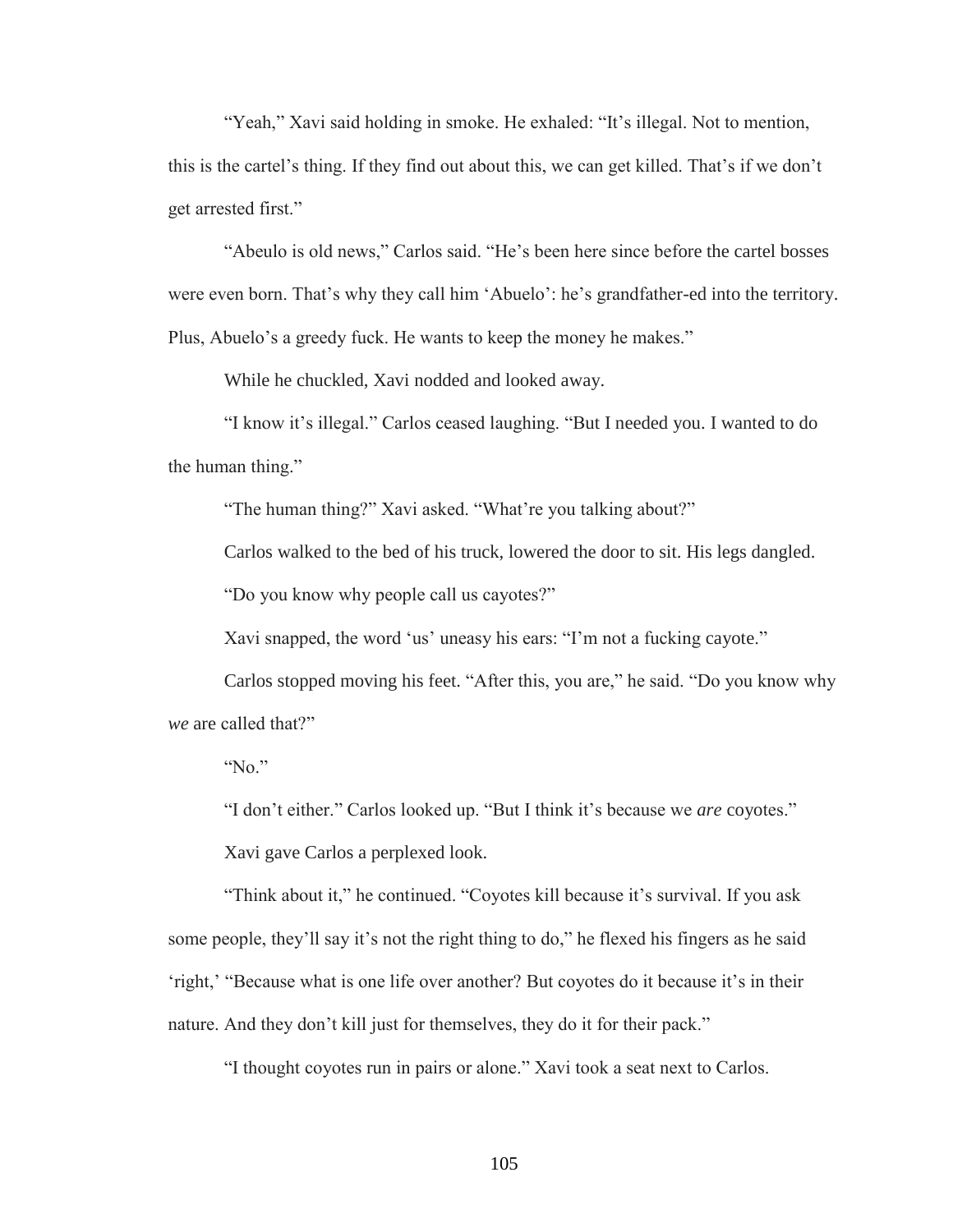"That's when they hunt," he responded, offering Xavi another cigarette. "They still belong to a pack. My point is that those are *our* people crossing the border. Our grandparents, great-grandparents, did that same thing. And that allowed us to be standing here today. So why should these people tonight not get the same chance?"

Xavi smoked the cigarette faster and held the smoke in his mouth. He digested Carlos' words, his lips slightly opened for the smoke to pour out of him like a tea kettle.

"I wanted these people tonight to be taken care of. At least for them to make it to Corpus. And that's why you're here." Carlos nudged Xavi. "I trust you."

He jumped from the door and stood before Xavi.

"I understand if you don't want to do this," Carlos said. "I'll drive you into town and I'll come get you when we're done. I'll just take what you brought so I can help them as best as I can."

He came in closer to Xavi, "But if you do this, you can be a part of something bigger than what's legal. You'll be doing the human thing," he paused, "the cayote thing."

Xavi scooted off the door. He dropped the half-finished butt of his cigarette and studied the ground he buried it in. He noticed the imprint of his boot and how it slowly faded as the wind carried sand over it.

"Carlitos," Abuelo called from the front door. "¡Vamanos!"

"What's it going to be?" Carlos asked Xavi.

He stopped at the door of the car to think about his hands and how calloused they were, born with course skin. He thought about his father plucking cotton and how his fingers would crack and bleed. He thought about the stars, the ones from the beyond and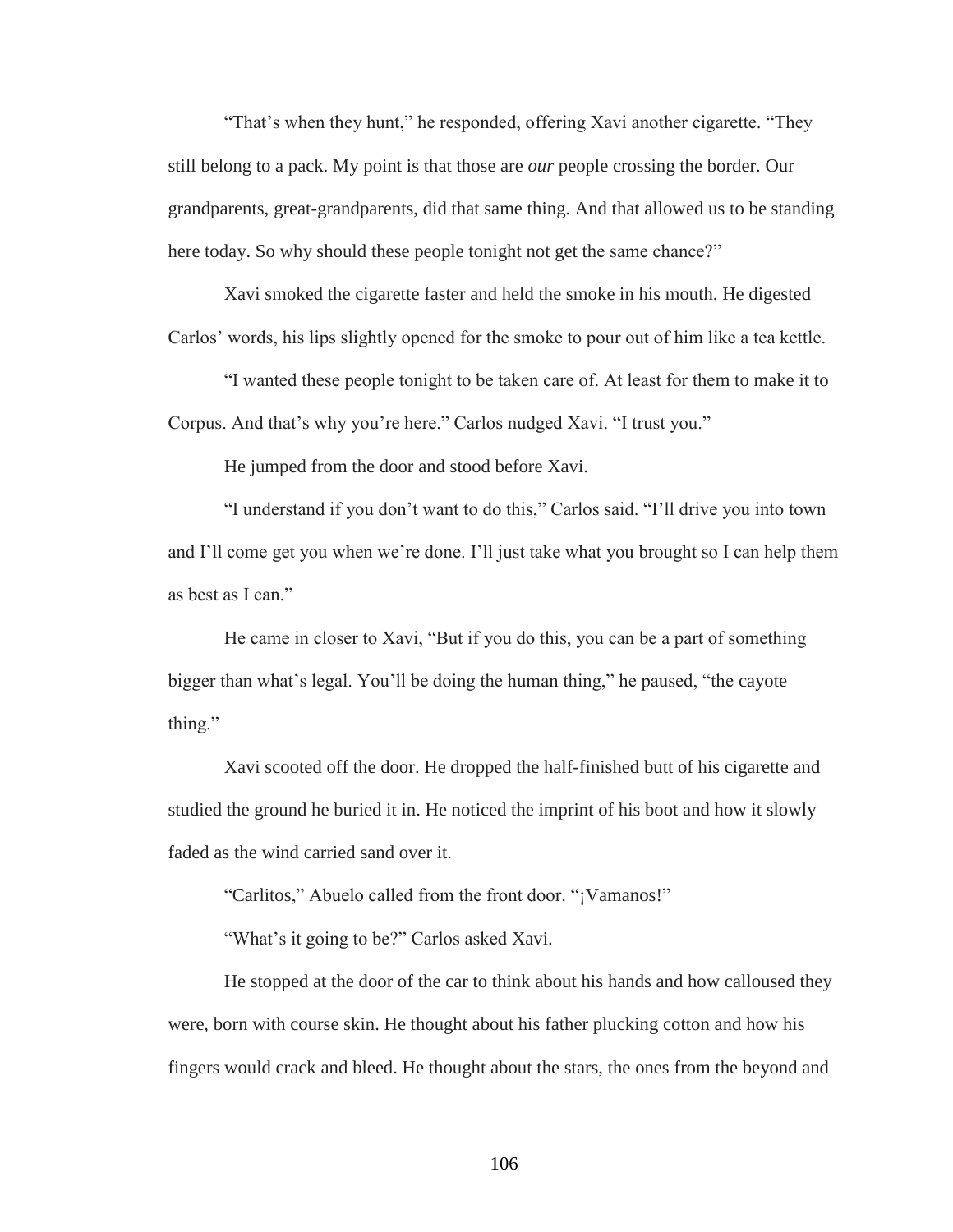how his mother told him that's where everyone ends up when they die. He wondered about the family members glowing, flickering down at him and what they would've done for their kind.

He reached inside the car and pulled on the door handle. Carlos smiled and hit the top of his truck a few times shouting that they were ready.

Carlos, following the van, briefing Xavi on the night's plan:

"The best time to do this is around four o'clock," he began. "That gives us about two hours to bandage and clean up. After that, we're putting them in the Escalade so Valente and Abuelo can drive them through the trees, out of sight. While they do that, we're going to serve as a distraction and go through border patrol. There're only two guards at the station around that time of night. One will meet us outside while the other will run my license plate. Since both will be focused on us, it'll be the perfect time for them to cross. Back in town, you'll get the rest of your money and go on with your life. You won't hear from me again." Carlos' confidence seemed reassuring.

"Where did the money come from?" Xavi asked.

"They paid Abuelo a few weeks ago. A thousand bucks a person."

"Jesus," Xavi said. "How did *they* get the money?"

"I don't know." Carlos took a moment. "But it's not hard to imagine."

Xavi's mind wandered like a shadow: close enough to be considered a part of him, but stretched far, trying to touch anything out of reach. He retraced his steps, tried to remember the series of events that led him to this very moment. He tried finding plot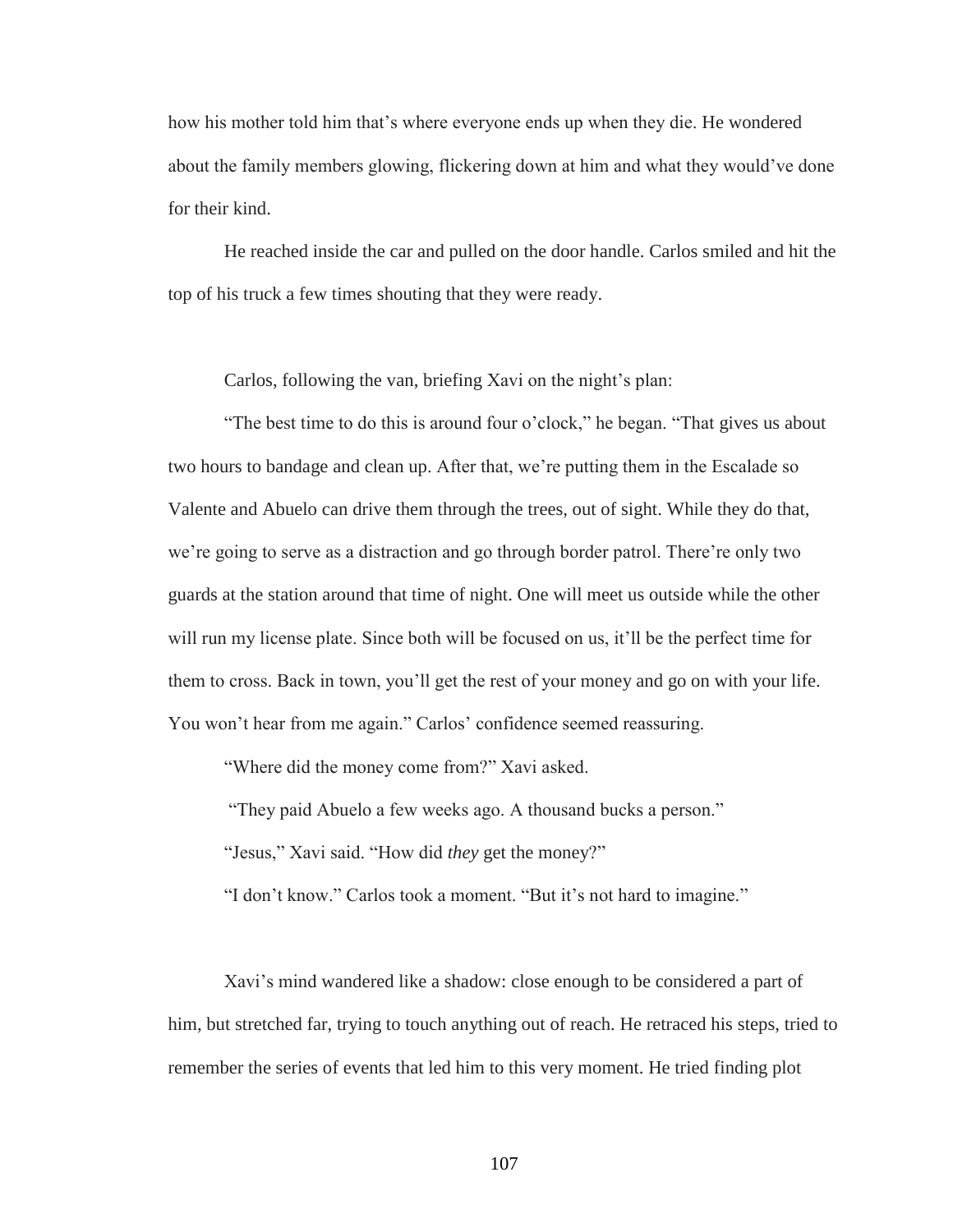holes in tonight's story, things he may have missed while they were happening. Xavi swallowed a large wad of spit out of nervousness, a hint of nicotine in it:

"Why do you have cigarettes with you?"

Carlos took a few seconds before answering. "Ria. She used to have me carry them around for her." He let out a small laugh. "I guess I got used to it."

"I thought you hated that she smoked."

"I did," Carlos said, "but I loved her more."

The two sat with his answer floating in the air until Carlos broke the silence: "I guess you could say it was the human thing to do."

The Escalade pulled into the driveway of another poorly built and slightly smaller shack, Xavi could see Valente jump out and run inside. Xavi and Carlos followed Valente, walking past Abuelo and El Cayote, another older gentleman wearing a large sun hat with holes in the brim.

In the house, Xavi saw Valente and who he assumed to be Milagros in full embrace. She kept grabbing handfuls of the back of his shirt as if he was destined to float away. In the corner of the shack, some of the refugees anchored themselves to the wooden floor. Two women were holding children – boys – under their arms. When he knelt in front of them, their eyes would move, scattering their sight all over Xavi and the room, trying find any sort of trouble he could possibly bring. The men that traveled with Milagros were sprawled out on the floor, both of whom were severely dehydrated. Everyone carried some sort of blood stain or abrasion on their body, even the children.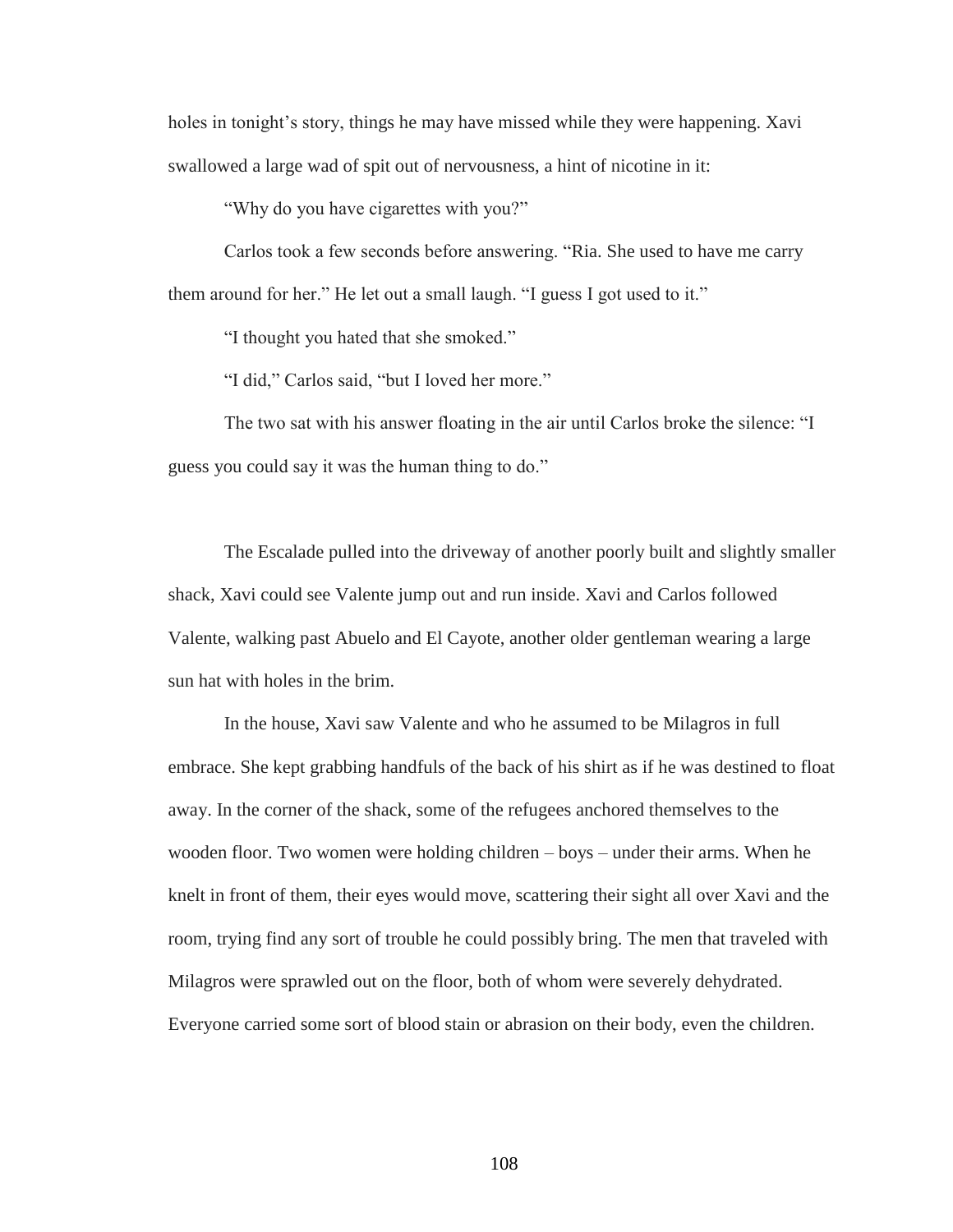But the only ones who needed to be treated for dehydration were the men. "They give their water to the children and the women," Abuelo said.

Xavi set up two I.V. stations in the kitchen, fluid bags hanging from bent nails in the wall. He could see the chapped, cracked lips of the men revealing the dried, cherry red blood below it. While the men were rehydrating, Xavi and Carlos tended to the wounds of the others. He showed Carlos how to properly disinfect his hands, wrap gauze around an open wound, and how to do a running stitch. Behind them, Xavi could hear Abuelo performing Sana on the children, rubbing their stomachs or bruises: "Sana sana colita de rana, si no sanas hoy sanarás mañana." In the back of his mind, Xavi knew the words held no real meaning, they were nothing but air. And yet, it brought a smile to the boys; it gave them a sense of peace.

For the last hour, the occasional muffled sounds and sharp inhales as Xavi and Carlos cleaned the wounds with rubbing alcohol were the only noise. Xavi was inspecting the large gash on one of the boy's heads when yelling erupted from outside. His gaze went from the closed door to Carlos who seemed to wonder why Valente was shouting. A neighboring sound of thunder came and everyone in the shack jumped. The children buried themselves in their mother's sides while the men backed against the wall, searching the floor with their hands for anything to arm themselves with. Carlos motioned for Xavi not to move and walked out of the house. A few moments of silence passed before Xavi could hear Valente's voice followed by Carlos' shouting at one another. He stuck the bandage he held onto the boy missing his two front teeth and followed Carlos.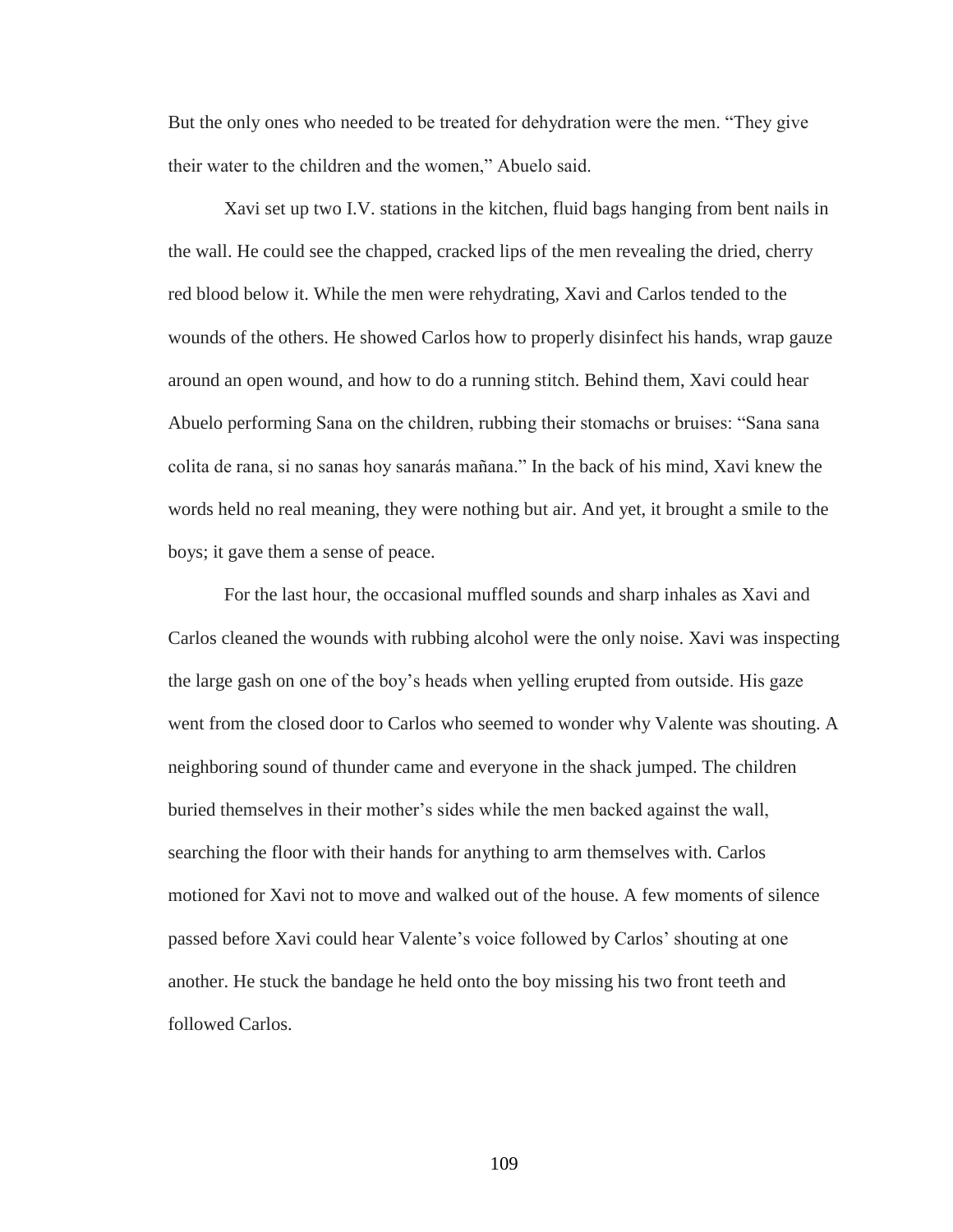Valente stood on top of the Escalade pointing a pistol at a man lying in the ground a few yards from the house, his body surrounded by brush and dirt. At the top of the house sat a flood light, shinning down on them.

"Holy shit," Xavi whispered.

"Put the gun down, Valente!" Carlos reached is left hand out toward Valente while the other hovered in the direction of the collapsed man, trying to extend some sort of protection. "He needs help!"

From where he stood, Xavi could make out the bile pouring from the mouth of the man, aloe-colored liquid seeping into the sand.

"I've never seen this fucker before," Valente shouted, never taking his eyes or the gun off the man. "He could be a snitch. D.E.A or Border Patrol or F.B.I. I know it, man!"

"He's sick!" Xavi said, taking a few steps toward the man "I have an extra I.V. bag, just let me get him into the house."

"Don't touch him!" Valente shouted.

"If I don't give him fluids, he can go into shock." Xavi said. "He could die!"

"More of a reason to shoot the guy!" Valente replied, still fixed on the man. He shouted: "Cierra tus ojos, homes. I'll take care of you right fucking now."

Without thinking, Xavi ran in the direction of the man and turned him over. As he assumed, vomit leaked from his lips. Bits of cactus chunks trailed the man's cheeks as he whispered: "Por favor," with a fading voice, "ayúdame."

"What the fuck did I just say?" And with that, Valente cocked the gun. Xavi chose not to look up, but he knew Valente pointed the pistol in his direction, threatening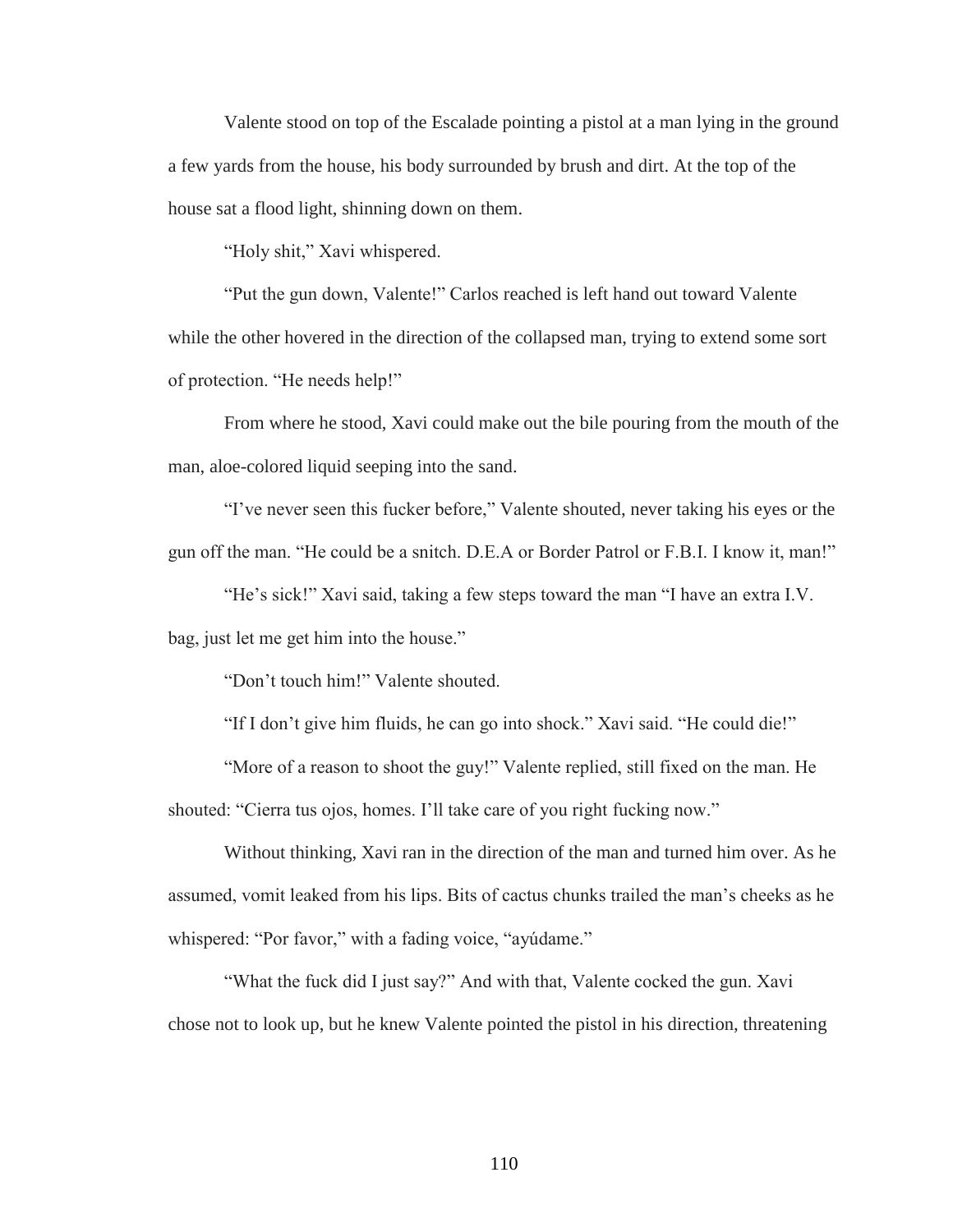him with the tug of the hammer. Instead, he studied the dried, crusted almost-shut eyes thinking this was the last thing he would see before he died.

From behind, Xavi heard Carlos' voice: "I said put the gun down," followed by a click, too. Xavi slowly pulled his eyes up to see Carlos aiming a gun at Valente, pointed at him steadily, unwavering and undisturbed.

"I'll take him across," Carlos said

It seemed endless: Valente staring at Carlos. "Alright," Valente said, putting the uncocked gun in his belt hook. "But we stick to the plan. You get caught, that's on you."

Carlos nodded: "Let's get them out of here."

Abuelo motioned everyone to the front yard, steering the refugees into the Escalade. As Xavi carried and placed the gapped-tooth child in the pile of bodies – legs pressed against chests – Abuelo told him to drive and act as if nothing was wrong.

"Lo siento, mijo," he said. "We'll figure out something. I promise."

When he closed the door of the trunk, Carlos called from behind: "We've got to go." Xavi saw him smiling as he whispered "gracias" through golden-stained teeth, barely visible in the moonlight. The two folded his legs and set him down in the backseat of the truck. Xavi reached over him and put the I.V. bag on the clothes hanger that held Carlos' blue refinery jumpsuit. He stretched out the arms of the boiler suit so they would block the view to inside the backseat.

"Necesitas estar en silencio," Carlos said from the other side of the truck, "Como el viento." The man nodded and both Xavi and Carlos closed their doors. Carlos closed the open divider between the front seat and the backseat. Xavi buckled his seat belt.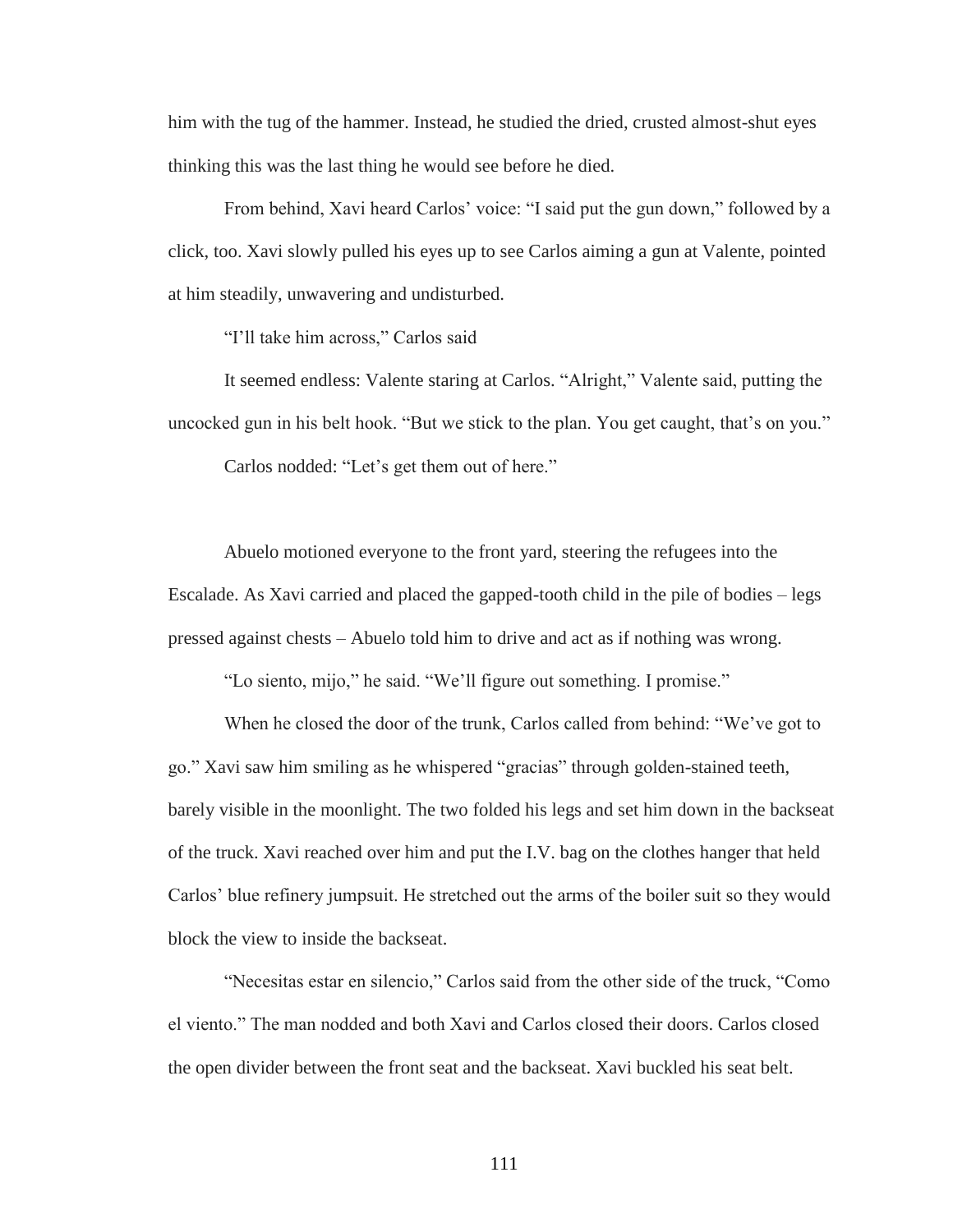"I hope you have a plan," he said to Carlos.

"Yeah." Carlos opened the middle console and tucked his gun under the stack of mail and receipt papers. "Only if we need it."

Somewhere along the ride back to the patrol station, Xavi could see, through the right-side mirror, Valente and Abuelo break formation and drive the Escalade into the woods. It only took a few seconds before Xavi lost sight of headlights in the trunks of the trees. As Carlos and Xavi approached the border patrol station, Xavi's chest began shivering. His hands clammed from reading the words "No Smuggling Illegal Immigrants" on the sign. He turned around and peeked through the divider of the cabin where, in the backseat, the man lay silent, still – the shape of his face barely visible.

Carlos put the truck in park and lowered his window. A white border patrol agent and his large German Sheppard walking around in circles beside him approached his window. He had sunglasses on his head despite the early hours of the morning. With his hands on his hips, he tucked his thumbs behind the leather of his belt.

"How're you two doing tonight?" he said. *He doesn't see him yet*. Xavi thought.

"Not too bad sir," Carlos replied. "Just going home." Xavi could hear the calmness in Carlos' voice, collected as if lying was second-nature to him.

"Where're you headed?" The agent asked, inspecting along the bottom of the truck.

"Corpus Christi," Carlos said.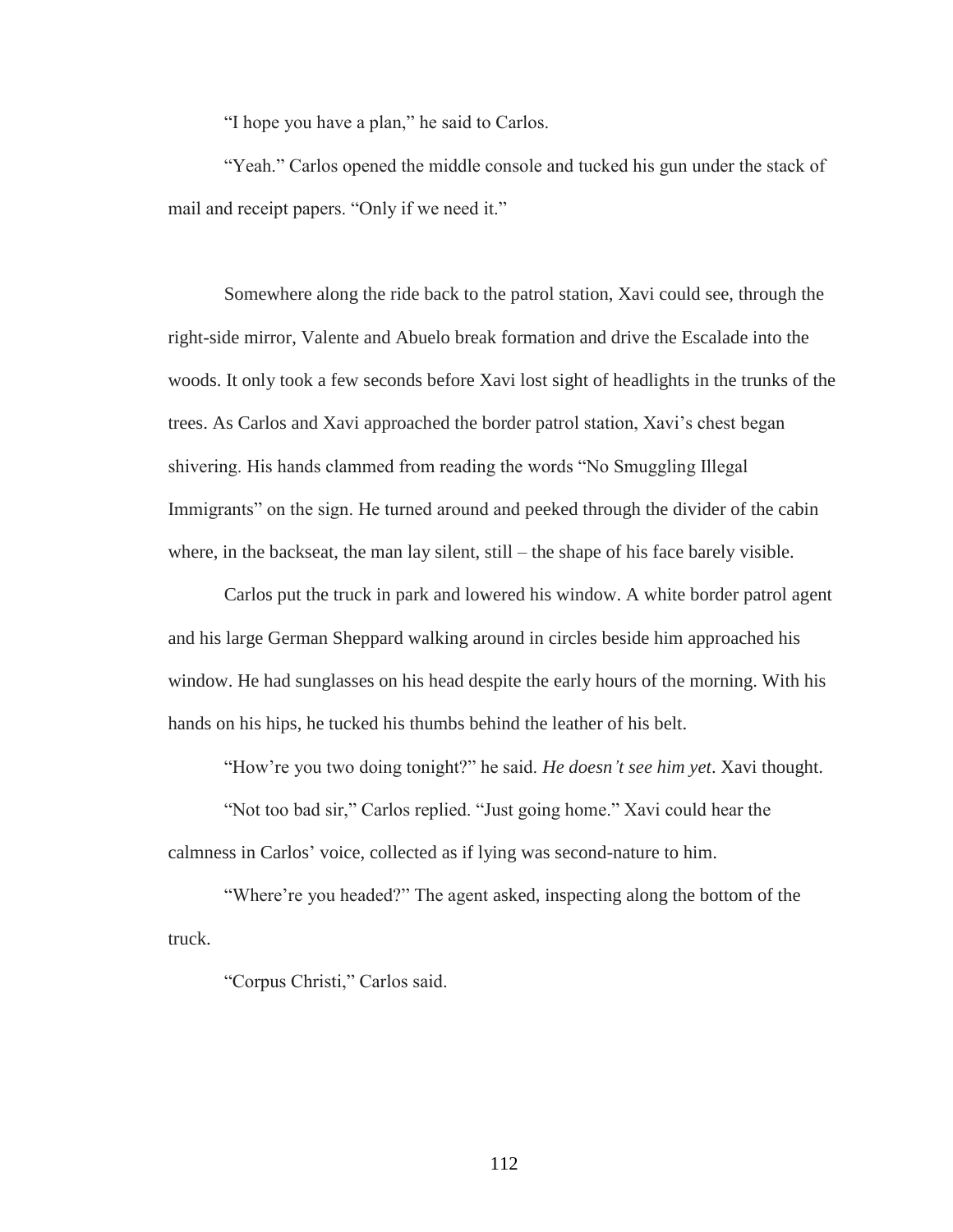With his flashlight, the agent – the name Thornton on his nametag – traced the outline of the truck. In the corner of his eye, Xavi could see the small bits of light breaking through the stitching of the jumpsuit.

*Don't look in the back*, Xavi thought. *Please.*

"You transporting anything?"

"No sir," Carlos replied, grinning ferociously.

Agent Thornton swaggered toward the back of the truck and took notice of the tarp covering the bed. With the swing of his arm, he uncovered it; nothing. With the dog still by his side sniffing the bottom of the truck for contraband, he made his way back to Carlos. He flashed the light past him into Xavi's face causing Xavi to squint. He smiled back at the officer.

Just when Xavi thought it was over, Thornton dragged the light into the window of the backseat.

"What's hanging on the door?" he asked before taking a few steps back.

### *Fuck*.

"What was that sir?" Carlos put his hand on the console, searching for the lever to pull it back. When Xavi noticed what he was doing, he placed his hand on Carlos'. Even though his heart raced, his palms clammy and shaking, Xavi gave Carlos a silent, subtle nod.

"The backseat," Thornton repeated. "Why's it covered?"

"Those are my work clothes. I keep an extra pair with me. You know, refinery work."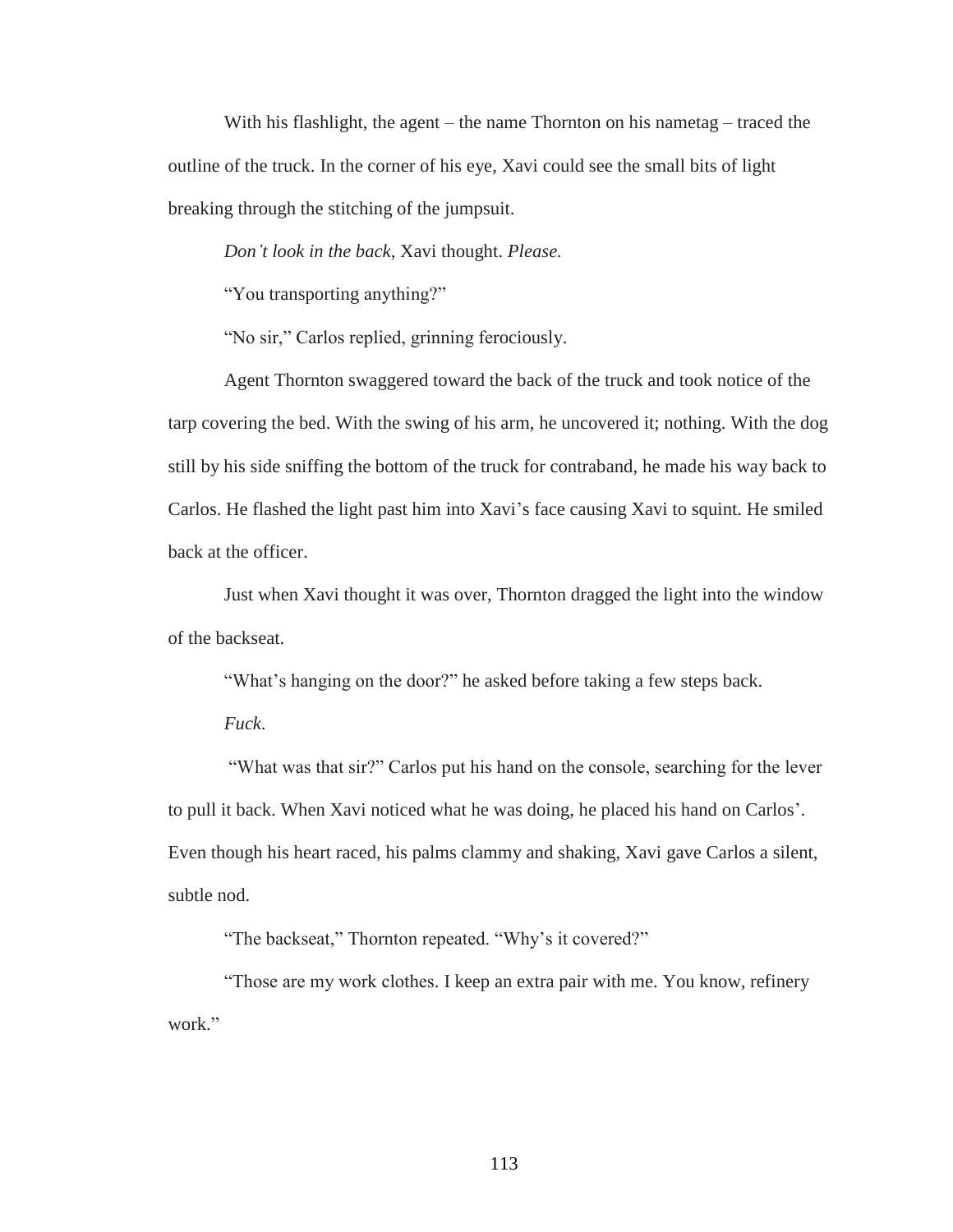Xavi could tell that they were in this spot for far too long. He couldn't bear the idea of breathing, thinking any movement would give their secret away.

Thornton made eye contact with Xavi when he opened his mouth to speak  $-$  Xavi thinking Thornton would tell them he knew what they were doing. Instead, he stared past Xavi. "What the fuck is that?"

He put his flashlight down and Xavi could see bright red drenching the border patrol station. Through the window, he saw the flicker of something large, bright. He turned around to see a fire burning a few hundred yards from the station. It twirled, uncontrolled, and went from a large pyramid to a strip of flame shooting up toward the darkened sky. Sparks of fire consumed stray bushes near it.

Thornton pushed his flashlight into its strap and reached for the radio on his right shoulder: "Reynolds! Get out here!"

As he ran toward the flames, Thornton turned around: "Y'all gotta go!" The dog ran toward the fire, jumping and barking at the monstrous flames. As soon as Reynolds ran past them and into the scene, Carlos put the truck in Drive and took off. Xavi focused on the bright light illuminating past the silhouette of trees never noticing half of his body hanging outside of the window. In the background, he could hear Carlos slamming the top of his car and shouting, howling nearly. He wasn't sure who it was, but what gave Xavi comfort was the image of Abuelita building a large pile of brush and debris. She would drench her work in gasoline from the canister sitting on the porch outside her safe house. The last drop would fall from the nozzle and she would light it all on fire.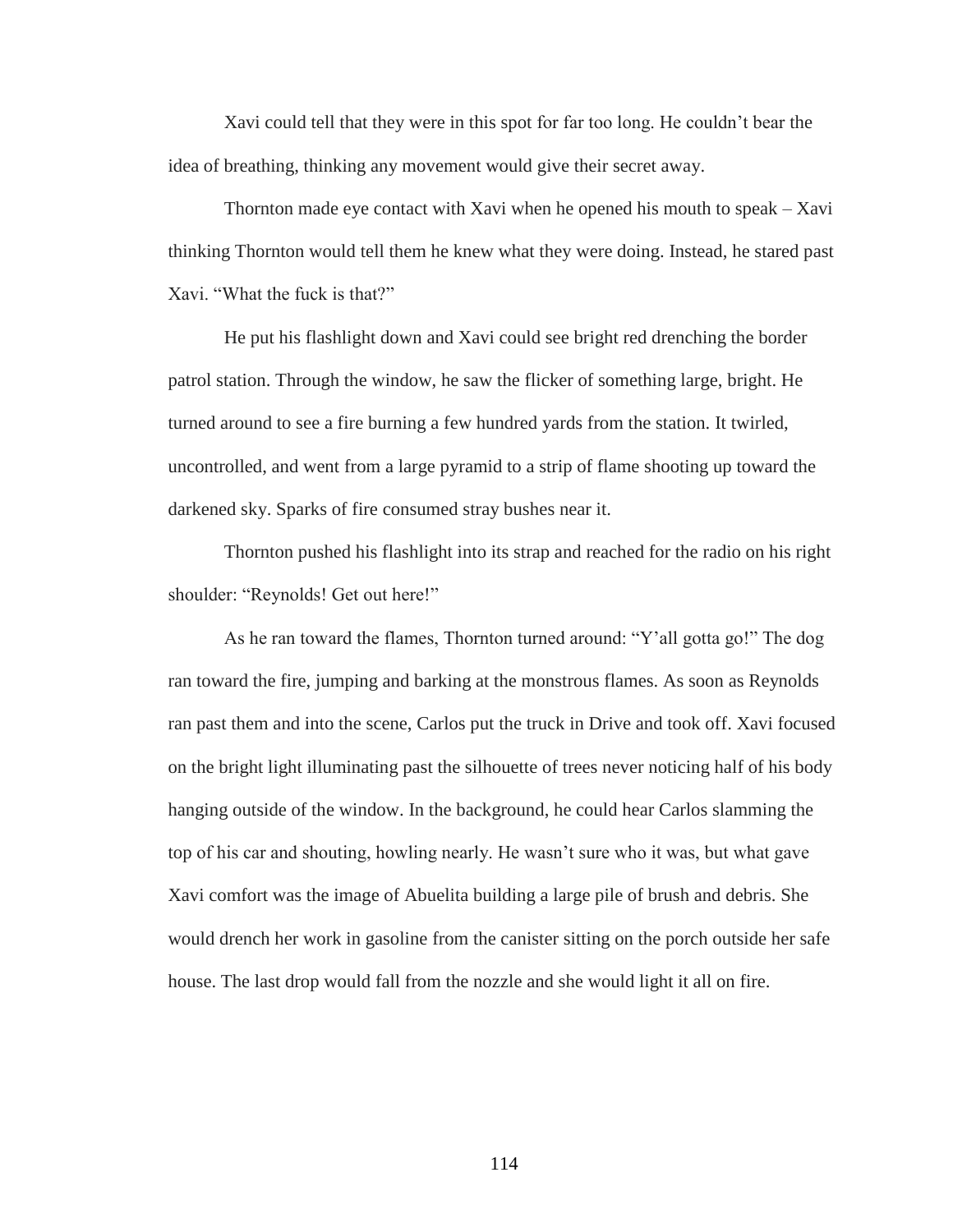"That was fucking awesome!" Carlos shouted over the wind tunnel made from both the open windows. Xavi couldn't remember seeing Carlos this happy, this excited about life.

"Where're we headed?" Xavi asked.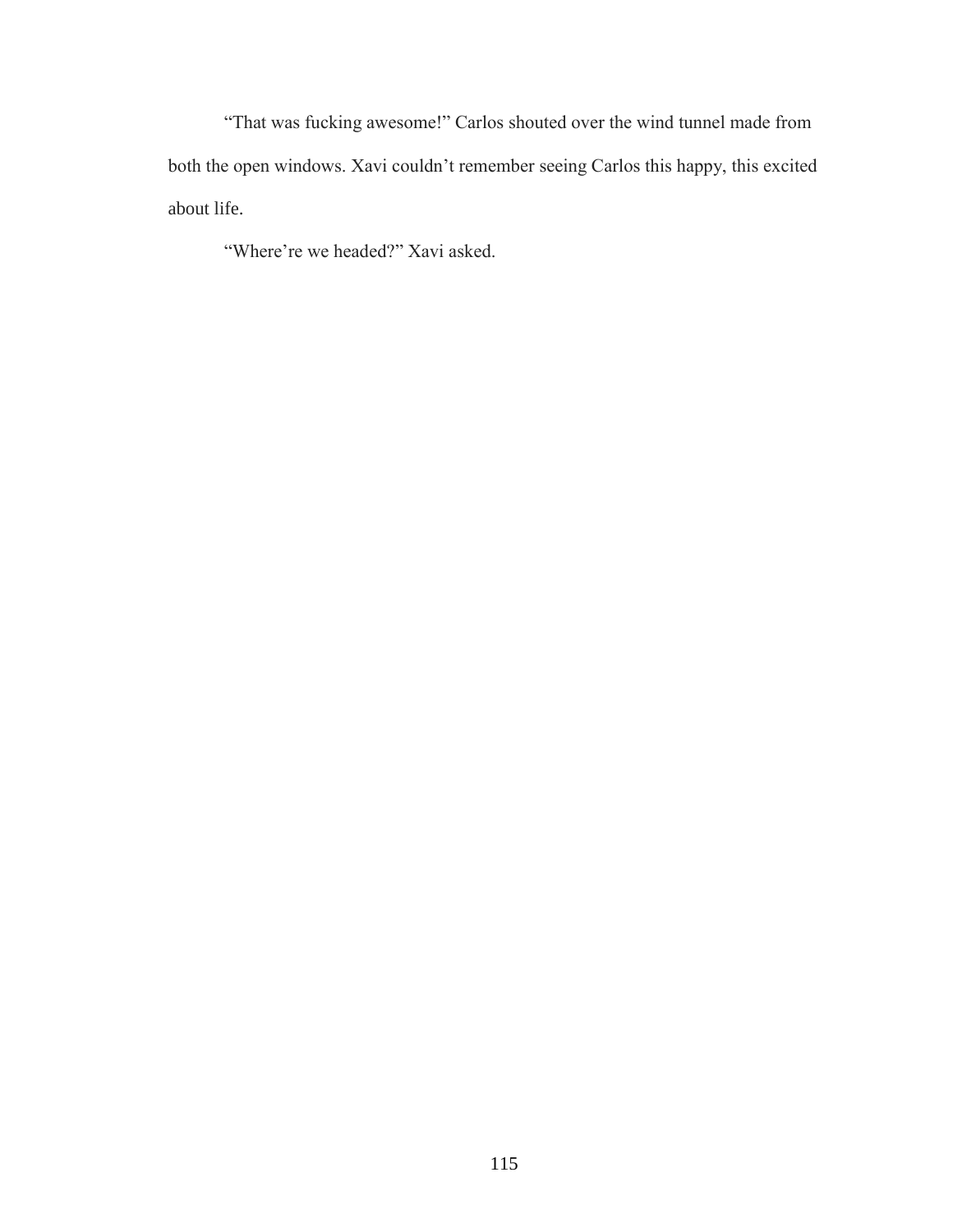## americano

when i was a child my father read to me

a story about a boy from mexico. he was

caught by dirty ICE officials outside

of reynosa. they bagged him with fleece corn

sacks and hung him over chain-linked fences

like he was a fox – his body gutted and dried. *he was just*

*crossing the border* papa said *looking for a better life* 

*here.* he had our last name, and hair and skin

like mine too. if i could speak

to him, i would tell him where i'm from, when someone dies

my people say *rest in paradise*. i think it's because

they know this land isn't worthy enough to be

considered freedom, it can't be the last

place we can walk freely without fear

of life lasting long enough to see a boy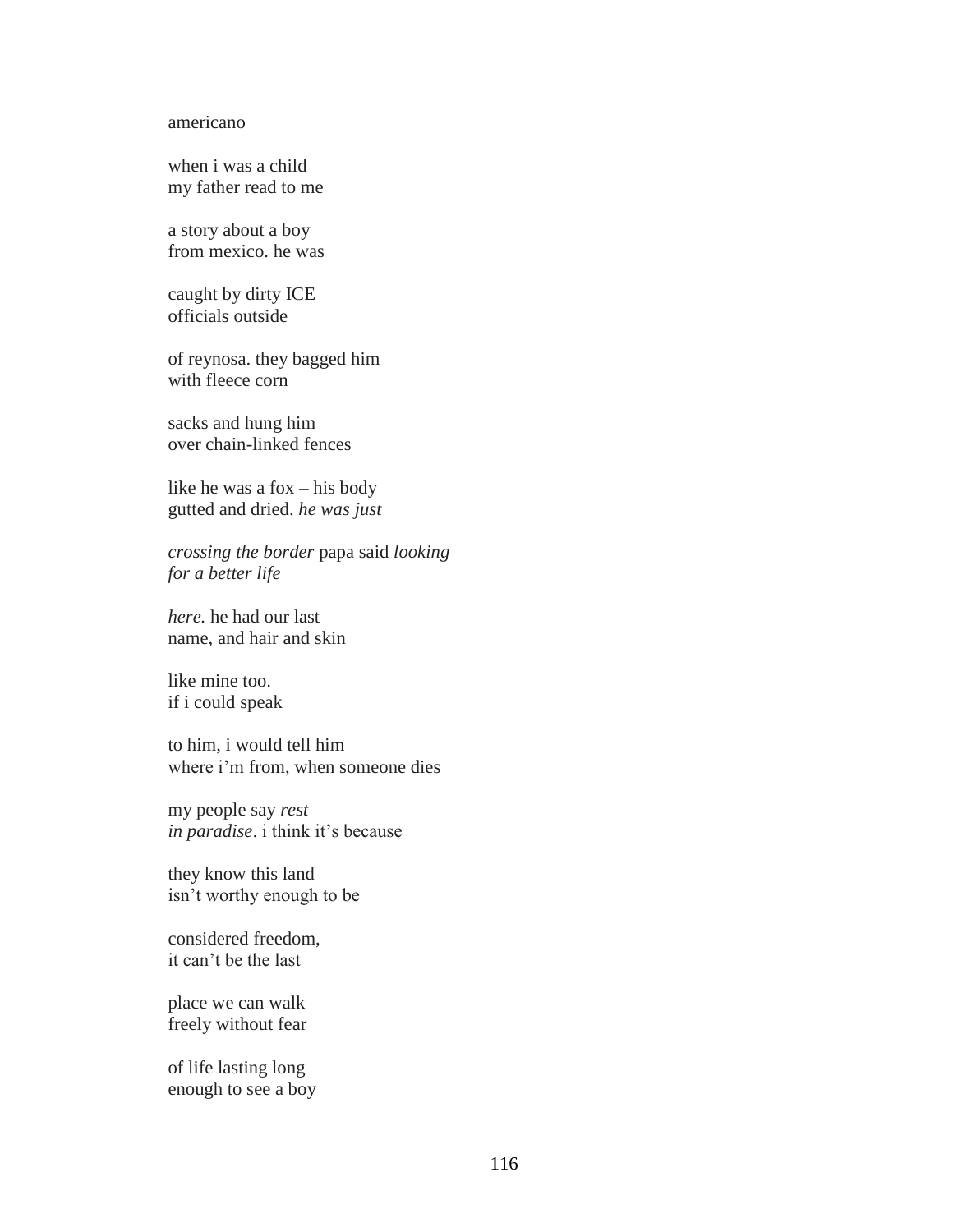killed because he wanted to live.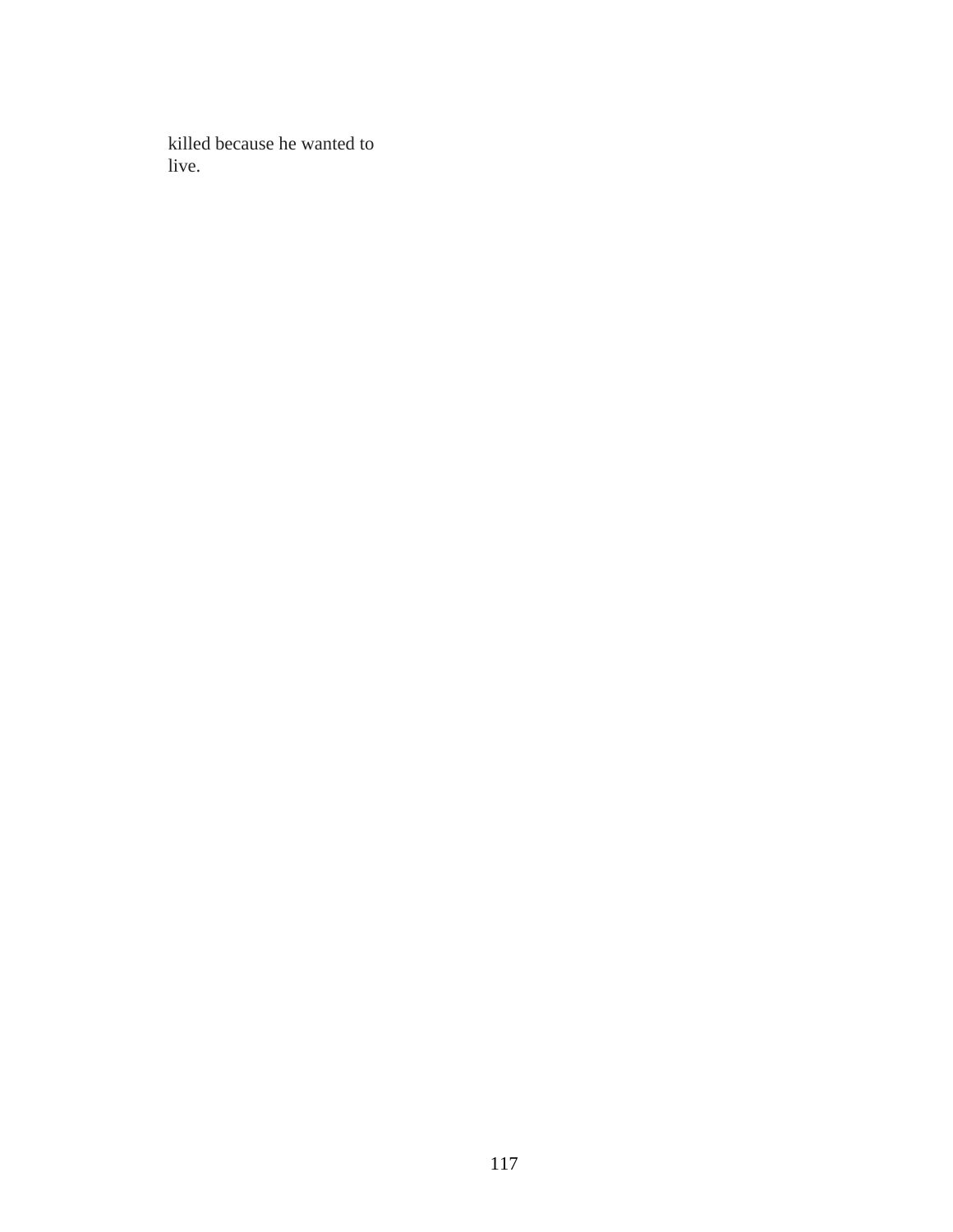### Dino & Eden

Every Sunday was mass. Most of the time I went by myself. On occasion, I brought Pearl with me to give Eden time to practice playing her guitar. While she sung ballads in her writing room (our living room), I would let Pearl nibble at my finger as I listened to Father Bob perform his weekly joke, the same one I would hear him practice in his office earlier in the week. Every time he paused for the laughs – his voice carrying in the empty archways for only a second – I would let out a snicker. Even though he couldn't hear me, I knew God would.

This Sunday was a special service; we were reading a letter from the Corinthians about temptation. Father asked me to speak to the congregation, and I couldn't think of a better way to celebrate the third anniversary of my sobriety.

"Bonita," I called out from our bedroom. "Which shirt should I wear?" Eden walked in, Pearl hanging on her hip. Her hair was down and curled strands covered her sideburns like helixes while she fiddled with the hangers. She looked at-ease in her natural face, and her oversized shirt made her appear as if she was a young girl that had wandered into an older man's neatly organized closet. She was looking in the section with the shirts, organized first by type then color. And as she pulled a few out of the closet and threw them on the bed, I couldn't help but notice her chaotic nature.

I found work as a handy man for the church; it didn't pay much, but I figured it was my way of giving back to God. Father Bob told me we all had a gift and mine was creating something out of nothing. He would say *Divinity is a state we hope to reach, and you come damn close, son* while his fingers ran along the matching altar and lectern I crafted from the reclaimed wood of the fallen oak tree outside on the chapel lawn.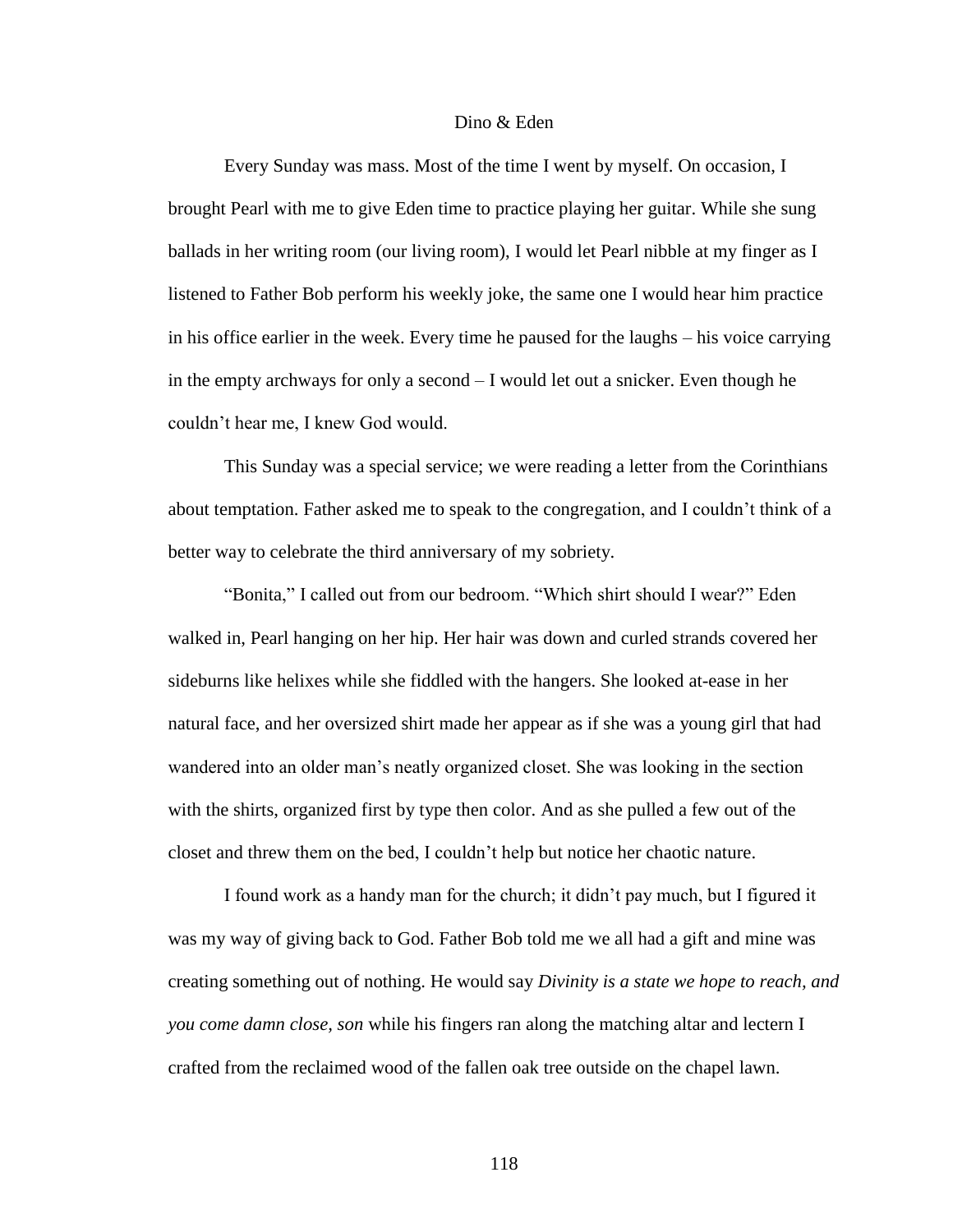I think this was what led me to find solace in K2; the sense of peace –

togetherness, really – that I felt after I smoked it. It was at the bottom of every bowl, and I didn't want to let it go.

"What's this for again?" Eden asked.

"Father Bob wants me to speak at mass about addiction—"

"That's right." Her voice carried disappointment with it the same way it did when bringing up the past. I think she wouldn't like it if I said this, but I was proud of what K2 brought me; clarity and God and Eden and Pearl, in that order. And when given the opportunity to speak about  $my - our - recovery$ , I wanted to celebrate that. "It's been three years since we've stopped," I reminded her. "I thought this would be a nice way to show my gratitude."

"I know, baby." While she concentrated on the shirts, I saw her eyes look beyond clothes. "I just don't want you to have to feel validated by anyone."

I pretended not to hear her, not to feed into her ideas. Instead, I focused on tying a perfect Windsor knot to match the long-sleeved gray button-up her fingers were lingering on. "I would love it if you came to support me," I said. She remained silent. "After all, I'm not the only one who's been sober for three years."

"It doesn't feel like three years," Eden said. "It feels longer." Before she gathered Pearl from the floor, she pulled a blue shirt from the closet. "This one," she said. It was Neptune-blue, quietly turning white the longer I stared at it.

Guitar plucking followed the sound of Eden's singing. Her voice was mellow, quiet like she was speaking to herself; the type of music one would hear in a coffee shop. It was a song I hadn't heard before, something she must be working on for her upcoming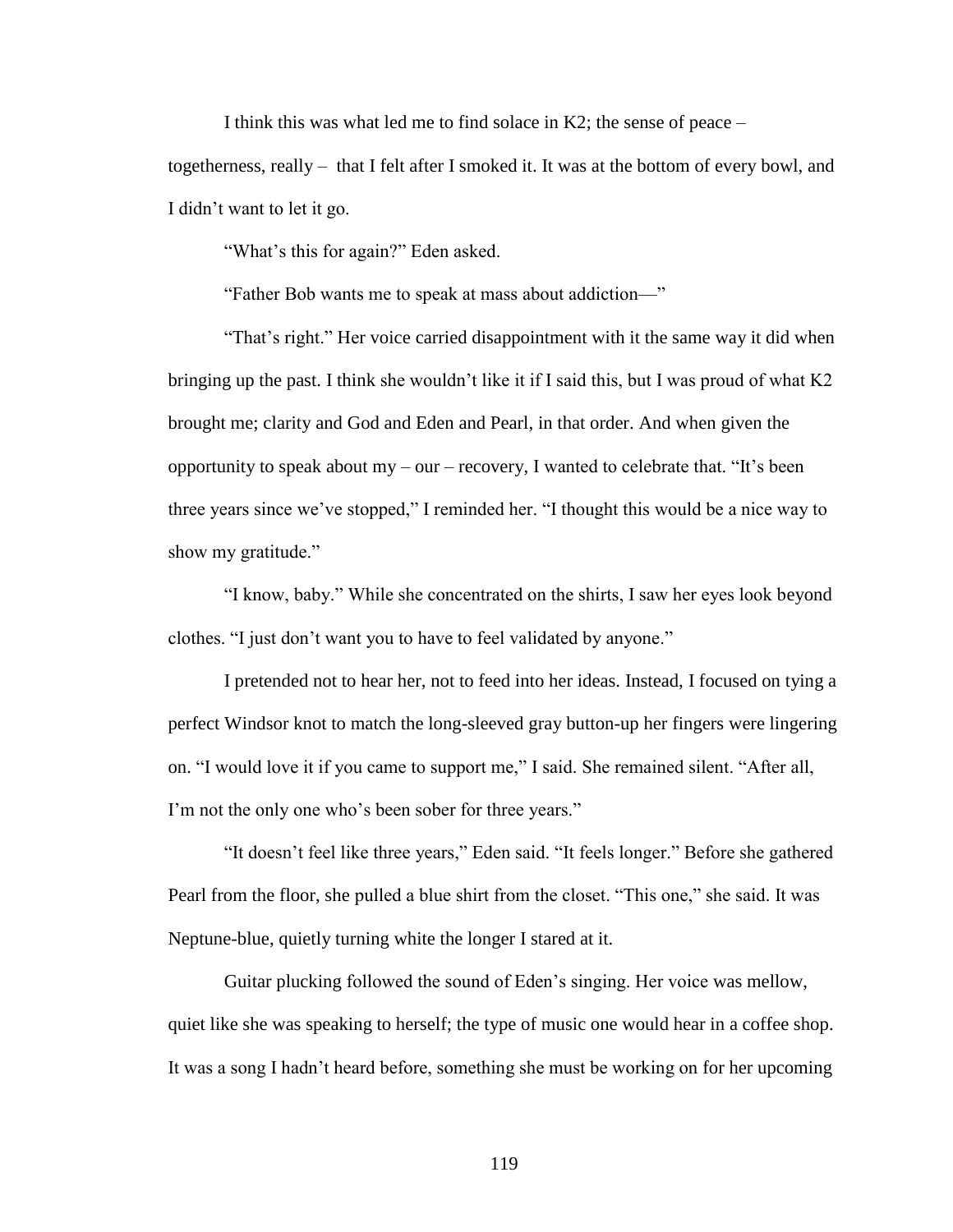show at the city's monthly art walk. Most of her songs were about freedom or trying to escape some place. And when I asked her why she wrote songs about these, she would tell me she wrote from a place she already knew.

Instead of asking if I should take Pearl with me, I walked out of the front door.

The first time I ever met Eden, her body was sprawled on the leather seats of my buddy Slick's couch. Her arms were stretching toward some horizontal sky like she awakened from a nap. He had told me about her, how she was too pretty to be doing cocaine, as if it was exclusively for ugly people. He said she had daddy issues: didn't want to do what he said so she ran away. *She's troubled, guey*, he'd said, *real fucked up in the head.* And as Slick used the edge of a razor blade to separate the cocaine on the table before us– Eden now sitting up beside me with Slick's comment the only descriptor playing in my head – I couldn't find someone in the room who wasn't troubled.

Before us now sat a small mountain of solid white. Eden pressed her pinky on the glass, coating her finger only enough that it seemed she was picking up spilt salt.

"You know what's so great about coke," she asked me. I quickly averted my eyes away from her cleavage and looked her in her face. "You can tell it's the good shit by rubbing it against your teeth. The same way someone does when buying pearls." She opened her mauve-stained lips and rubbed along her ivory teeth and around her gums. She closed her eyes and took a breath. "I figured if I can't test *real* pearls, I might as well pretend."

I was exposed to cocaine during my senior year of high school. Back then, discovering drugs was like finding a new body of water: more quenching and inviting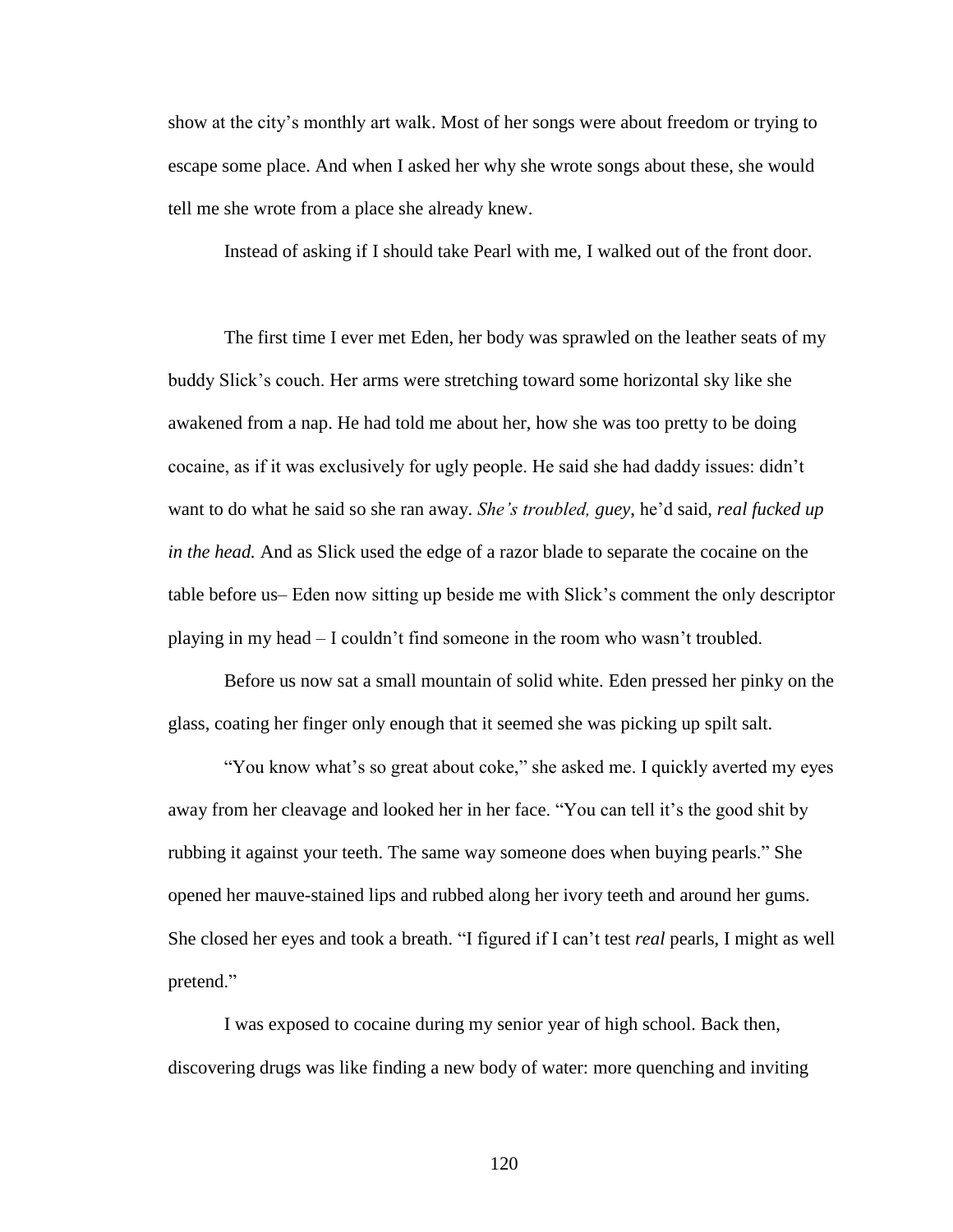then the last. And after I had tested everything accessible below Molina Avenue, I gravitated toward K2; it was easy to hide, completely legal, and better than smoking meth. But when I heard Eden speak of cocaine like it was heaven-sent, I began to wonder if perfection had always been sitting in Slick's kitchen cupboard, nestled between the sugar and flour.

"Tastes good," Eden said.

"My shit's always right." Slick, now standing before his record player, was ready to play us a track. He had a habit of playing songs related to drugs during his deals. He was letting people know what they were getting without actually saying anything to them. I think the ritual had to do with his fear of the government; he was a conspiracy theorist after all. I assumed the sound of music drowned out the drug-talk while also being the words for Slick. It seemed like the best decision for a small-time drug dealer with four clients, five if you count me.

He dusted his hands and shuffled between the vinyl discs. "You want your usual amount?" He asked. And before he had a chance to pull Eric Clapton's "Cocaine" single from the sleeve, Eden stopped him.

"Sure thing, papa," she said, eyeing the piano across the room. "But I want to play another song."

"Por que?" Slick asked. His face made it seem like she was going rogue.

"Because I *want* to," she replied. "You going to tell me different?" There was a stinger behind her words. Eden made her way to the keyboard that was clearly devoid of human contact; it seemed important to her that she show some talent other than detecting bad cocaine.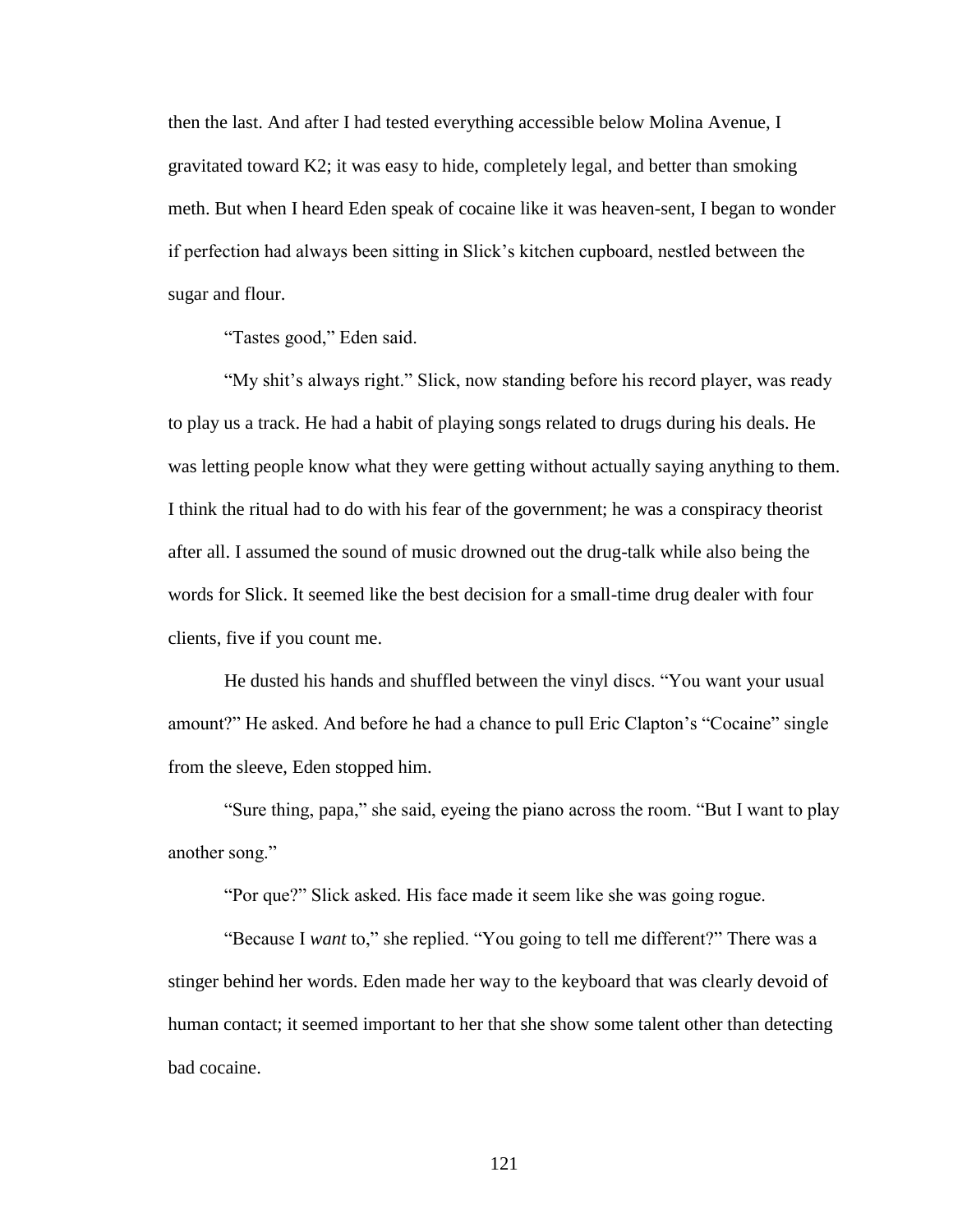"You can play?" Slick asked.

Ignoring him, she looked down at her hands which were now resting on the dusty teeth. Her nails were painted black, chipped from the lack of attention. She caressed the left side of her face with her right hand and wrapped her wavy locks around the other side of her neck giving me a perfect profile.

Under her breath, Eden let out a few words: "This one goes out to you." And after testing the piano by pressing the first note, the sound of Carly Simon's "Nobody Does It Better" came spilling from the wood. I figured she'd let the piano serenade us, a few plucked strings the only break in the trance-like music. But she belted the words with a passion comparable to Carly. It wasn't clear if she was singing to the pile of snow on the table or to Slick. I wanted her to sing it again – to sing it to me – until her breath could no longer hold a note.

Silence seemed to be the song that played all too often in our apartment. It was almost two months after Pearl was born – about a year and a half sober for the two of us – and Eden had yet to hold her for longer than six minutes. I was the one getting up every two hours to feed her formula and I had a system: caudle her while I boiled the bottles, shake the milk, and tell her a story while she fed herself to sleep. They were always dark and twisted stories, Grimm's Brother's shit; I was a fan of tradition.

The night after repairing the roof of the church, I dreamt too long. At first, I heard crying in the dream, unwarranted child-screams in the background, and then it stopped. I woke up sweating, fearful that something had happened. And it didn't help that Eden's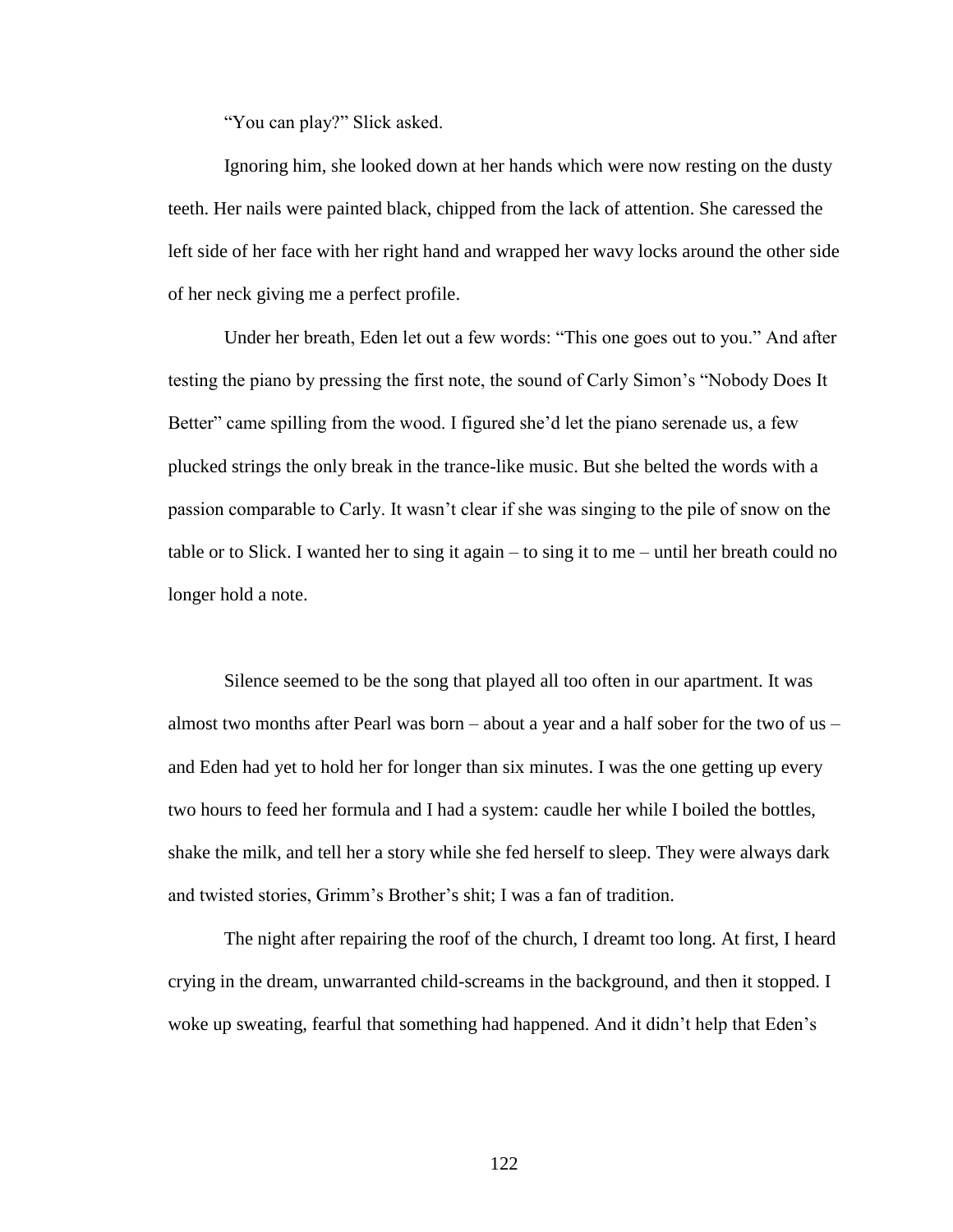spot on our bed was empty. I ran to Pearl's room and saw the two of them: Eden's hand hanging over the crib, soothing Pearl while she cried.

"What are you doing?" I asked. I didn't mean to sound upset, it just came out that way.

"I heard her and thought I should come in and soothe her." Her voice was tired, like the life had been sucked from her throat.

"Are you up for it?"

"Of course," she said looking down in the crib. "Every girl needs her momma."

I reached for Pearl's blanket, the one I would use to put on my shoulder so she could rest her head. "Use this."

"I don't need it." She said without looking at me. Pearl rested her cheeks on Eden's shoulders, the fabric strap of her night-gown the only thing between the two of them.

"Yes, you do. Here."

"Why?" she asked.

To be honest, I wasn't sure how to answer her question. I had seen it done like this in the movies and felt like this was the most comfortable way to be as a baby: resting on something like a cloud, or what I'd tell her a cloud would feel like.

"Because this is the way I've been doing it," I whispered, afraid to wake the nowsilent Pearl. "And it's worked every time."

"There's more than one way to do something, Dino."

I heard her say this before. It was around the time we chose to be sober. She said it somewhere between weeps and the catching of escaping breaths after I told her mixing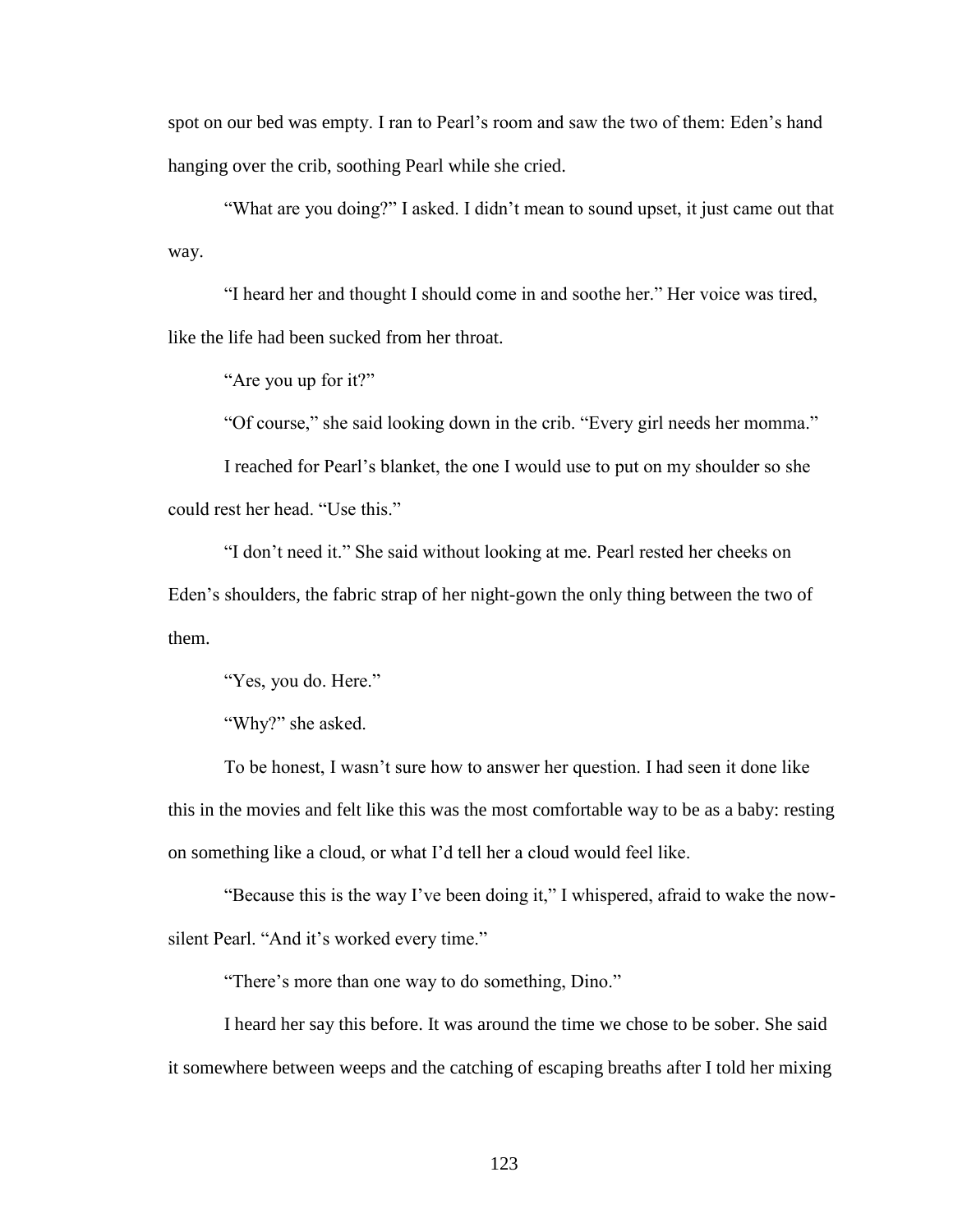OxyContin and coke wasn't safe for her to do, especially since she had doubled the amount of money she was spending on cocaine in the last year.

I told her God had come to me and He told me we needed to sober ourselves. And since then smoking became a chore for me, something I did only to keep up with Eden. When she and I spoke about marriage, I knew it couldn't happen like this: drugged out with her not remembering we had spoken about the future. It had been three years since we met, and I wanted to start a family. Eden said she wanted to wean herself clean. *There's more than one way to do it*, she said while crying in her hands.

The sound of bubbling water from the stove distracted me from the repeating thoughts of how habit was broken. I was sure Pearl would be wailing in the next few minutes. After I cut the gas to extinguish the flame and proceeded to shake the bottle, I heard a muffled sound coming from the baby's room. *There she goes*, I thought to myself. But when I stood in the doorway, it was Eden's voice singing to her, low like a secret. Pearl's tiny hand was lost in Eden's hair, limp from slumber: *The way that you hold me, whenever you hold me. There's some kind of magic inside you that keeps me from runnin', but just keep it comin'. How'd you learn to do the things you do?*

It had been months since I heard Eden sing, acapella at that. She was missing gigs and we were running low on money. More than frustration of expenses piling, something I would tend to in the morning, and feeling like I was carrying the burden (I hated using that word) of our suffering, I didn't want to disturb them, to intrude on such an intimate moment. Instead, I set the bottle down on the dresser and made my way back to bed.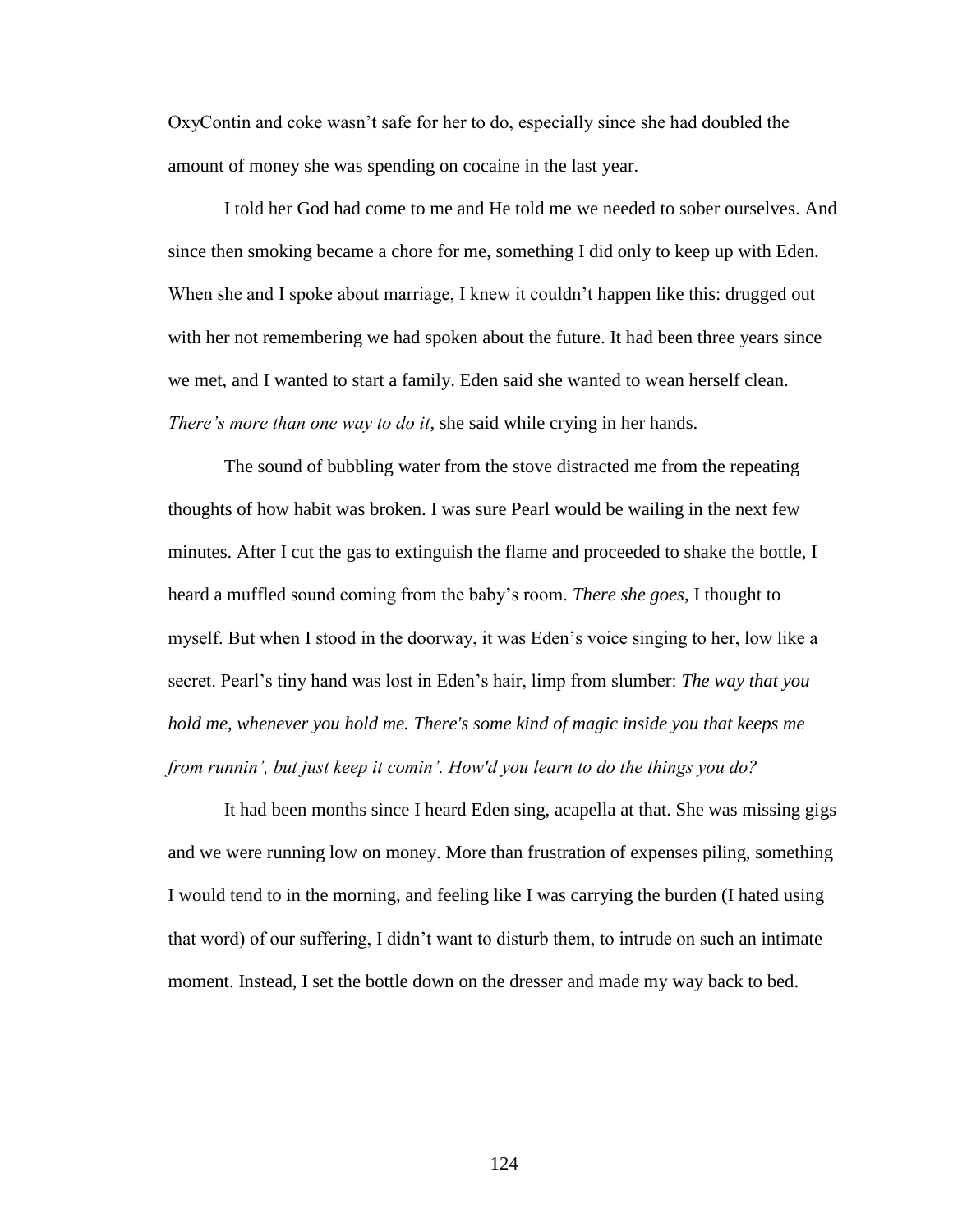That night, I didn't go to sleep until Eden was back in our bed. I wasn't sure what all Eden did to soothe Pearl, if she fed her or followed any of my instructions. But every night since then, Eden never hesitated waking up to tend to Pearl.

"Eden," I said as I closed the door behind me. I sat the brown bag with our food and the keys in my pocket on the table, already adorned with spare change. "Mass went great. Gloria tried telling me about her alcoholic son-in-law."

The air was still. Something off-putting sitting in the atmosphere. I stopped moving to listen for the plucking of Eden's guitar, but all I could hear was Pearl letting out small bursts of whimpers. Maybe Eden was plugged in, listening to songs and chords.

"I brought us some food," I said as I crept closer to Pearl's room. "Figured you could use a break from practicing."

In her play pen was Pearl. She was standing upright, a mixture of saliva and tears running down her face and onto her onesie. Her cheeks were red with anguish believing that someone had abandoned her. She was pointing at the bed where her favorite toy lion sat. I picked it up and placed it beside her.

"Why are you all alone in here?" I asked. "Huh?" Knowing I wouldn't get an answer, I called out to Eden and got nothing in return.

I walked over to the restroom and noticed the drawers opened. Brushes, lotions, towels, soaps, strewn across the floor. It seemed as though Eden had rummaged through the same drawers we kept our stash of cash in.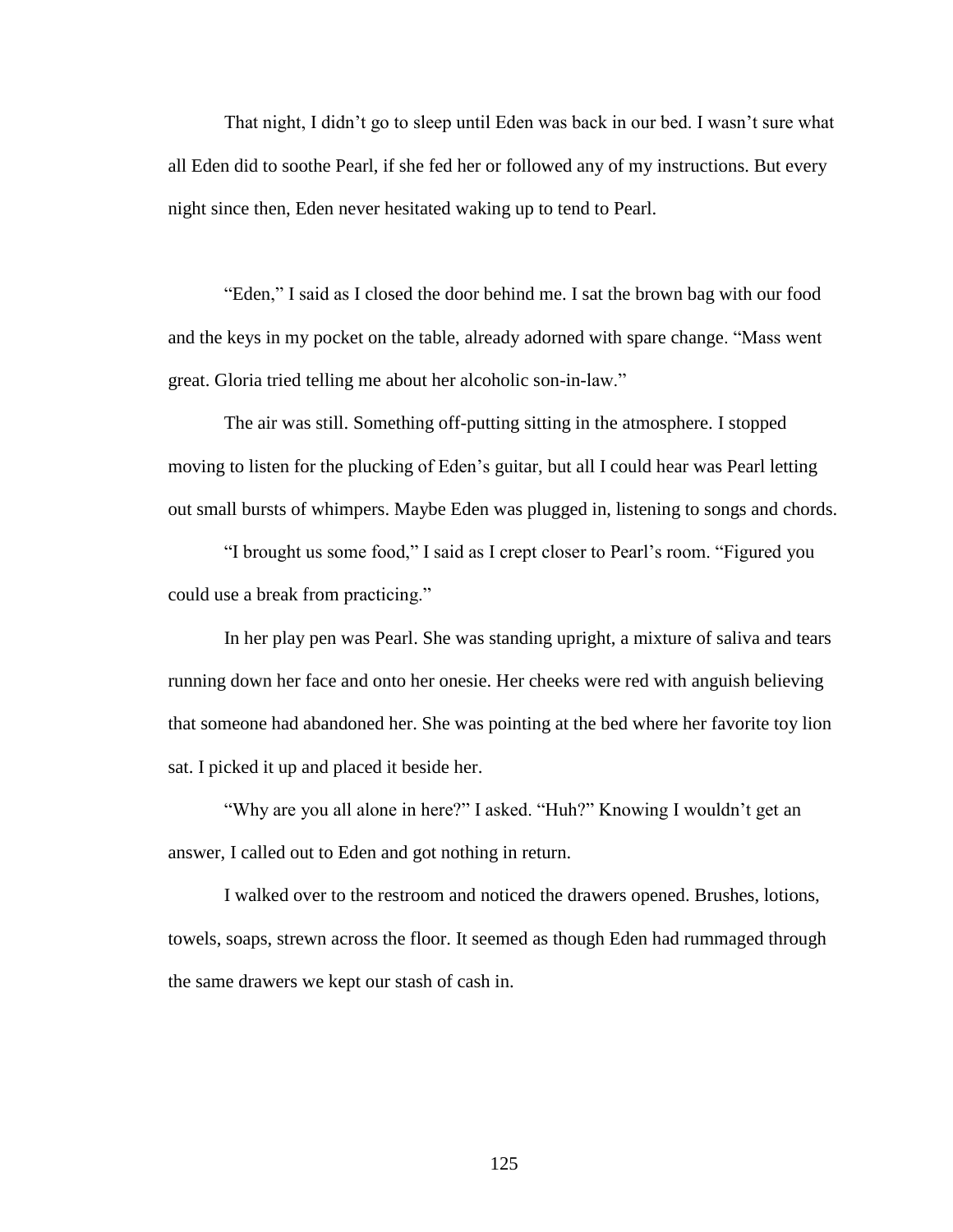"Bonita? Are you in here?" I reached for the doorknob: locked. "Eden, open the door." There was no answer. Now, my stomach was beginning to climb up my throat. The hairs on my arms began to rise and instantly, I felt a few degrees colder.

"Eden, open the door or I'm going to break it down."

Still, there was no answer.

I took a few steps back and braced myself. With positioned shoulders and every bit of force in my step, I ran toward the door. My boots trampled the mess on the floor never noticing there was mess there. In one swift movement, the door swung open hitting Eden's leg.

Eden was seated on the closed toilet, her head resting on the small, glass table we used to keep books and magazines. Budding from below her head were webs of shattered glass crowning her like the portrait of the Virgin Mary. Next to her was a pile of OxyContin now sullied by dried blood from her nose, green dust remnants decorating her nostril. Her lips were separated by small chunks of vomit, residue of a trail that oozed from her mouth to a pile now sitting on the floor.

In the background, I could hear Pearl cry, her lungs capable of mustering earshattering sounds.

"It's going to be okay, baby," I shouted at Pearl, my voice still shaking.

It had been years since I had performed this ritual. But like walking or breathing, it came second-nature to me. I positioned Eden against the wall*,* gently, I placing her head on the corner where the two walls of ceramic met. The water fell on my back while dug out the vomit. I continued to dig, reaching back to her uvula. When there was nothing left, I pulled her sagging body over and pat her back.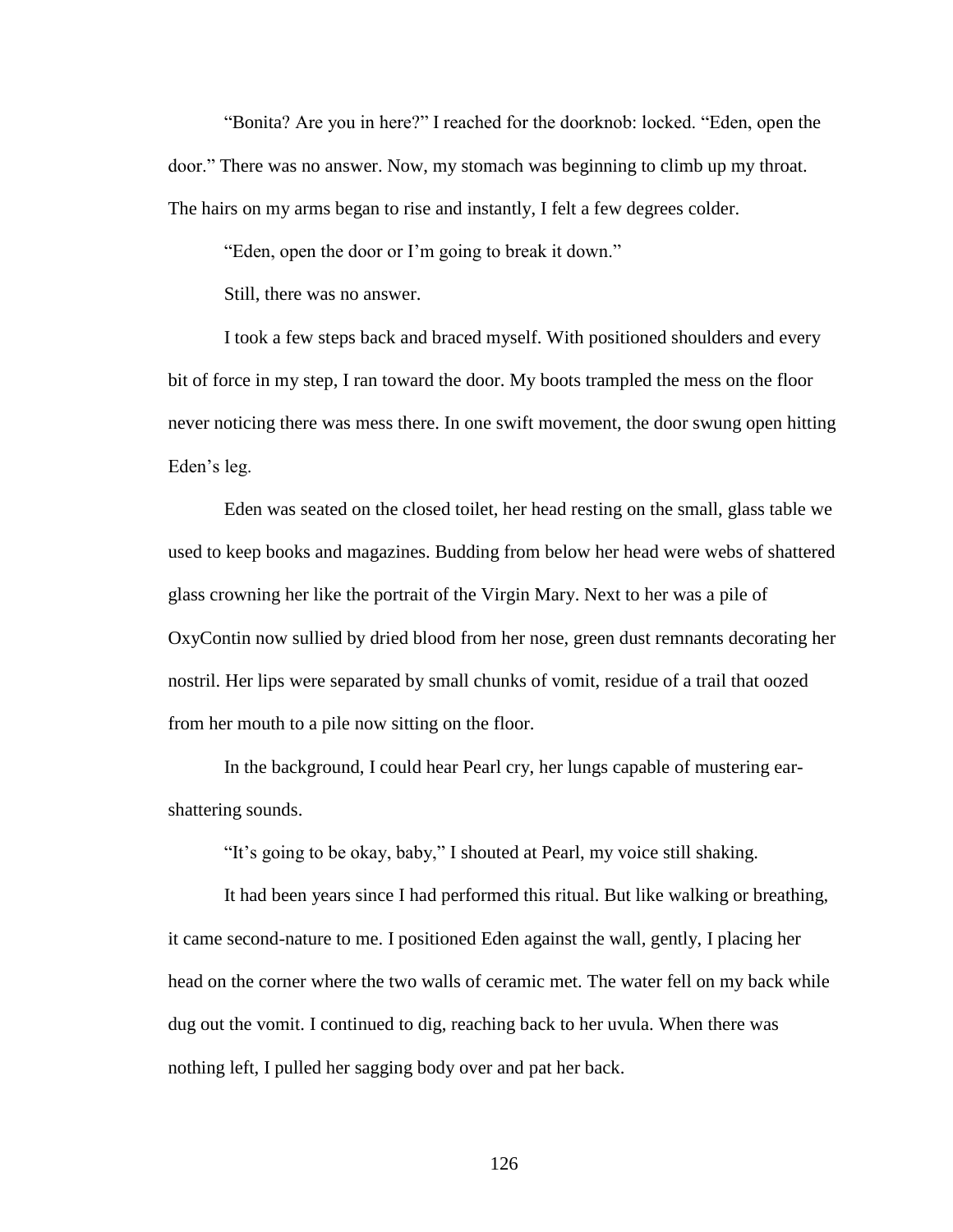"Damn it, Eden," I whispered. "What the fuck happened?"

I pulled her body toward mine and sat behind her, straddling her. I was waiting for her to wake up, still searching for a pulse.

"Come on, baby." I grabbed her arms and wrapped both mine and hers around her torso. As the two of us sat, her hair grew heavier. I waited for the heat from her body to juxtapose the streams cascading over us, but only my heat was recognizable. I used my bile-tainted fingers to grab a clump of her now dampened hair and placed it behind her ear. I put my lips on her now-exposed neck letting her know I was here.

"I need you, baby," I whispered. "Don't do this to me." No matter how many times I said she was going to be okay – whether I was speaking to Pearl, Eden, or myself – something, a louder voice inside my head, told me the truth I never wanted to live long enough to see.

My tears were lost in the larger stream of water pouring down on us. And through them, I could see, next to the sink, a pile of cocaine resting on the ceramic top.

"Sir," the police officer repeated. She stood before me, her pad and pencil out and ready. "Mr. Olivarez, I know this is difficult, but I need you to tell me what you were doing before you came home."

The words had trouble leaving my body: "I was at mass."

"She didn't come with you?"

"No," I said. "She wanted to stay home."

"I see," she said. A tone of judgment dressed the words. "And what is your relationship to her?"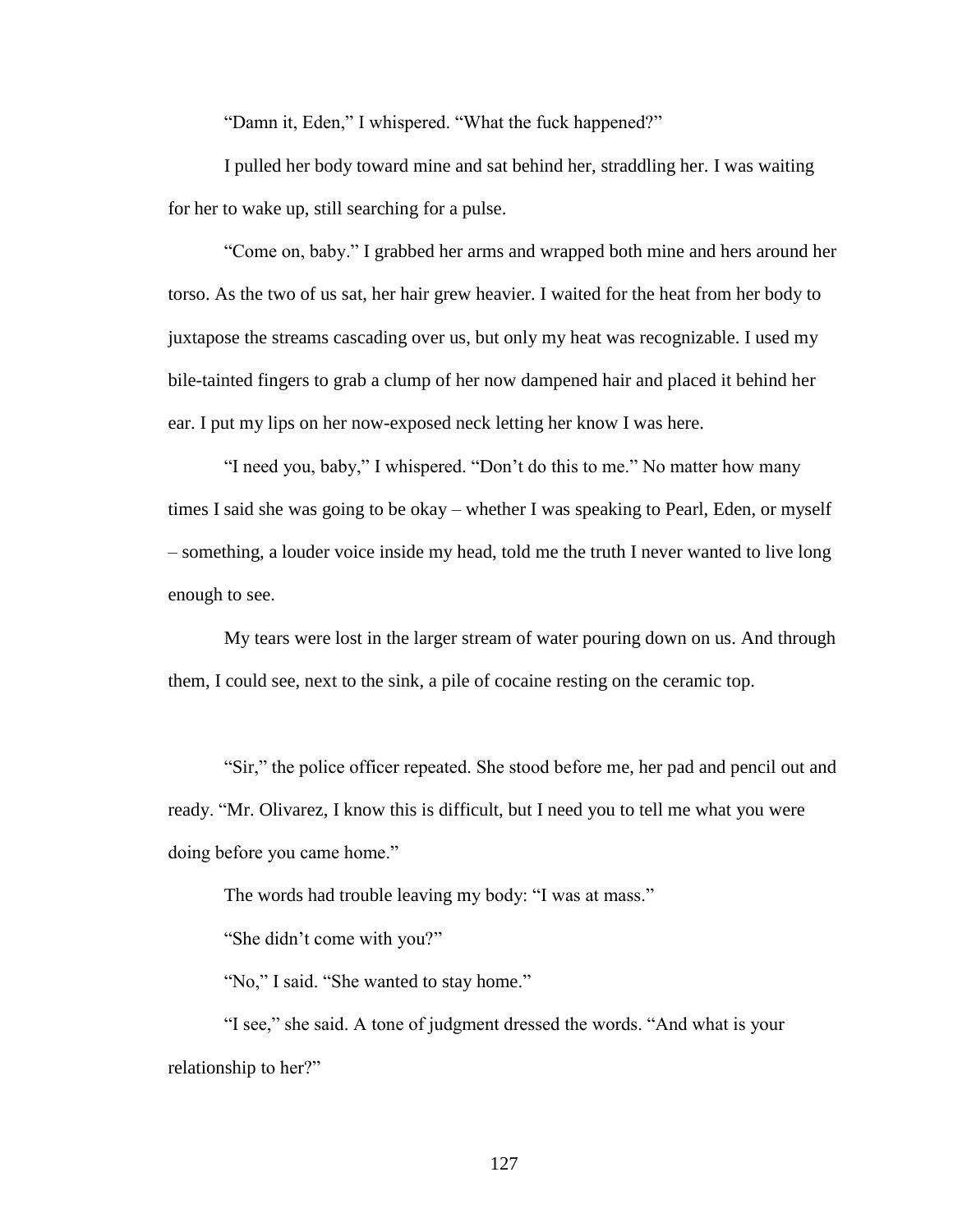"My wife." I put my fingers on my lips telling them to stop shaking. "We were married."

"I'm sorry," she said, placed her hand on my shoulder. It made me want to cry, so I focused on Eden's shoes collecting dust at the bottom of the bed. She never liked putting them on the shoe rack I built in our closet.

"Do you know what this is?" the officer asked.

I looked up and made out a small black flip phone.

"Were you aware that she had this in her purse?"

"No."

"We've looked through it and found one number." She opened it and read the name: Slick.

"Jimmy," I replied. "His name is Jimmy."

"Did you know her and Jimmy have been in contact for a while?"

"What's a while?"

"The messages go back about two years," she said. "All of them talking about an Eric Clapton song."

I could feel her looking down at me with judgmental eyes. The sound of Pearl's crying came from outside in the hallway. In the arms of one of the EMTs, she had one hand stretched out toward me while the other was resting on his nametag: Muñoz.

That was Eden's last name. And now, it was Pearl's.

*Why would you want to do that?* I remember asking her.

*Because no man will ever own me,* she said. *Or her.*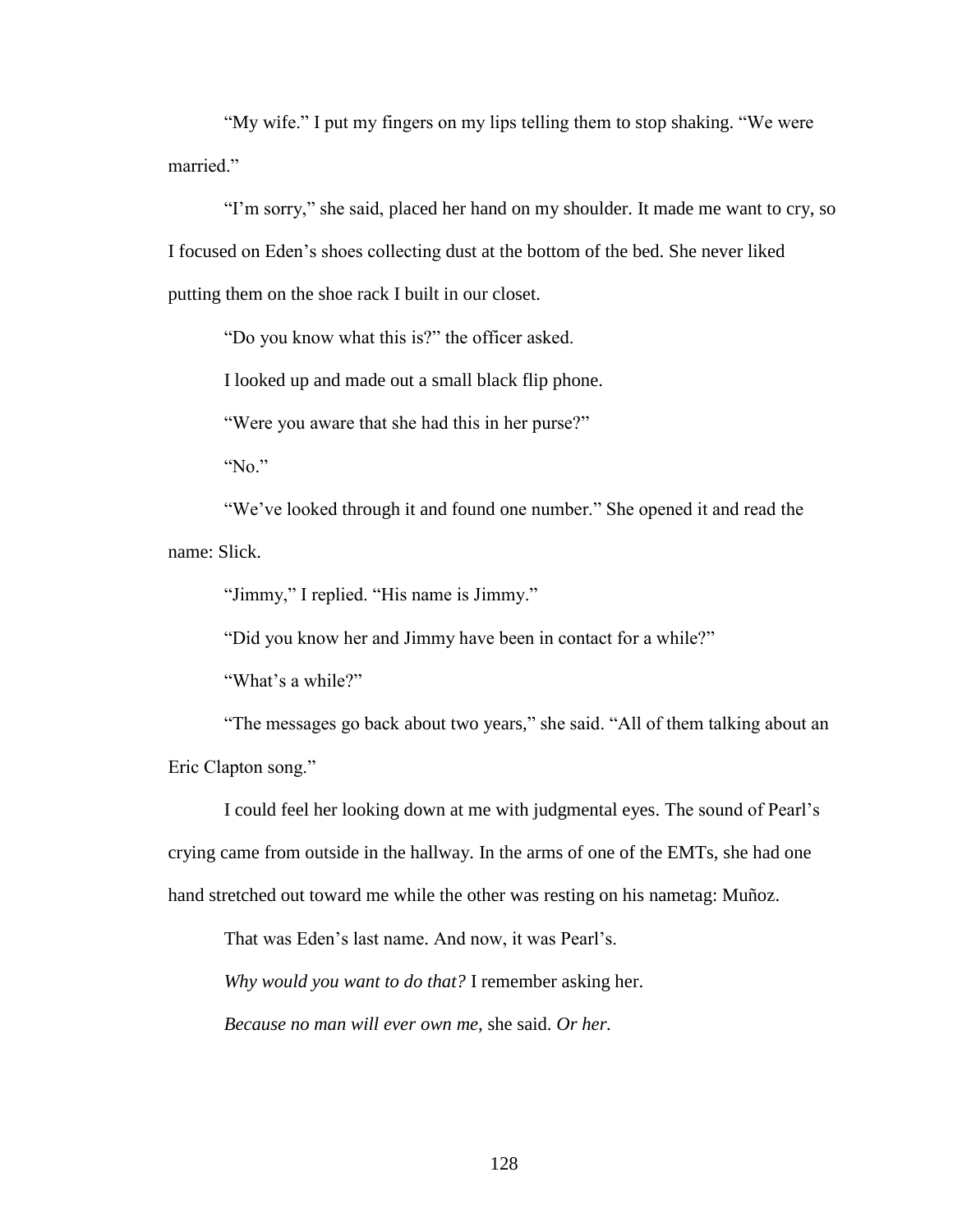# On Control

My friend Tony found a baby wolf in the forest near his house. He took it home with him, sang it lullabies of meat and named it Halcón because when he ran *that fucker would fly*.

Three years on the leash, fed dead birds and dog food, Halcón gnawed through the rope, flying into Tony's soccer net, broke its neck by wrapping the end of the rope around the goal post and pulling too hard.

Momma told me it was bound to happen, a beast cannot be domesticated. *Some things are not meant to be controlled*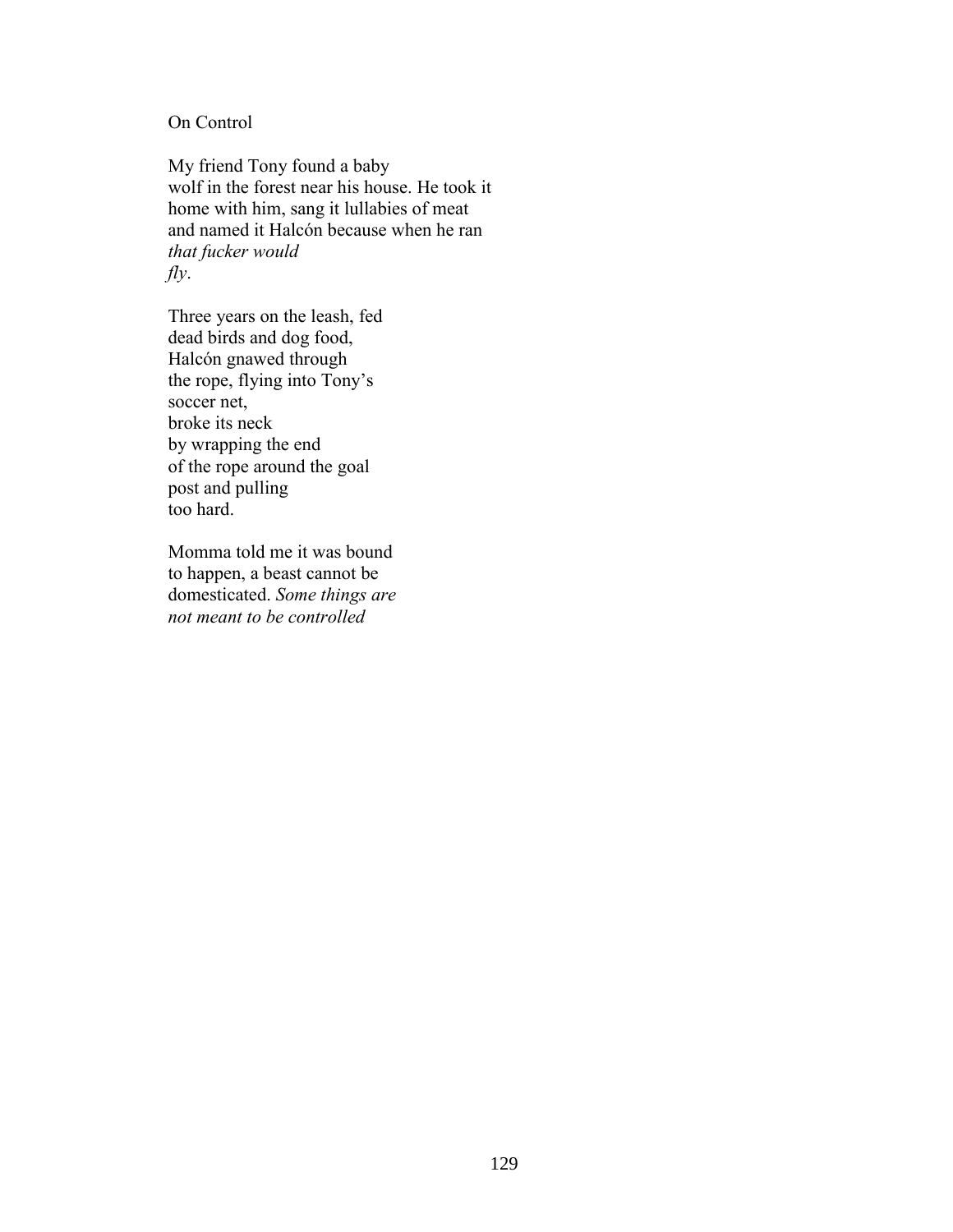### *Ignacio*

I hate hospitals. The smell. The white gown. Even the pudding they give you almost always tastes like shit. And the flickering fluorescent lights aren't helping smooth the taste of banana cream pie.

I fell after I couldn't catch my breath and my wife panicked. But there's nothing wrong with me. I'm sure there isn't. And now my wife is outside talking to the doctor probably telling him *He eats tortillas and chips in a taco. Together,* or *Should he not be drinking every day? But he doesn't hit me or anything like that*. Griselda is causing panic because that's all Griselda knows to do. We were walking into the grocery store and she was telling – yelling, really – for me to not grab my Miller Lites because we had some at home. Then, yo no mas. I fell, and here I am.

I tried relieving the tape from the back of my hand; it was pulling on my hairs too much and I didn't want it to rip them off. But I couldn't do much before the doctor walked in.

"Good evening, Mr. Muñoz."

"Evening, sir."

"I heard you took a tumble yesterday." The way he spoke, with his words calculated and well-though out, reminded me of a soap opera star. And if that were true, I was only a fan to him, no one he would willingly talk to. Even as he shined the pen light in my eye, he looked down at me. While I spoke, his light-skinned finger motioned for me to look left and right.

"Si," I said. "But I feel fine now. It was nothing."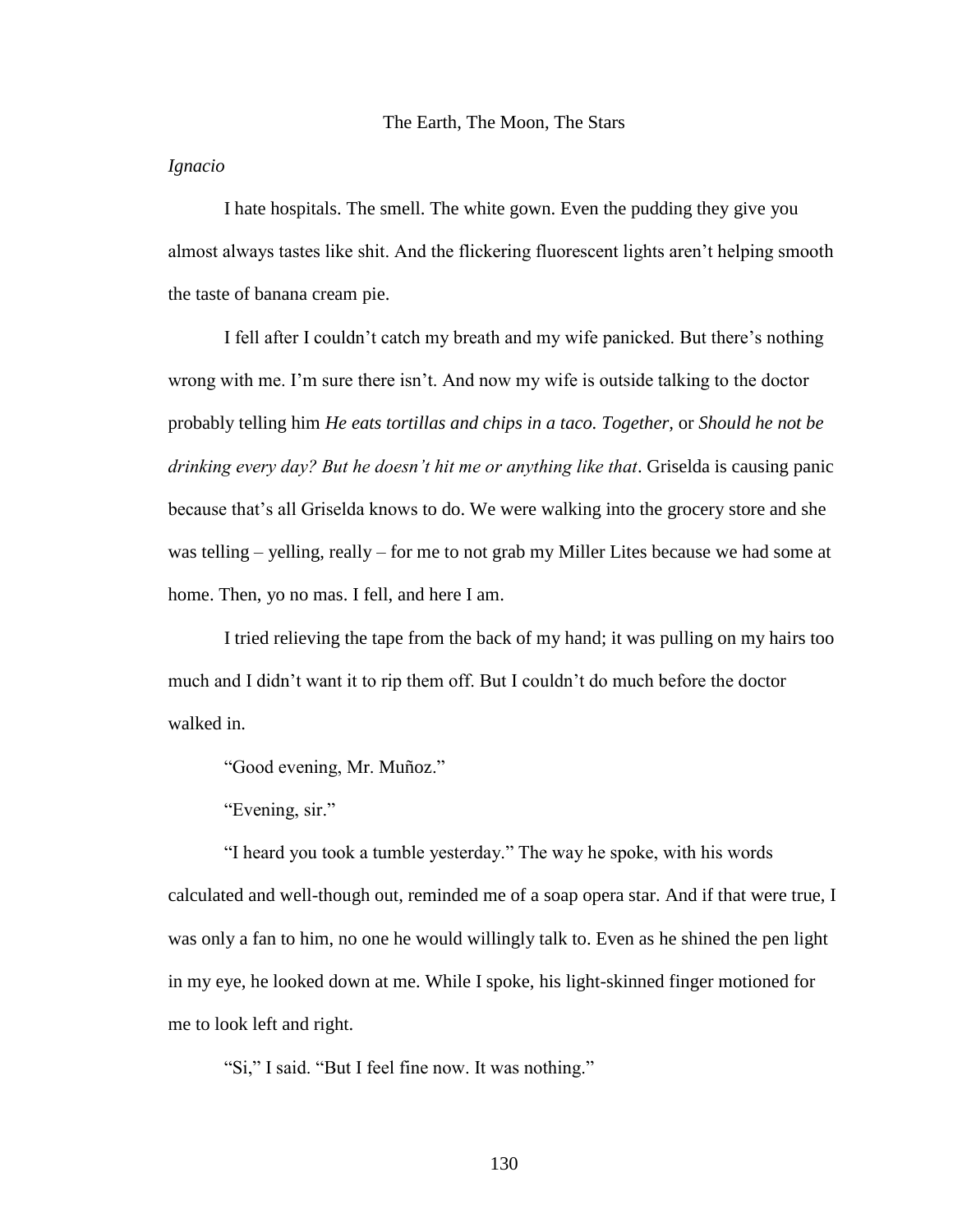"I'm sure you do. But we're going to wait for those results just to be sure."

He spoke to me like a child with a soft voice, or like every word was meant to be a friendly punch. "I see you're fifty-five. That's a prime age for a heart attack. You didn't feel any tightness in your chest?"

"No, sir."

The humming to himself told me he had already figured everything I was telling him was a lie. "No record of health problems," he whispered under his breath,

"Borderline diabetic."

"Is my wife outside?"

"She's speaking to your son."

As if the utterance of his name summoned his presence, Xavi entered the room and made his way to my side. "I came as soon as I could," he said. There was a tranquility about his voice, something soothing. It was like he was confident I would be fine. "How're you doing?"

"You didn't have to come here, mijo." I patted the side of his face. "Everything'll be okay. I'm not afraid."

When I fell, there was a puddle outside of the store. The rain had come and gone and we were jogging inside before it made its way back. I dropped to all fours and remember staring into the puddle forming in the pothole. Inside it was the reflection of an old man, the wrinkles on his face doubling with every raindrop. With every breath I took – loud exhales never met with as deep and equal inhales – I was afraid. I was afraid I was going to die and there would be no life flashing before my eyes like they say there is, no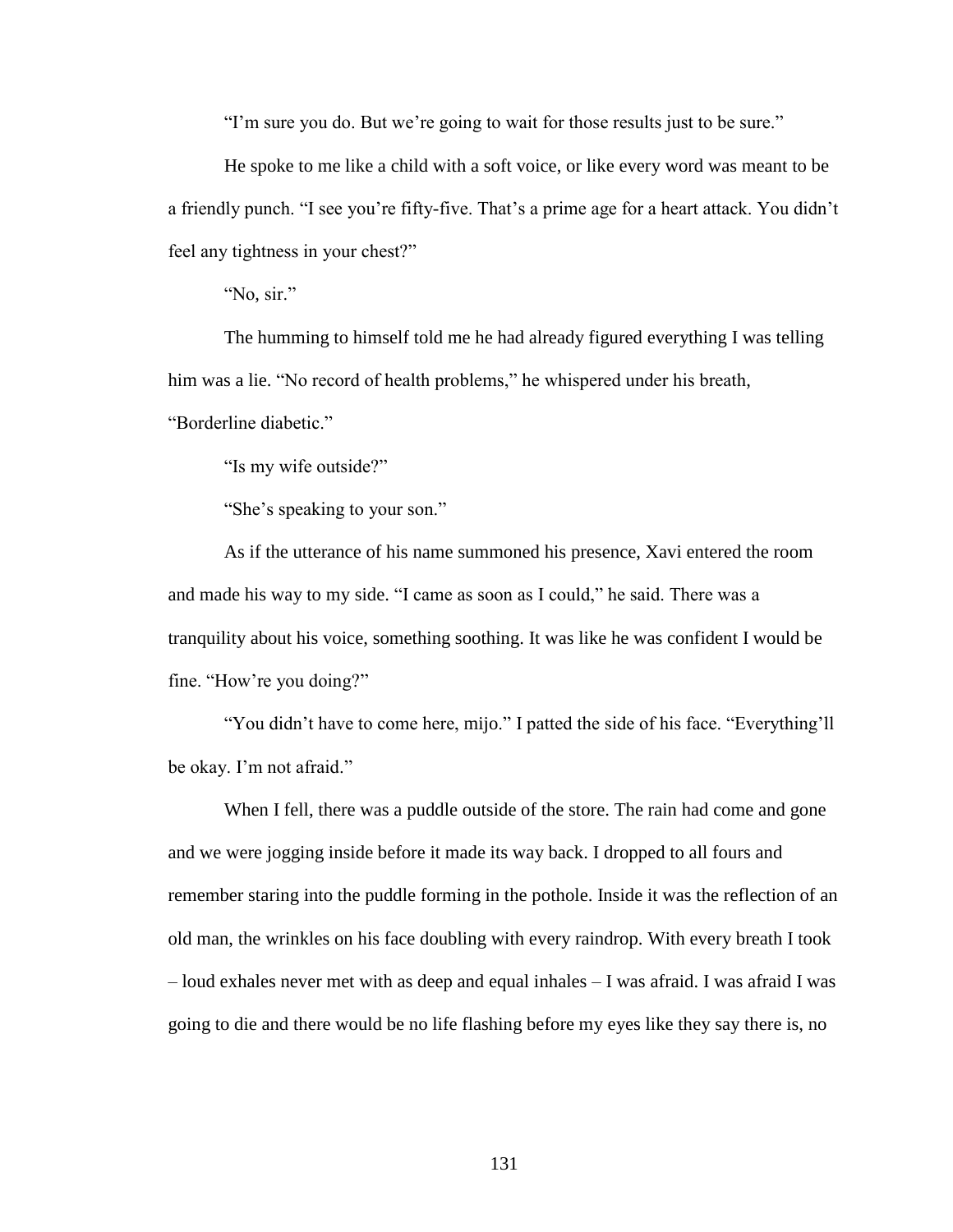memories to carry with me on my passage to the next life. I was afraid the last thing I would see was the frightened face of this old man. Of myself.

The doctor shimmied the light into his lab coat pocket. From behind the foot rest, he lifted the clipboard and shuffled through the pages. Every so often, I would catch him eyeing the tray before me.

"You didn't like the pudding?"

I let out a laugh. "Oh, it's not that, sir. Just taking my time with it."

He smiled. "I'll see if there's apple sauce somewhere on the floor. We'll have your results out soon."

Xavi thanked him, shaking his hand before reaching into the chart slot to reread my information. I told him I trusted the doctor would tell me everything was fine.

"Go outside and sit with your mother."

I needed a moment. Just a moment to look out into the freshly-wiped window. In the distance, the graying sky threatened rain over the dark-green water. I had a habit of standing in the ocean – I was soothed by the sound water makes when crashing. And I could never figure out if the sound came from it colliding with my shins or with the water below me, with itself. But as I looked out into the Gulf of Mexico, it wasn't calming me. Nothing was. I was still

## *Griselda*

*Why should I go in and see him?* I thought to myself. *I don't need to remember plastic tubes coming out of him like he's in one of those cloning movies he and Xavi would watch. I know what he looks like without them.*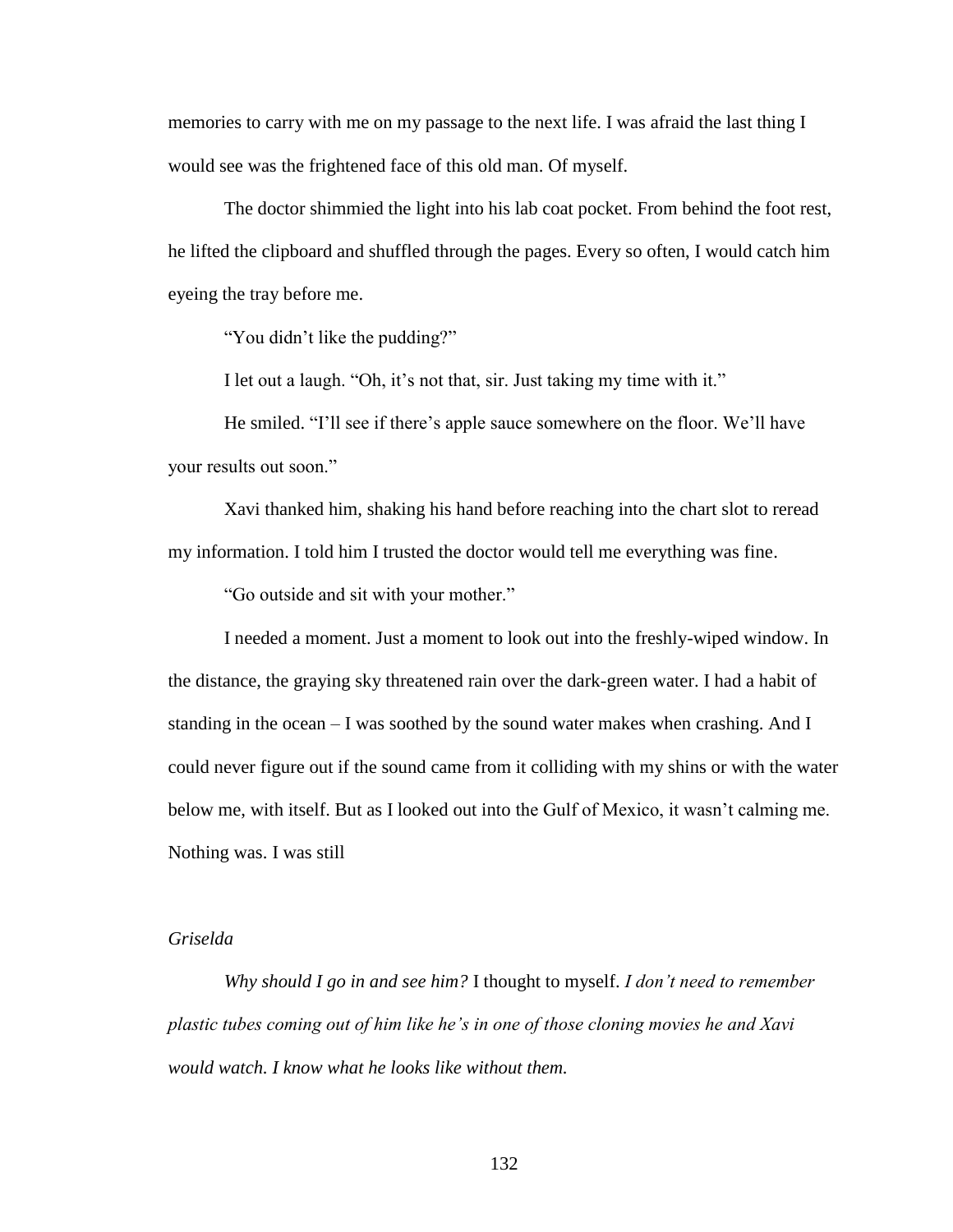"Are you okay out here?" Xavi's voice came from the doorway.

"Yes, baby." I tried not to fiddle with my purse strap, holding it close to me like warm hands in the cold. "What did the doctor say? What is your father doing in there by himself?"

"He's just flipping through channels. He wants to go home."

I closed my eyes as the thought of my Ignacio going into the hands of the Lord. "I don't know what's going to happen to him."

"I'm sure he'll be fine, momma." Xavi grabbed my hand, his palms warm. "I know he'll be."

Xavi had a habit of staring at me, trying to find answers in my wrinkles or my hair, something on my face to read and tell him what was really going on in my mind. "Are you sure you're okay?" he asked.

I love Xavi. As a child, he was the kind to dig rocks and insects from the ground, following them as if they would lead him to a world he could escape to. It pleased me to see him accept – show an interest in – the fact that our world was comprised of more than just humans. But right now, I felt like I was the insect of his inspection, the object of his discovery, and I hated it. I was too tired to lead him to anything but the truth: "Your father and I were going to separate."

"What?"

"Just a temporary thing, mijo. Please, don't give me that look," I demanded.

He buried his head between his legs. When he rose from his seat, he looked away crossing his arms, like he didn't want reality to grab his hands. He turned his head toward the nurse's station and let silence take hold of the moment.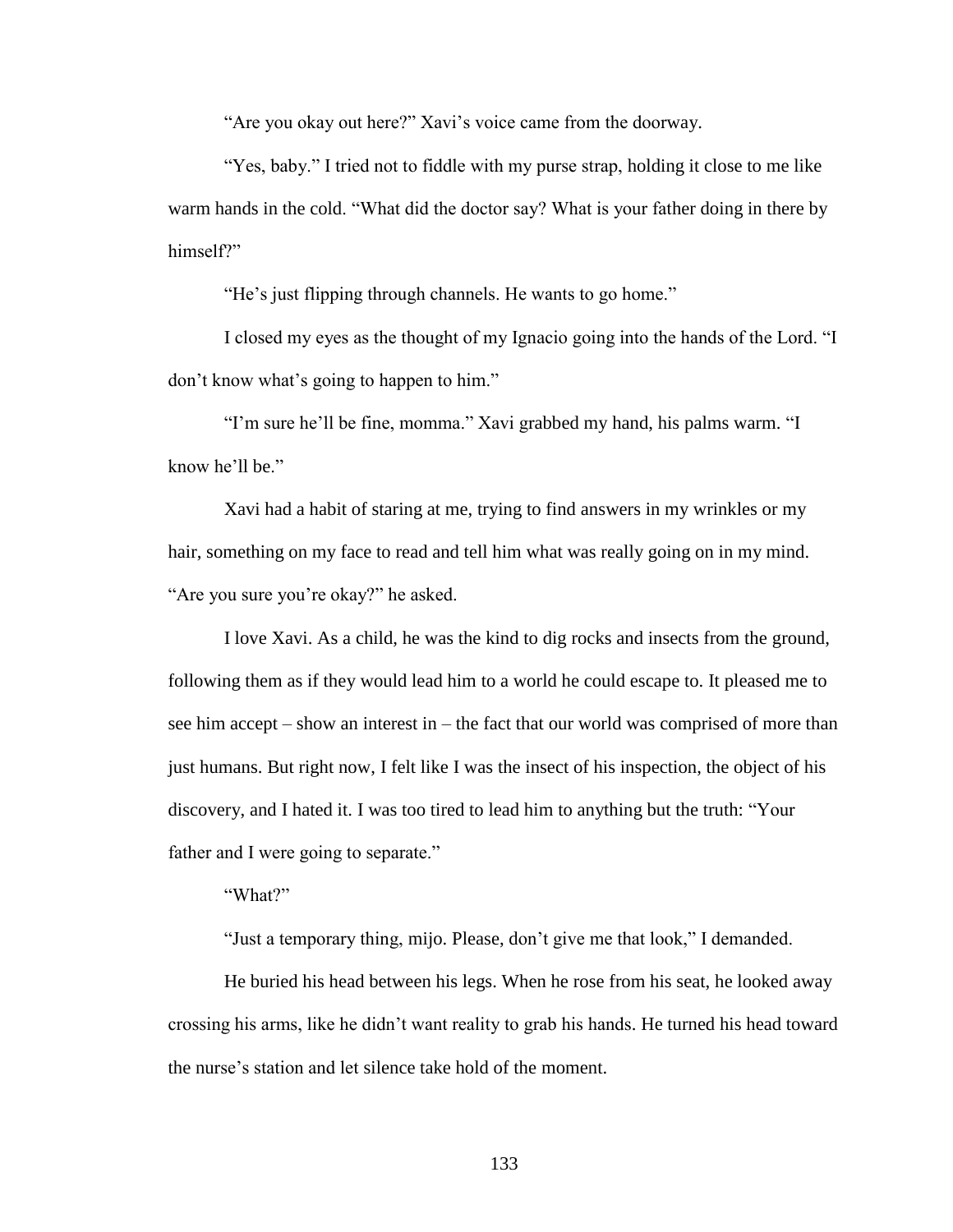"I have a place on Water Street," I said. "Something small. You should visit some time"

"When the fuck did you two decide to do this?"

"Watch your goddamn mouth."

My sharp words made his eyebrows rise and his bottom lip find safety in his mouth. His lowered head told me he was upset. And rightfully so.

"Why are you acting like it's not a big deal?"

He wandered around the hallway walking in a small circle trying to lead him to some truth. The sound of his footsteps – his foot gently hitting the wall – married with the phones ringing and the occasional speaking from the intercom gave me ansias,

I whispered, making sure not to let Ignacio hear. "What do you want me to tell you, Xavier?"

"The truth would be nice."

"I never felt at home."

"That's it?" he asked as if that answer wasn't enough. "I don't believe that. The house is decorated with your shit everywhere. How can you not feel at home?"

"Because it's all fake." Hearing my voice bounce off the white walls made me close my eyes.

The day we moved into our house, nine months before Xavi was born, I remember standing in the painting isle of the home department store on Weber. Beyond the paint name and colors, I stared into the metal cans reflecting distorted images of myself, an unrecognizable Griselda. The old Griselda before her would never have been in a home improvement store with a man. I never fancied the smell of reclaimed wood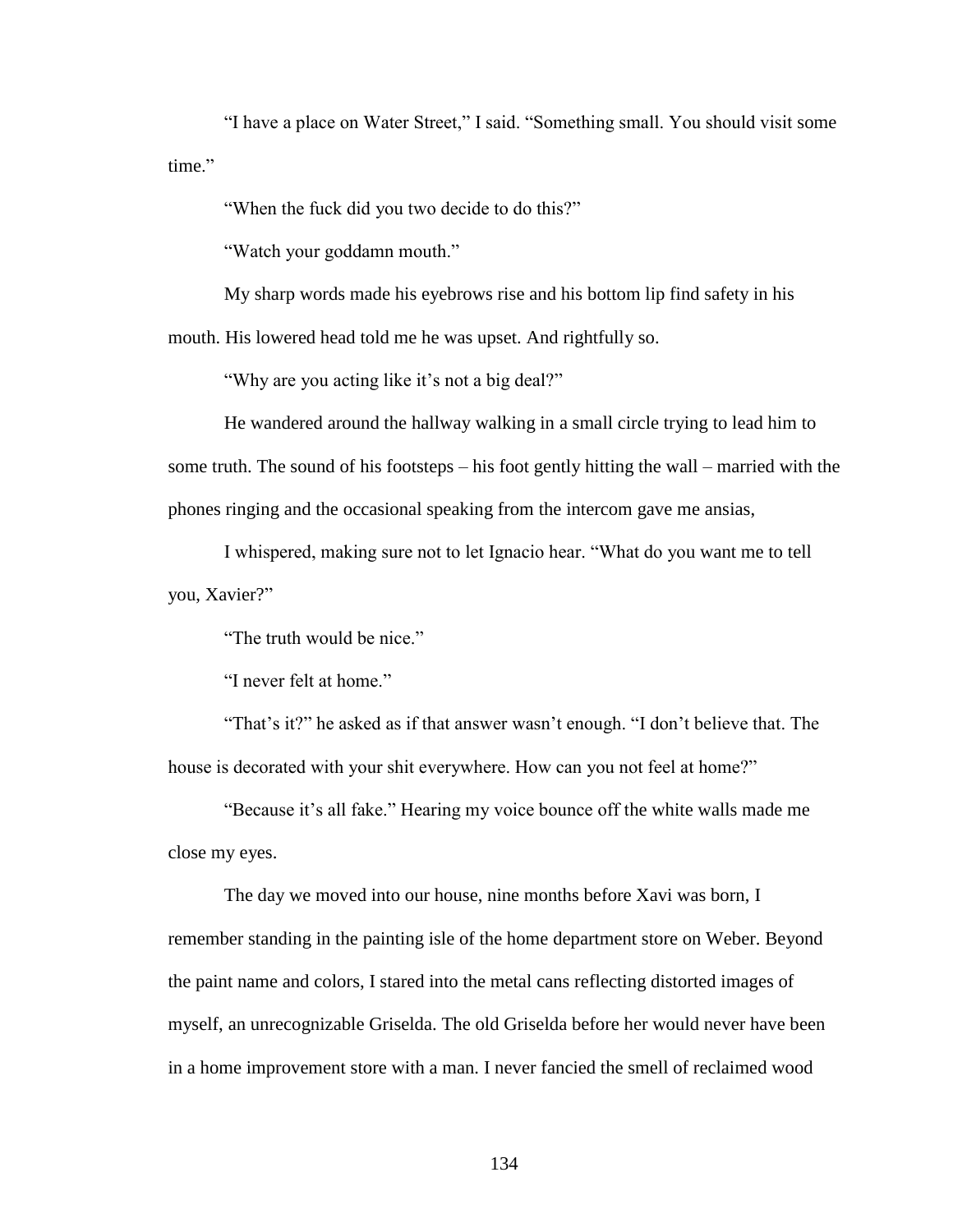and the sound of screws turning – it reminded me too much of my father. But in those paint cans, I saw Ignacio look to me, eyes flooded with love, and say *I'll let you paint the walls whatever color you want.* He found solace in allowing me that.

Through the years, he would ask me to change things about the house. Blinds. Tables. Fixtures. It wasn't until a few months ago that I realized he was *telling* me to alter the home because it was never *mine* to begin with. It was never ours. Ignacio paid the mortgage. It was in his name. "There is no trace of me in that house. Just what I let your father see."

Xavi came back to his seat, his body now facing me. "Why didn't you say anything?"

"Because my father would tell me this is a man's world. And women were lucky to be in it. I believed him."

There was a hesitance about Xavi as I said this, a sort of tug I could tell was present in him even as a child. And I knew it was the bone in his body, the one that desired to help people, that ached like the weather had suddenly changed. Since he was young, any time his father would ask him to do something – take a certain street to get to a location while driving or complete a chore outside – it would be met with a question. And most of the time, Ignacio would answer with, "Because I said so," and assume it would be the end of Xavi's nosiness as Xavi performed whatever task was asked of him. But I knew it wasn't. I could see the cogs in his mind turning, trying to find the reasoning behind such demands.

I liked to believe that the moon was closer to earth that day Xavi was born.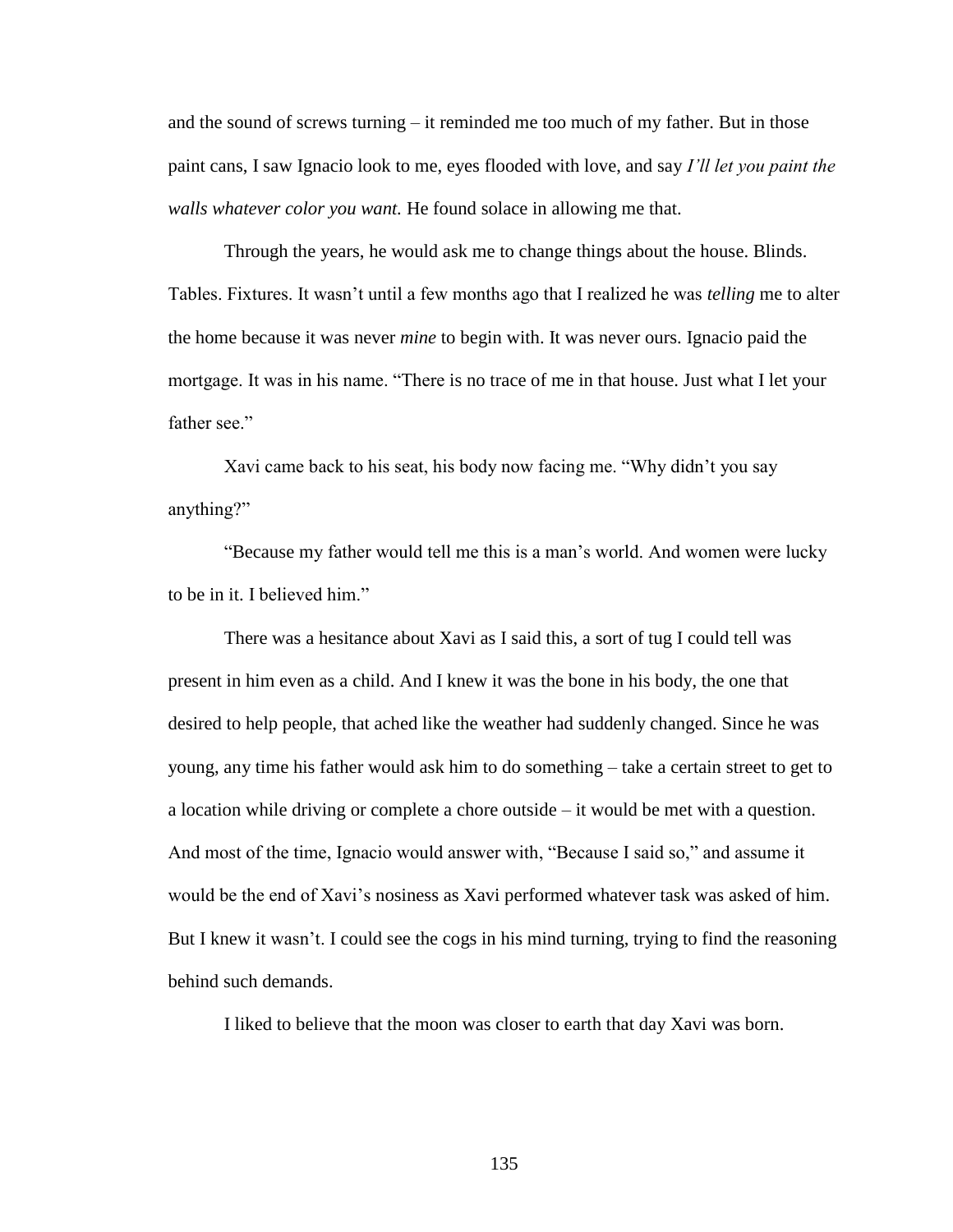"I'm sorry, momma." Again, he looked away. But I didn't want him to. If he was going to cry, he was going to do it unafraid, unbashful of his tears. Not like his father.

"Don't cry for me, mijito," I whispered into his ear. I tried to coat it in something soothing, like aloe to a burn. "It's not all bad."

"How can you stand it?"

"Because I have come to accept that this may very well be a man's world, but women are greater than that. We are the gravity that holds everything in place. We are the sun that keeps their world in light. We are the very thing that make men forget they can fall into nothingness." I closed my fist as I said. He appeared to be digesting everything I was saying like it was tough, dry meat scratching his throat, and I didn't want to disrupt the process.

I could have lied to him. I could have lived in my furnished apartment and been strategic about creating an illusion for him when he'd come over, making sure to arrive at least two hours ahead of time to make things appear as if I had never left. But I knew no amount of pillow shuffling or flower arraignment would ever supersede the guilt of lying to him.

"I remember you liked superheroes when you were a little boy," I said. "And you always wanted to be like them."

"I remember."

"You can do something no one else can," I said. "You can make people feel loved. And these handsome eyes tell them that everything will be okay."

*Xavi*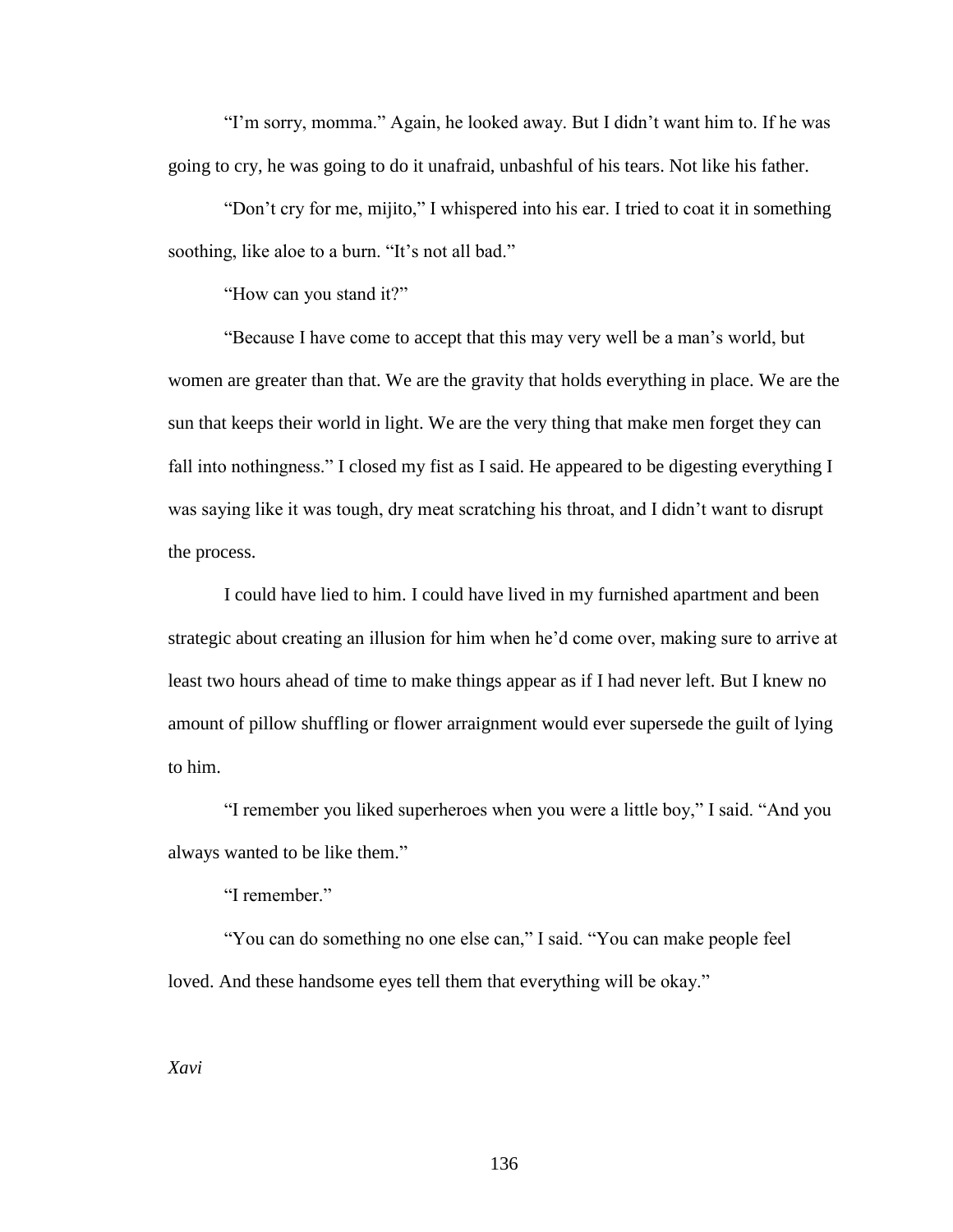I didn't want to cry any more in front of my mother. But what she told me made my chin tremble.

"The doctor is coming," she said.

Both of us stood as the man came back into the room. We followed behind like ducks following their mother. His coat brought a small gust of hospital wind.

My father was still flipping through channels, and when he saw his doctor, he dropped the remote and let his legs out from under the blankets. His body rested on the edge of the bed, ready to jump off and make an escape the moment the doctor told him he was fine.

"All right, Mr. Muñoz," he said. "You're going to be here for a while."

The doctor spoke of quadruple bypasses and what surgery entailed. When he said terms like "cutting open" and "removing blockage," the look on my mother's face was one drawn of horror and fear. My father did a better job of hiding his. He puckered his lips and nodded slightly at having to be opened up.

"We're going to have to operate soon," the doctor said. "And these surgeries go by quickly – maybe five hours at the most."

"Will he be okay?" My mother's hand was now rubbing the small of my father's back.

"Oh yes," he said jubilantly. "He'll be just fine. We have a very high success rate for these surgeries."

My mother let out a sigh. She thanked the doctor as did my father and me. "I'm going to get some food. Do you want anything, mijo?" I nodded and she walked out of the room.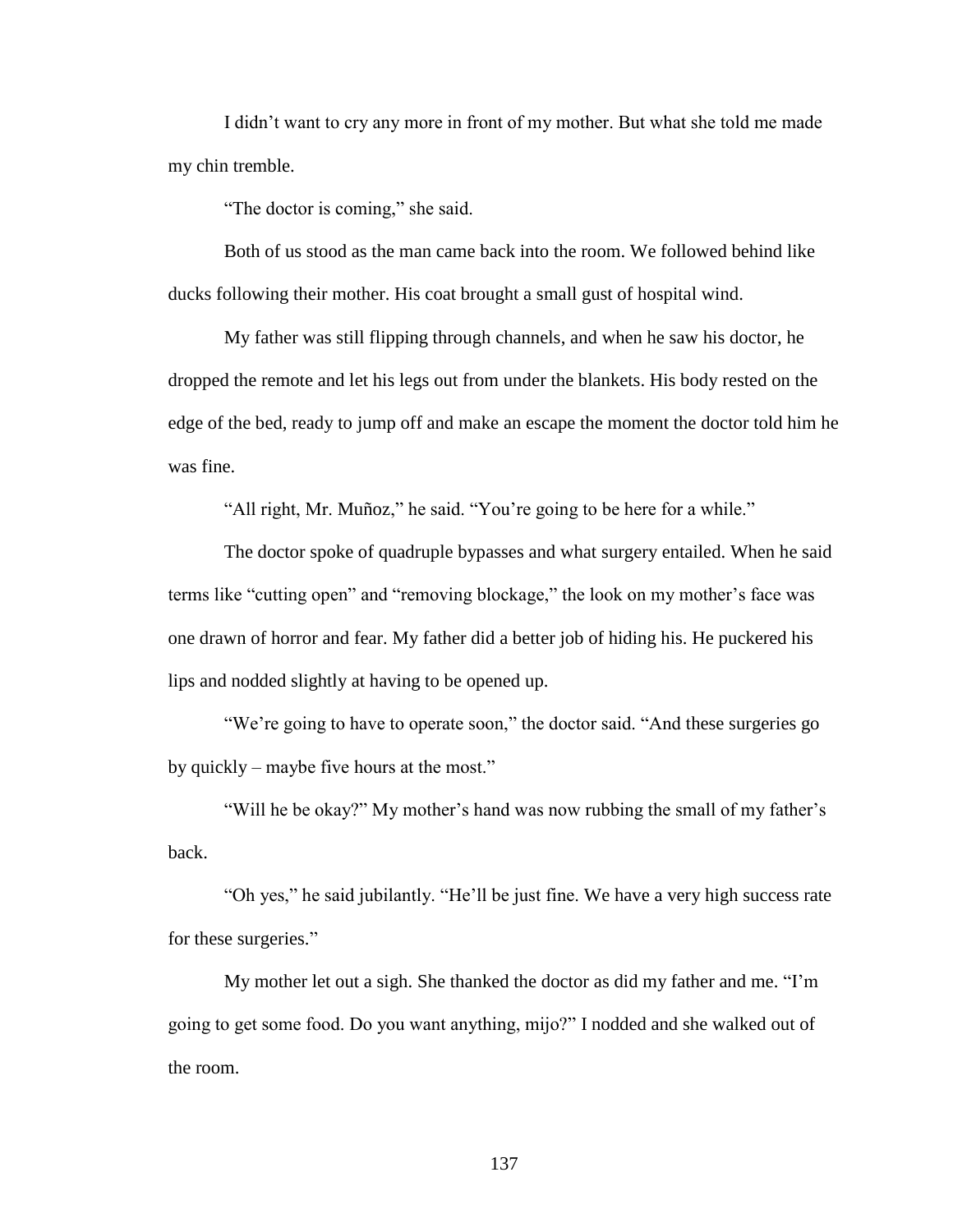I was relieved at the thought of my father walking out of here. As at ease as I was, it was impossible to assume my father felt the same way. He was staring out through the window, trying to piece together what it was he would have to endure.

"This is good news," I said trying to ease his mind. "Right?"

He nodded slowly. The way his hands hung lifeless over the rails of the hospital bed made it seem as if he was trying to play dead, to see what lack of motion would feel like.

"Are you okay?"

My father had a habit of looking into the ocean to find salvation. And a year ago, when my grandfather passed away, he and my mother made a visit to the beach. She told me she could hear him whimpering as he stood in the middle of the shore, his feet planted firmly in the muddied sand. The last time I had seen or heard of my father doing that was when I was younger and we would make monthly trips to the beach to remember my sister. Mom would sit on the beach and let the sun radiate off her skin while my dad would stand in the water, his gaze fixed on something in the distance. And though there was no ocean to hold him upright, it didn't keep him from looking through the window.

I turned toward the water, the waves crashing onto one another in the warm afternoon. The water folded in itself seamlessly.

"Dad?" From where I was positioned, I could only see the sides of his eyes, but I noticed them searching across the landscape. It was like he was looking for an anchor so he didn't have to come back to land. "Dad.'"

The moment our eyes met, his turned to little cuts already leaking tears.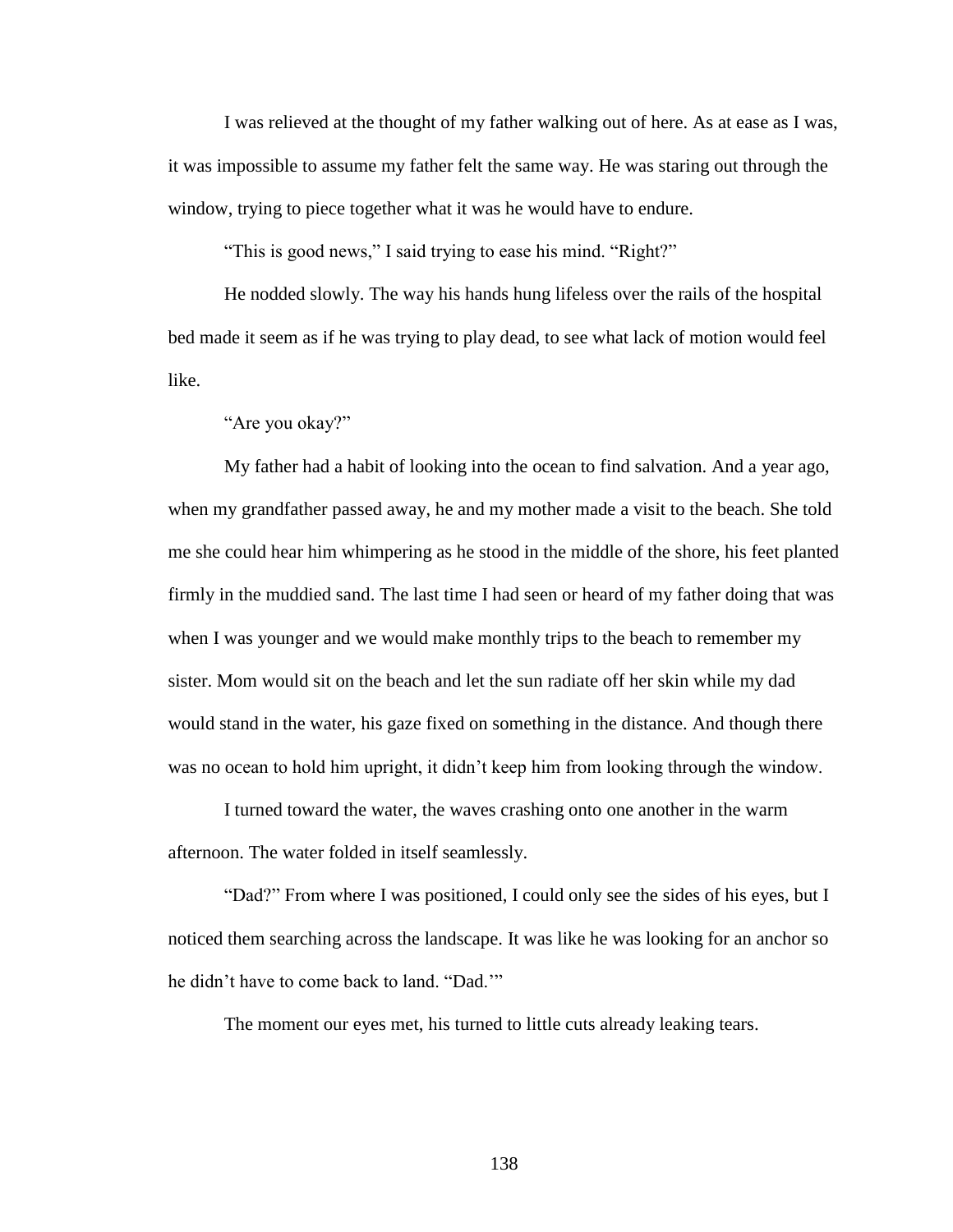"I don't want to die" was the only thing I could make out from my father's cracking voice. His arms were shaking as he covered his face. Seeing my father cry was like meeting a person you had heard about from other people: you know that person exists, you hear about things they have done. But the longer you go without ever greeting them, putting a face to the words spoken about them, they become a figment of fantasy. They become as real and as tangible as the air around you.

Because this was the first time I had *seen* my father cry, the sight of him trying to find peace in his hospital bed made me want to cry with him. I wrapped my arms around him, feeling both of his hands grab on to me. His nails dug into my back a bit, nothing I had felt from his strong, swollen fingers before. I could tell he didn't want to move from this moment – one where he knew for certain he was still alive.

Before he had a chance to compose himself completely, my mother walked back into the room. She stopped at the sight of us embracing and took two steps back.

"I'll be outside."

"No," I said quickly. My father looked at me with worry. "You should be here."

He was a wounded animal, looking up at my mother like he was afraid she would put a bullet in his head to keep him from suffering. He made room for my mother to sit next to him, his body now hugging the edge of the arm rail of the bed.

"What's wrong, mi amor?" Her voice was tempered, inviting to the soul.

"Yo no quiero morir." He whimpered. "Y no quiero que me veas así."

She reached her arms under him, holding him up like he was a child who had fallen and she was now gathering up. "If you don't cry," she began, "how else am I supposed to know you are a man?"

139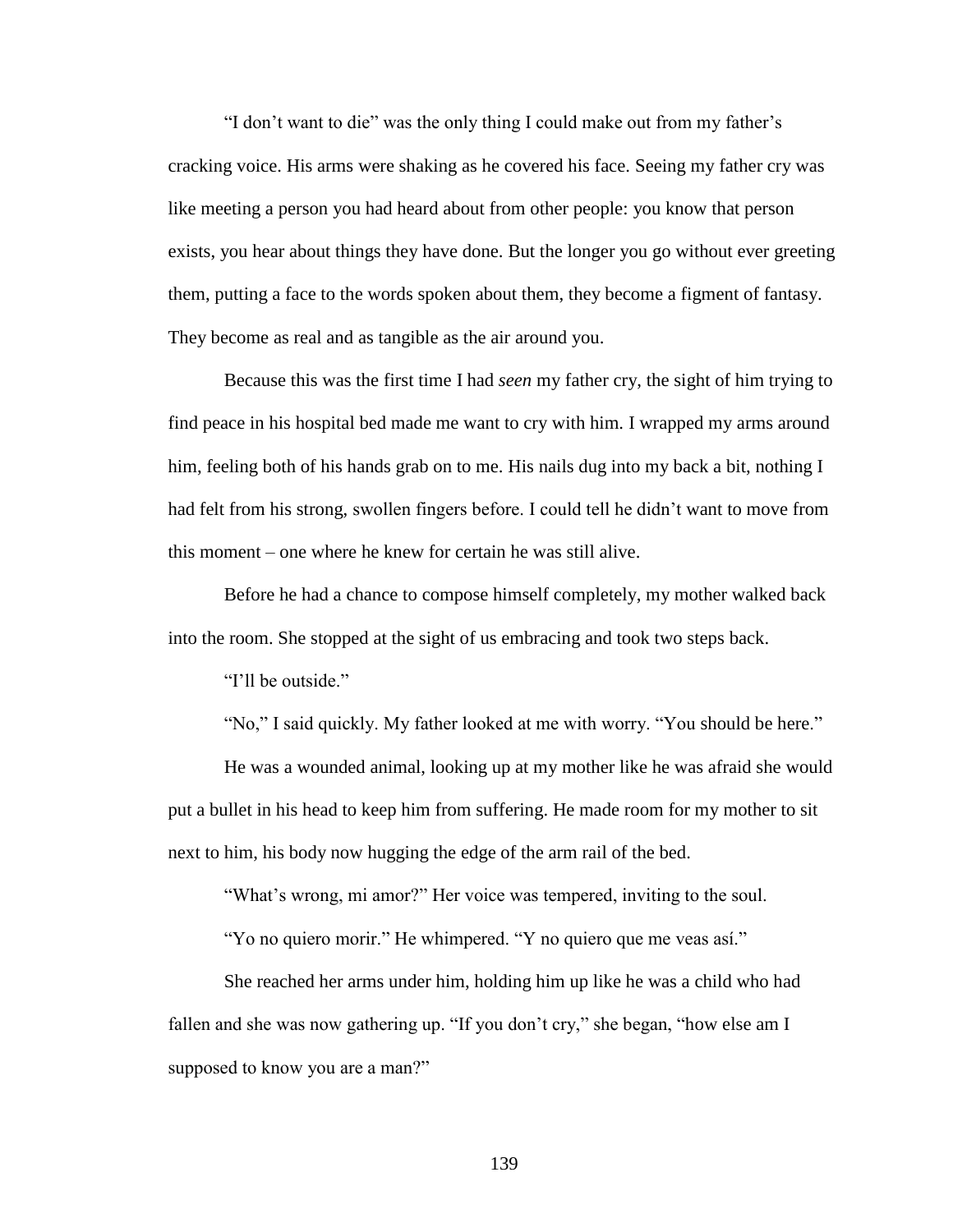My mother was asleep in the recliner, her chest slowly rising and falling. The slow beeping of my father's oxygen monitor told me he too was asleep. I didn't mind the noise coming from them as I stared into the ocean. To me, the sounds of calibrations were proxy for the waves pushing and pulling into the sea. It was soothing.

"What're you doing up?" My father asked. It was three o'clock in the morning and I couldn't sleep knowing he was going into surgery soon. Minds have a funny way of racing when you want to settle.

"Why didn't you tell me about you and mom breaking up?"

"I think because if I said it out loud, it would make it true." He assured me he still loved her. With all of his heart. And I believed him. Every so often, he would look at my sleeping mother and smile a grand smile, teeth and all. He said he would do anything for her, even if that meant letting her go. "But to be honest, mijo, I'm afraid she won't ever come back"

I was afraid of a lot of things myself. The unknown was one of them. But for most of my worrying, my father was there. And as I looked into the tired man's face before me, I can't help but imagine this – thinking of something to comfort him – must have been how he felt as he looked at me.

"Do you remember what we would do when I was a kid and I was afraid of something?"

"Yeah." He pushed himself up on the bed, making room for me to sit.

When his chest was puffed out and ready, I said: "Show me the Earth." And as best he could, he made out a round shape surrounding his chest. It looked like he was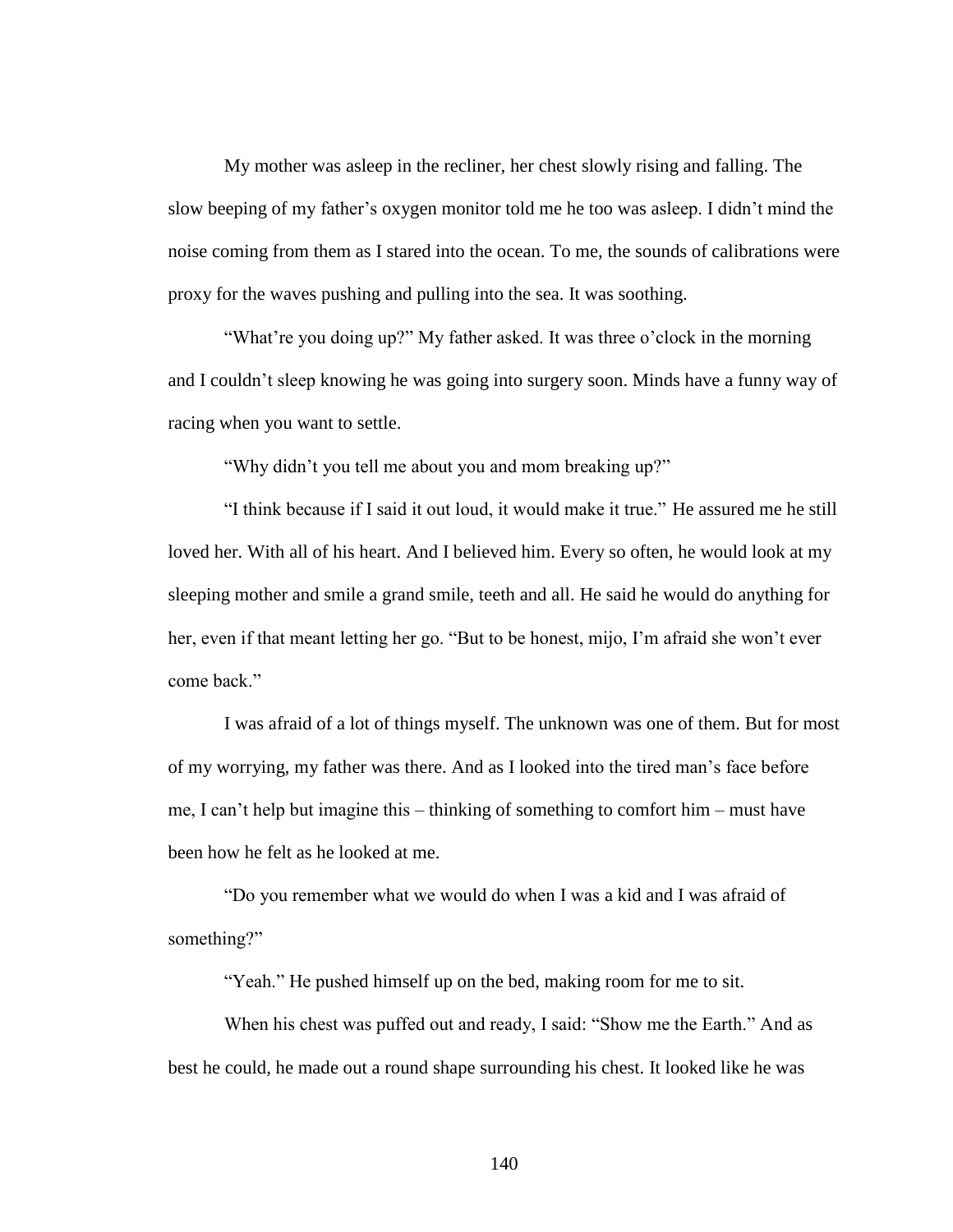Mother Mary cradling a small Jesus in a nativity scene. "Show me the moon." He flipped his arms up into a large halo, flexing his muscles. I remember his biceps being larger when I was a child. And when he did this, veins would form along his arm. I imagined they were traces of the craters of the actual moon, molded into my father like it was giving him power. "Show me the stars." And with his arms tethered to wires on the switchboard of beeping machines, he formed a bolt with his arms – one hand next to his heart while the other arm was extended out to the sky.

"Why did you come up with that?" I asked.

"I wanted you to remember to never be afraid of the small things in life. Especially because this world is yours for the taking."

"Who said I wanted it?"

For the next few weeks, my father would walk with a tremor. He would cry for his carne guisada tacos and wanted a beer or two when he watched the Cowboy's on Sunday night. But I wouldn't give in. Instead, I looked into his weathered skin, thinking about what he had told me, about the world being mine for the taking. Really, I was thinking about what I should have told him: "Who said this world was yours for the giving?"

One day, I would tell him that. I would tell him that we are taught incredible and impossible things when we are younger and we believe them until we are old and closer to dying. He would hear me when I told him how there is more than just men in this world.

But it would have to come later. Not when the Cowboys are losing.

141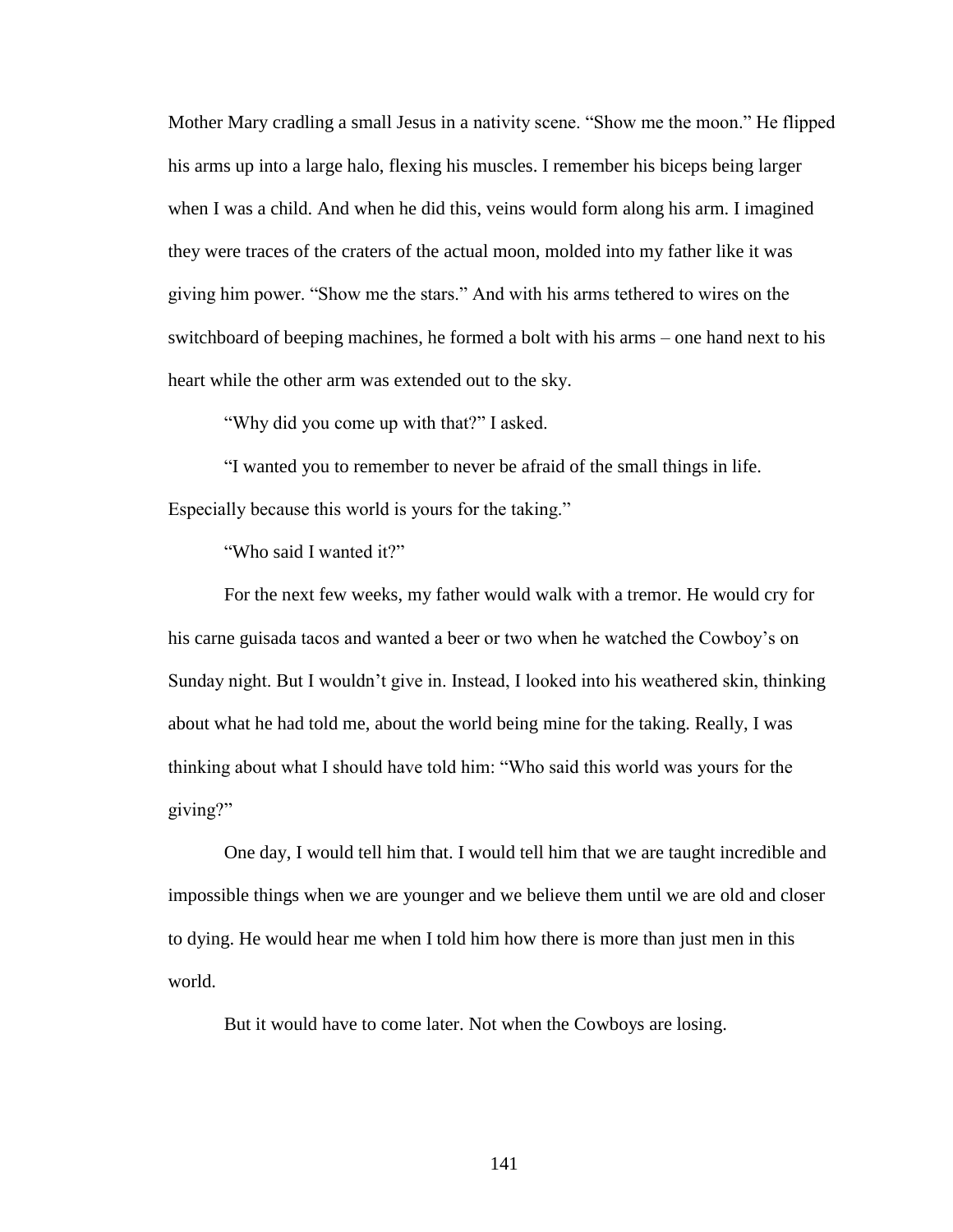Origin of Water *after Marcelo Hernandez Castillo*

Someone said there was a bang,

blast like a pebble ripping the peace of a pond.

Then came the sun. Then came us.

> There is a name for everything so what does that make me?

I am the product of the Sun and Earth's first meet.

> But Earth is third in a line of floating rocks, pebbles ripping the peace of space.

\*\*\*

Chest flat like a horizon

Chest meant to be solid, strong, said to protect women.

But what if I want to hold a man too?

*That's what we are meant to do*

\*\*\*

*Trapped minds tend to speak at night*

And I've seen what Silence can do

Silence

is the crude crescendo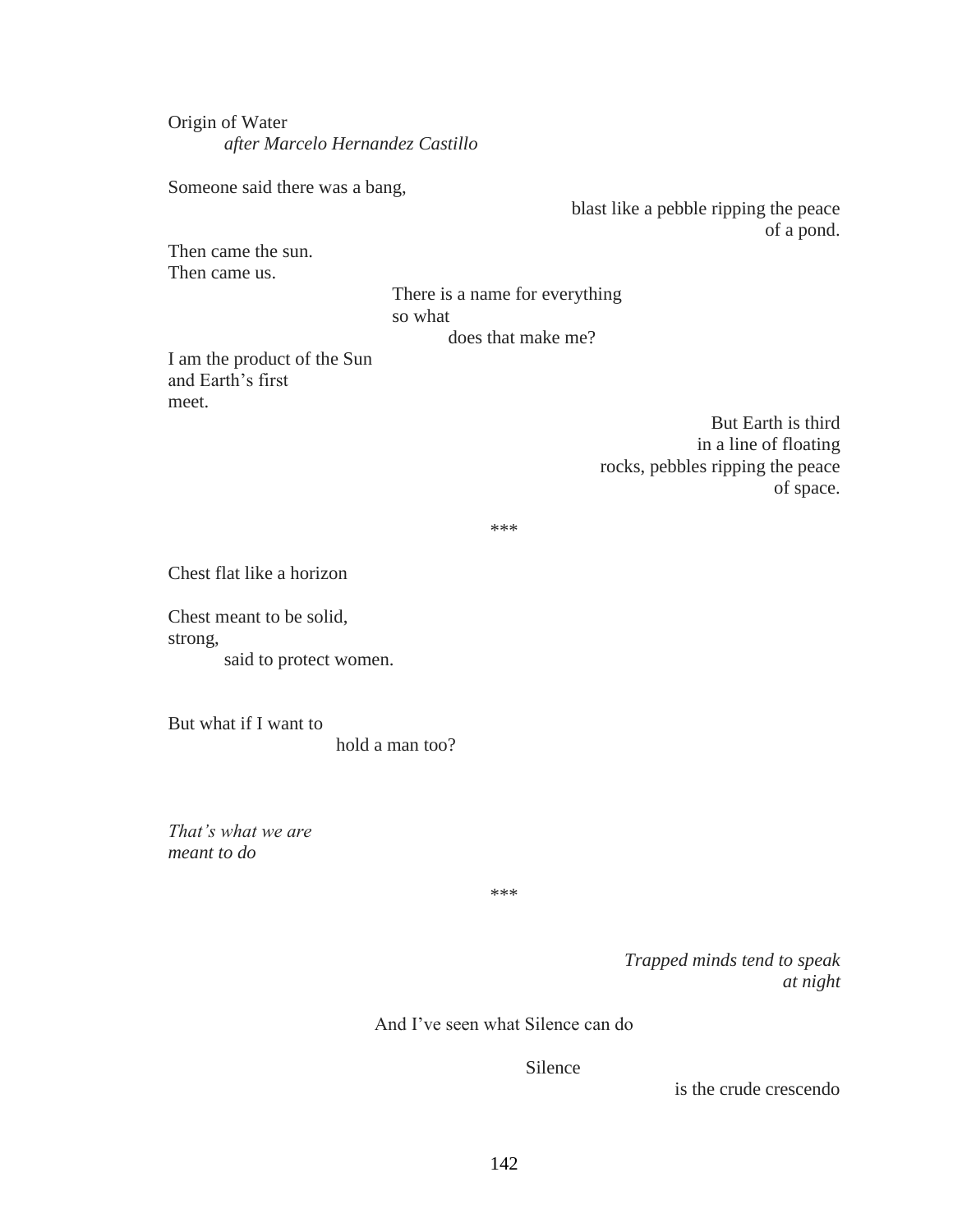that comes when I ask myself if I am still a man

because I let a man know me and I knew he tasted of fruit.

> I protected a man, and a woman protected me. so what does that make me?

> > \*\*\*

A river fell from the sky and I opened my mouth, but I am afraid I will drown.

> Water is in all of us, and I happened to be told I should be made of more.

For a long time, I wasn't sure if I could still be considered a man if I am a world that is made of a star too.

A river

fell

from the sky

But I refuse

to be

consumed.